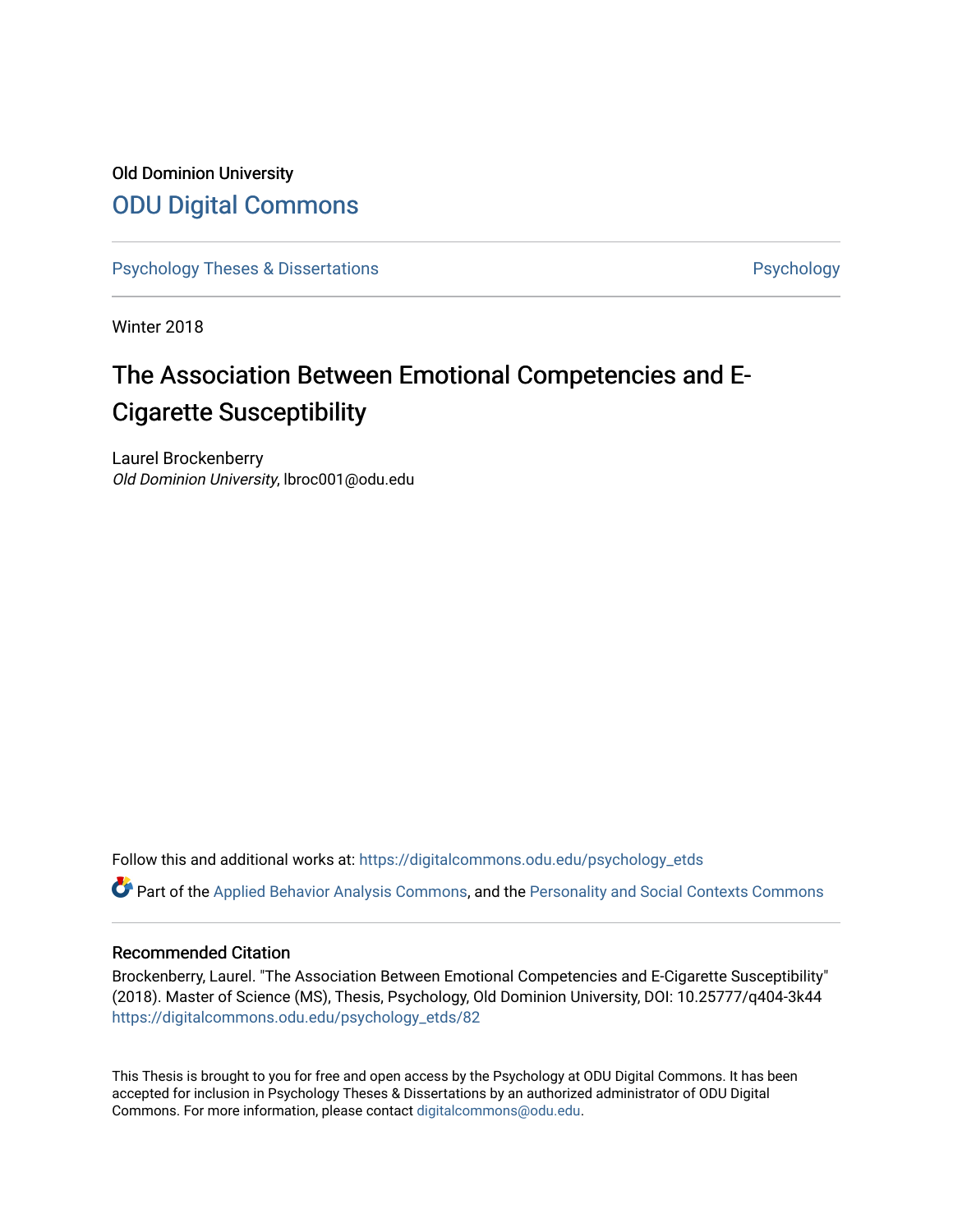#### **THE ASSOCIATION BETWEEN EMOTIONAL COMPETENCIES**

## **AND E-CIGARETTE SUSCEPTIBILITY**

by

Laurel Brockenberry B.S. May 2016, College of William and Mary

A Thesis Submitted to the Faculty of Old Dominion University in Partial Fufillment of the Requirements for the Degree of

# MASTER OF SCIENCE

#### **PSYCHOLOGY**

# OLD DOMINION UNIVERSITY December, 2018

Approved by:

Paul T. Harrell (Co-Director)

Robin J. Lewis (Co-Director)

Bryan E. Porter (Member)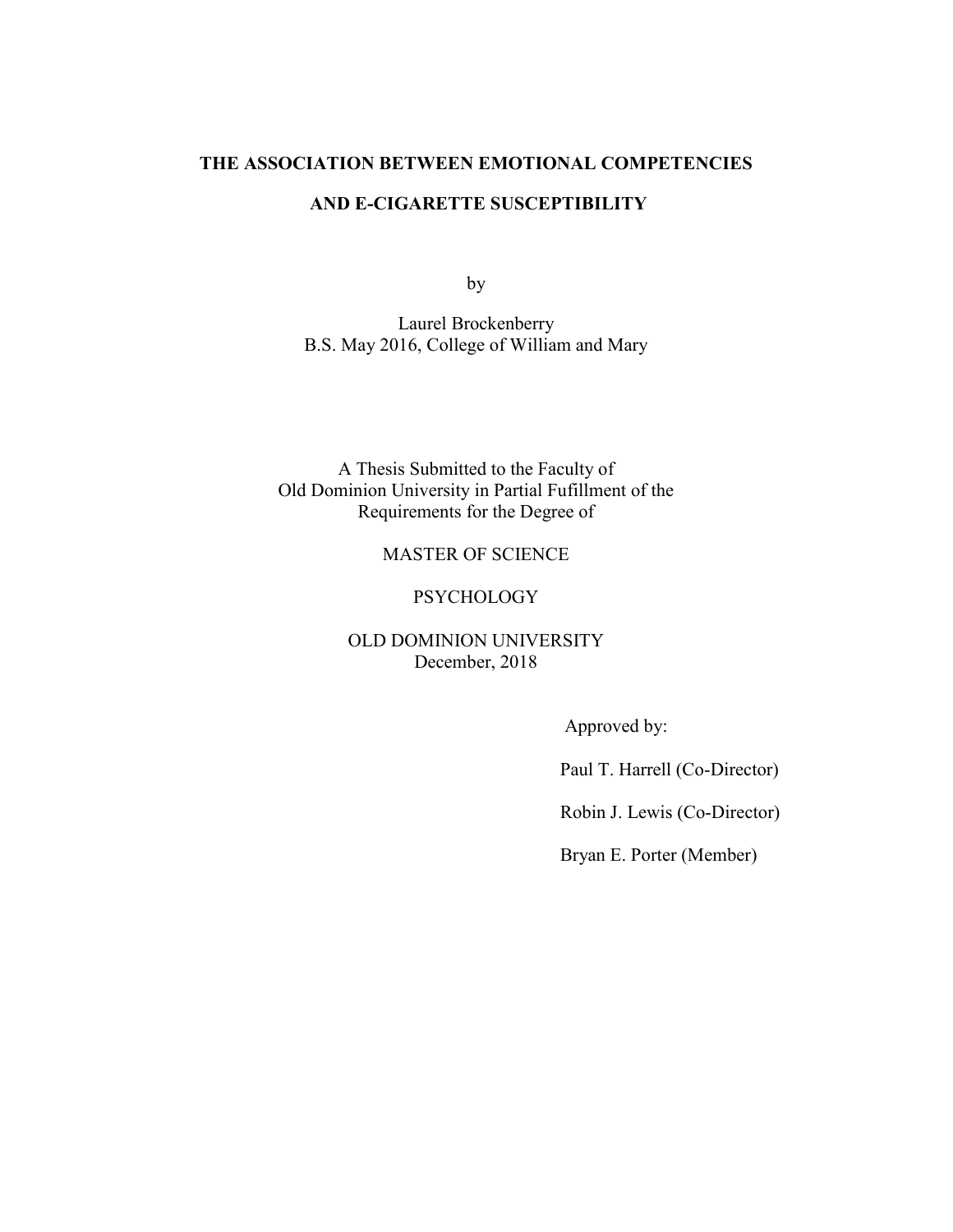## **ABSTRACT**

## THE ASSOCIATION BETWEEN EMOTIONAL COMPETENCIES AND E-CIGARETTE SUSCEPTIBILITY

Laurel Brockenberry Old Dominion University, 2018 Co-Directors: Dr. Paul Harrell Dr. Robin Lewis

The prevalence of e-cigarette use in young adults rose dramatically in the United States over the past decade. Nonetheless, our understanding of the motives that make young adults more susceptible to e-cigarette use remains limited. Risk factors associated with susceptibility to combustible cigarettes suggest that negative affect reduction outcome expectancies are positively associated with cigarette susceptibility in this age group. Further, emotion competencies, such as emotion regulation difficulties, distress tolerance, and positive and negative urgency have been positively associated with both susceptibility and negative affect reduction expectancies. Determining the role of negative affect reduction outcome expectancies on e-cigarette use requires further research and investigation to clarify the relationship between these emotional competencies and e-cigarette susceptibility.

Participants were undergraduate students who completed measures on e-cigarette use and susceptibility, e-cigarette outcome expectancies, emotion dysregulation, anxiety sensitivity, distress tolerance, and urgency. In contrast to our hypotheses, a multivariate analysis of variance failed to find differences between individuals who engaged in e-cigarettes and those that did not in regards to emotion regulation, distress tolerance or positive or negative urgency. Results of two separate analyses of covariance indicated that individuals who engaged in e-cigarette use ecigarettes did not have higher smoking negative affect reduction outcome expectancies or cigarette susceptibility. Negative affect reduction outcome expectancies did not mediate the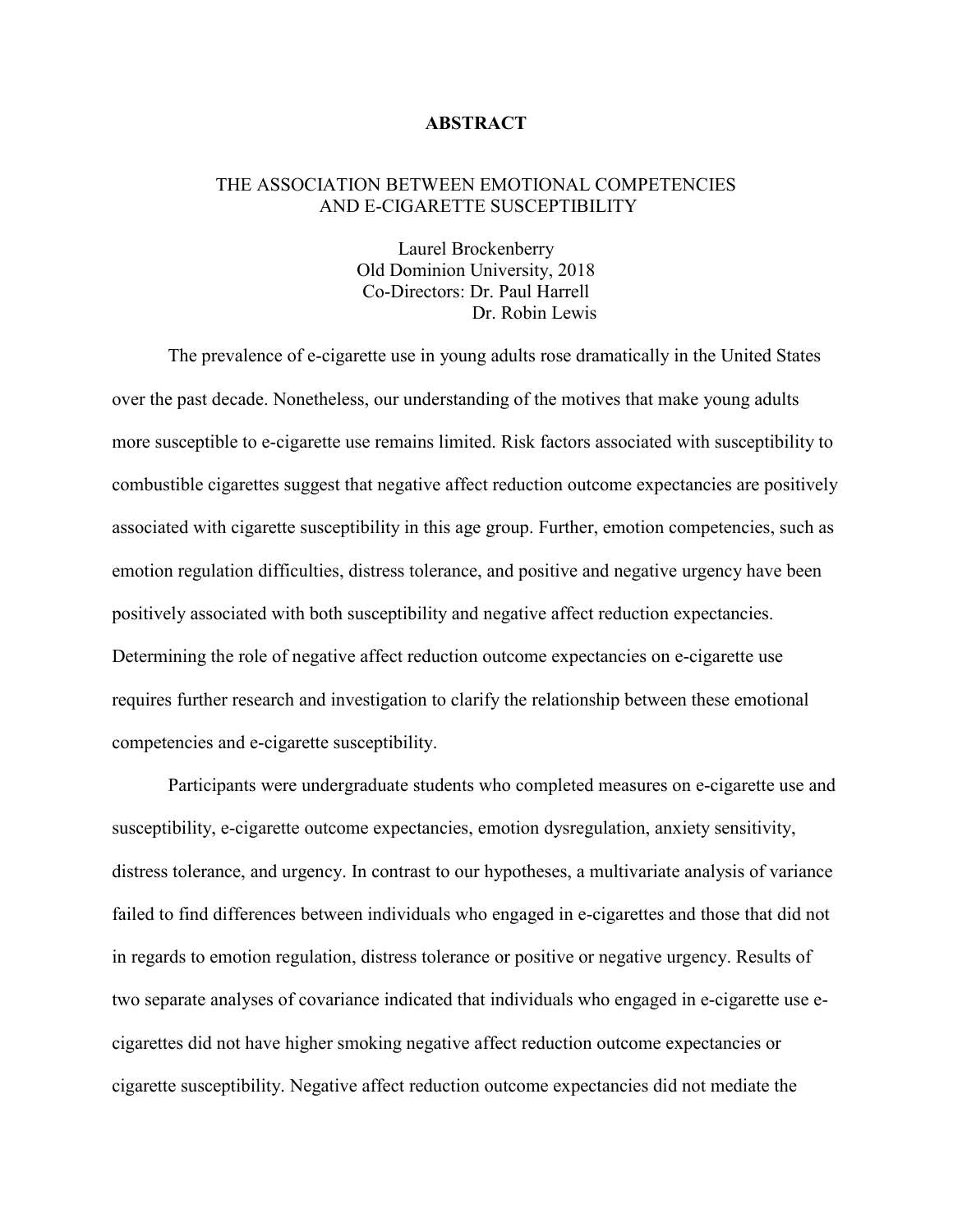relationship between these emotional difficulties and e-cigarette susceptibility. Further, negative affect reduction outcome expectancies did not mediate the relationship between these emotional difficulties and e-cigarette susceptibility. However, path analysis indicated two significant direct pathways from negative urgency and emotion dysregulation to e-cigarette susceptibility. The results indicate that emotional competencies, particularly negative urgency and emotion dysregulation, may be important factors to examine for interventions to reduce substance use susceptibility in the young adult population. Interventions should focus on building emotion regulation skills and emotion coping skills to decrease negative urgency. Future research should aim to expand the research by replicating longitudinally and in more diverse samples.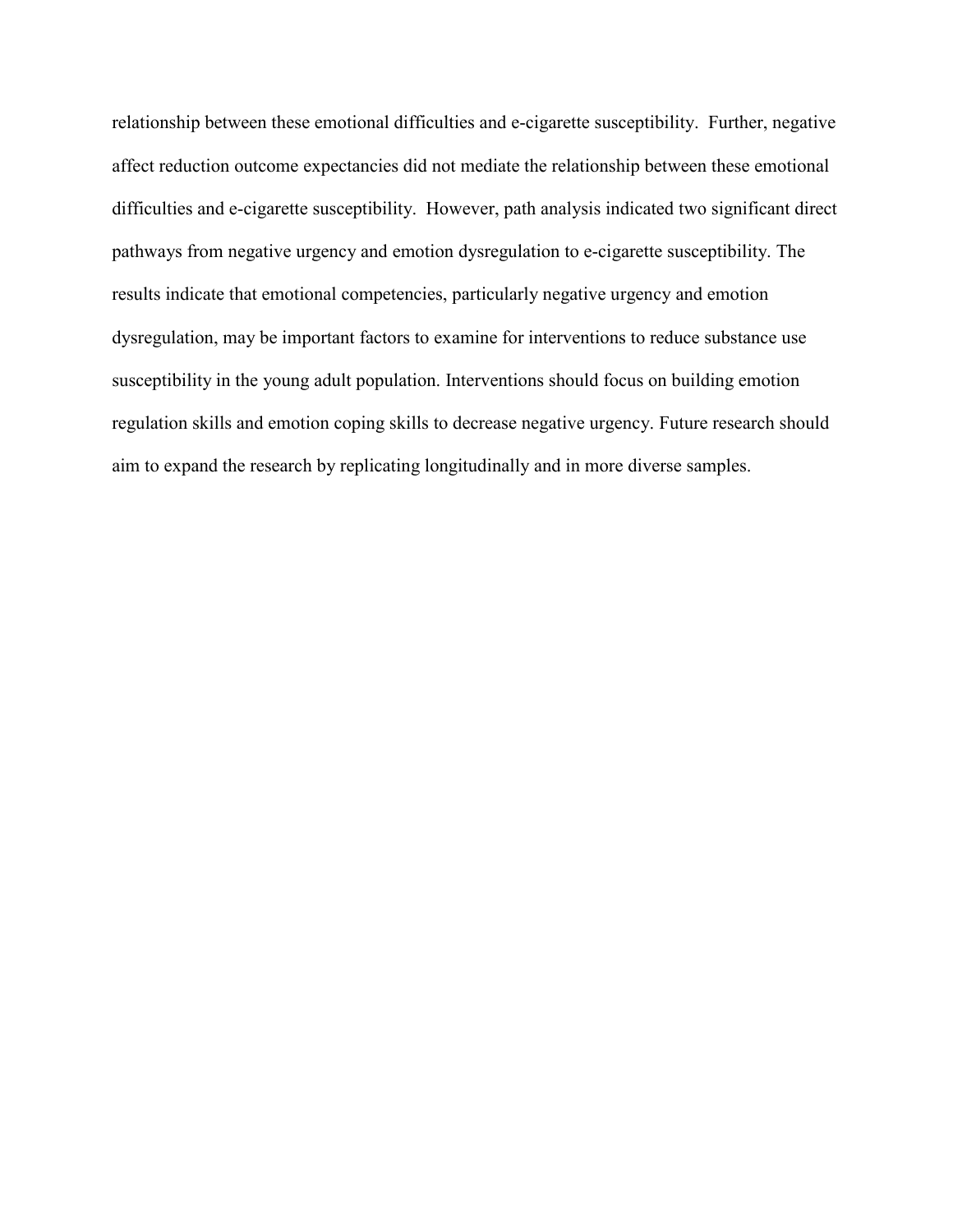Copyright, 2018, by Laurel Brockenberry All Rights Reserved.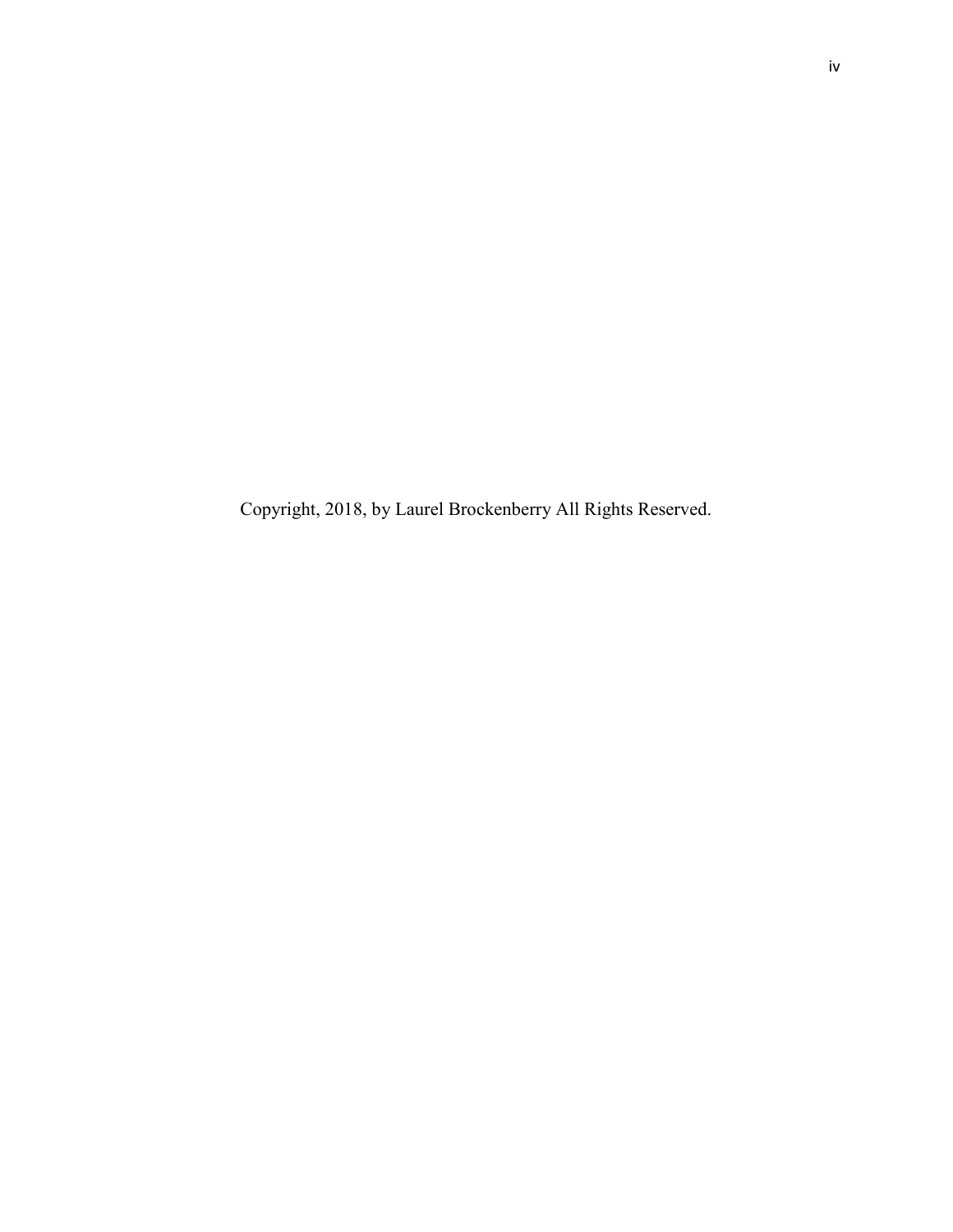This thesis is dedicated to the concept that our greatest works are created by persistence.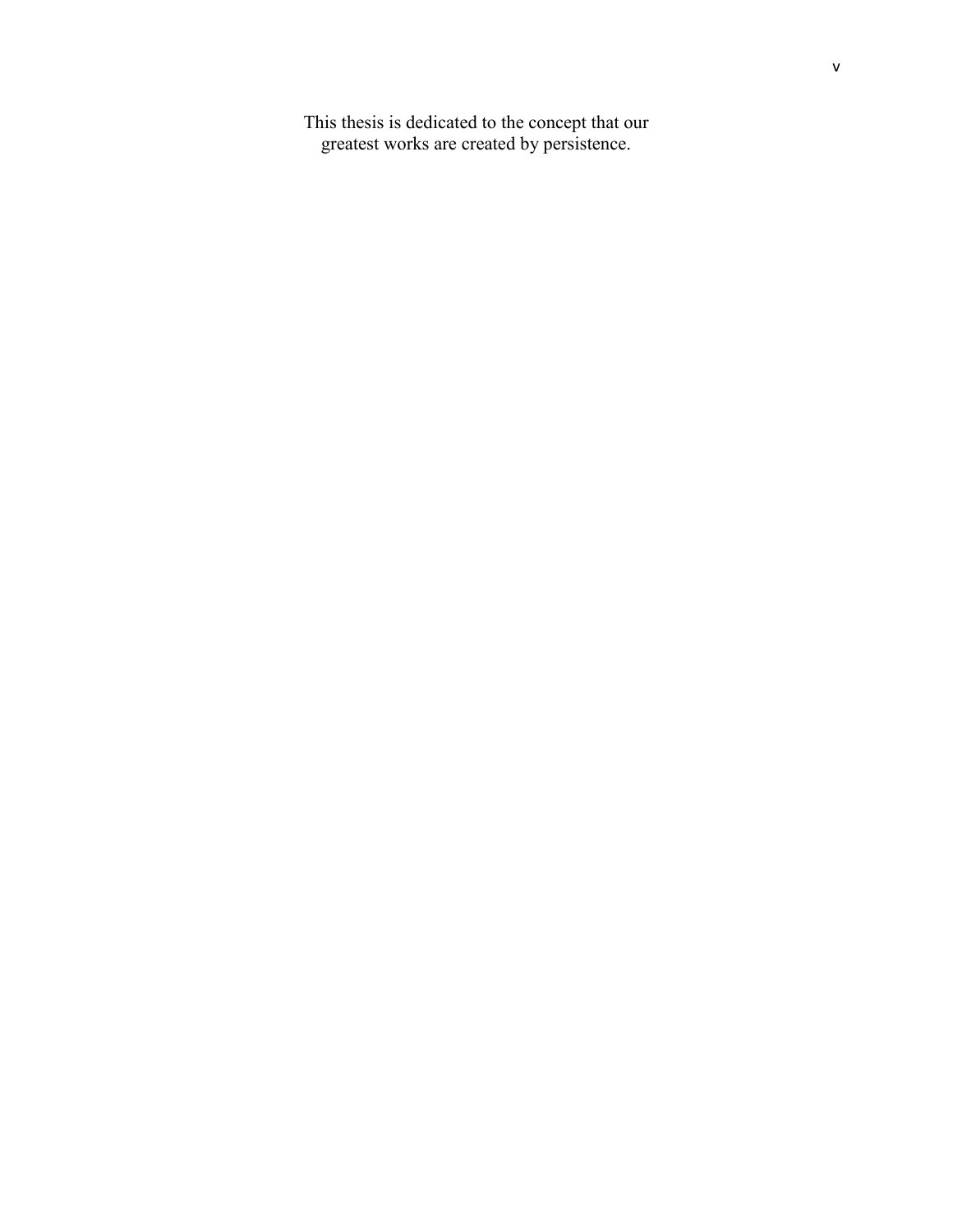# **ACKNOWLEDGMENTS**

There are many who supported the creation of this project. I extend my gratitude to my committee members for their guidance. I give special thanks to Dr. Paul Harrell for his efforts and supervision. Lastly, I wished to acknowledge Bilgé Yilmaz and my mother, Tracy Brockenberry, for their unfailing support.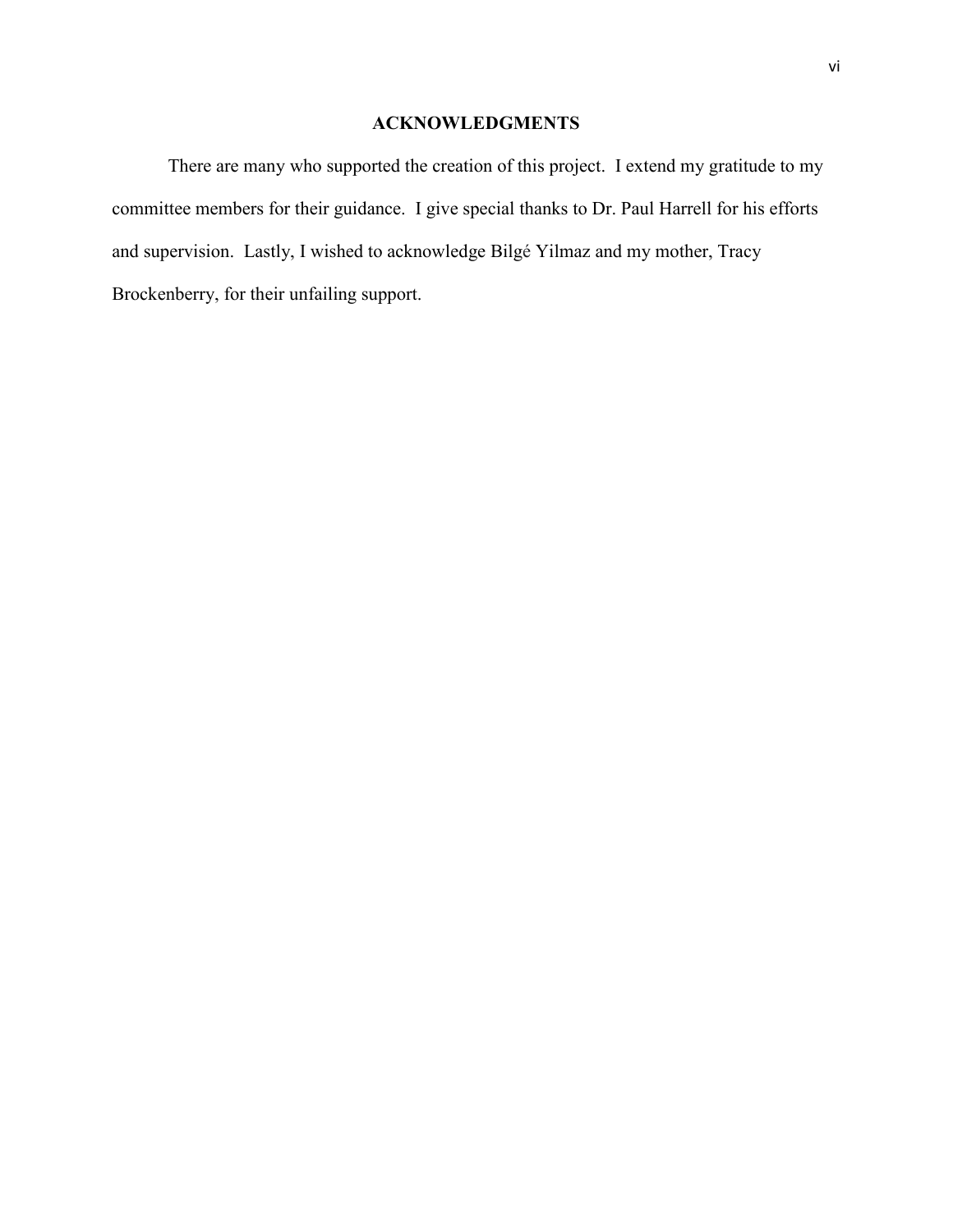# **TABLE OF CONTENTS**

|                | Page |
|----------------|------|
|                |      |
| <b>CHAPTER</b> |      |
|                |      |
|                |      |
|                |      |
|                |      |
|                |      |
|                |      |
|                |      |
|                |      |
|                |      |
|                |      |
|                |      |
|                |      |
|                |      |
|                |      |
|                |      |
|                |      |
|                |      |
|                |      |
|                |      |
|                |      |
|                |      |
|                |      |
|                |      |
|                |      |
|                |      |
|                |      |
|                |      |
|                |      |
|                |      |
|                |      |
|                |      |
|                |      |
|                |      |
|                |      |
|                |      |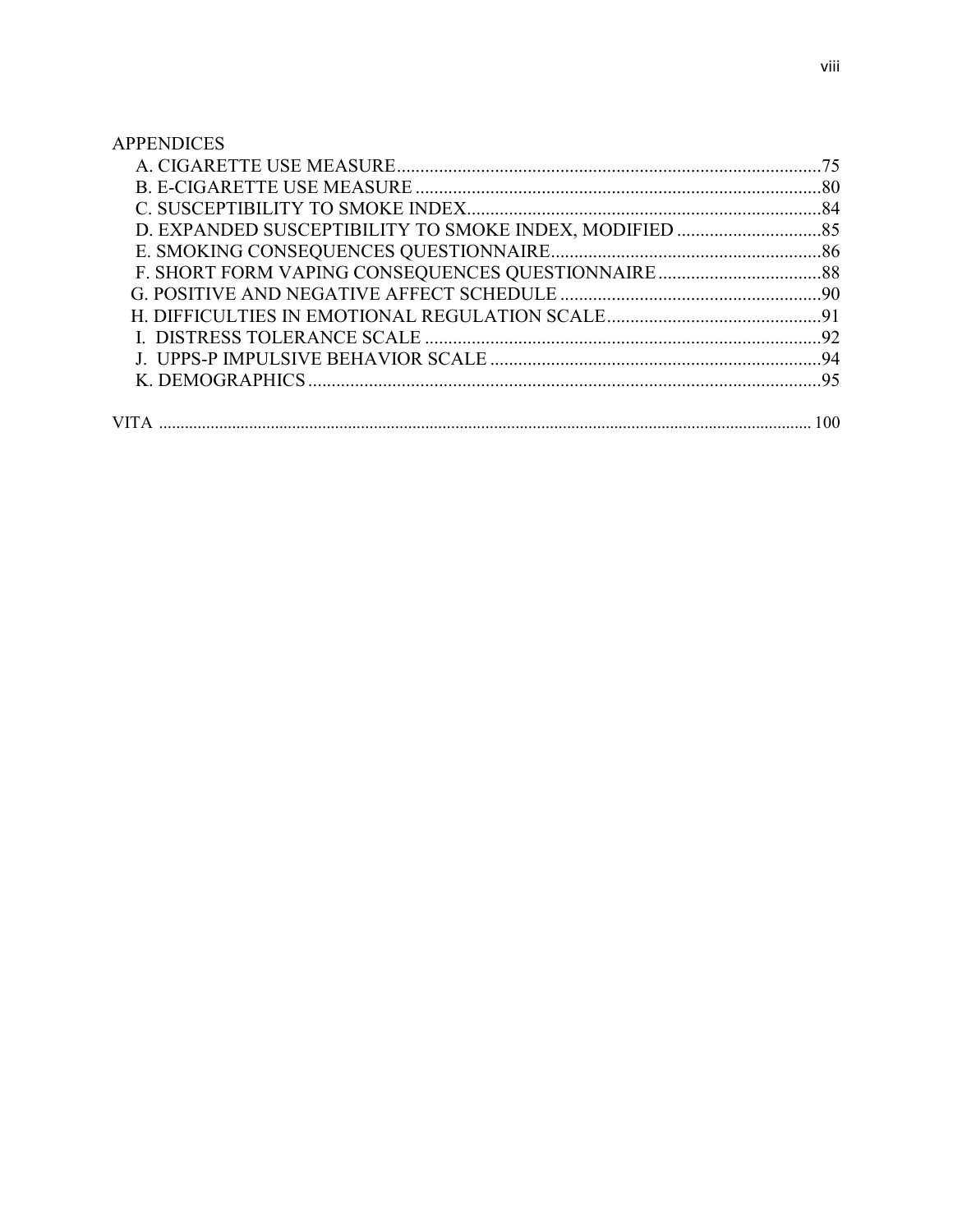# **LIST OF TABLES**

| Table                                                                               | Page |
|-------------------------------------------------------------------------------------|------|
|                                                                                     |      |
|                                                                                     |      |
| 3. Summary of Correlations and Estimated Marginal Means: Type of E-cigarette Use 40 |      |
| 4. Descriptive of Dependent Variables by Group (Ever-User, Never-User) 41           |      |
|                                                                                     |      |
|                                                                                     |      |
|                                                                                     |      |
|                                                                                     |      |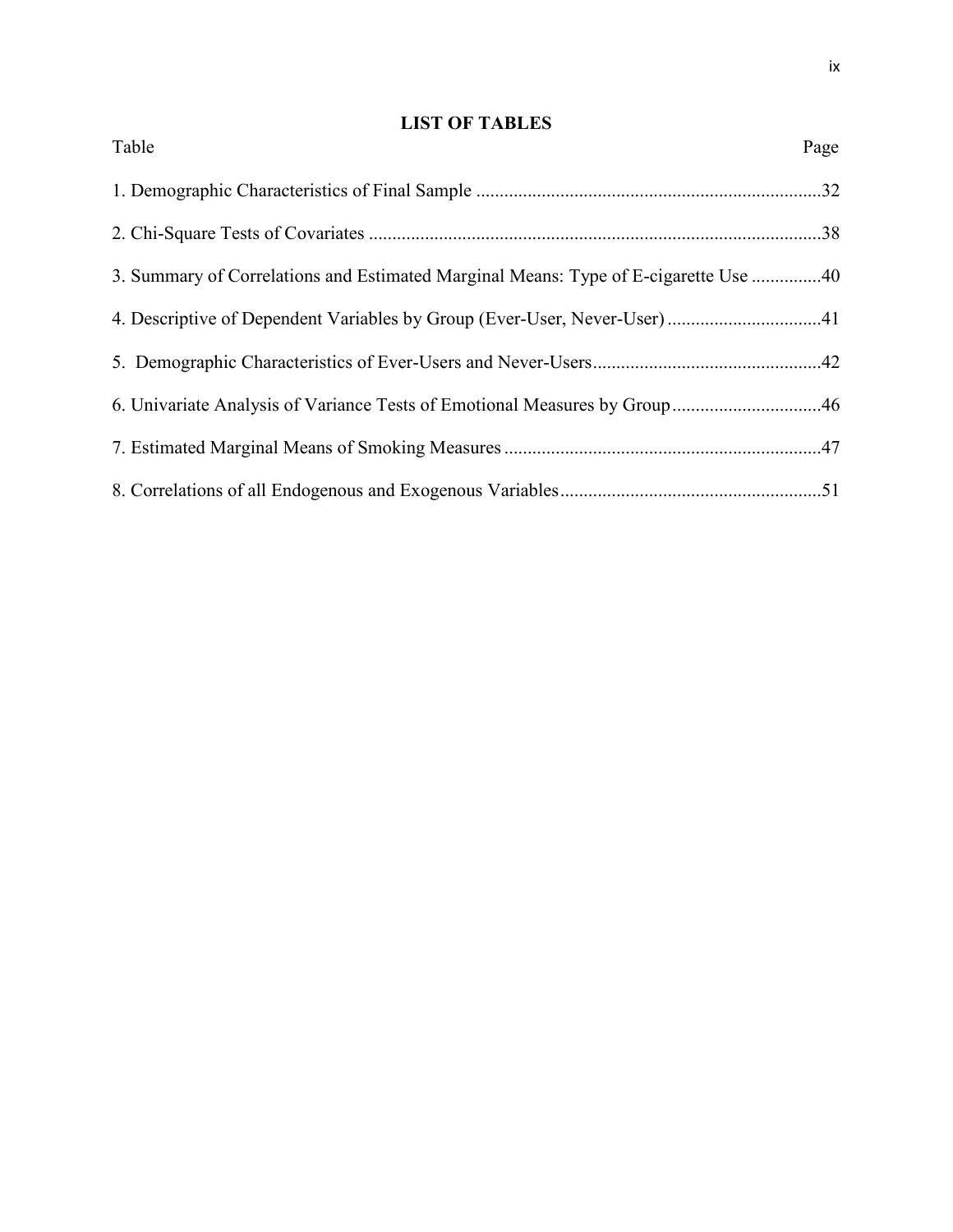# **LIST OF FIGURES**

| Figure                                                                                                                                                                                                                                                                 | Page |
|------------------------------------------------------------------------------------------------------------------------------------------------------------------------------------------------------------------------------------------------------------------------|------|
| 1. Proposed Path model of Emotion Regulation (ER) and Distress Tolerance (DTS),<br>Positive Urgency (PU), and Negative Urgency (NU) as the Predictor Variables, Negative<br>Affect Reduction Outcome Expectancies as the Mediator, and E-cigarette Susceptibility      |      |
|                                                                                                                                                                                                                                                                        |      |
| 2. Estimated Marginal Means of Emotional Measures by Type of E-cigarette Use                                                                                                                                                                                           |      |
|                                                                                                                                                                                                                                                                        |      |
| 4. Results of the Path Model for Hypothesis 4 with Emotion Dysregulation, Distress<br>Tolerance, Positive Urgency, and Negative Urgency as the Predictor Variables, Negative<br>Affect Reduction Outcome Expectancies as a Mediator, and E-cigarette Susceptibility as | .52  |
|                                                                                                                                                                                                                                                                        |      |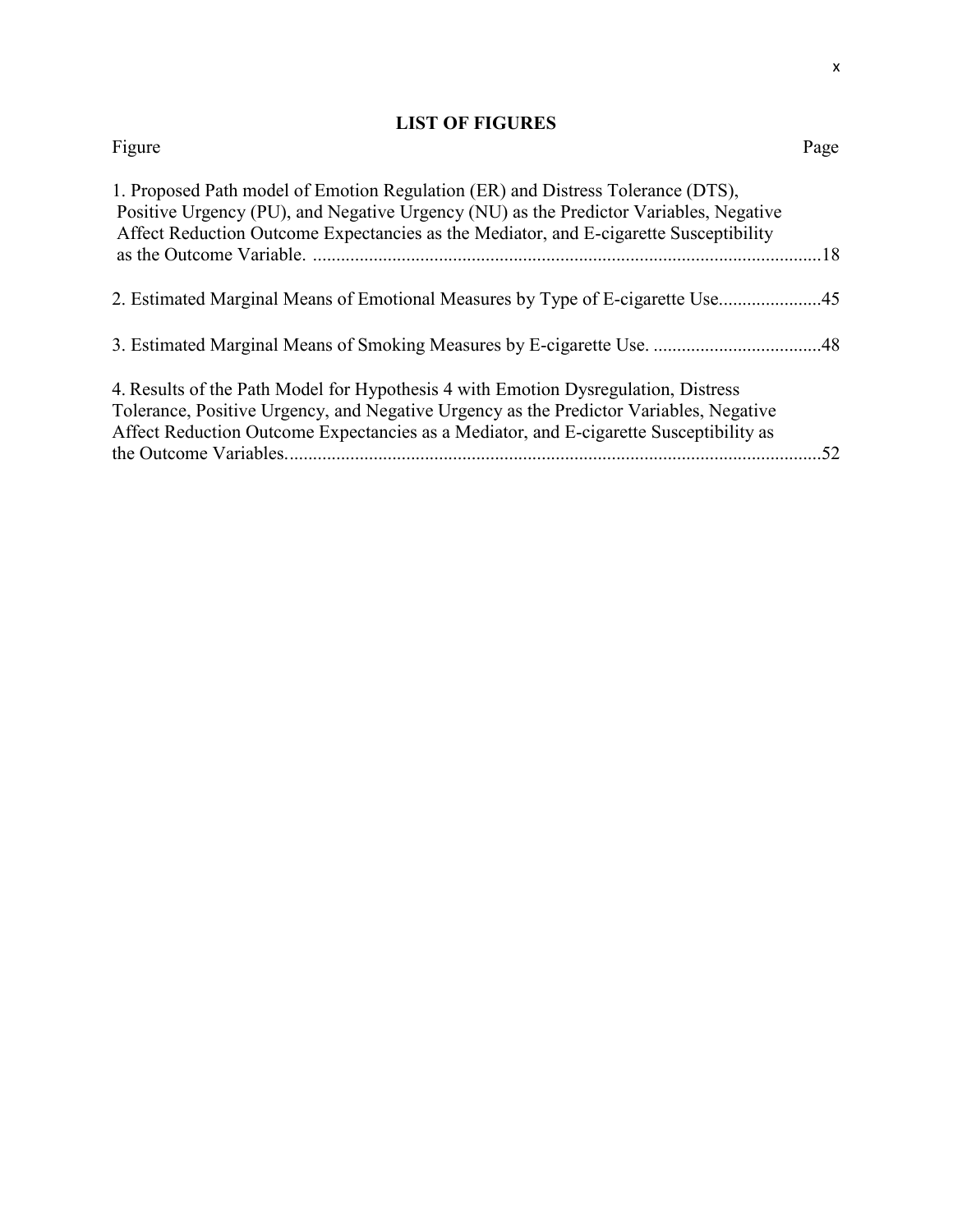#### **CHAPTER 1**

## **INTRODUCTION**

Cigarette smoking is the leading preventable cause of death in the United States, accounting for 480,000 deaths every year, which is one-fifth of the annual total deaths in the United States (United States Department of Health and Human Services (USDHHS, 2014). Despite this, an estimated 40 million adults in the United States currently smoke cigarettes (Center for Disease Control and Prevention, 2016). An estimated 9 out of 10 of these cigarette smokers initially tried smoking by age 18, and 99% first tried smoking by age 26 (USDHHS, 2012, 2014). Due to the early initial onset of cigarette use among the clear majority of current smokers, focusing on young adult smoking is vital to preventing high rates of cigarette use among older adults, and thus preventing death associated with cigarette use. Adolescent and young adult cigarette smoking have been associated with negative outcomes, including reduction in lung growth and function, respiratory and non-respiratory deficiencies, nicotine addiction, and increased risk of other drug use (USDHHS, 2012). Enhanced understanding of pathways to cigarette initiation is needed to create relevant programs to prevent use. It is also pertinent to examine the aspects that may be contributing to e-cigarette use. E-cigarette use is associated the use of other tobacco products like cigarettes (USDHHS, 2016). But due to the relative novelty of e-cigarettes, there have been few longitudinal studies determining their long-term effects on health. Further, e-cigarette use is associated with an increased willingness to smoke (Wills et al., 2016). As a result, determining the pathways to e-cigarette use is also necessary in order to create more specialized prevention programs geared to e-cigarette use.

To capture the underlying mechanisms behind smoking initiation, this study focused on young adults. The purpose of this study was to examine the mediational role of smoking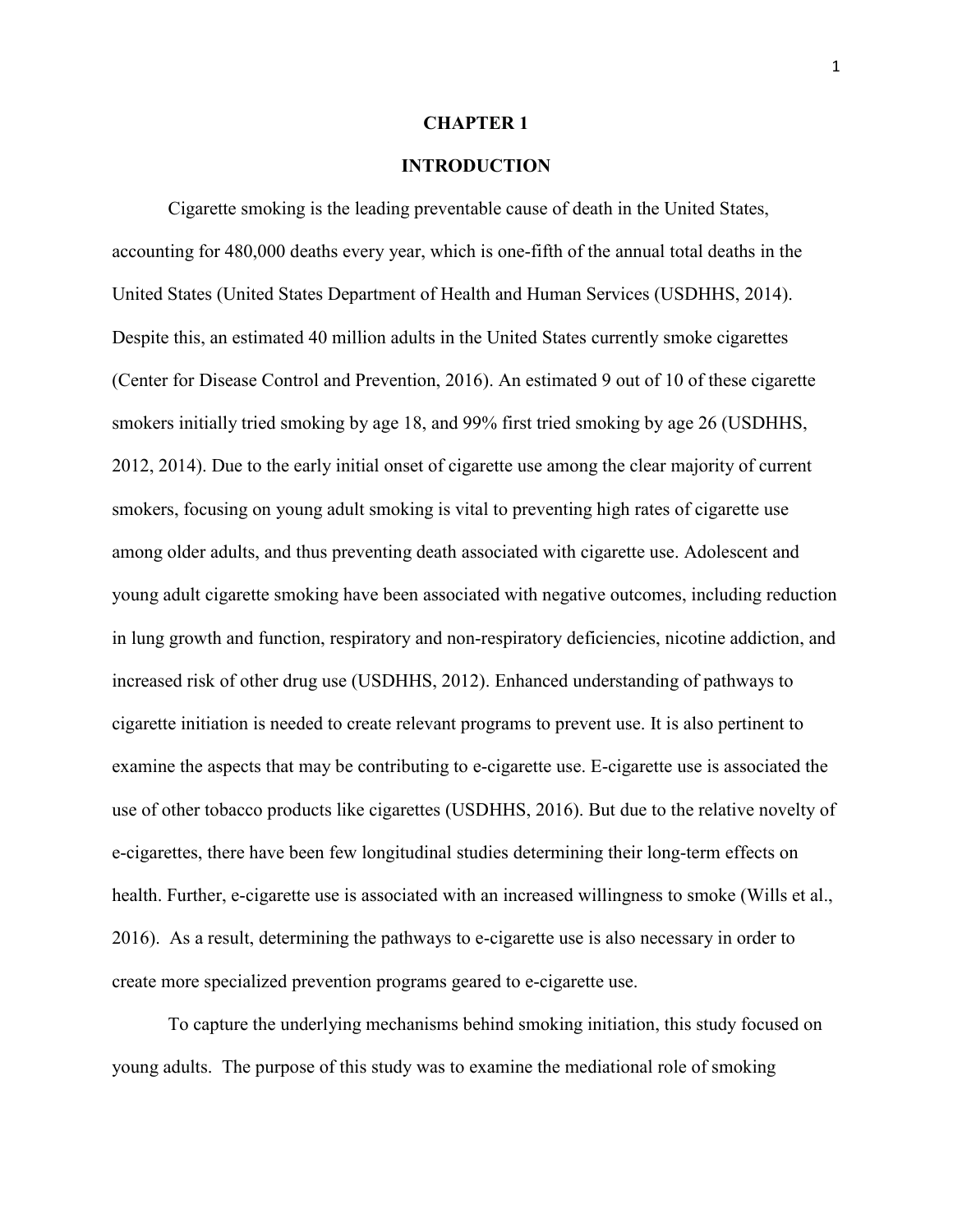outcome expectancies on the relationship between different emotion competencies and ecigarette susceptibility in young adults. We focused on several concepts that have received attention in the literature: emotion regulation, distress tolerance, positive urgency, and negative urgency. While these concepts have been examined in prior literature regarding smoking behavior and beliefs (Johnson et al., 2008; Leyro, Zvolensky, Vujanovic, & Bernstein, 2008; Spillane, Combs, Kahler, & Smith, 2013), this study contributes to the research by expanding on these concepts' unique effect on e-cigarette susceptibility, or willingness to smoke, in a young adult population, where research regarding these associations is lacking. The study sought to provide an understanding of how these emotional competencies, mediated by outcome expectancies, effect e-cigarette susceptibility in this population.

#### **Pathways to Cigarette Smoking**

Researchers define susceptibility to smoking as the lack of a firm decision not to smoke (Pierce, Choi, Gilpin, Farkas, & Merritt, 1996). Pierce and colleagues created an initial measure that determined which individuals who had never used tobacco products, were "cognitively predisposed" to begin smoking in the future (Pierce et al., 1996, para. 4). Baseline smoking susceptibility is a significant predictor of future smoking experimentation among adolescents (Pierce et al., 1996; Spelman et al., 2009).

Negative affect may make an individual more susceptible to initiate smoking. Adolescents who had high rates of depressive and anxiety symptoms are twice as likely to be cigarette smokers (Patton et al., 1996). Depression and internalizing symptomatology seem to be particularly important as almost half (45.1%) of adults with an affect disorder and over a third (35.6%) of adults with an anxiety disorder are smokers (Lawrence, Mitrou, & Zubrick, 2009). Psychological distress is strongly associated with depressive and anxiety disorders and those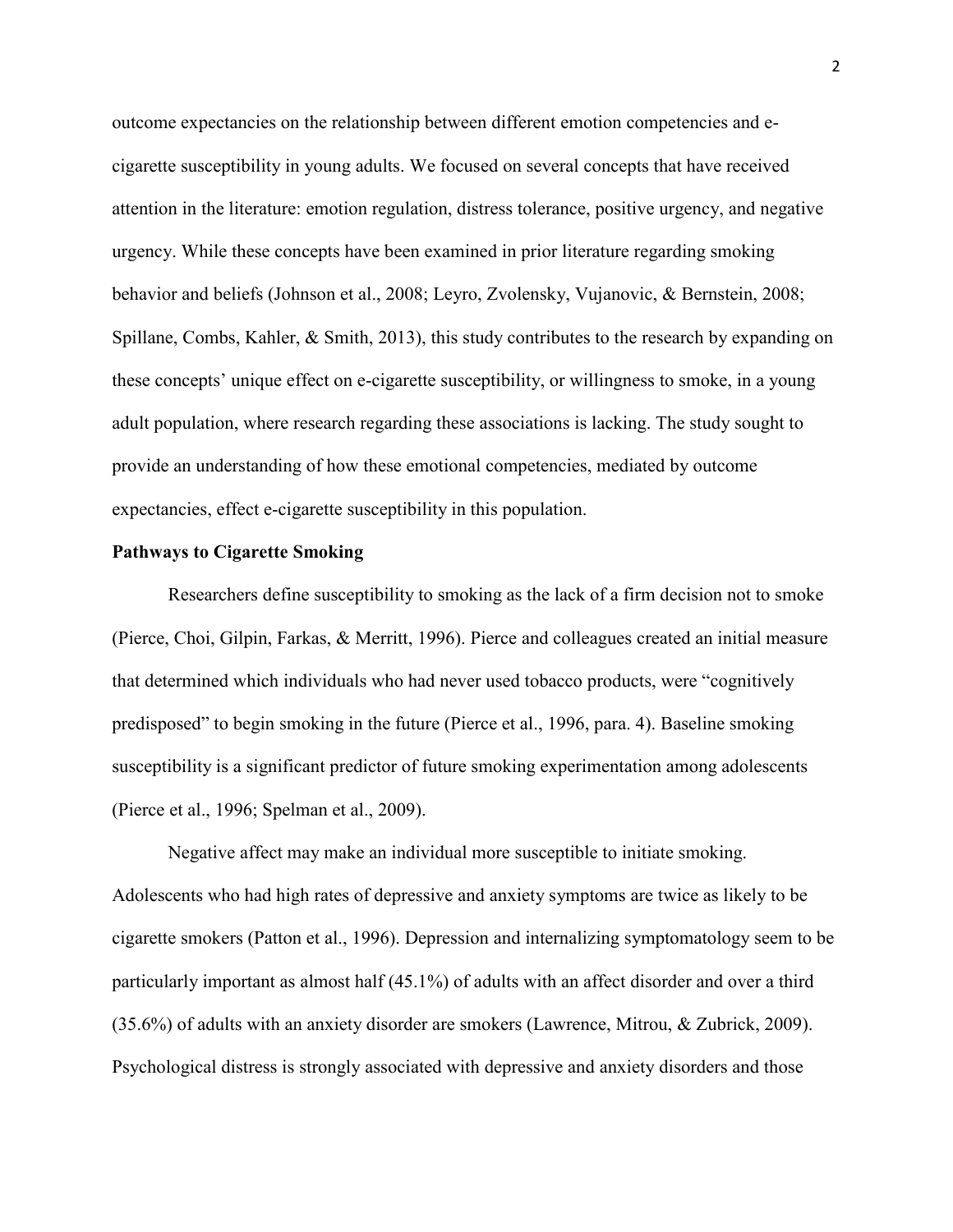with high psychological distress are more than twice as likely to be current smokers than individuals with low psychological distress (Lawrence, Mitrou, & Zubrick, 2011). Depressive and anxiety disorders involve a combination of increased negative affect and decreased positive affect (Stanton & Watson, 2014). Thus, it is possible that negative and positive affect play a role in smoking initiation. Kassel and colleagues describe depression and anxiety as manifestations of negative affect, indicating that maladaptive fluctuations in negative and positive affect might play a role in an individual's smoking behaviors (Kassel, Stroud, & Paronis, 2003). Further, an individual's ability to regulate their affect or their beliefs about how they can properly regulate their affect might play a role in whether they are likely to use cigarettes in the future.

#### **Outcome Expectancies**

Beliefs about the outcomes of smoking are referred to by psychologists as smoking outcome expectancies. Some early research regards outcome expectancies as "a person's estimate that a given behavior will lead to certain outcomes" (Bandura, 1977, p. 193). Maddux (1999) further defines outcome expectancy as "a belief that a specific behavior may lead to a specific outcome in a specific situation" (p. 22). Outcome expectancies, specifically moodrelated outcome expectancies, have been widely researched in the context of smoking. Brandon and Baker (1991) assessed smoking expectancies using a survey of college students. Factor analysis identified four categories of smoking outcome expectancies: negative consequences (e.g., Smoking is taking years off of my life), positive reinforcement/sensory satisfaction (e.g., Cigarettes taste good), negative reinforcement/negative affect reduction (e.g., When I'm angry a cigarette can calm me down), and appetite/weight control (e.g., Cigarettes help me control my weight). Negative Consequences focuses on the negative health effects associated with smoking and is associated with a reduced likelihood of smoking. In contrast, the remaining three factors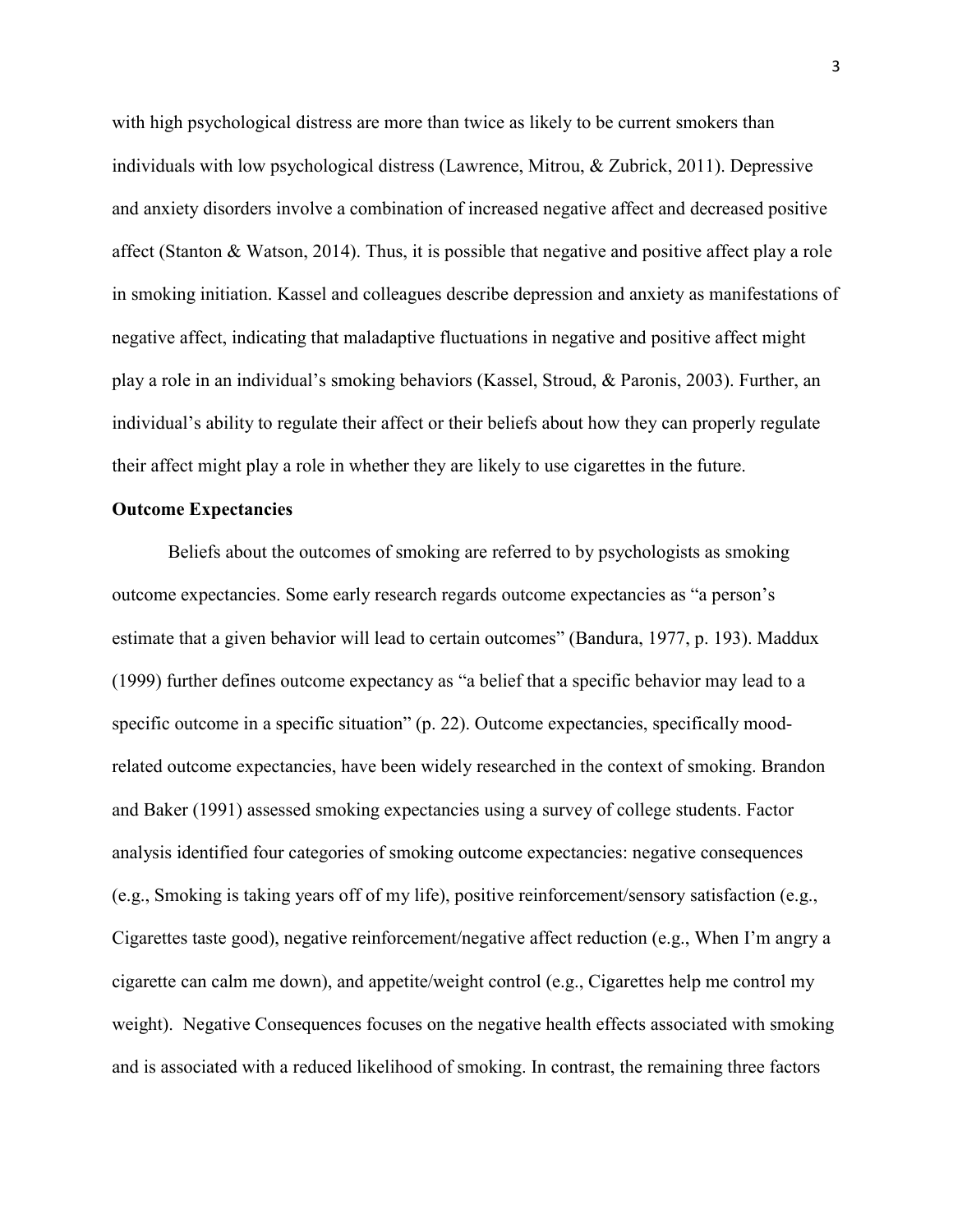are associated with increased risk of smoking. Positive Reinforcement focuses on the positive feelings that an individual might receive from smoking. Negative Reinforcement focuses on the ability of cigarettes to reduce negative emotions. Appetite-weight control focuses on the ability of e-cigarettes to reduce hunger or maintain an individual's weight (Brandon & Baker, 1991). Outcome expectancies for cigarettes, specifically those focusing on negative affect reduction, are associated with increased smoking susceptibility and nicotine dependence, and less likelihood of smoking cessation (Dalton, Sargent, Beach, Bernhardt, & Stevens, 1999; Kristjansson et al., 2011). Adolescents who believe regular cigarette smoking is an appropriate method to reduce negative affect are more likely to initiate cigarette smoking in the future (Stevens, Colwell, Smith, Robinson, & McMillan, 2005). Affect reduction outcome expectancies predicts future smoking behavior of occasional and daily smokers after college (Wetter et al., 2004). In summary, smoking outcome expectancies, specifically regarding negative affect reduction, robustly predict smoking initiation in these age groups.

#### **Emotion Regulation**

Emotion regulation involves classifying and assimilating affective information from the social environment while managing emotional responses (e.g., facial expressions) to help achieve both social and intrapersonal goals (Zeman, Cassano, Perry-Parrish, & Stegall, 2006). Individuals can use emotion regulation consciously or unconsciously and use it to modify either an emotion-arousing situation or their response to it (Diamond & Aspinwall, 2003). Emotions are described as "multi-componential processes" (Gross, 2002, p. 282) that change over time. That is, emotions are defined by their intensity and fluctuations, and the regulation of these emotion dynamics is central to emotion regulation. In other words, emotion regulation focuses on modifying the situation eliciting the emotional reaction or modifying an individual's reaction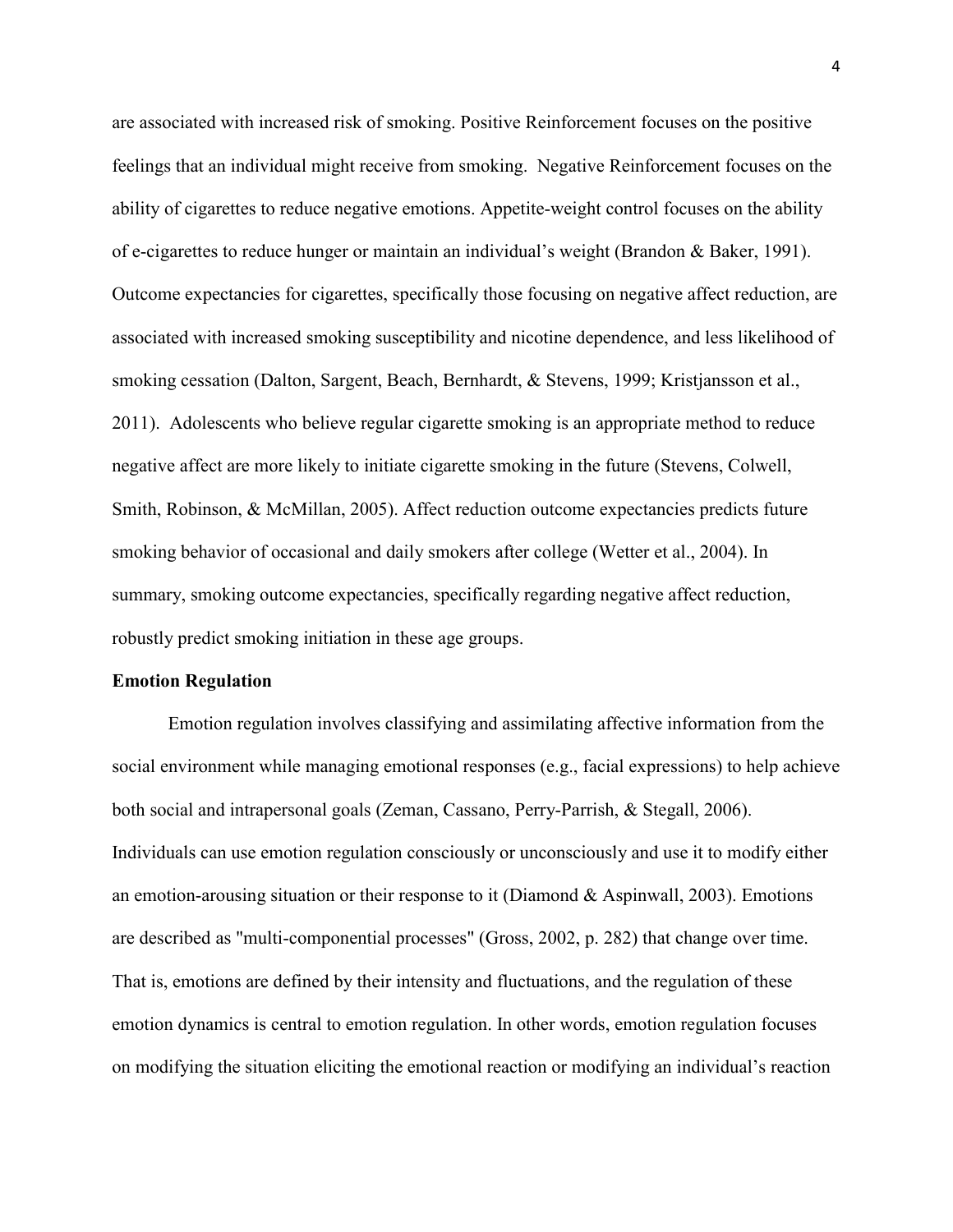to the situation. Examples of emotion regulation strategies are cognitive reappraisal, acceptance, problem-solving, rumination, suppression, avoidance, and worry (Aldao & Nolen-Hoeksema, 2012). Specific dimensions of emotion dysregulation were also found by Gratz and Roemer (2004) using common factor analysis: Nonacceptance of Negative Emotional Responses, , Goal-Directed Behavior When Distressed, Impulsive Behaviors When Distressed, Limited Access to Effective Emotion Regulation Strategies, Lack of Emotional Clarity, and Lack of Emotional Awareness. It is possible that smokers use smoking as an emotion regulation strategy to modify their own emotion arousing situations or their reactions to it.

The negative affect model of tobacco use indicates that the inclination to experience negative affect in combination with deficits in emotion regulation contributes to cessation difficulties (Baker, Piper, McCarthy, Majeskie, & Fiore, 2004). Smokers who refrain from smoking self-report increased negative affective symptoms, such as anxiety and anger (Piper & Curtin, 2006). Most importantly, this negative affect increase has been shown to not be a result of the increase in the actual intensity of the negative emotional responses, but rather a more sensitive response to the negative affect (Piper & Curtin, 2006). In other words, individuals are experiencing the same intensity of negative affect, but they are more sensitive to the emergence of that negative affect. Therefore, it is possible that smoking is used as an emotional coping strategy to cope with stressors that elicit negative affect. This model suggests that individuals who have difficulty regulating their emotions are more likely to believe that smoking will help them alleviate their negative affect.

 The transdiagnostic vulnerability framework (Leventhal & Zvolensky, 2015) further specifies that biobehavioral traits reflecting maladaptive coping responses to emotional states enable the relation between emotion difficulties (e.g., distress tolerance, anhedonia, and anxiety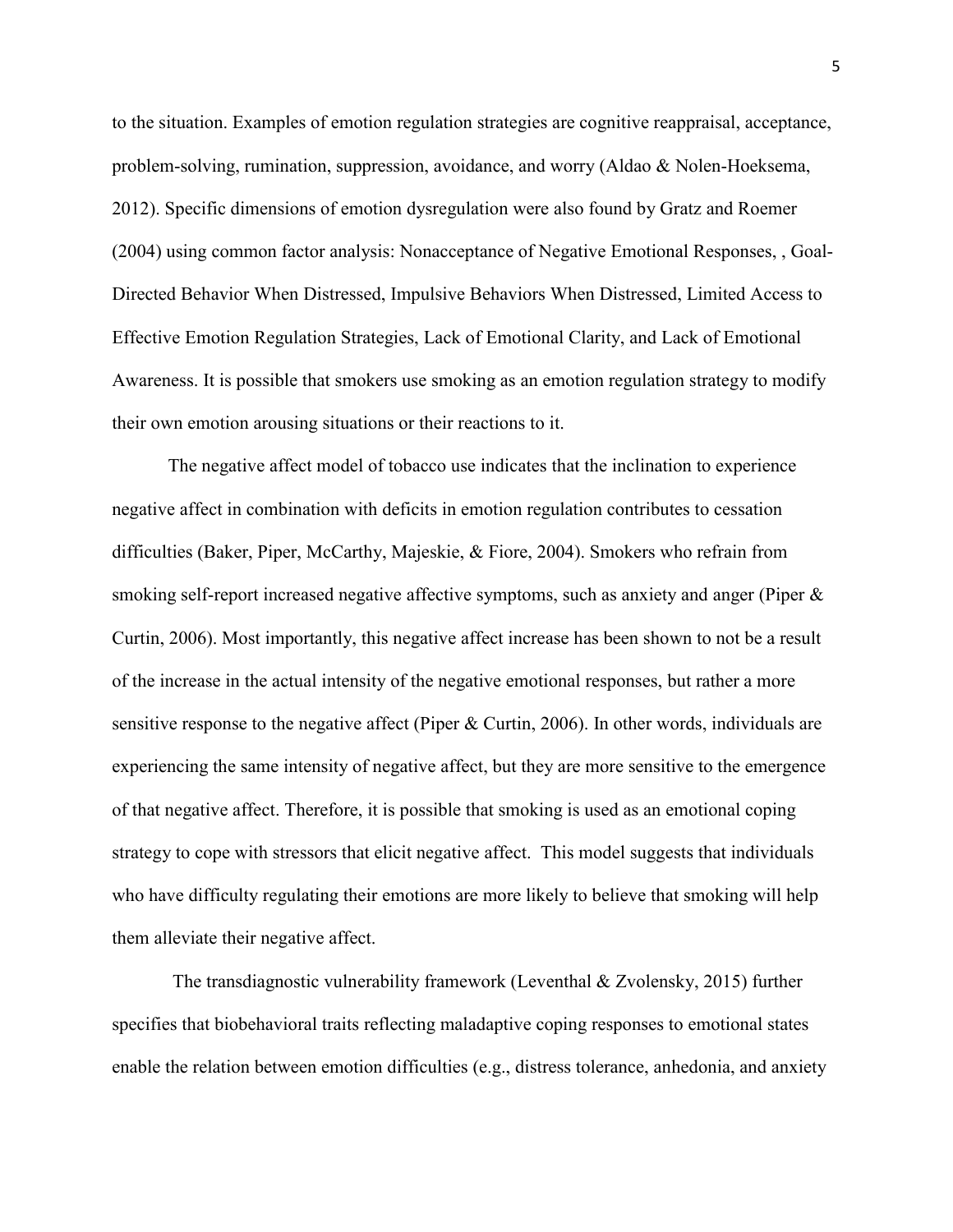sensitivity) to smoking. The model solely focuses on reactive transdiagnostic vulnerabilities, which are maladaptive responses to emotional stimuli. These maladaptive vulnerabilities are defined as either enhancing or diminishing normative responses to affective stimulants in the environment and an individual's own affect. Leventhal and Zvolensky (2015) specify that the smoking literature has found that smoking is associated with three affective-regulation constructs, namely: pleasure/positive affect enhancement, anxiety reduction, and distress termination. Therefore, the transdiagnostic emotional vulnerabilities in the theory are derived from measures that reliably and validly align with the constructs, anhedonia (e.g. loss or lack of pleasure), anxiety sensitivity (e.g. fear of anxiety-related sensations), and distress tolerance (e.g. ability to cope with emotionally-stressing events). The theory proposes that there is variation in smoking patterns among individuals with diagnosed psychological disorders, indicating that while some individuals can effectively cope with their emotional states without resorting to smoking, others may have more difficulty due to higher reactive vulnerabilities, like the ones described. The theory suggests that individuals who have emotional regulation deficits are less likely to successfully stop smoking. However, the theory is more focused on clinically significant emotional difficulties, which may not be generalizable to other populations.

There are various links between emotion regulation, perceived social consequences of smoking, and smoking susceptibility (Trinidad, Unger, Chou, & Anderson Johnson, 2004). Trinidad and colleagues examined the association between general emotional intelligence, adolescent cigarette smoking, and perceived social outcomes about smoking in young adolescents. The results suggest that high emotional intelligence was related to an increased perception of the negative social consequences of smoking, increased perceived ability to refuse a cigarette offer, and lower susceptibility to initiate smoking within the next year. While the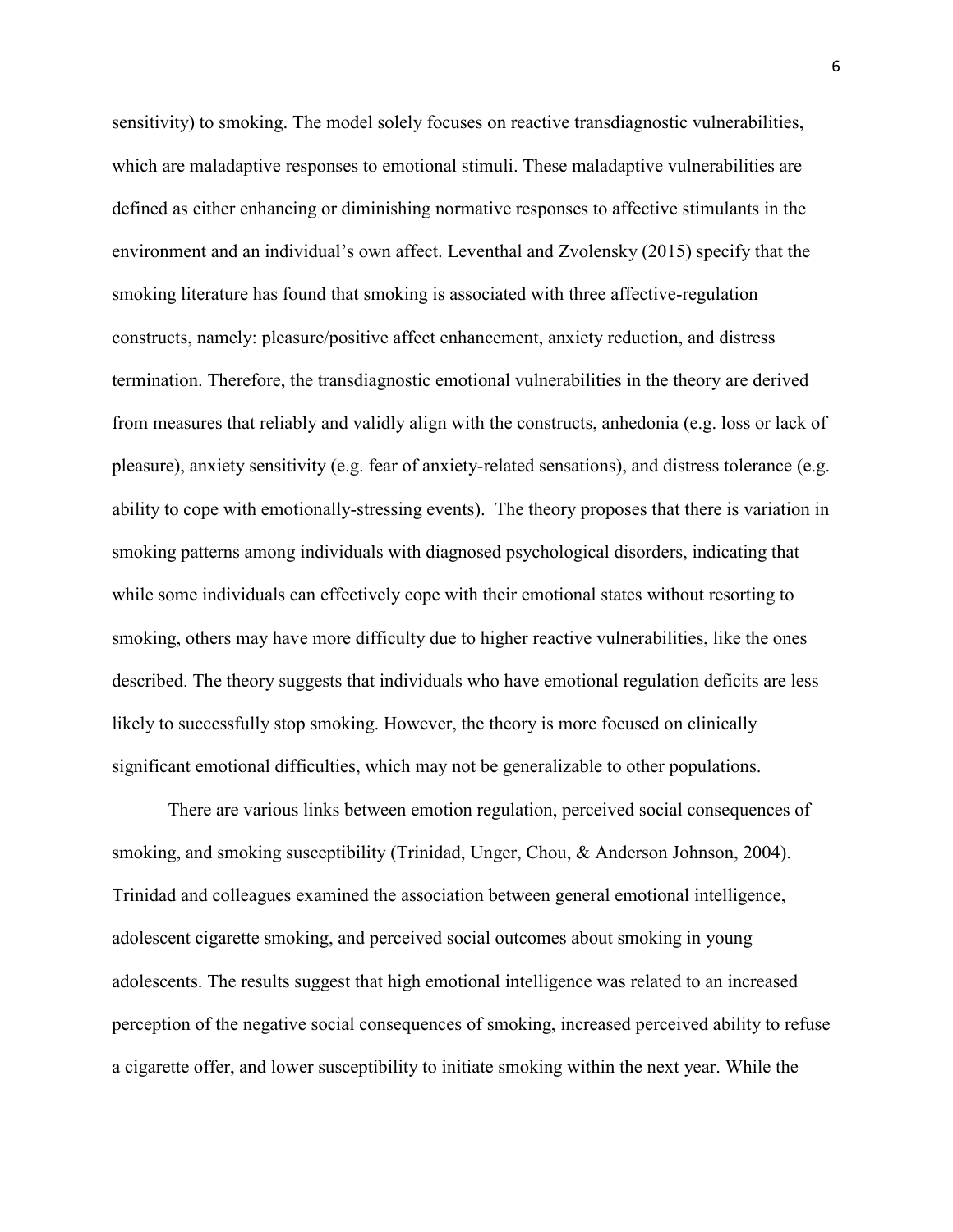study examined general emotional intelligence, their global measure of emotional intelligence includes a subscale dedicated to emotion management, as well as two subscales that measure how well an adolescent can identify emotions and understand their own emotions. The concept of identifying emotions, understanding them, and regulating them is consistent with the definition by Zeman and colleagues (2006). Further, Gratz and Roemer (2004) incorporate these concepts in their conceptualization of emotion regulation.

Johnson and colleagues (2008) specifically examined the association between emotion regulation and negative affect reduction outcome expectancies, in contrast to Trinidad and colleagues (2004) who focused solely on social expectancies. In Johnson et al. (2008) 202 current cigarette smokers completed measures of negative affect, emotion regulation, smoking dependence, and smoking outcome expectancies. Results indicated that emotion dysregulation positively predicted negative affect reduction outcome expectancies. Specifically, smokers who had increased difficulty regulating emotions were more likely to believe that smoking helped them regulate their negative affect. The findings from these studies indicate preliminary support for the association between emotion regulation and outcome expectancies, and emotion regulation and susceptibility. However, since psychological distress and negative affect are known to affect smoking behavior and outcome expectancies, understanding how they affect emotion competencies like distress tolerance, described as an individual's ability to handle negative psychological states, to develop appropriate intervention modalities (e.g., Brown et al., 2008). The identification and management of internal triggers like anxiety and stress are highlighted by the treatment interventions described by Brown and colleagues (2008), which focus on the role that emotional competencies might have on smoking behavior.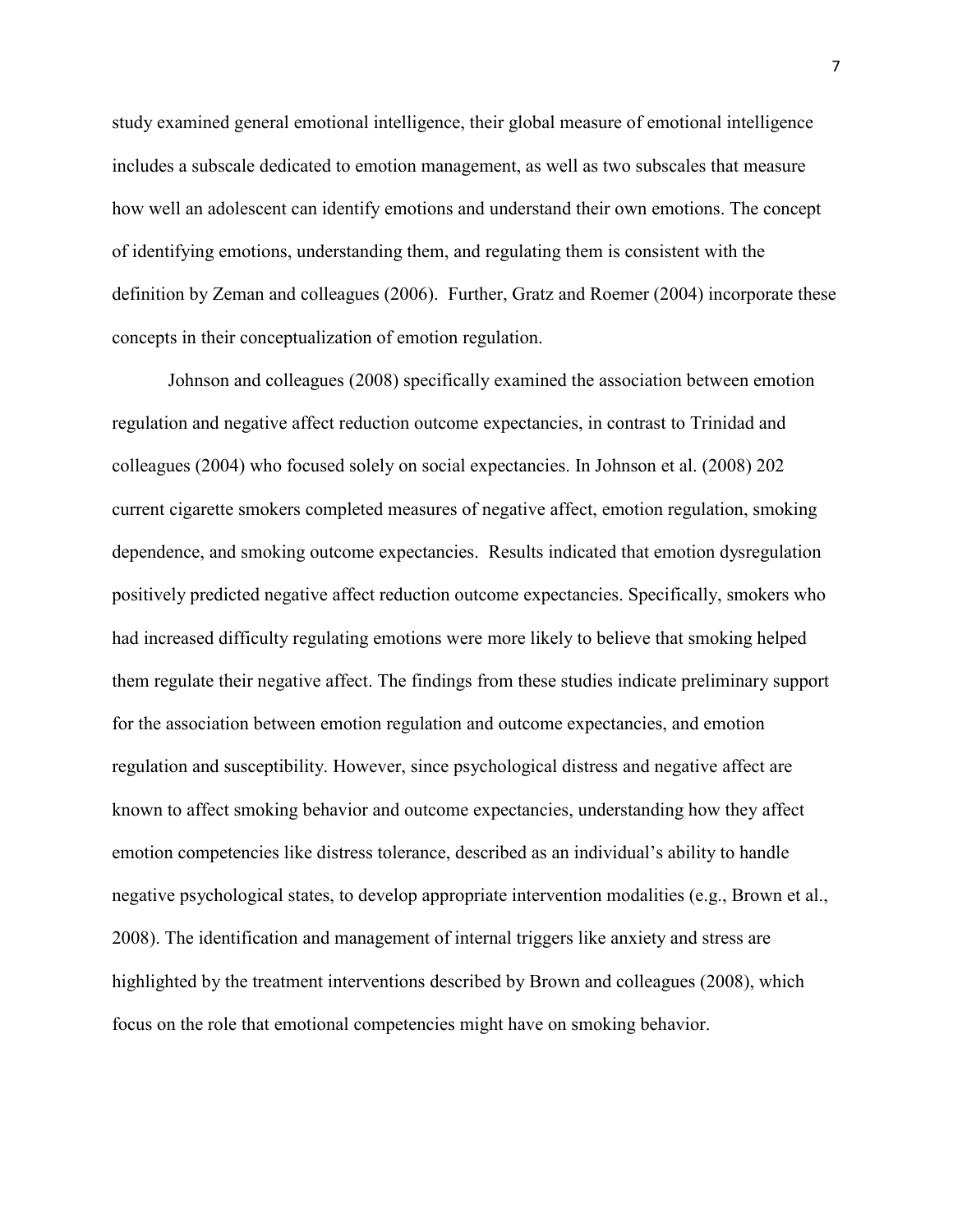#### **Distress Tolerance**

 Research regarding distress tolerance has focused on smoking cessation where negative affective states are induced by withdrawal (Brown, Lejuez, Kahler, Strong, & Zvolensky, 2005). Early theories of distress tolerance and addictive behaviors have proposed that individuals who have less distress tolerance, or lower persistence, are likely to be motivated to use drugs because of the instant reinforcing that it provides (Quinn, Brandon, & Copeland, 1996). More recent research defines distress tolerance as the capacity to "experience and withstand negative psychological states" (Simons & Gaher, 2005, pg. 2). The construct encompasses an individual's expectations and evaluations of their experiences that provoke negative emotions. Simons and Gaher (2005) propose that individuals with low distress tolerance are more likely to report their distress as more unbearable, or that they cannot handle feeling distressed. Distress tolerance also affects an individual's perception of their reactions to distress, often making them feel ashamed and perceiving their coping strategies to be inferior (Simons & Gaher, 2005). Due to these negative perceptions of their reactions to distress, individuals attempt to avoid negative emotions and use rapid means to deescalate any negative emotion they do feel (Simons & Gaher, 2005). Finally, if they are unable to properly avoid or deescalate the negative emotions, individuals become consumed with the negative emotions, thus becoming distressed (Simons & Gaher, 2005). Research on distress tolerance has focused on how the construct contributes to the development of several negative internal experiences (e.g., negative emotions, negative bodily sensations; Leyro, Zvolensky, & Bernstein, 2010).

Distress tolerance brings forth the notion that is not only the severity of the nicotine withdrawal during a cessation attempt that affects whether an individual's attempt is successful, but also how some individuals respond to the discomfort or distress that occurs because of the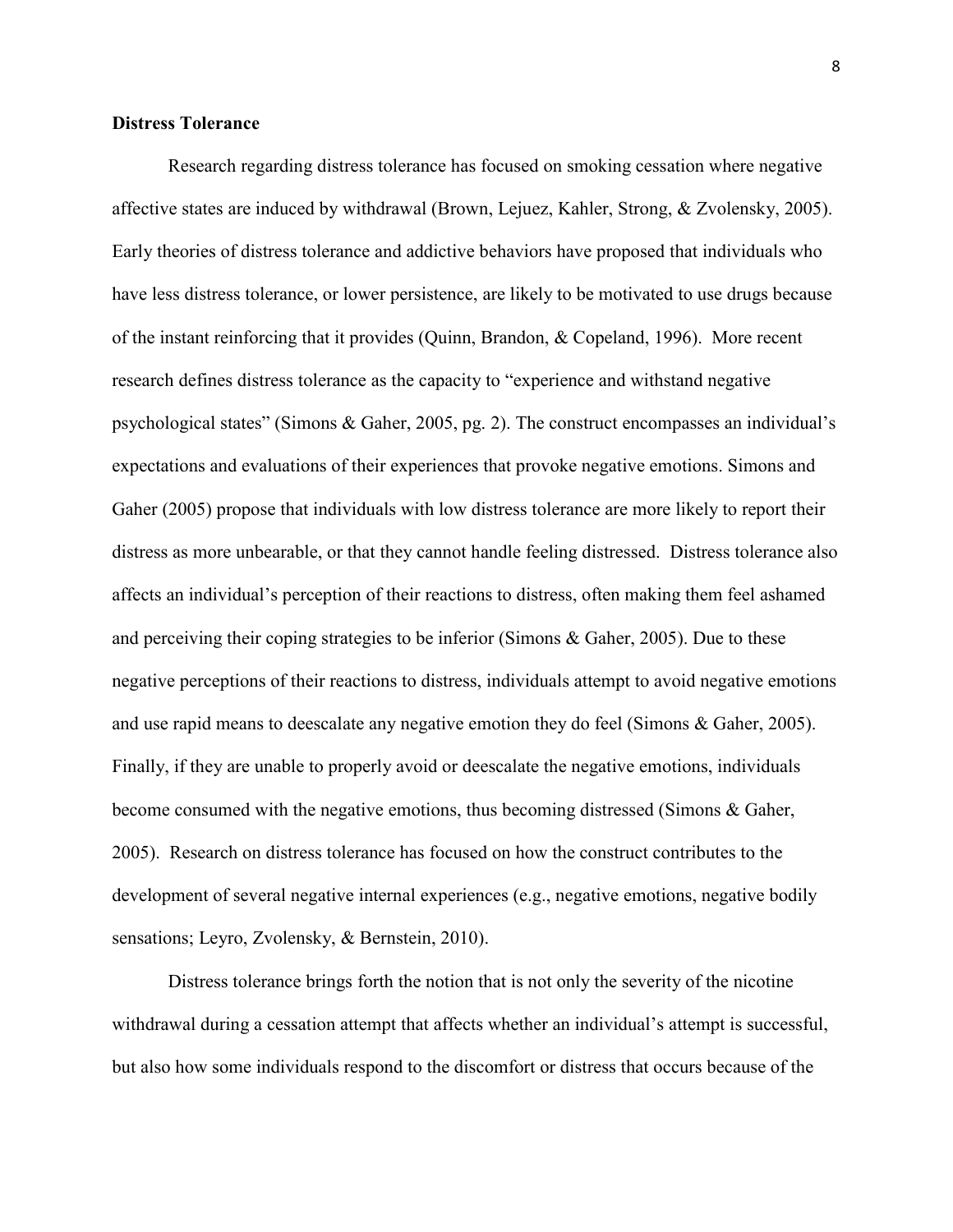withdrawal symptoms. Simons and Gaher (2005) describe distress tolerance as multidimensional in nature. Specifically, distress tolerance includes individuals' "expectation of and experience with negative emotions" (p. 2) including their ability to tolerate, assess the emotional situation as acceptable, and regulate their emotions. Further, how much attention is focused on the negative emotion and how much it interferes with functioning also are integrated into this concept.

Evidence suggests that the large majority of individuals attempting to stop smoking typically lapse within the 1st or 2nd week after quitting (Doherty, Kinnunen, Militello, & Garvey, 1995; Hajek, 1991). Prior research has indicated that these individuals that may not be successful at smoking cessation have an increased risk of experiencing negative affect during the cessation attempt (Brown et al., 2005; Kenford et al., 2002). Therefore, if an individual is more capable of properly tolerating their negative affect, they may be more capable of having a successful cessation attempt.

 Brown, Kahler, and Strong (2002) examined physical and psychological distress in current smokers. Participants were grouped by cessation duration as current smokers who never had a previous quit attempt longer than 24 hours (i.e., immediate relapsers) and smokers with at least one sustained quit attempt of three months or longer (i.e., delayed relapsers). Participants were exposed to psychological and physical stressors to invoke distress on a day in which all participants came to the session and smoked their usual amount (i.e., *smoking* day) and a day in which they did not smoke (i.e., *abstinence* day). Individuals who had never had a quit attempt last longer than 24 hours reported significantly higher reactivity to stress, greater levels of negative affect, and increased motivation to smoke after 12 hours of nicotine deprivation. Immediate relapsers were likely to react to quitting smoking by experiencing more negative affect and increased urgency to smoke (Brown et al., 2002). The negative internal states due to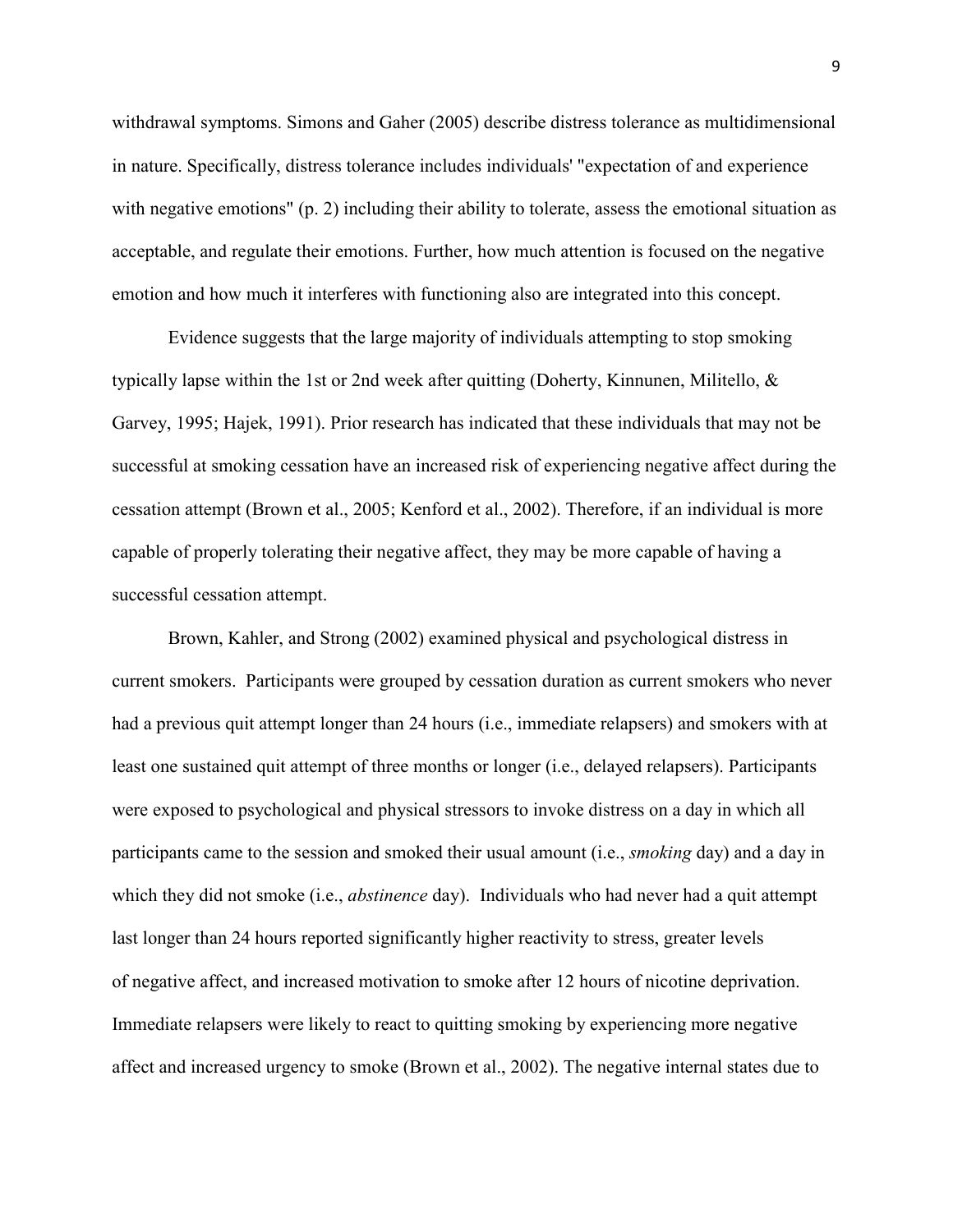these reactions may explain their failure to abstain from smoking for long periods of time. These results indicate that distress tolerance may inhibit smoking cessation. However, it is also important to determine whether distress tolerance plays a role in smoking susceptibility or maintenance. Specifically, since distress tolerance is an individual's ability to handle negative states, it is important to determine its role in smoking and outcome expectancies due to the relevant literature indicating that negative affective states have an effect on these concepts.

While the large majority of the research focuses on the role that distress tolerance has on smoking maintenance and cessation, there are a few preliminary studies that have attempted to understand its effect on cigarette outcome expectancies and susceptibility. Lower distress tolerance may maintain smoking behavior through stronger negative affect reduction outcome expectancies (Leyro, Zvolensky, Vujanovic, & Bernstein, 2008). However, these studies operationalized distress tolerance as the ability to tolerate physically uncomfortable situations, a concept similar to anxiety sensitivity, or fear of anxiety or arousal-related situations (McNally, 1989; 2002). Indeed, when anxiety sensitivity is included in the model, physical distress tolerance is no longer significant. Affective distress tolerance, or tolerance to emotional distress, may be more appropriate. Zvolensky and colleagues (2009) reported that affective distress tolerance is associated with both negative affect reduction expectancies and coping motives among adult marijuana users. These effects were significant even when controlling for demographics, cigarette smoking rate, and alcohol use. Notably, this finding was significant even while examined with anxiety sensitivity in the analyses. This indicates that affective distress tolerance and anxiety sensitivity may explain different mechanisms in comparison to physical distress tolerance. Notably, only smokers have been examined in the prior studies; this study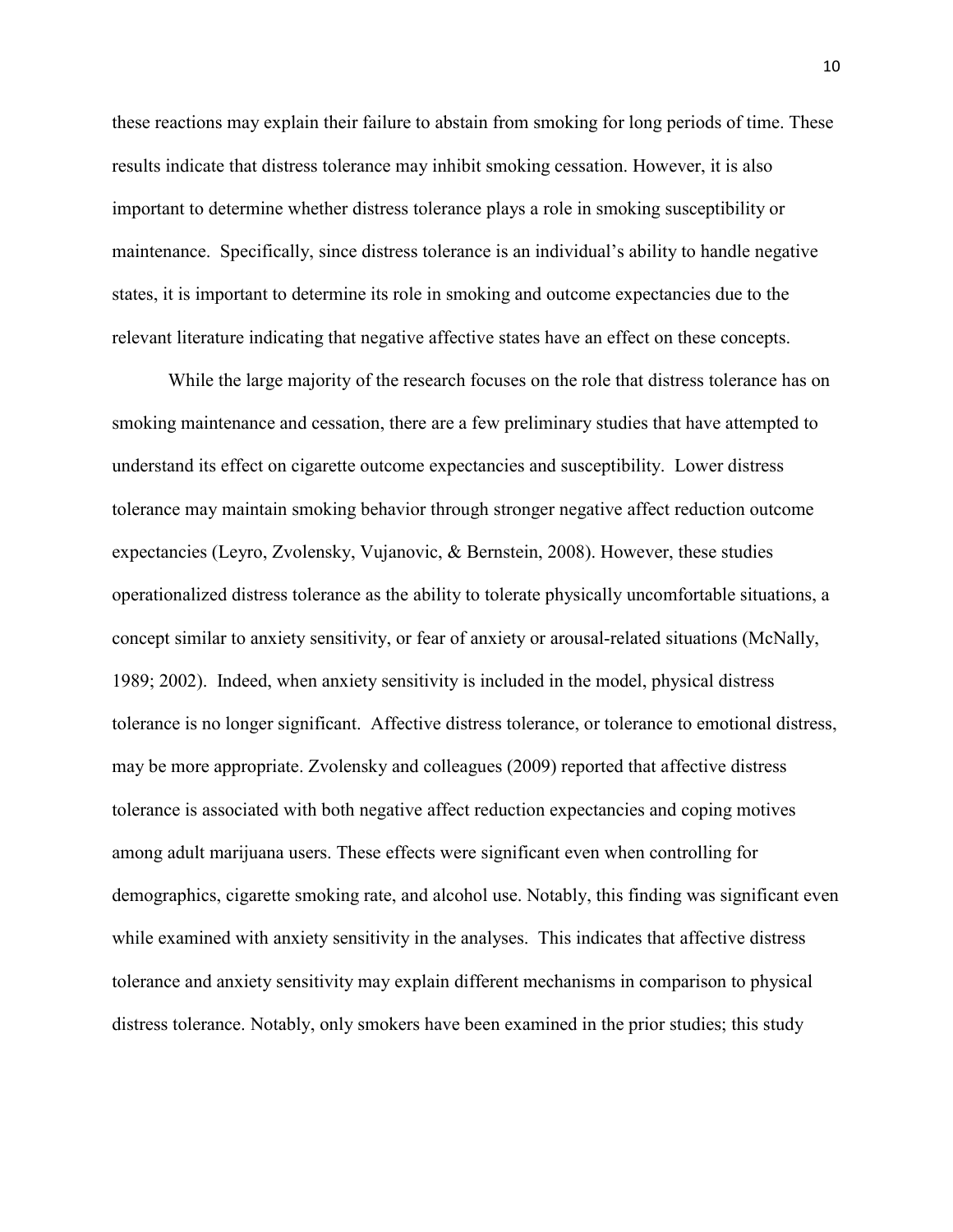seeks to expand the literature by examining a general population to determine whether these associations are consistent.

Due to the associations found between emotion regulation and anxiety sensitivity and ecigarette outcome expectancies and susceptibility, it is important to determine whether distress tolerance is also associated with both smoking outcome expectancies and smoking susceptibility. Individual coping responses to negative affect, as operationalized by constructs like emotion regulation, anxiety sensitivity, and distress tolerance, are important to examine due to their potential to act as a bridge between negative affect and smoking behaviors.

#### **Urgency**

Urgency is conceptualized as a component of impulsivity. That is further broken down into negative urgency and positive urgency. Negative urgency is the tendency to commit rash action in response to intense negative affect (Whiteside & Lynam, 2001) and positive urgency is the tendency to commit rash action in response to intense positive emotions (Cyders et al., 2007). Negative urgency significantly predicts cigarette smoking status (Lee, Peters, Adams, Milich, & Lynam, 2015). Positive urgency is also positively associated with nicotine dependence and tobacco craving (Billieux, Van der Linden, & Ceschi, 2007; Spillane, Smith, & Kahler, 2010). Determining whether positive and negative urgency also affect individual's outcome expectancies are relevant to determining whether they affect smoking initiation.

Among a population of daily cigarette smokers, both negative and positive urgency has been positively associated with nicotine dependence, and negative reinforcement and positive reinforcement outcome expectancies (Pang et al., 2014). The relationship between negative urgency and nicotine dependence has been shown to be significantly mediated by negative and positive reinforcement expectancies (Pang et al., 2014). These results were also consistent with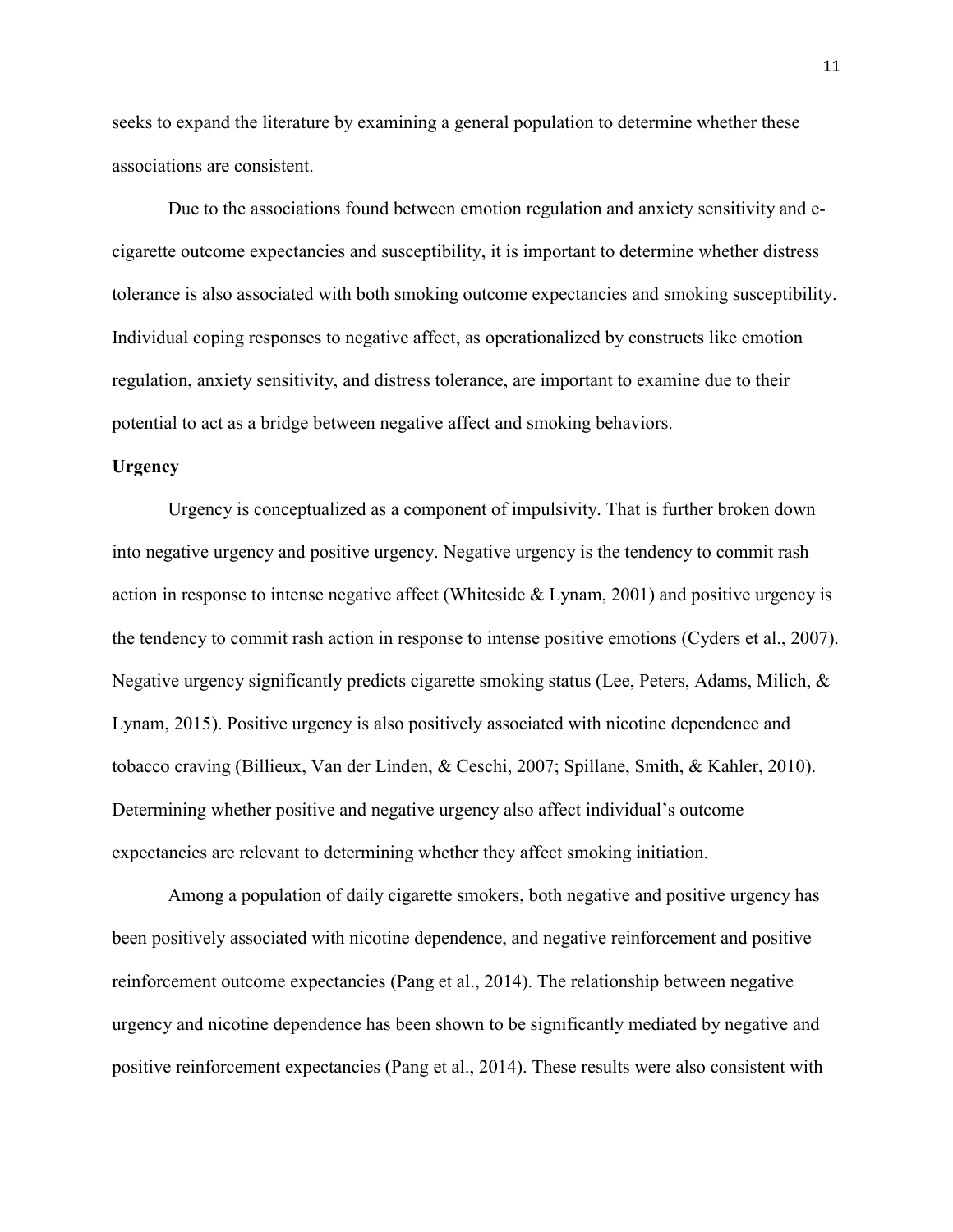positive urgency, such that both negative and positive reinforcement expectancies mediated the relationship between positive urgency and nicotine dependence (Pang et al., 2014). However, when both negative urgency and positive urgency were included simultaneously as predictors of nicotine dependence, they were no longer significant predictors, indicating that both constructs may explain similar variance in the models. More research examining this notion is needed in order to gain a clearer understanding of how these two constructs interact to effect outcome expectancies and smoking behavior.

These findings were also replicated in another study such that, the relationship between positive urgency and smoking dependence was mediated by positive reinforcement smoking expectancies (Spillane, Combs, Kahler, & Smith, 2013). Notably, positive urgency explained 10.4% of the variance in nicotine dependence and negative urgency had an indirect effect on smoking dependence through negative affect reduction expectancies to smoking (Spillane et al., 2013). Further, 7.3% of the variance in affect regulation expectancies was explained by negative urgency, while affect reduction expectancies explained 15.2% of the variance in the level of nicotine dependence (Spillane et al., 2013). The results suggest that both positive and negative urgency are important factors for cigarette behavior, whether it be directly or indirectly. Since positive and negative urgency are actions in reaction to strong affect, they may be especially important to smoking given the important roles that positive and negative affect play in the initiation, maintenance, and cessation of smoking.

To the knowledge of the author, there have been no studies specifically examining negative and positive urgency and its effect on cigarette susceptibility. However, negative and greater urge to smoke to alleviate negative affect in abstaining smokers (Park et al., 2016). This effect was significant even controlling for anxiety, depression, tobacco dependence, and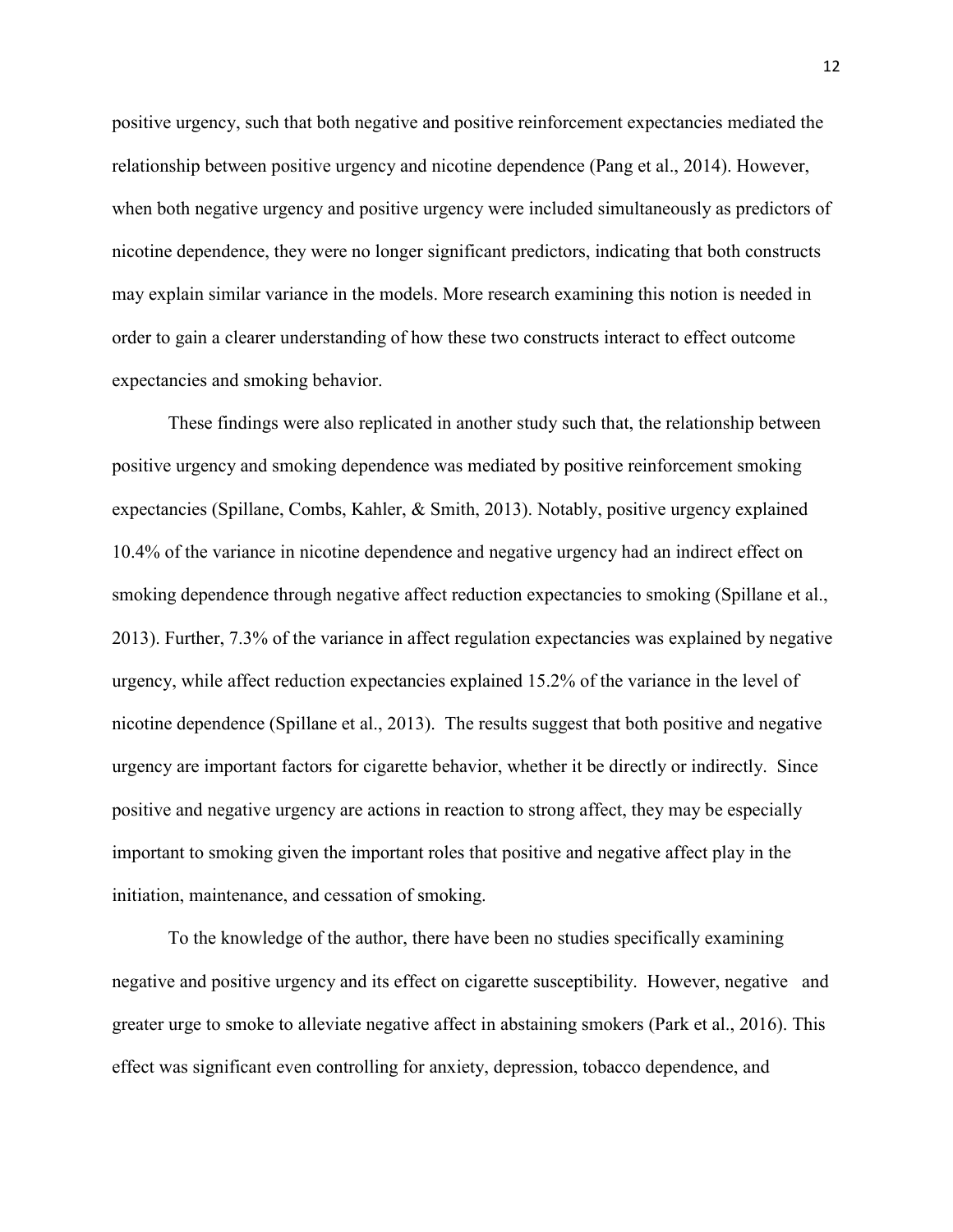sensation seeking (Park et al., 2016). These results suggest that negative urgency may uniquely affect smoking behaviors, beyond that of other emotional constructs like anxiety and depression. This study seeks to contribute to the literature by determining whether positive and negative urgency uniquely effect smoking susceptibility beyond that of other emotional competencies.

#### **E-cigarettes**

E-cigarette use prevalence is particularly high among young adults, with 5.1% of individuals aged 18 to 24 currently using e-cigarettes and 35.8.6% having tried an e-cigarette at least once (USDHHS, 2016). Although the long-term health impact of e-cigarette use remains controversial, exposure to carcinogens through e-cigarette liquids have been verified (Hess et al., 2017; Sleiman et al., 2016). Further, it is now known that e-cigarette use is associated with an increased likelihood to initiate the use of other tobacco products like cigarettes (Primack, Soneji, Stoolmiller, Fine, & Sargent, 2015; USDHHS, 2016). A meta-analysis of nine longitudinal studies examining adolescents and young adults concluded that probabilities of cigarette initiation for e-cigarette users were 30.4% and 7.9% for non-users (Soneji et al., 2017). Further, e-cigarette use is associated with an increased willingness to smoke (Wills et al., 2016). However, individuals with longer histories of e-cigarette use are less likely to be dual users and long-term e-cigarette use of 2 years has been associated with increased rates of quitting smoking (Harrell et al., 2015; Zhuang, Cummins, Y Sun, & Zhu, 2016). Generally, given that widespread e-cigarette use is a recent phenomenon, much more research has been conducted regarding the risk factors, motivations, and negative outcomes surrounding cigarette smoking. However, there has been relatively little research regarding the risk factors, motivation, and negative outcomes regarding e-cigarette vaping. In particular, there is little information about the mechanisms that drive e-cigarette users to start using cigarettes. Therefore, exploring the underlying mechanisms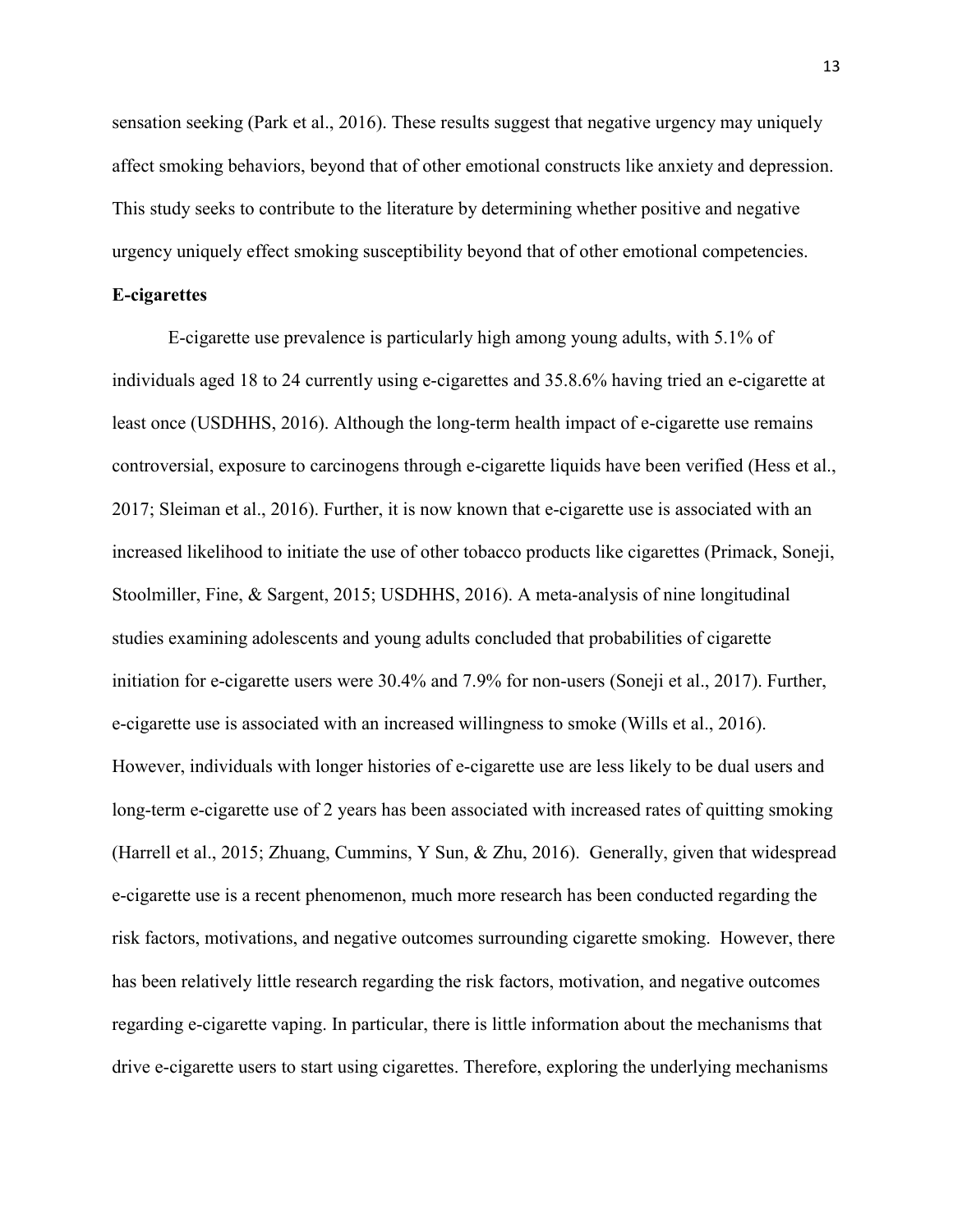behind the initial onset of e-cigarette use, initial cigarette use among e-cigarette users, and the risk factors associated with use are necessary.

**E-cigarette** o**utcome expectancies.** So far, research regarding e-cigarette outcome expectancies has been consistent with smoking outcome expectancies in regard to the four categories (e.g., negative consequences, positive reinforcement/sensory satisfaction, negative reinforcement/negative affect reduction, and appetite/weight control) of cigarette smoking outcome expectancies also being confirmed with factor analysis with e-cigarette users (Morean & L'Insalata, 2017). Both cigarette and e-cigarette outcome expectancies were significantly associated with each other. The average shared variance across the four categories was 17.4% in a total sample that included cigarette only smokers, e-cigarette-only vapers, cigarette and ecigarette dual users, and nonsmokers. Notably, the shared variance between the two types of outcome expectancies among dual users was 21.4%. These results are indicative of the notion that these two types of outcome expectancies, while similar in some aspects, are distinctive. As a result, it is important to examine e-cigarette outcome expectancies as well as cigarette outcome expectancies together, to determine whether the effects of emotion regulation, distress tolerance, and urgency can be replicated across both types of outcome expectancies.

Recent research suggests that cigarette and e-cigarette expectancies function similarly. Miller, Pike, Stacy, Xie, and Ames (2017) examined the effect of negative affect and negative reinforcement cigarette and e-cigarette outcome expectancies on regular and e-cigarette use. The relationship between negative affect and smoking and vaping experimentation, frequency and willingness are mediated by negative reinforcement outcome expectancies. These results imply that both cigarette and e-cigarette outcome expectancies may work similarly in regard to their effect on their respective product. However, it should be cautioned that more research is needed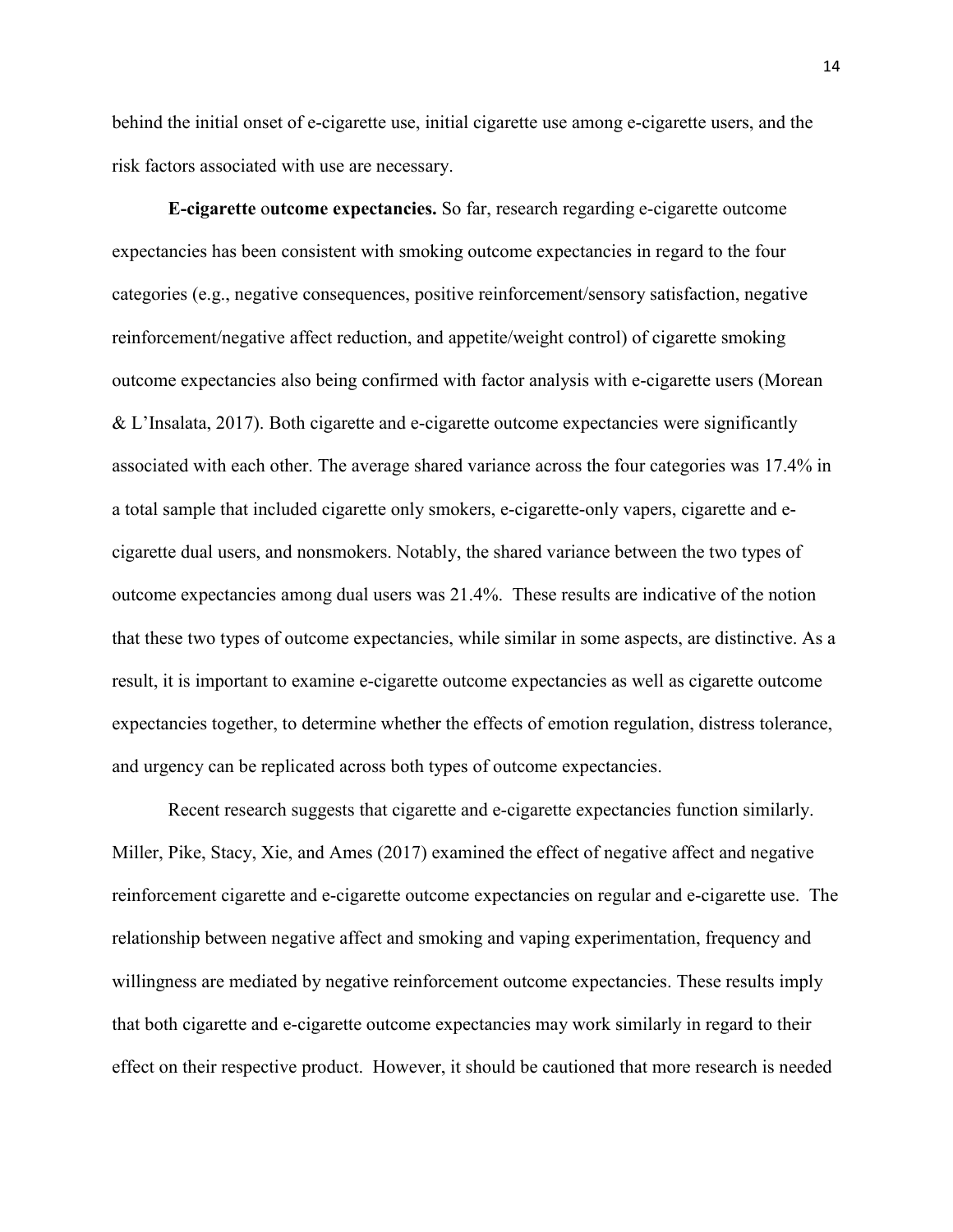to determine whether these two types of outcome expectancies provide the same type of effect on their respective products.

Outcome expectancies of e-cigarettes, cigarettes, and nicotine replacement therapies (NRT) were compared in a sample of e-cigarette users to determine why individuals use ecigarettes over other tobacco products. In general, e-cigarette users believe that e-cigarettes are less addictive than cigarettes, but more than NRT (Harrell, Marquinez, et al., 2015). They also believe that e-cigarettes cause less withdrawal and are more socially acceptable than cigarettes, taste better, are more satisfying, cost less, have lower health risks, and produce less negative physical feelings than both cigarettes and NRTs (Harrell, Marquinez, et al., 2015). However, cigarettes were rated as more effective in negative affect reduction, stress reduction, weight control, and stimulation in comparison to e-cigarettes (Harrell, Marquinez, et al., 2015). Further, higher e-cigarette expectancies for stress and craving reduction, as well as satisfaction were associated with an increase chance of dual use (Harrell, Simmons, et al., 2015). These findings suggest that e-cigarettes and cigarettes may be associated with unique outcome expectancies, which in turn affect whether individuals use these products. As a result, examining these expectancies would be beneficial to help determine whether initiation and susceptibility vary by whether an individual uses e-cigarettes, cigarettes, or a combination of both.

Outcome expectancies have also been associated with e-cigarette use and susceptibility in young adults (Pokhrel, Little, Fagan, Muranaka, & Herzog, 2014). Adolescents who have used an e-cigarette at least once are more likely to perceive them as less harmful than cigarettes (Ambrose et al., 2014). Additionally, positive e-cigarette affect regulation expectancies are associated with higher rates of use and, among those who have never used, higher intentions to use e-cigarettes in the future (Pokhrel et al., 2014). This relationship is possibly due to either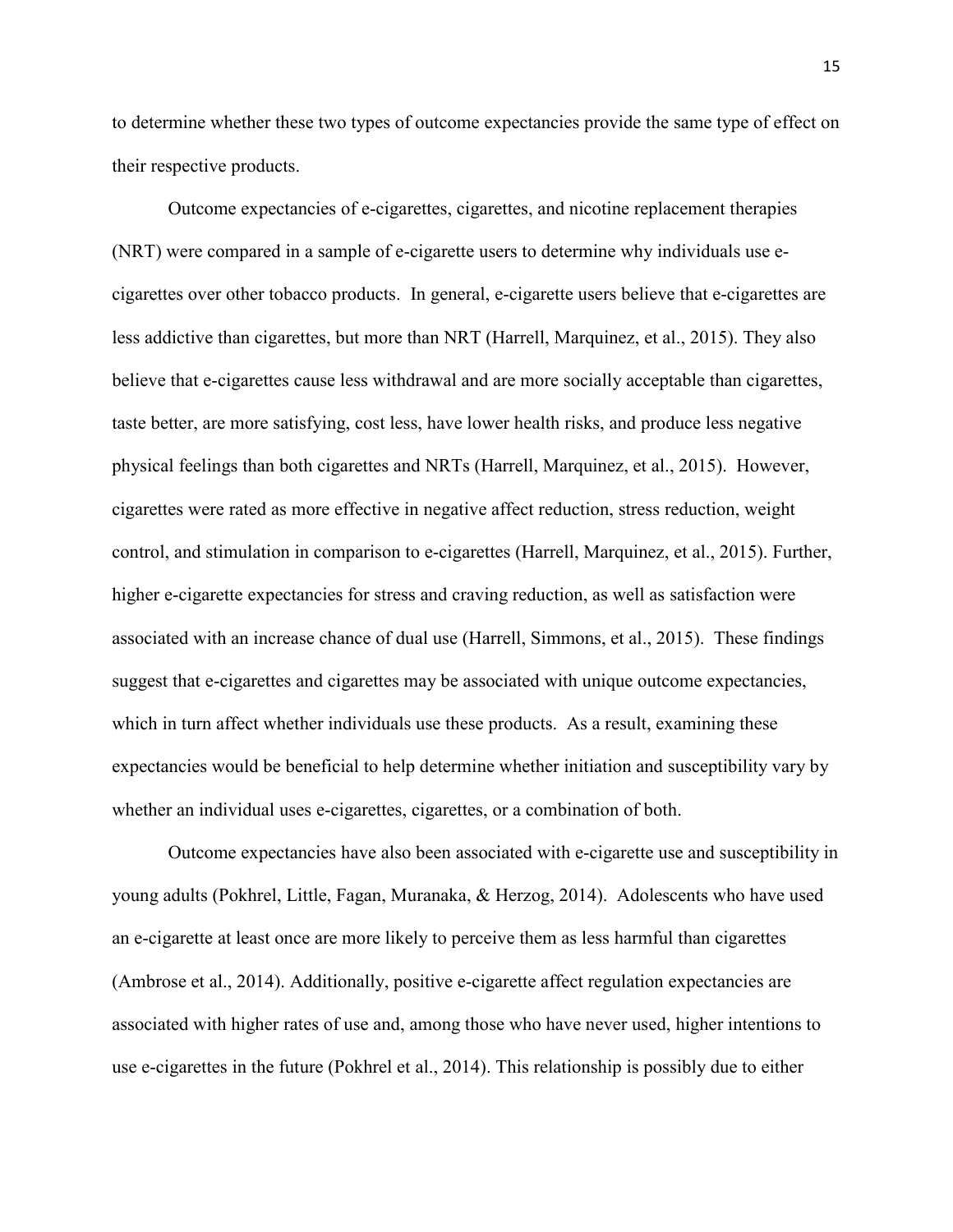high rates of negative emotions or difficulties in regulating negative emotions, but this has not yet been examined. These correlations between outcome expectancies and adolescent vaping behaviors highlight the importance of understanding young adult beliefs about the outcomes of e-cigarette use to enhance interventions focused on prevention or treatment.

#### **Present Study**

No prior studies to date have examined the association between emotional competencies and e-cigarette outcome expectancies. Further, there is a lack of research regarding direct associations between emotional competencies and e-cigarette susceptibility. Therefore, the purpose of this study was to determine differences in emotional competencies between young adults who have used e-cigarettes and young adults who have not used e-cigarettes. Further, this study compared ever-users and never-users on their differences in cigarette negative affect reduction outcome expectancies and cigarette susceptibility. The present study also seeks to examine the mediational effect of e-cigarette outcome expectancies on the relation between these emotional competencies and e-cigarette susceptibility. There is preliminary research supporting associations between negative affect and emotional competencies, such as emotion regulation, distress tolerance, and positive and negative urgency and smoking outcome expectancies (e.g., Johnson et al., 2008; Kristjansson et al., 2011; Spillane et al., 2013; Zvolensky et al., 2009). Outcome expectancies for cigarettes, specifically those focusing on negative affect reduction, have also been associated with increased smoking susceptibility and nicotine dependence, and less likelihood of smoking cessation (Dalton, Sargent, Beach, Bernhardt, & Stevens, 1999; Kristjansson et al., 2011). However, most of this research does not address e-cigarette use. Therefore, this study sought to determine whether negative affect reduction outcome expectancies could mediate the associations between emotional competencies and e-cigarette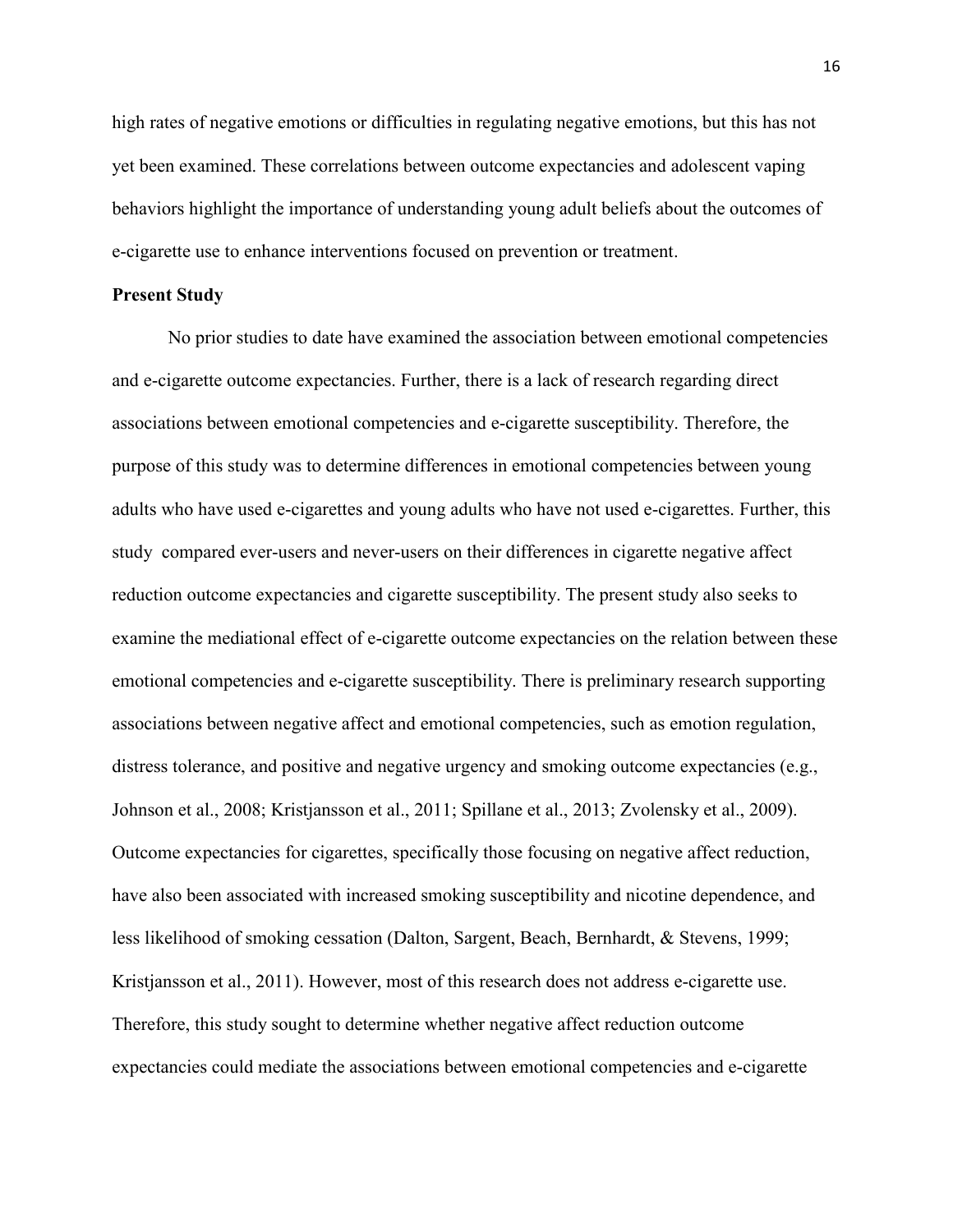susceptibility given its robust associations with both constructs. Further, there does not appear to be research examining positive and negative urgency as risk factors for cigarette or e-cigarette initiation. Therefore, the present study sought to integrate these associations to examine their overall impact on cigarette and e-cigarette use and susceptibility.

Consistent with other e-cigarette research, this study also wishes to focus on a young adult population, aged 18 to 24, due to the heightened risk of prolonged use after initiation before age 25 (USDHHS, 2012), significant health factors associated with young adult smoking (e.g., reduced lung function, USDHHS, 2012) and the prevalence of e-cigarette use in this population as well (Schoenborn & Gindi, 2015). In summary, the current study will examine the following hypotheses:

> Hypothesis 1: College students who have used e-cigarettes will have larger negative affect reduction outcome expectancies than those who have never used e-cigarettes.

Hypothesis 2: College students who have used e-cigarettes will have higher emotion dysregulation, distress tolerance, and urgency than those who never used e-cigarettes.

Hypothesis 3a: Ever-users will have higher cigarette susceptibility than neverusers.

Hypothesis 3b: Ever-users will have higher cigarette negative affect reduction outcome expectancies than never-users.

Hypothesis 4: The relation between emotional competencies (emotion regulation, urgency) and e-cigarette susceptibility will be mediated by negative affect reduction outcome expectancies. Depicted in figure 1.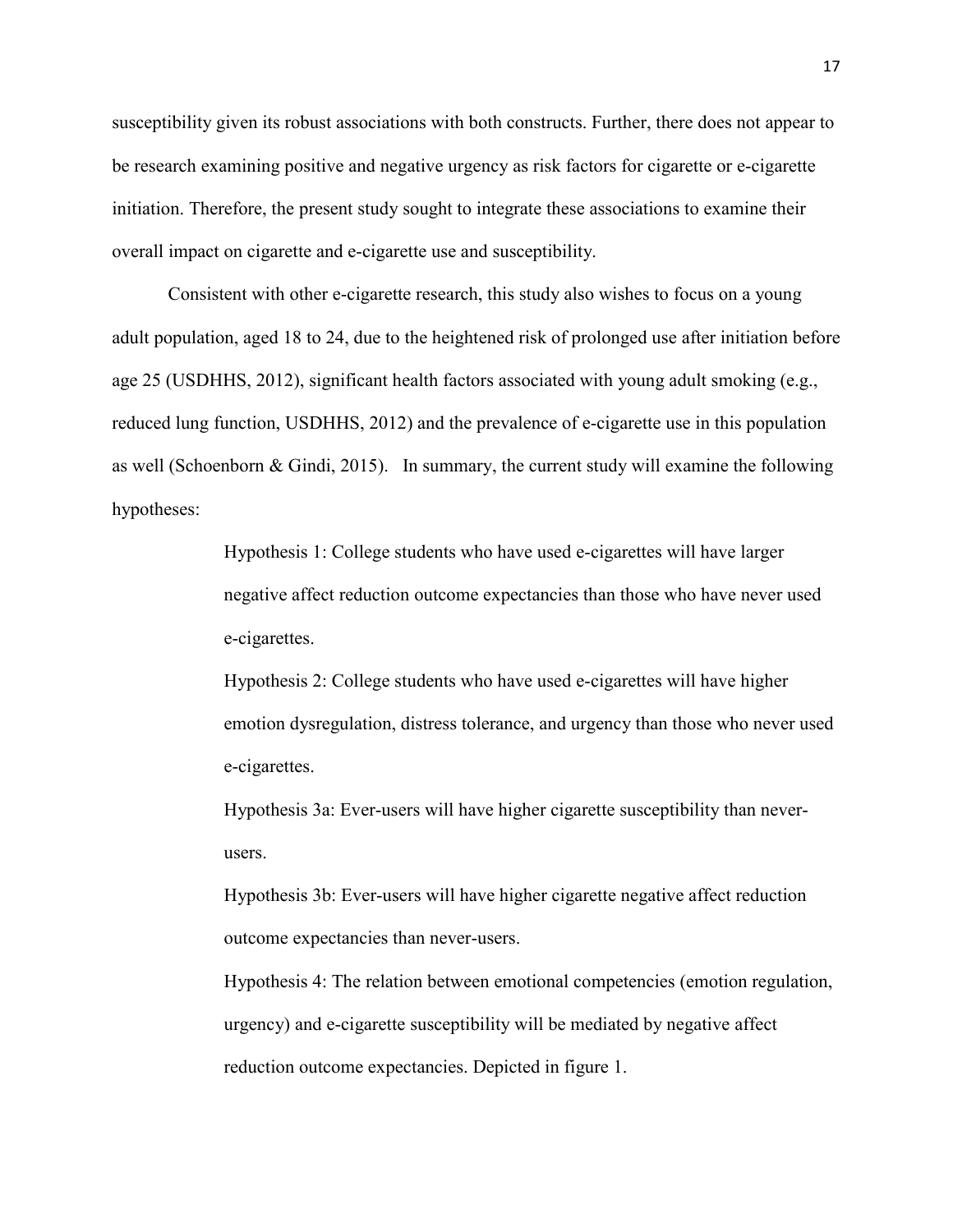

*Figure 1.* Path model of emotion regulation (ER) and distress tolerance (DTS), positive urgency (PU), and negative urgency (NU) as the predictor variables, negative affect reduction outcome expectancies as the mediator, and ecigarette susceptibility as the outcome variable.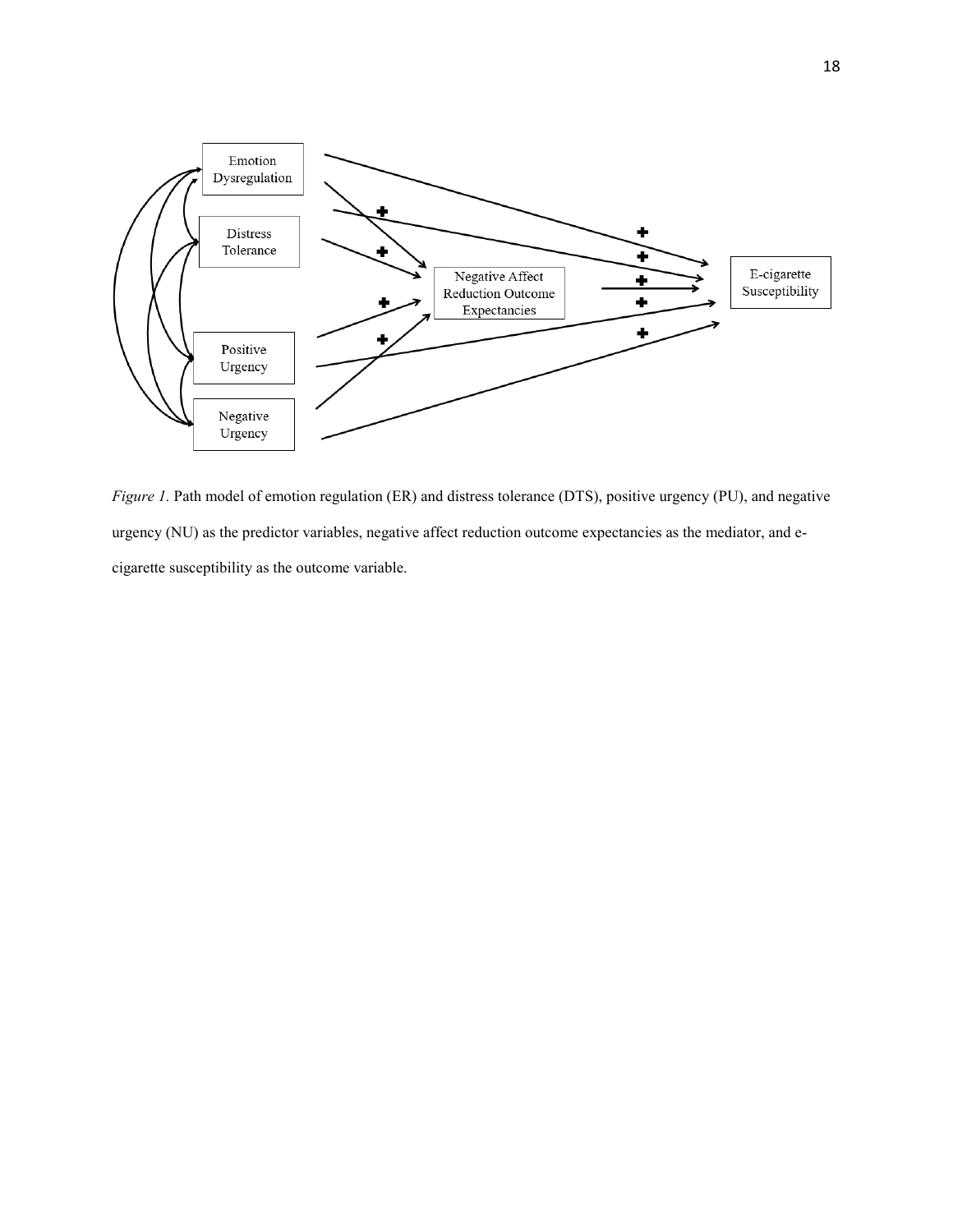#### **CHAPTER II**

#### **METHOD**

#### **Power analysis**

To determine the minimum sample size needed for a power level of .80 (Cohen, 1992), a power analysis was conducted. The statistical power analysis software program, G\*Power 3.1 was used to determine the necessary sample size (Faul, Erdfelder, Lang, & Buchner, 2007). Relevant cigarette research examining the association between emotion regulation, distress tolerance, positive and negative urgency and outcome expectancies have found  $R<sup>2</sup>$  values of .10, .12, .14 and .19 respectively (Johnson et al., 2008; Spillane et al., 2013). These values were converted into Cohen's f values, yielding small to medium effect sizes  $(f^2 = 23, 16, 13, 11)$ . An exact effect size was used from the mean of the four effect sizes from the prior two studies ( $f^2$  = .157). A power analysis was conducted for hypotheses 1 and 2. The power analysis for a Multivariate Analysis of Variance (MANOVA), with one independent variable and 5 dependent variables, indicated that with an alpha level of .05, the estimated sample size needed to accurately determine an effect of  $f^2 = 0.157$  is a total sample size of 88 participants per cell, and 176 total participants. As a result, 88 participants per group (ever-users, never-users) were needed to conduct the planned MANOVA with five response variables for hypotheses 1 and 2. Ever-use, defined as engaging in e-cigarette use at least once in your lifetime, in our sample was 52.1%. Thus, the minimum sample size was 180, to ensure that at least 88 non-users were to be included. Another 18 participants were anticipated to be recruited after the minimum sample size to accommodate anticipated missing data and an attrition rate of 10%. This low rate of attrition was chosen due to the research participation system incentivizing full completion of the survey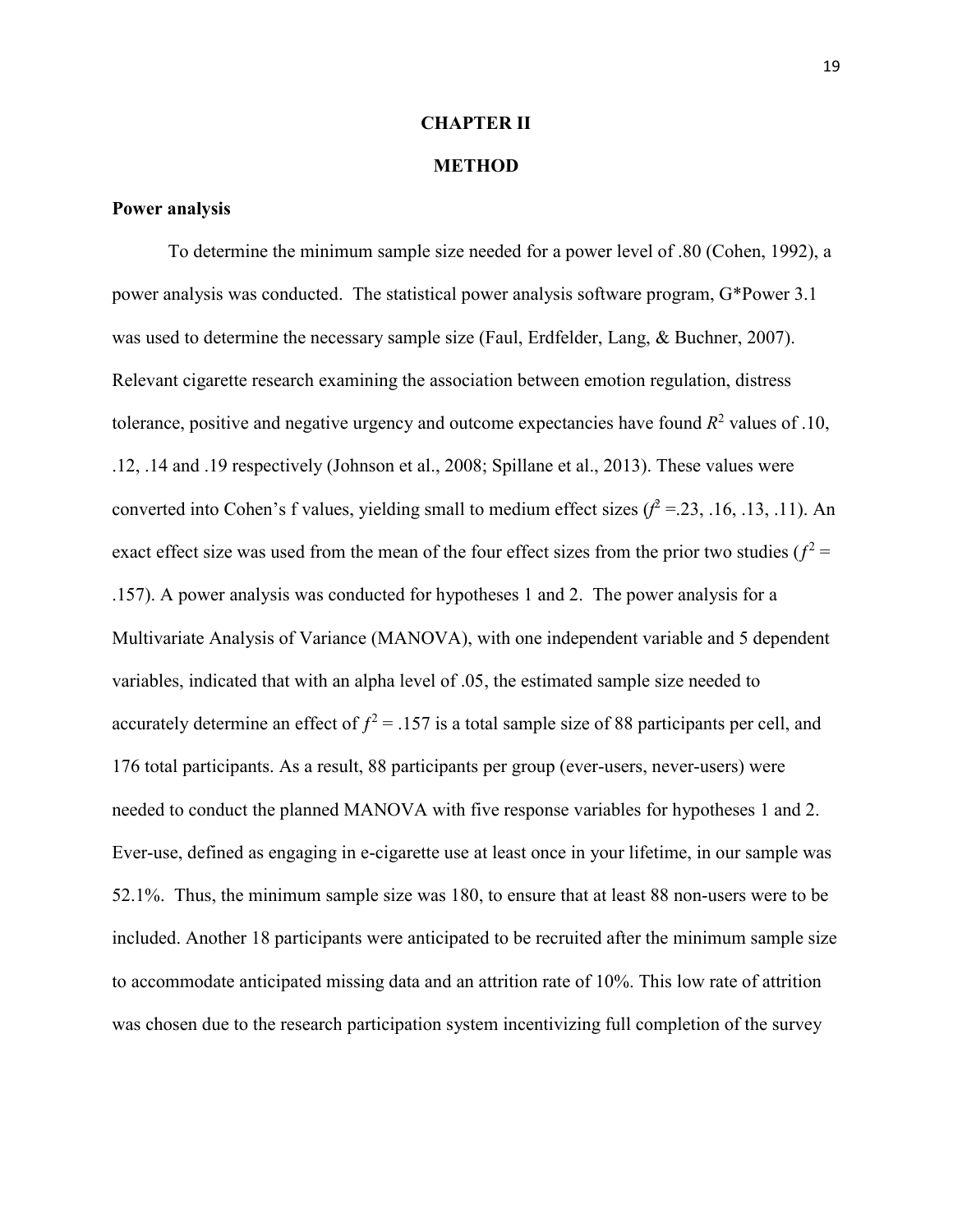with research credit, and penalizing incompletion with removal of research credit. Thus, the minimum sample size needed for hypothesis 1 and 2 was 198.

 Another power estimate was conducted for the second proposed MANOVA, with one independent variable, and two response variables, that was used to examine hypothesis 3. The power analysis indicated to determine an exact effect size of .157, with an alpha level of .05, 66 participants per group (ever-user, never-user) were required. As a result, 132 participants were necessary to achieve power and another 18 participants were anticipated to be recruited to accommodate anticipated missing data and attrition rates of 10%. Thus, the minimum sample size to be needed for hypothesis 3 was 150.

 The power estimate was also examined for its adequacy in the path model following guidelines from O'Rourke and Hatcher (2013), which indicate that the sample size provided is adequate for conducting the mediation path analysis. O'Rourke and Hatcher recommend aiming to detect a medium effect size and applying using the correct degrees of freedom, from using N-1, to determine the number of predictor variables in the path model. The recommended sample size for a path analysis, to detect a medium effect size, with six predictor variables is 100. Since the power analysis for the planned MANOVA for hypotheses 1 and 2 was more conservative than the one for the path analysis, this study sought to collect data from 198 participants to ensure 88 users and non-users were included in analyses.

#### **Procedure**

Prior to recruitment, this study was approved by the Old Dominion University College of Sciences Human Subjects Committee. As data were not collected from Eastern Virginia Medical School, IRB approval was not necessary. However, a letter detailing Dr. Harrell's (coinvestigator) involvement in the process and analysis of the collected data was sent to the IRB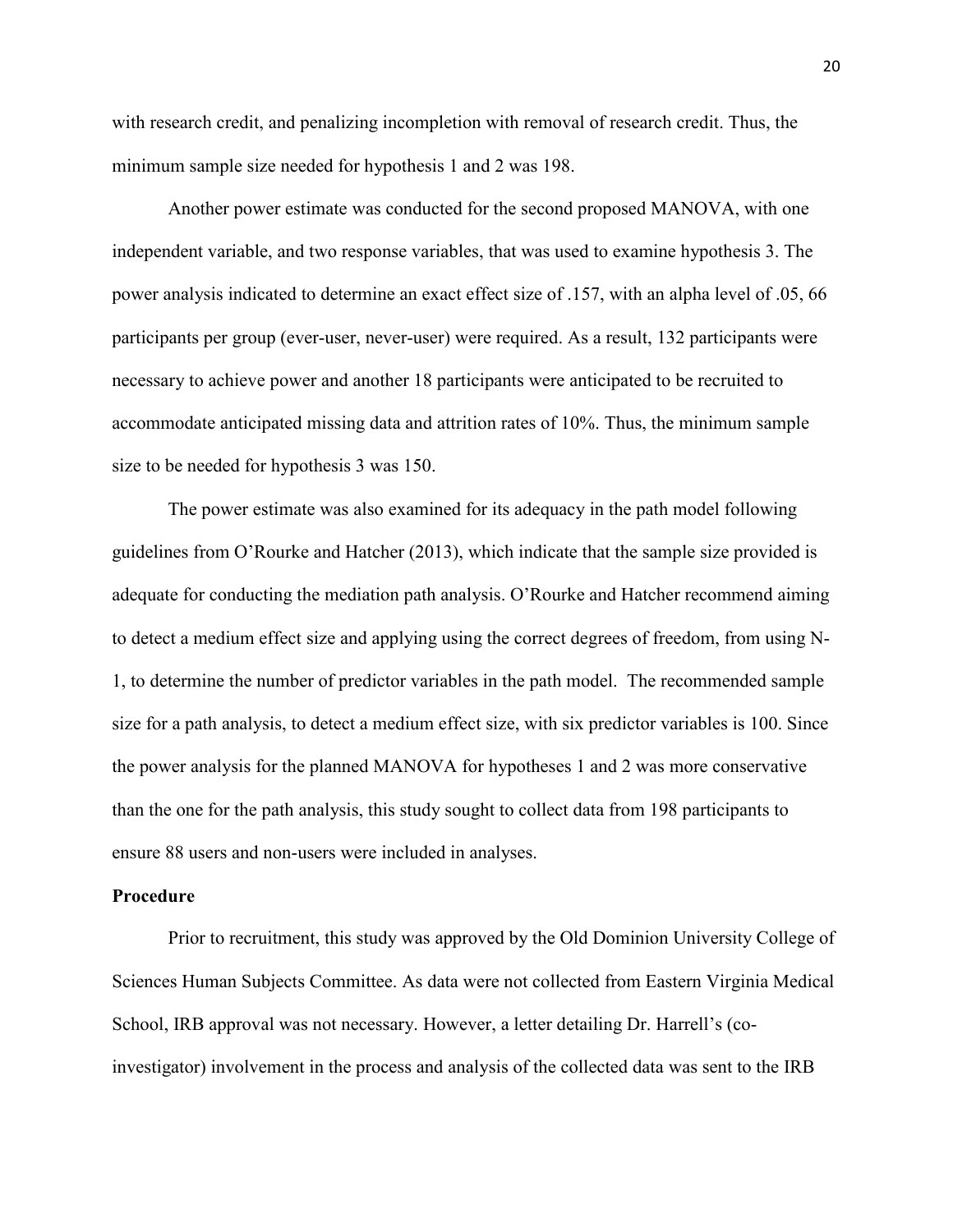office. Participants reviewed the notification document and general information about the survey and eligibility criteria before beginning to answer questions. Those who consented reviewed a series of eligibility questions asking about cigarette and e-cigarette use. The individual measures were presented in the same order for all participants. Individuals who were users of cigarettes and e-cigarettes did not answer the respective susceptibility items for the tobacco product they do use. At the end of the survey, individuals were shown a message that debriefed them.

## **Outcome Measures**

**Cigarette use.** Cigarette use was be measured using questions derived from the National Youth Tobacco Survey (NYTS, see Appendix A). There was one question with a dichotomous "Yes" or a "No" response: "Have you ever tried cigarette smoking, even one or two puffs?". There was one multiple choice answer inquiring about age and two, open, quantitative answers asking for specific age and number of days spent smoking that was used for the following questions "How old were you when you first tried cigarette smoking, even one or two puffs?", "How many cigarettes have you smoked in your entire life?", "During the past 30 days, on how many days did you smoke cigarettes?" Based on the prior research from Barrington-Trinis and colleagues (2015) and the U.S. Department of Health and Human Services (2016), "Never cigarette users" were be defined as participants who reported that they had never tried a cigarette. "Current cigarette users" were defined as participants who indicated use in the past 30 days. Internal consistency for the current study was  $\alpha = .84$ .

**E-cigarette use.** E-cigarette use was measured using questions derived from the National Youth Tobacco Survey (NYTS, see Appendix B). There is one question with a dichotomous with either a "Yes" or a "No" response: "Have you ever used an electronic cigarette or e-cigarette, even once or twice?" Participants also responded to the following questions to determine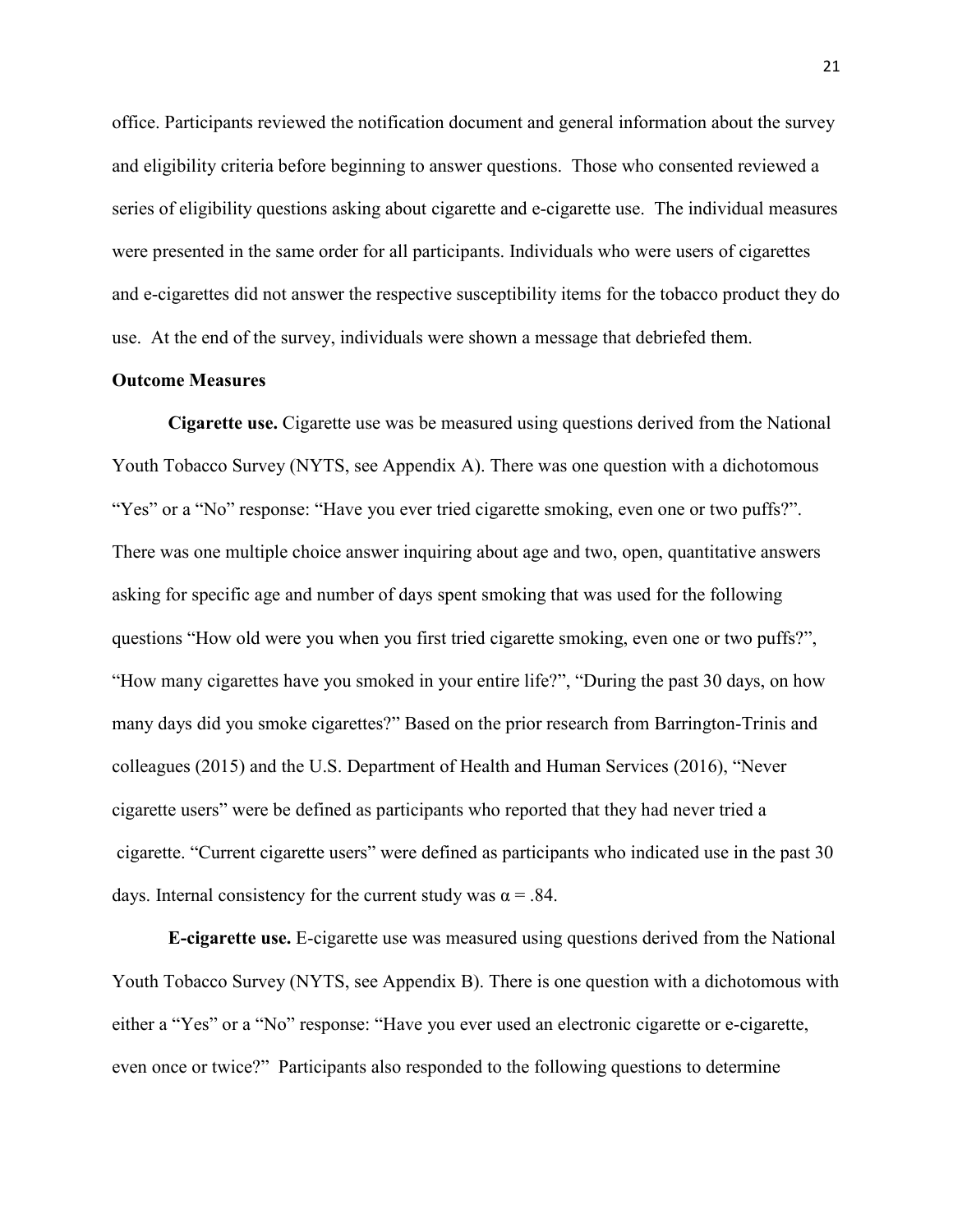specific age and days spent smoking, "How old were you when you first tried using an electronic cigarette or e-cigarette, even once or twice?", "During the past 30 days, on how many days did you use electronic cigarettes or e-cigarettes?". Based on the prior research from Barrington-Trinis and collogues (2015) and the U.S. Department of Health and Human Services (2016), "Never e-cigarette users" were defined as participants who reported that they had never tried an e-cigarette. "Current e-cigarette users" were defined as participants who indicated use in the past 30 days.The current study indicated an internal consistency of .95.

**Cigarette and e-cigarette susceptibility.**Cigarette susceptibility was determined by using the 3-item Susceptibility to Smoke Index (SSI; Pierce, Choi, Gilpin, Farkas, & Merritt, 1996; Pierce, Farkas, Evans, & Gilpin, 1995; see Appendix C) and subsequently evaluated by Strong and colleagues (2015). The three items used were: "Do you think you will smoke a cigarette in the next year?", "Do you think that in the future you might experiment with cigarettes?", and "If one of your best friends were to offer you a cigarette, would you smoke it?" Participants answered each item using a 4-point Likert scale ranging from (1= *definitely not* to 4= *definitely yes*)*.* Participants who reported "probably not", "probably yes", or "definitely yes" to at least one of the four questions were considered "susceptible" (Pierce et al., 1995). Those who do not report either of those two responses and do not report "definitely not" to any of the questions were considered "not susceptible". The measure has shown predictive validity such that adolescent never smokers who were identified as susceptible were twice as likely to become established smokers four years later (Pierce et al., 1996). The index has shown some predictive validity, such that adolescents who were categorized as being susceptible to cigarette use at baseline were 63% more likely to experiment with cigarettes than committed never smokers (Nodora et al., 2014). Further, adolescents classified as susceptible were 2.42 times more likely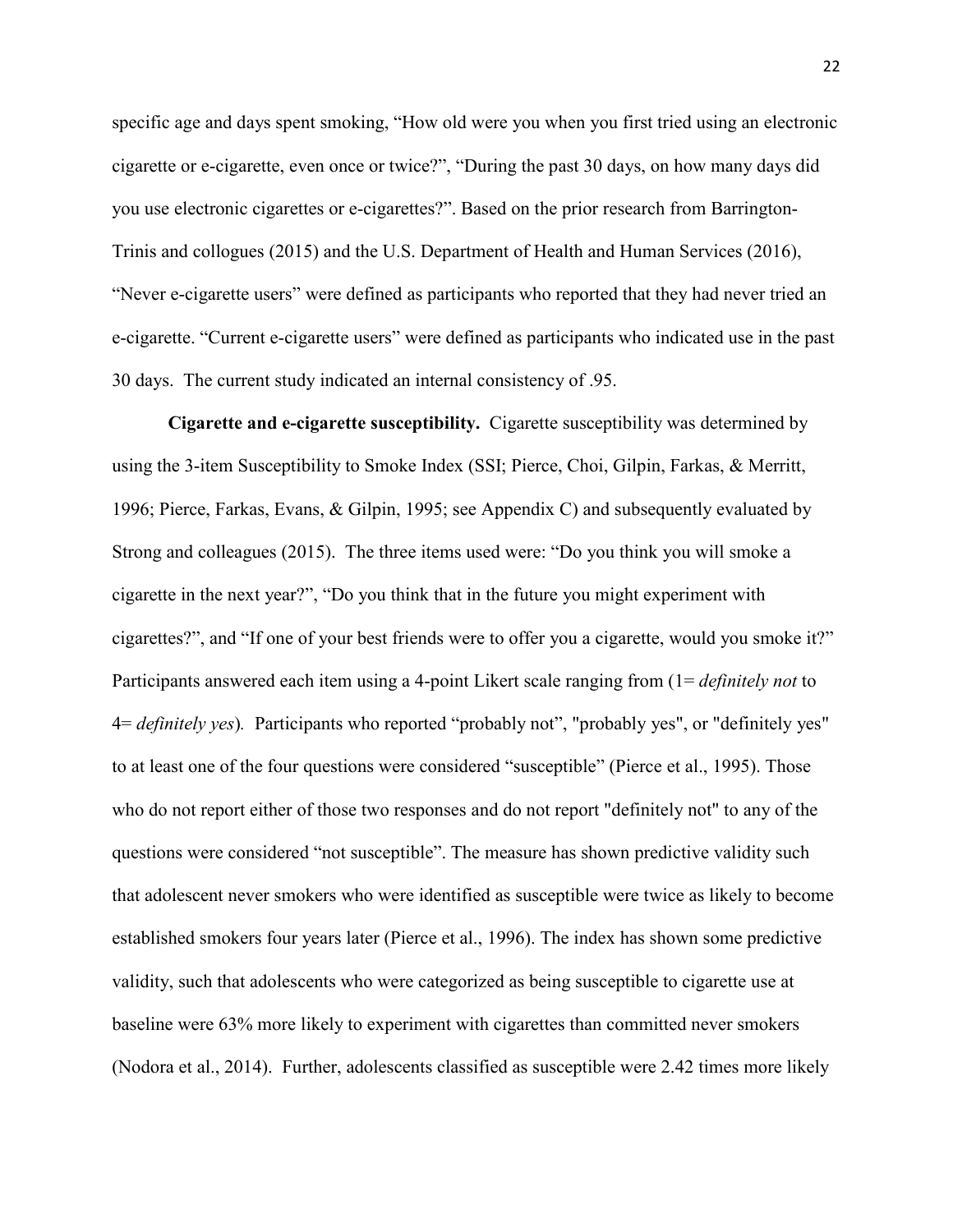to become young adult smokers 6 years later (Strong et al., 2015). However, a thorough search of relevant literature was unable to find any previous data on reliability. Internal consistency for this measure from the current study was  $\alpha = .84$ .

E-cigarette susceptibility was determined by using the Susceptibility to Smoke Index (SSI; Pierce, Choi, Gilpin, Farkas, & Merritt, 1996, see Appendix D). Susceptibility has been defined as the lack of a confirmed commitment not to smoke (Pierce et al., 1996). The measure was created to measure the risk of future cigarette use. However, the three items that make up the ESSI, were modified to determine e-cigarette susceptibility instead. This modification has been used in a prior study (Krishnan-Sarin, Morean, Camenga, Cavallo, & Kong, 2015). The three items used will be: "Do you think that in the future you might experiment with e-cigarettes?", "At any time during the next year do you think you will use an e-cigarette?" and "If one of your best friends were to offer you an e-cigarette, would you smoke it?" Response items ranged from *definitely not* to *definitely yes*. Per the prior study that used this modified measure, participants who reported anything other than "definitely not" to at least one of the three questions were considered to be susceptible (Krishnan-Sarin et al., 2015). Adolescents who responded positively to at least one item were more likely to engage in e-cigarette use 6 months later compared to those who were not susceptible (Bold, Kong, Cavallo, Camenga, & Krishnan-Sarin, 2016). Adolescents who indicated susceptibility on multiple items were four times more likely to subsequently initiate e-cigarette use (Bold et al., 2016). Internal consistency for this measure in the current study was  $\alpha = .95$ .

**Smoking Consequences Questionnaire.** Smoking outcome expectancies were assessed using the 21-item Short Form Smoking Consequences Questionnaire (S-SCQ; Myers et al., 2003; see Appendix E), which was modified from the original 50- item measure and is highly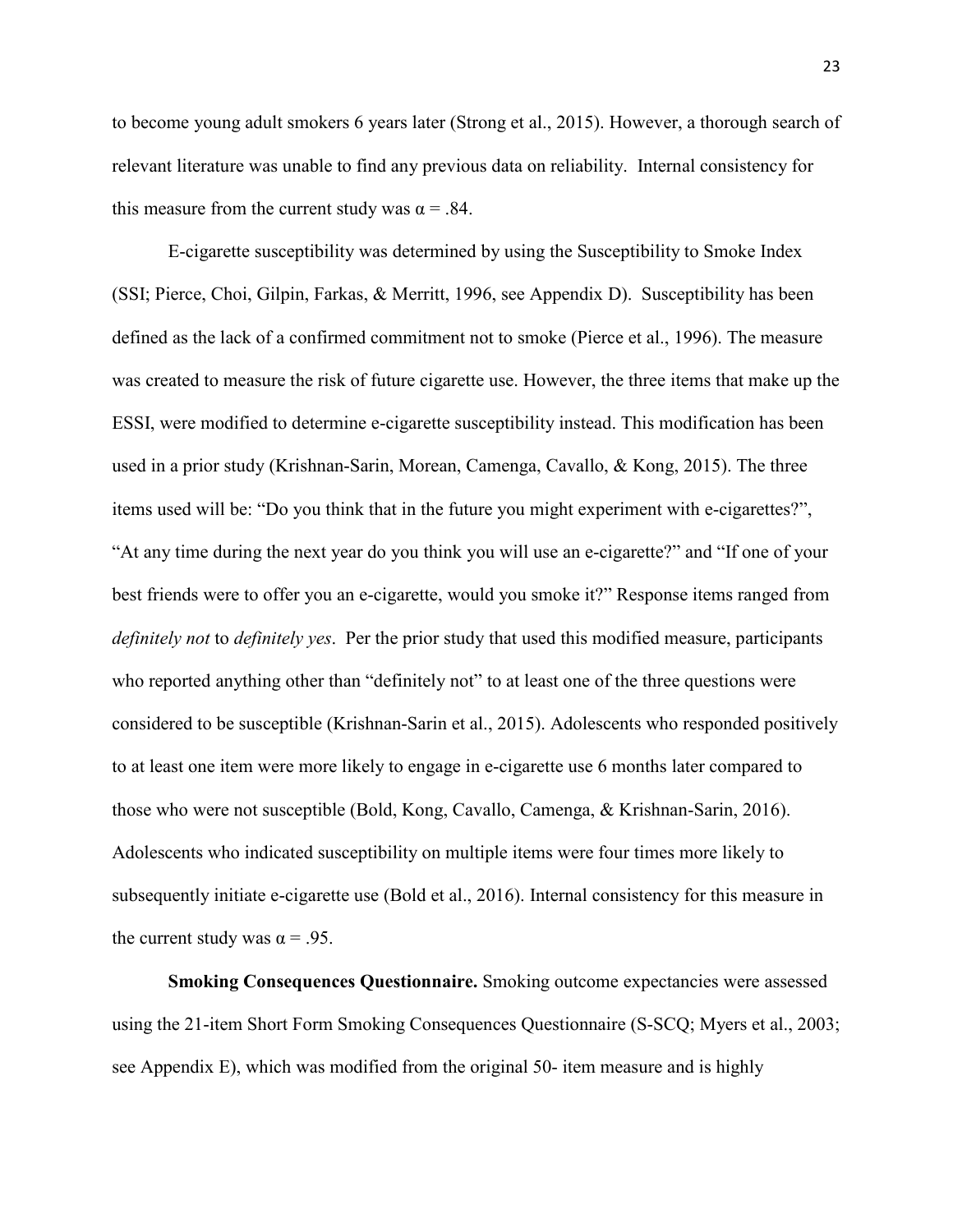correlated with it  $(r = .94;$  Brandon & Baker, 1991). Participants rated each smoking consequence item on the likelihood of its occurrence when they smoke (0 = *Completely unlikely* to 9 = *Completely likely*). The S-SCQ is composed of four subscales which measure specific dimensions of outcome expectancies: Negative Consequences (e.g., Smoking takes years off my life), Positive Reinforcement (e.g. Cigarettes taste good), Negative Reinforcement (e.g., When I'm angry a cigarette can calm me down), and Appetite/Weight Control (e.g., Smoking helps be control my weight). The measure has shown adequate internal consistencies in both a young adult population and an adolescent population, with alphas ranging from .79 to .95, with the global score having an alpha of .93 in the young-adult population (Myers et al., 2003). The S-SCQ full scale was highly correlated with the number of days smoking per month (*r* =.46, Myers et al., 2003). The positive reinforcement, negative reinforcement and, appetite/weight control subscales of the SCQ and S-SCQ were both concurrently correlated with number of days smoking per month indicating concurrent validity (Positive Reinforcement: *r* = .37, Negative Reinforcement:  $r = .49$ , Appetite/Weight Control:  $r = .24$ ). The global S-SCQ score has also demonstrated concurrent validity in an adolescent sample, correlating highly with the number of cigarettes smoking in a day  $(r = .32)$ , how many days an individual smoked per month  $(r = .32)$ , nicotine dependence  $(r = .23)$ , and the number of quit attempts  $(r = .28)$ . Myers and colleagues (2003) also found that each individual subscale has shown concurrent validity, correlating highly with the original SCQ. The global score correlated highly  $(r = .94)$  in a young adult sample and the subscale correlations ranged from .79 to .99 in the same sample. Further, the original measure has demonstrated the ability to differentiate between smoking groups, as higher scores on the scale have been shown to be associated with current smokers and lower scores to be associated with occasional smokers (Brandon & Baker, 1991). Specifically, daily smokers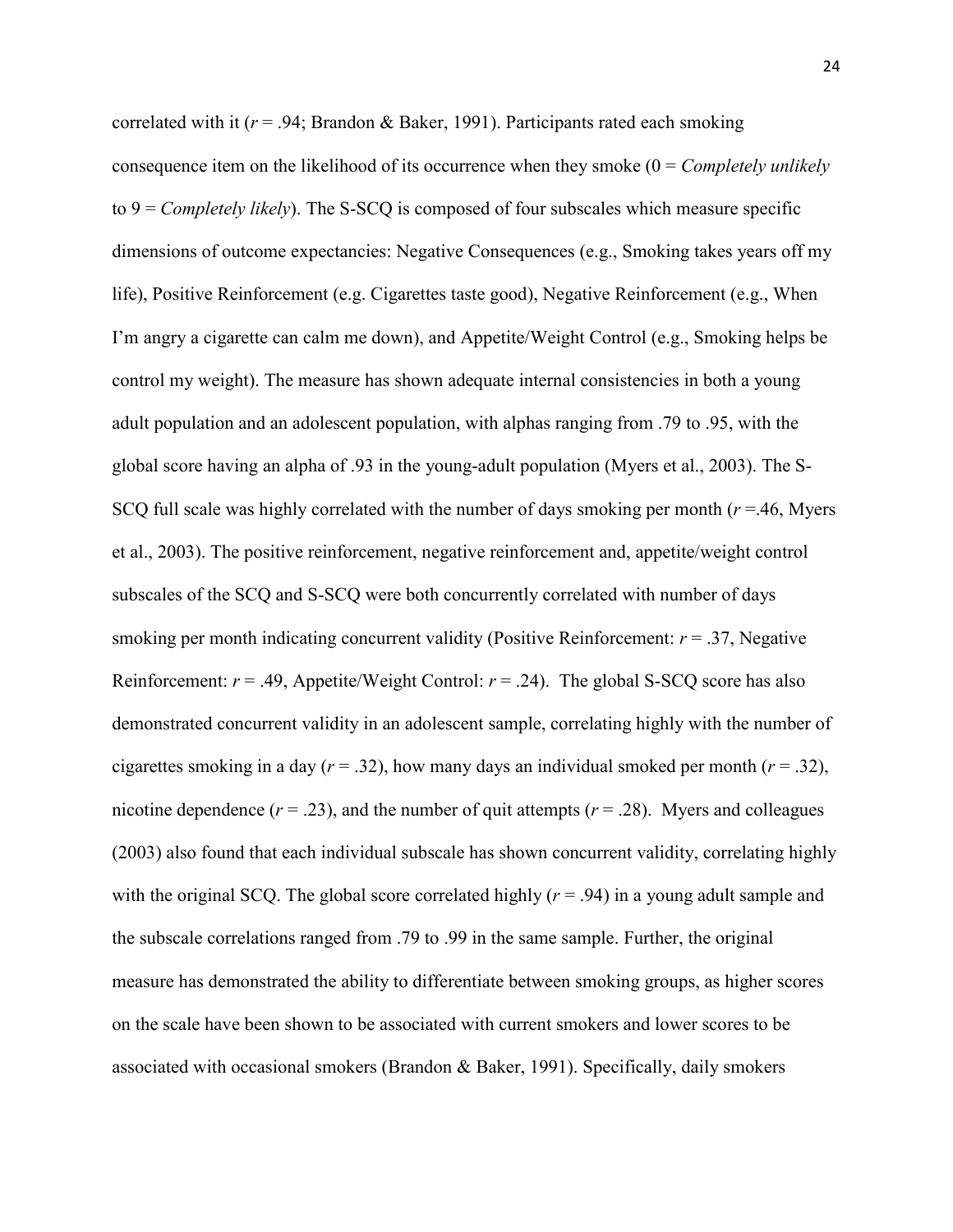reported significantly higher scores on both the positive and negative reinforcement scales than individuals who smoke every few days, weeks, or months, have quit smoking, have tried smoking at least once, and who have never smoked. For the current study, internal consistency for this measure was  $\alpha = .97$ .

**Short Form Vaping Consequences Questionnaire.** E-cigarette outcome expectancies was assessed using the 21-item Short Form Vaping Consequences Questionnaire (S-SVQ; Morean & L'Insalata, 2017; see Appendix F), which was modified from the 21-item Short Form Smoking Consequences Questionnaire (S-SCQ; Myers, McCarthy, MacPherson, & Brown, 2003). Participants rated each smoking consequence item on the likelihood of its occurrence when they smoke (0 = *Completely unlikely* to 9 = *Completely likely*). The S-SVQ is composed of four subscales which measure specific dimensions of outcome expectancies: Negative Consequences (e.g., Vaping takes years off my life), Positive Reinforcement (e.g., E-cigarettes taste good), Negative Reinforcement (e.g., When I'm angry an e-cigarette can calm me down), and Appetite/Weight Control (e.g., Vaping helps me control my weight). The measure has shown adequate internal consistencies in an adult population, with Cronbach's alphas for the four subscales ranging from .85 to .94 (Morean & L'Insalata, 2017). Increases in self-report of three of the four subscales, positive reinforcement ( $\eta_p^2 = 0.02$ ), negative reinforcement ( $\eta_p^2 = 0.02$ ), and appetite/weight control subscales ( $np^2 = .02$ ), were positively associated with more consistent ecigarette use and each explained unique variance in the model. Increases in self-report of positive reinforcement ( $np^2 = .02$ ), negative reinforcement ( $np^2 = .08$ ), and appetite/weight control subscales ( $np^2 = .02$ ) were also associated with increases in e-cigarette dependence and each explained unique variance in the model. For the current study, internal consistency was  $\alpha = .97$ .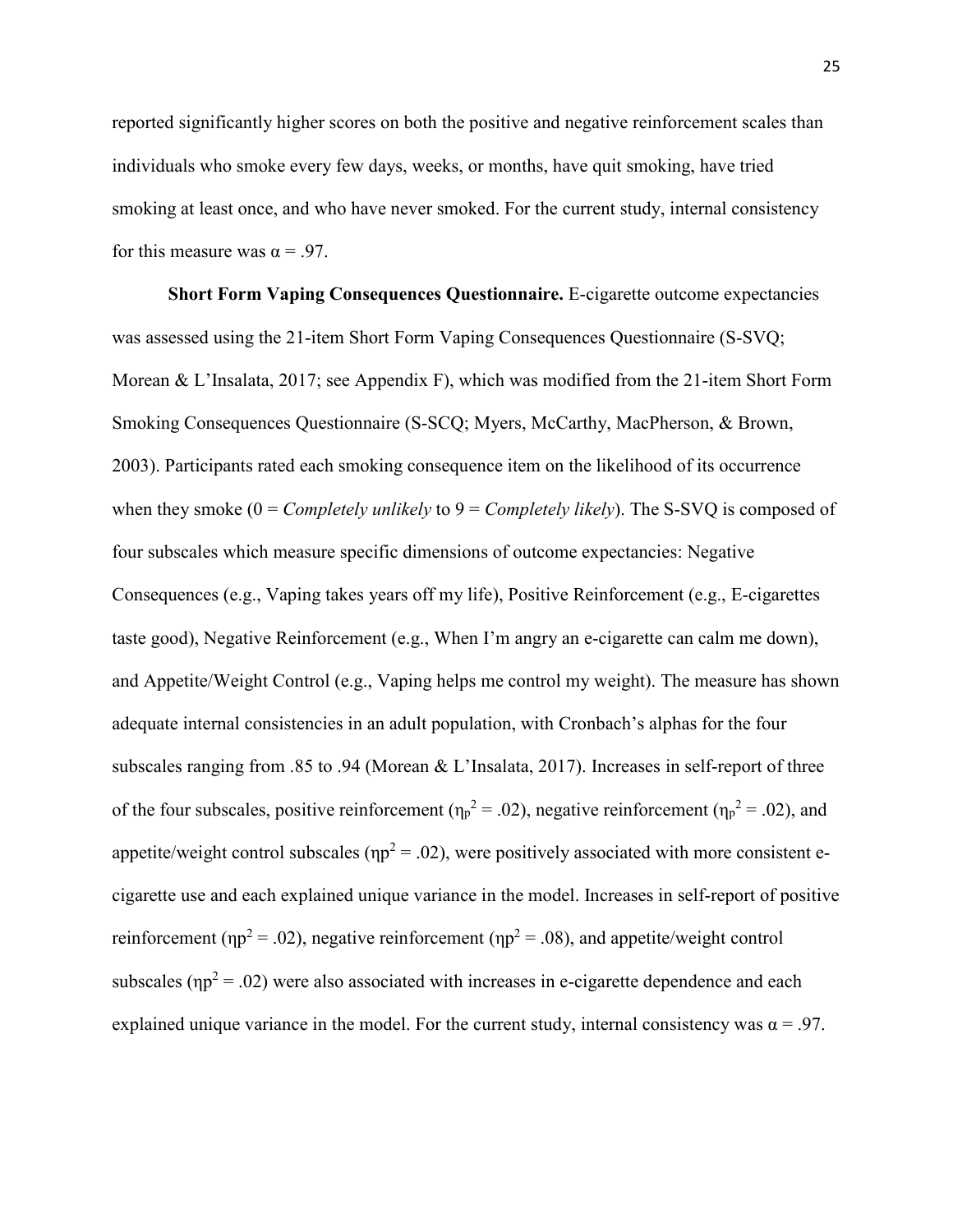## **Emotional Measures**

**Positive and Negative Affect Schedule.** Positive and negative affect was assessed using the 20-item Positive and Negative Affect Schedule (PANAS; Watson, Clark, & Tellegen, 1988; see Appendix H). Participants rated the extent at which they were feeling different emotions in that moment on a 4-point Likert-type scale (1 = *Very Slightly or Not at All* to 5= *Extremely*). The PANAS is composed of two subscales with measure different affect states: Positive Affect and Negative Affect. Higher scores on each subscale suggest greater affect associated with the specific subscale. The measure displayed good internal consistencies for both subscales in a sample of college students, with alphas of  $\alpha$  = .89 for Positive Affect and  $\alpha$ = = .85 for Negative Affect (Watson et al., 1988). Good internal consistencies were also found in a separate sample of college students (Positive Affect = .89; Negative Affect =.85). The scale has shown construct validity, with the negative affect subscale correlating with the Beck Depression Inventory (BDI;  $r = 74$ ), Hopkins Symptoms Checklist (HSCL;  $r = .65$ ), and State Anxiety Scale (STAI;  $r = .51$ ). The negative affect subscale was also correlated highly with measures of depression (Depression Anxiety and Stress Scales; DASS; *r* = .60), Anxiety (*r* = .60), and Stress in a non-clinical population ( $r = .67$ ; Crawford & Henry, 2004). The positive subscale has been negatively associated with these same measures of depression  $(r = -0.48)$ , anxiety  $(r = -0.30)$ , and stress in a non-clinical population ( $r = -0.37$ ; Crawford & Henry, 2004). For the current study, internal consistencies were  $\alpha$  = .90 for the positive subscale and  $\alpha$  = .89 for the negative subscale.

 **Difficulties in Emotion Regulation Scale.** Emotion regulation difficulties were assessed using the 36-item Difficulties in Emotion Regulation Scale (DERS; Gratz & Roemer, 2004; see Appendix I). Participants rated their emotion regulation difficulties on a 5-point Likerttype scale (1 = *Almost never* to 5= *Almost always*). The DERS is composed of six subscales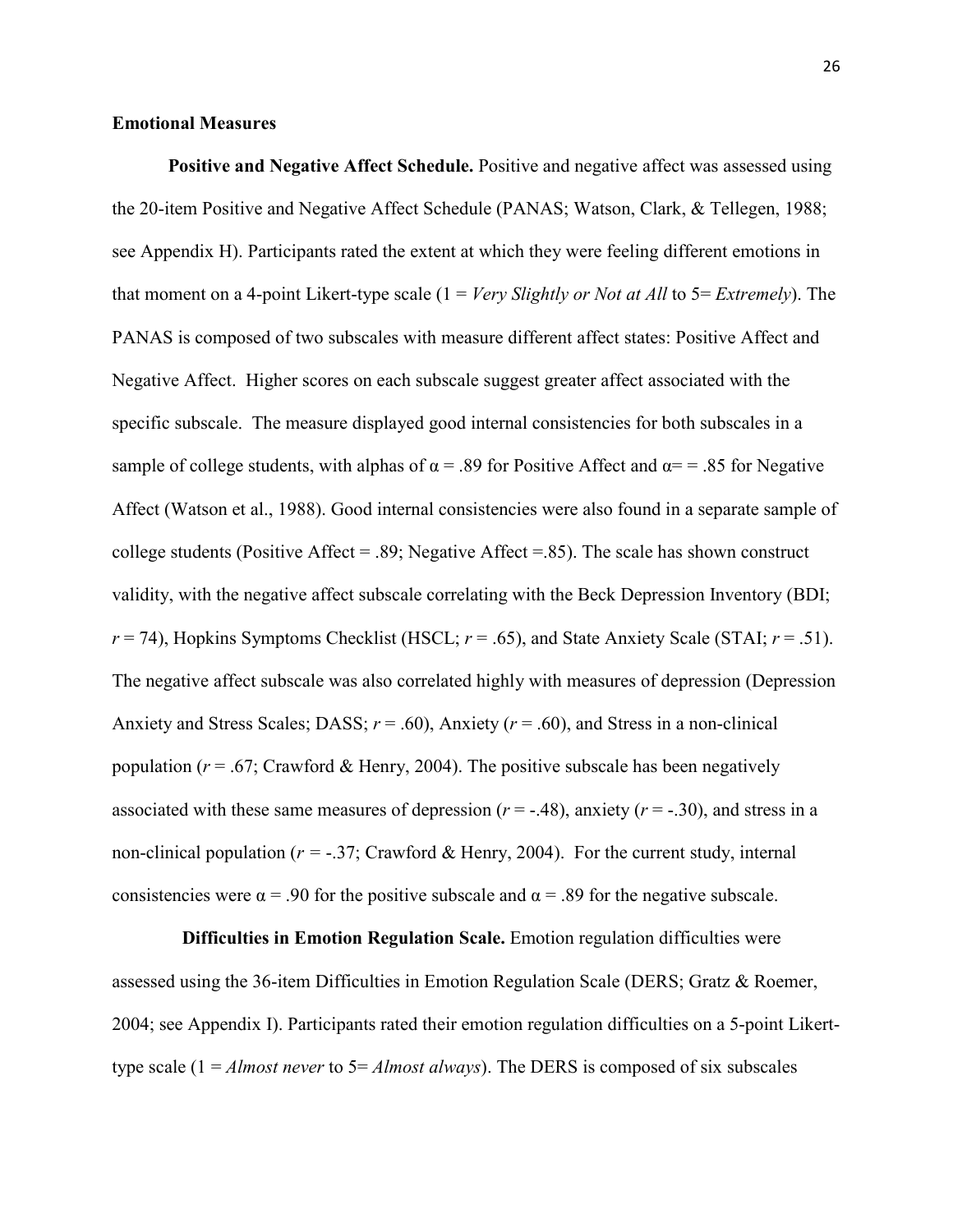which measure specific dimensions of emotion regulation: Nonacceptance of Negative Emotional Responses (e.g. "When I'm upset, I feel ashamed with myself for feeling that way"), Goal- Directed Behavior When Distressed (e.g., "When I'm upset, I have difficulty getting work done"), Impulsive Behaviors When Distressed (e.g., "When I'm upset, I have difficulty controlling my behaviors"), Limited Access to Effective Emotion Regulation Strategies (e.g., "When I'm upset, I believe that I'll end up feeling very depressed"), Lack of Emotional Clarity (e.g., "I have no idea how I am feeling"), and Lack of Emotional Awareness (e.g., "I pay attention to how I feel"). Higher scores on the DERS measure suggest greater problems with emotion regulation. The measure has displayed good test–retest reliability in a sample of college students ( $\rho_t$  = .88; Gratz & Roemer, 2004). Further, the individual subtest test-retest reliabilities ranged from ranged from *r=* .57 to *r=*.89 within the same sample (Gratz & Roemer, 2004). The global DERS score has demonstrated high internal consistency and a Cronbach's alpha of .95 in a clinical population, and .88 in cocaine-dependent individuals (Fowler et al., 2014; Fox, Axelrod, Paliwal, Sleeper, & Sinha, 2007). The internal consistency for the global score was also high in a non-clinical sample ( $\alpha$  = 93), with internal consistencies for all the subscales reported as .80 or higher (Gratz & Roemer, 2004). The measure has also demonstrated predictive validity by correlating (*r* =.20 to .34) with measures that assess deliberate self-harm (Deliberate Self-Harm Inventory, DSHI, Gratz, 2001) and childhood physical and sexual abuse (Abuse-Perpetration Inventory, API; Gratz  $\&$  Roemer, 2004). The measure displayed construct validity in a non-clinical population by correlating with measures that assess emotional dysfunction (Generalized Expectancy for Negative Mood Regulation Scale, NMR), emotional avoidance (Acceptance and Action Questionnaire, AAQ), and expressive overcontrol (Emotion Expressivity Scale, EES). The correlations between these other constructs of emotion regulation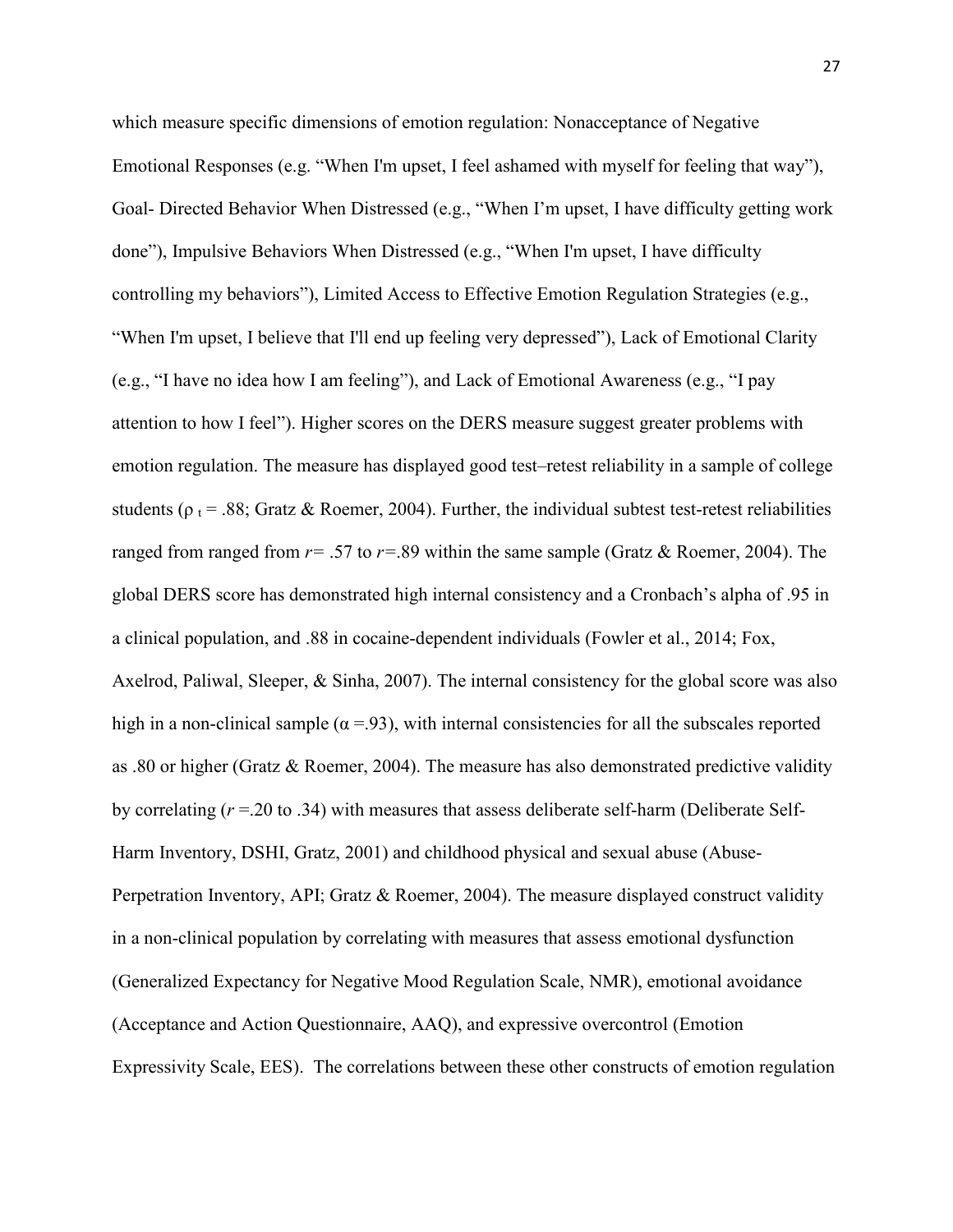ranged from  $r=$  .23 to  $r=$  60 for the global score (Gratz & Roemer, 2004). Construct validity has also been established in a clinical population, where the measure correlated highly with the AAQ  $(r = .70)$ , a measure that examines depression severity  $(r = .45, PHQ$ -Depression), anxiety severity (*r* = .44, PHQ- Anxiety), and somatic complaint severity (*r* = .28, PHQ, Somatic; Fowler et al., 2014). For this study, the global score will be used for analysis. Reliability for this measure in the current study was an internal consistency of  $\alpha = .89$ .

**Distress Tolerance Scale***.* Distress tolerance was assessed using the 16-item Distress Tolerance Scale (DTS; Simons & Gaher, 2005). Participants rated how much they agreed with specific statements regarding distress on a 5-point Likert type scale (1 = *Strongly disagree* to 5 = *Strongly Agree*). The DTS is composed of four subscales which measure specific actions regarding feeling distressed: Tolerance (e.g., "Feeling distressed or upset is unbearable to me"), Appraisal (e.g., "I can tolerate feeling distressed or upset"), Absorption (e.g., "When I distressed or upset, all I can think about is how bad I feel"), and Regulation (e.g., "I'll do anything to avoid feeling distressed or upset"). Higher scores on the DTS measure indicate greater resilience to distress. The scale has demonstrated relatively acceptable internal consistencies for both the global score and subscales, ranging from  $\alpha$  = .66 to  $\alpha$  = .91 in a non-clinical population (Leyro, Zvolensky, & Bernstein, 2010). Test-retest reliability was tested in a college sample over a six month interval (*r* = .61, Simons & Gaher, 2005), indicating that the measure is reliable. The initial validation of the DTS indicated that the global DTS score was negatively associated with measures of affective distress (*r* = −.59) and dysregulation (*r* = −.51) and positively correlated with positive affectivity ( $r = 0.26$ , Simons & Gaher, 2005). Based on the pattern of the correlations, the scale has displayed evidence of good convergent and discriminant validity in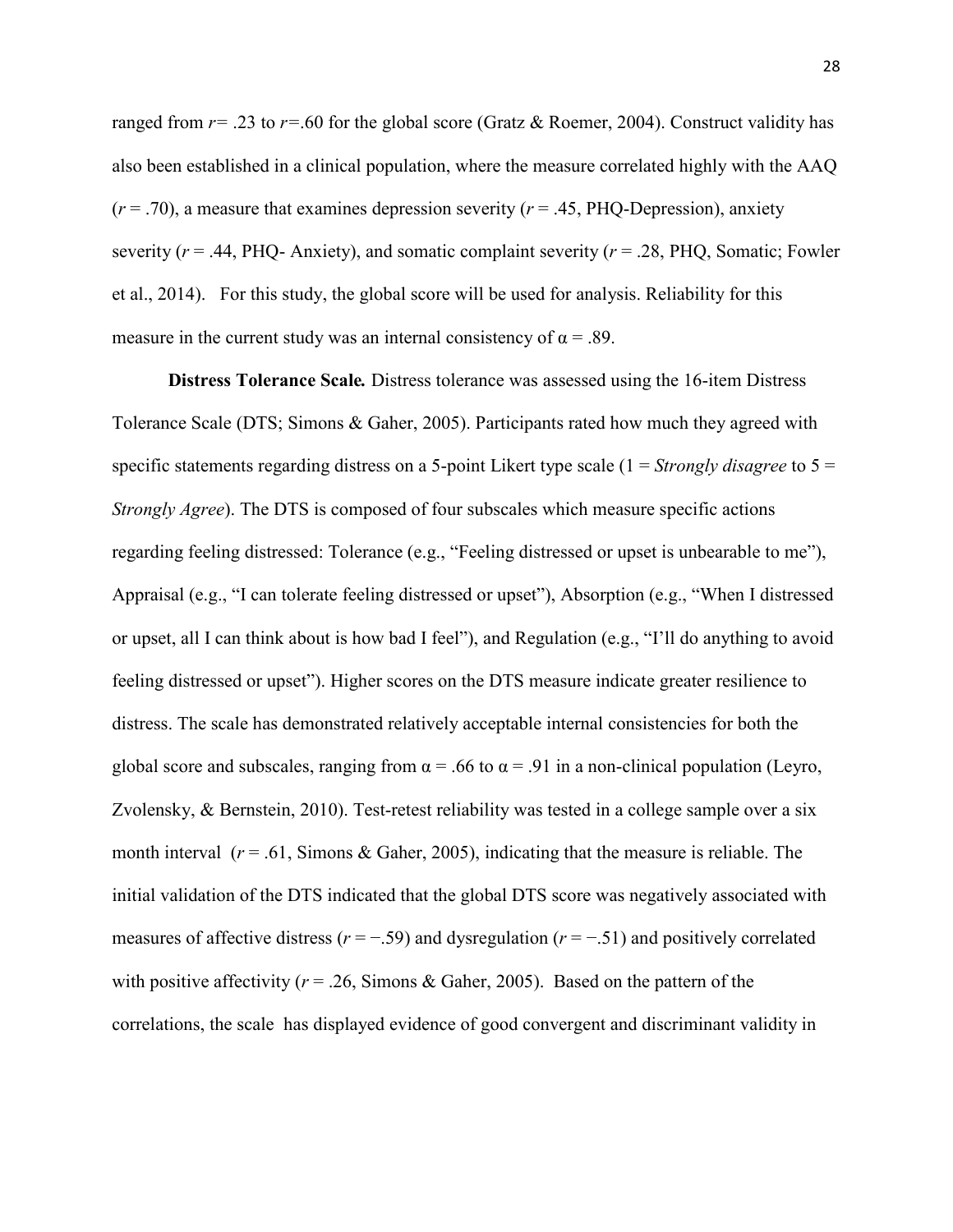non-clinical populations (Simons & Gaher, 2005). Internal consistency for this measure in the current study was  $\alpha = .92$ .

**Impulsive Behavior Scale.** Positive and negative urgency was assessed using two subscales from the 59-item UPPS-P Impulsive Behavior Scale (UPPS-P; Cyders et al., 2007; Whiteside & Lynam, 2001; see Appendix J). The positive urgency subscale consists of 14 items and the negative urgency scale consists of 12 items. Participants rated how much they agreed or disagreed with several statements pertaining to impulsivity on a 4-point Likert-type scale  $(0 =$ *Strongly Disagree* to 4 = *Strongly Agree*). The two subscales used for this study will be positive urgency (e.g., "When I am very happy, I can't seem to stop myself from doing things that can have bad consequences") and negative urgency (e.g., "When I feel bad, I will often do things I regret later to make myself feel better now"). Higher scores on these subscales suggested greater urgency related to positive and negative emotions. The UPPS-P has demonstrated excellent internal consistencies in both negative urgency ( $\alpha$  =.86) and positive urgency ( $\alpha$  =.94) in a college sample (Miller, Flory, Lynam, & Leukefeld, 2003; Whiteside & Lynam, 2001). The positive urgency scale has shown discriminant validity, differentiating between problem gamblers and non-gamblers, such that the measure was significantly correlated with problem gambling (*r* = .52; Cyders et al., 2007). The positive urgency scale has shown to have concurrent validity, correlating with risky behaviors like frequency of drunkenness ( $r = .24$ ) and problem drinking  $(r = .27, Cyders$  et al., 2007). The negative urgency scale has shown construct validity, correlating with other measures of impulsivity, like sensation seeking  $(r = .36)$ , lack of planning  $(r = .24)$ , and lack of perseverance  $(r = .14;$  Spillane et al., 2013). The positive urgency scale has also shown construct validity, correlating with other measures of impulsivity, such as sensation seeking  $(r = .21)$ , lack of planning  $(r = .24)$ , and lack of perseverance  $(r = .23)$ ; Spillane et al.,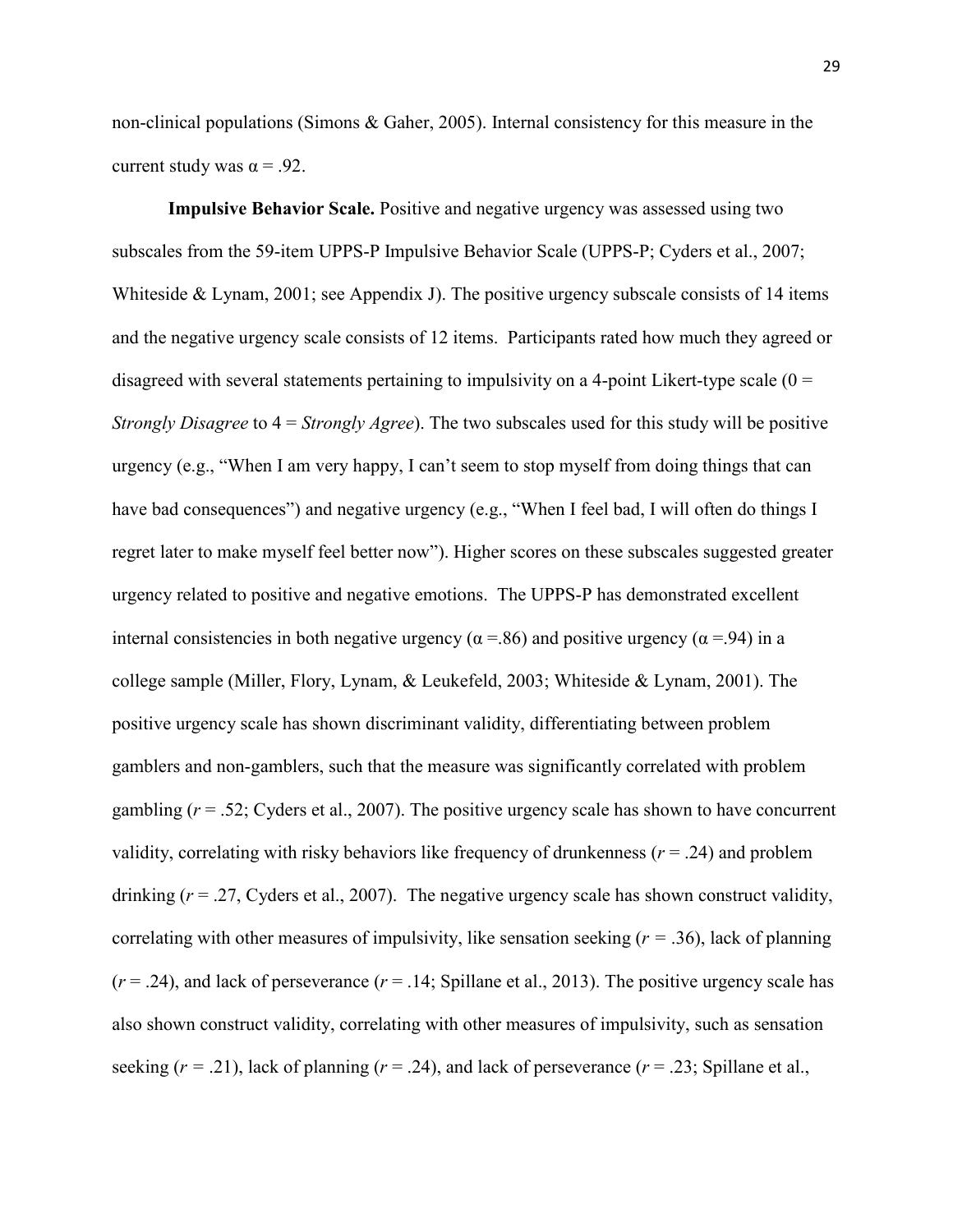2013). Reliability for positive urgency subscale in the current study was an internal consistency of  $\alpha$  = .91. For the currently study, the negative urgency subscale had an internal consistency of  $\alpha = .77$ .

**Additional measures.** Demographic information was collected from participants as well. Participants reported their gender, age, ethnicity, sexual identity, and current academic level in college. Demographics questions can be seen in Appendix K.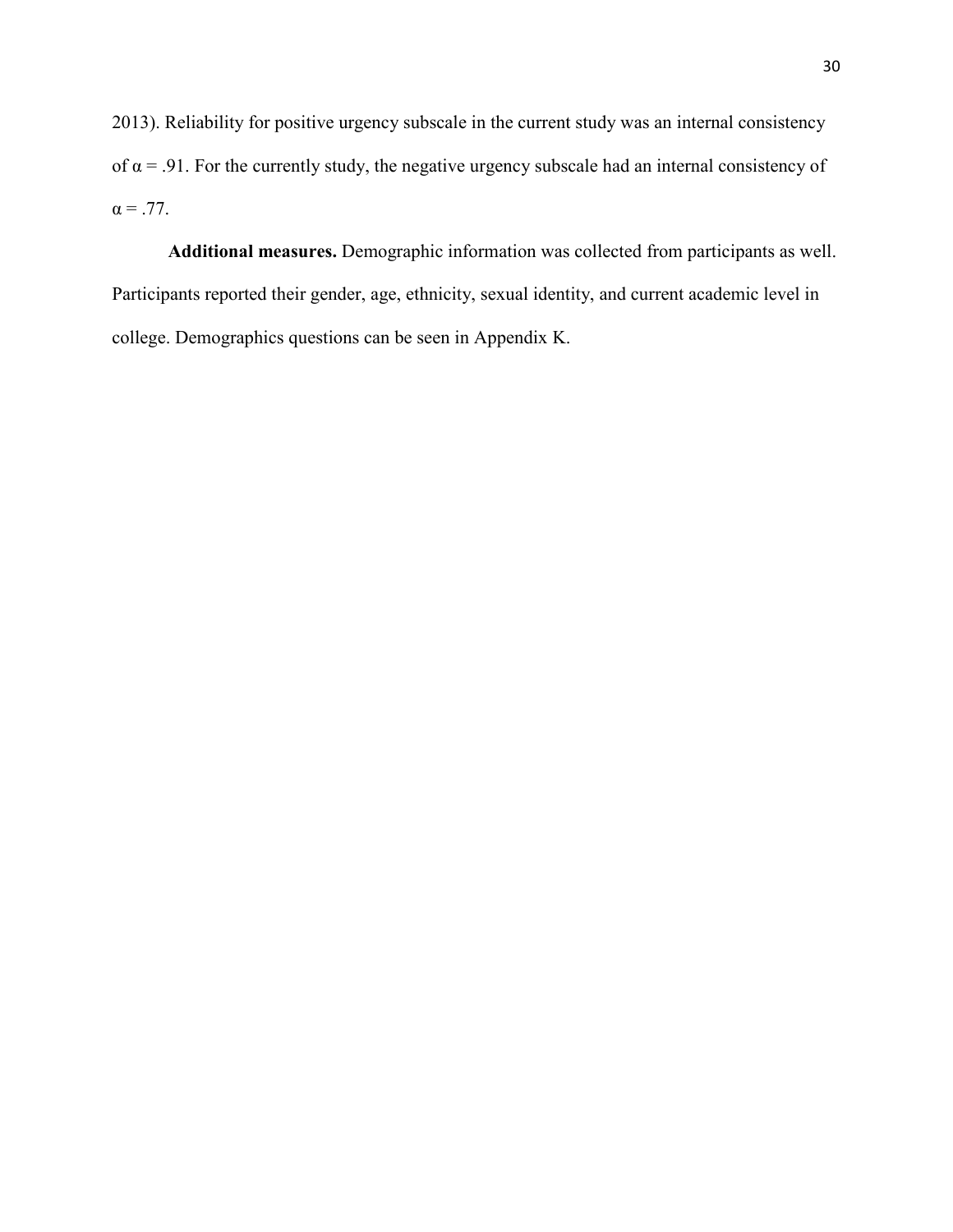### **CHAPTER III**

# **RESULTS**

# **Participants**

The sample was composed of students enrolled in psychology courses at Old Dominion University who participated through the Psychology Department's online research participation system (SONA). Individuals who were between the ages of 18 and 24 were eligible for the study, since the young adult age group was the focus of this study. The survey was administered to 329 individuals. Of the 329 participants who completed the initial demographics form to determine eligibility, 55 (16.7%) participants exceeded the age range specified and were disqualified from the study. Another 5 (1.5%) respondents failed to complete the survey in its entirety and were thus excluded. Further, 29 (10.7%) of participants failed one of the three attention checks placed throughout the survey, 16 (5.9%) failed two of the three attention checks, and 8 (3.0%) failed all three attention checks. Separate analyses were conducted with those who correctly answered all three attention checks (*n*=216) and with those who answered at least one attention check correctly (*n*=261). Based on prior research (e.g., United States Department of Health and Human Services, 2016), we anticipated a rate of 35.8% e-cigarette use, but the actual rate of ever-use was 52%. Sample ethnicity was comprised of mostly African Americans (36.6%) and Caucasians (35.2%). Additional descriptive statistics were reported in Table 1. Descriptive data shown to be significantly associated with outcome variables at  $p = 0.1$  or less were included as covariates in analyses.

# **Data Approach**

IBM SPSS Statistics Version 25.0 and IBM SPSS AMOS 25.0 were used to analyze the results of this present study. In order to examine Hypotheses 1 and 2, a one-way (E-cigarette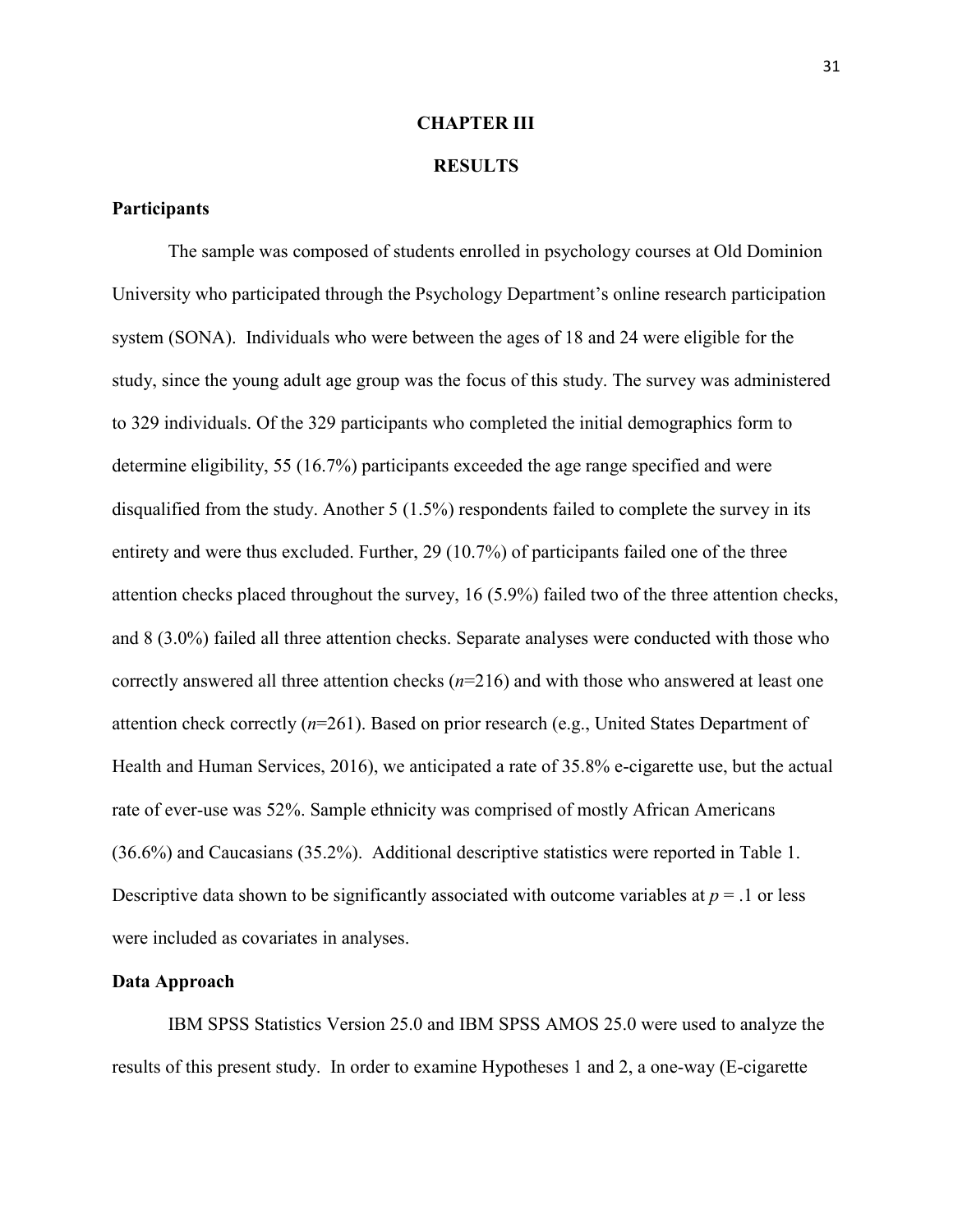| Demographic           | n              | $\frac{0}{0}$ |
|-----------------------|----------------|---------------|
| Ethnicity             |                |               |
| African American      | 79             | 36.6%         |
| European American     | 76             | 35.2%         |
| Asian American        | 16             | 7.4%          |
|                       |                |               |
| Latin American        | 14             | 6.5%          |
| Multiethnic/Other     | $28\,$         | 13.0%         |
| American Indian       | $\overline{3}$ | 1.4%          |
| Sexual Orientation    |                |               |
| Heterosexual          | 184            | 85.2%         |
| Asexual               | $\mathfrak{Z}$ | 1.4%          |
| Bisexual              | 22             | 10.2%         |
| Gay/Lesbian           | $\sqrt{6}$     | 2.8%          |
| <b>Class Standing</b> |                |               |
| Freshman              | 61             | 28.2%         |
| Sophomore             | 45             | $20.8\%$      |
| Junior                | 69             | 27.8%         |
| Senior                | $50\,$         | 23.1%         |
| Gender                |                |               |
| Female                | 176            | 79.6%         |
| Male                  | 43             | 19.9%         |
| Transgender           | $\mathbf{1}$   | $.5\%$        |
|                       |                |               |

Table 1  *Demographic Characteristics of Final Sample*

 $Note. N = 216$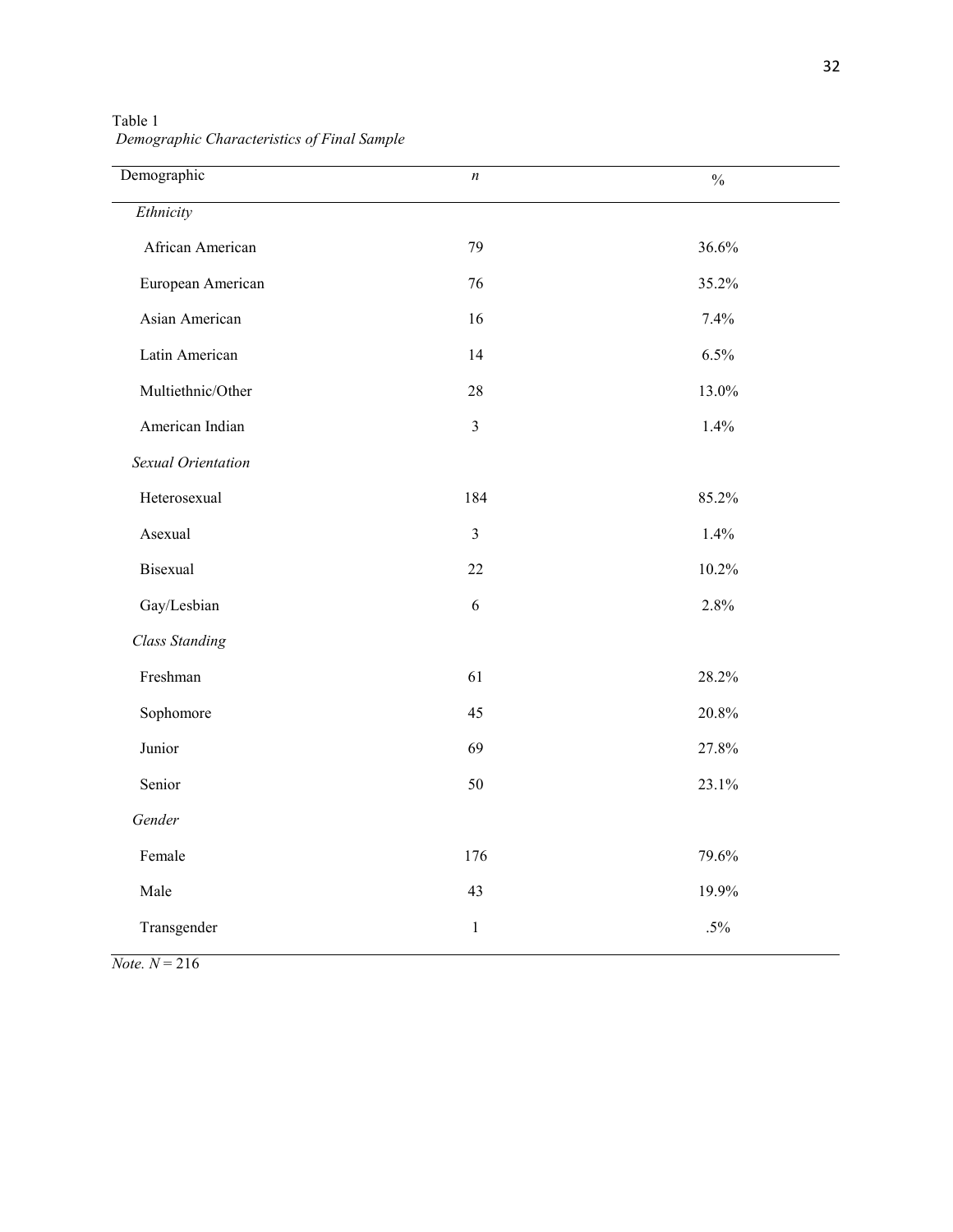user, Non-user) Multivariate Analysis of Variance (MANOVA) was be used to determine significant mean vector differences in negative affect reduction outcome expectancies, emotion dysregulation, anxiety sensitivity, distress tolerance, and positive and negative urgency between individuals who have used e-cigarettes and individuals who have not used e-cigarettes. A MANOVA is used when several correlated dependent variables are examined because it ensures that the relationships between the dependent variables are considered (Field, 2009). MANOVA also adjusts for the inflation of the likelihood of committing a Type 1 error due to testing multiple dependent variables (Maxwell & Delaney, 2004). To examine hypothesis 3, two one-way (Ever-User, Never-User) Analyses of Variance (ANOVA) were used to determine significant differences in cigarette negative affect reduction outcome expectancies and cigarette susceptibility between ever-users and never-users. For hypothesis 4, a path analysis was conducted among e-cigarette non-users to examine the mediated effects of negative affect reduction outcome expectancies on the relationships between: 1) emotion regulation and ecigarette susceptibility; 2) distress tolerance and e-cigarette susceptibility; and 3) positive and negative urgency and e-cigarette susceptibility. The proposed path analysis is shown in figure 1. Individuals who are e-cigarette users were not included in analyses to explore e-cigarette susceptibility in non-users. While using a series of ordinary least squares (OLS) multiple regression analyses may be conducted to examine the proposed mediation model, these analyses suffer from multicollinearity issues, do not detect indirect variable effects, do not calculate parameter estimates simultaneously, and assume that independent variables are measured without error. Path analysis can address these shortcomings through the simultaneous testing of regression coefficients for the entire model (Mishra & Min, 2010).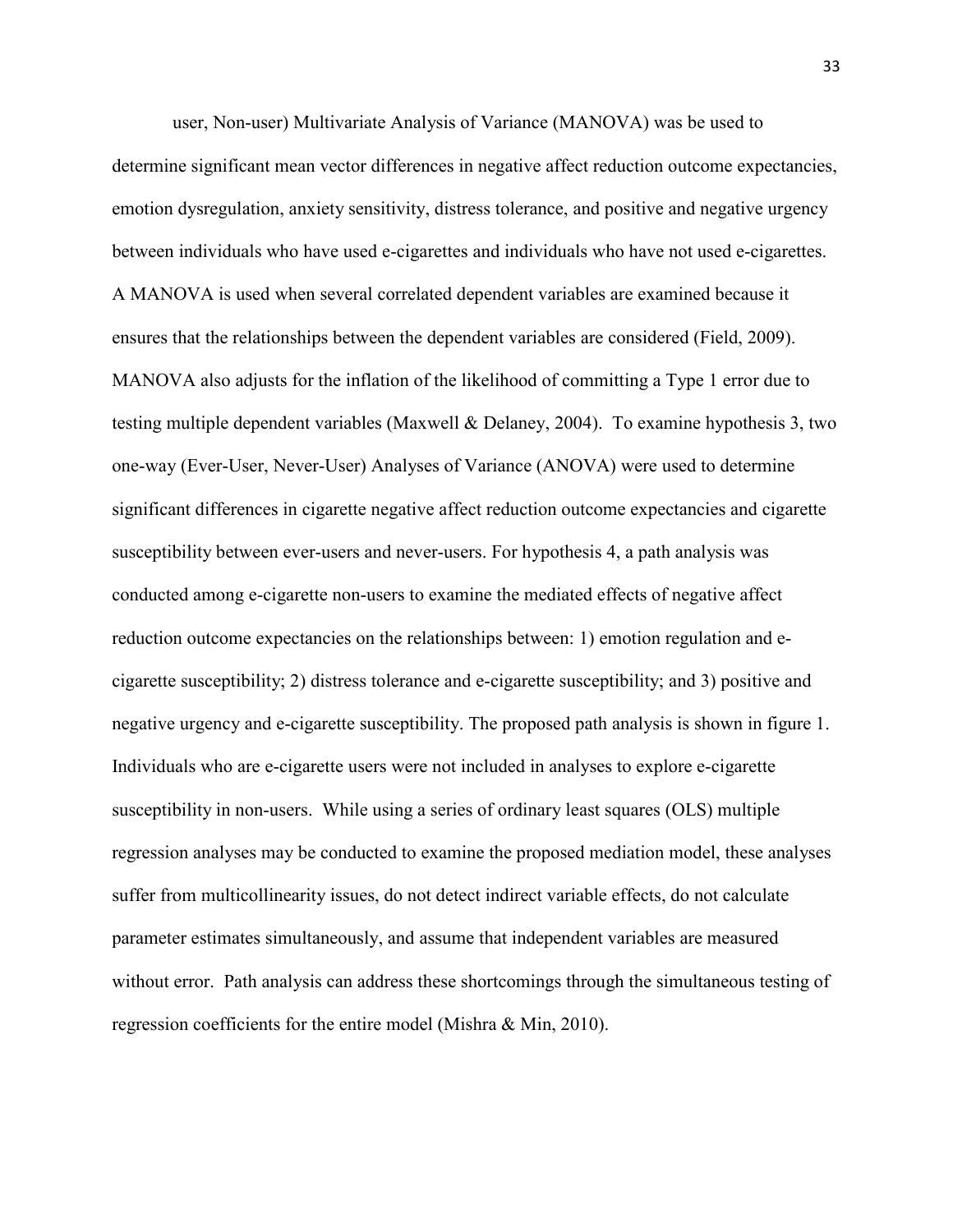# **Data screening**

The current study was limited to individuals aged 18 to 24. Of the 329 participants who completed the initial demographics form to determine eligibility, 55 (16.7%) participants exceeded the age range specified and were disqualified from the study. Another 5 (1.5%) respondents failed to complete the survey in its entirety and completed less than 25% of the survey and were thus excluded. The results of the primary analyses were consistent with both samples except the loss of one direct path in the path model, distress tolerance to e-cigarette susceptibility], when those who failed at least one attention check were included in the model. For a more conservative examination of the data, only those who passed all three attention checks were included. Among the original 329 respondents, a total of 113 respondents were excluded from final analyses, leaving 216 (65.6%) participants included in final analyses.

## **Missing data and outliers**

Once data were collected and inputted into SPSS, the data were cleaned. Data were examined to determine whether any items were mislabeled or mis-scaled. Measure items were reverse-coded appropriately to ensure that items were consistently scored in the same direction. To assess missing data, SPSS Missing Data Analysis was used. Once the extent of the missing data was calculated, Little's MCAR test was used to determine whether data are missing completely at random (Little, 1988). An SPSS missing values analysis revealed that less than 2% of data were missing for all variables. Data were indicated to be missing completely at random, per Little's MCAR test (chi-square = 170.69, *df =*164, *p =* .344). Expectation Maximization was used on each of the outcome variables to correct for missing values, as data were found to be missing completely at random and the method is recommended since it yields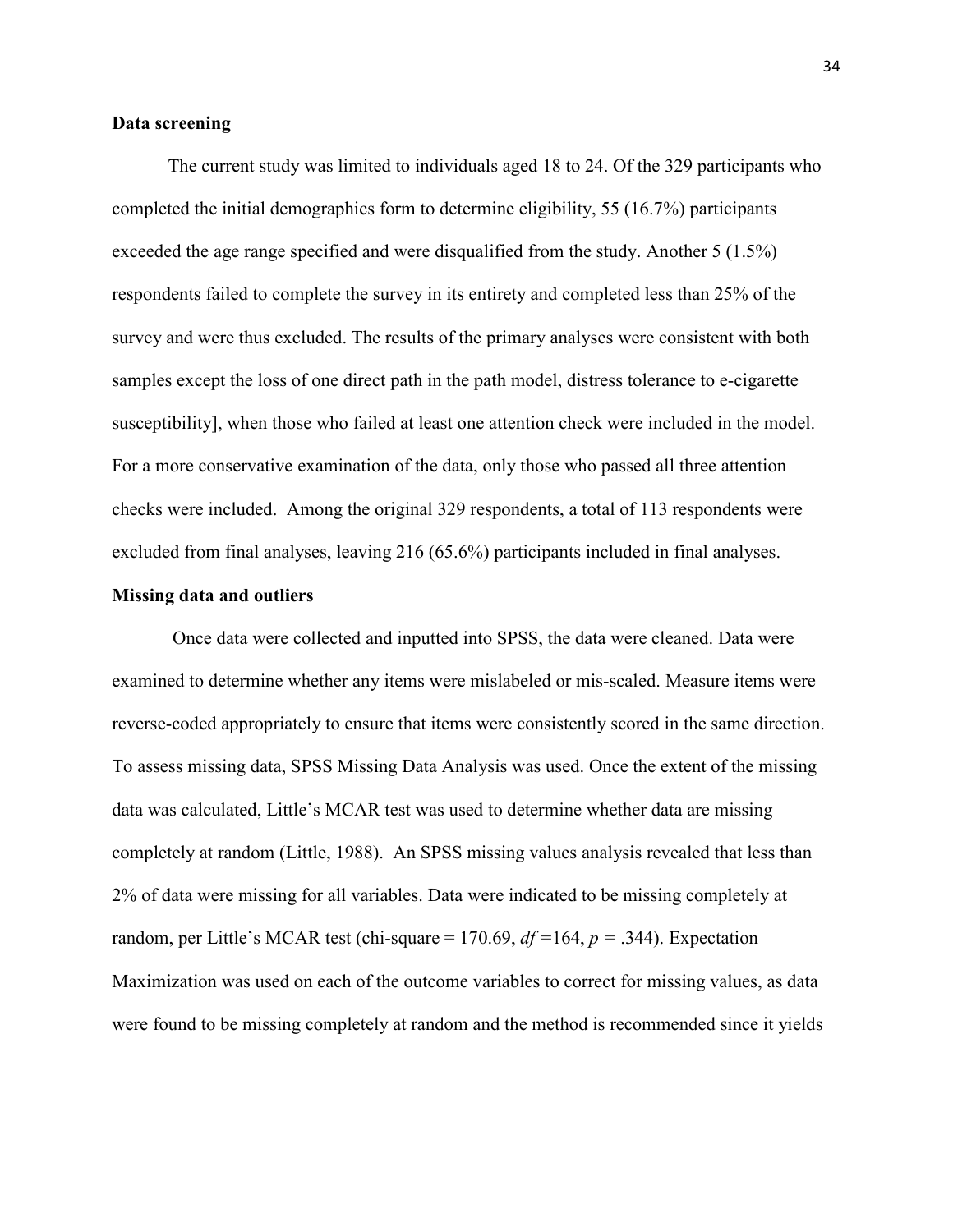unbiased estimated population parameters, unlike more traditional missing data methods (Cox, McIntosh, Reason, & Terenzini, 2014).

Data were then assessed for univariate and multivariate outliers. Univariate outliers were assessed using box plots and examination of standard scores of the outcome variables. Univariate outliers were defined as those with standardized scores greater than 3.29 ( $p < 001$ , two tailed test, Tabachnick & Fidell, 2013). Two outliers were found for the Smoking Susceptibility Index (cigarette susceptibility measure). Outliers were resolved via winsorization, which is the process of assigning the highest extreme value that is not an outlier (Tabachnick  $\&$ Fidell, 2013). These two outliers were winsorized from 9 to 8 and 8 to 7, which fell within the acceptable standardized range. One outlier was found for the UPPS Positive Scale (positive urgency measure). The outlier was winsorized from 21 to 26, which fell within the acceptable standardized range. Per suggestion by Tabachnick and Fidell (2013) multivariate normality was assessed by group, since multivariate grouped analyses (MANOVA) were performed. No cases exceeded Mahalanobis distance cutoff scores, indicating no multivariate outliers within the sample.

### **Statistical Assumptions**

 Per suggestion by Tabacnick and Fidell (2013) univariate normality was assessed by means of histograms, detrended normal q-q plots, skewness, and kurtosis. Variables were also assessed for normality prior to expectation maximization to ensure no bias from imputed data. Notably, univariate normality was assessed by group due to use of multivariate statistics. Analysis of the histograms for DERS (emotion dysregulation), DTS (distress tolerance), UPPS-Positive (positive urgency), UPPS-Negative (negative urgency), S-VCQ (e-cigarette negative affect reduction outcome expectancies), and SCQ (cigarette negative affect reduction outcome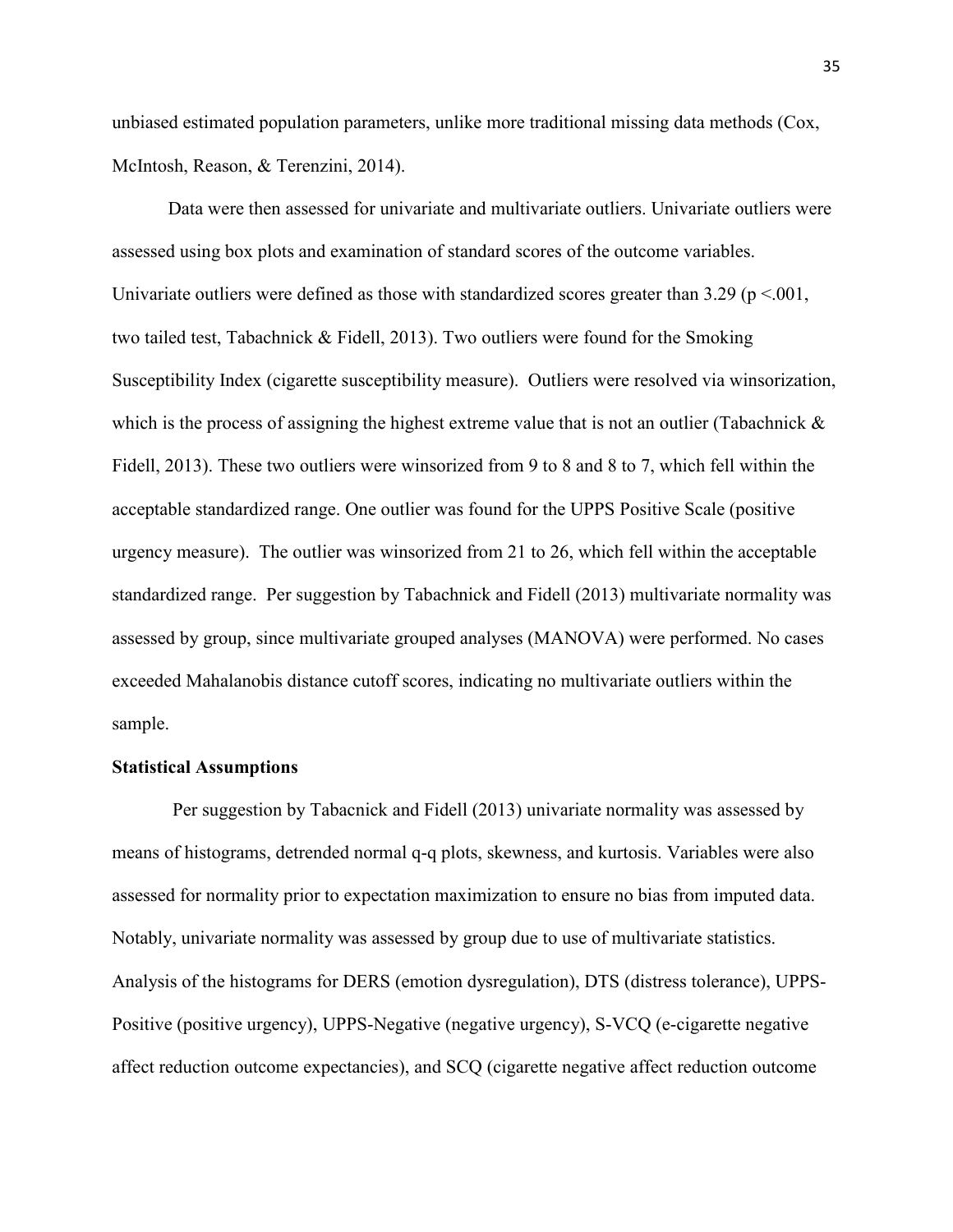expectancies) indicated a normal and unimodal distributions for all other variables. Detrended qq- plots were also used to examine normality. There were no cases shown to be +/- 1.96 standard deviations away, indicating no significant deviations from normality (Garson, 2012).

Skewness critical values were defined as absolute value of 2, and kurtosis critical values were defined as exceeding the absolute value of 7 (Kim, 2013). The only variable for which skewness and/or kurtosis exceeded the critical values was the Smoking Susceptibility Index (cigarette susceptibility measure), which was found to be kurtoic for both groups (ever-users, never-users). Multivariate normality was assessed using Mahalanobis distance (Tabachnick and Fidell, 2013). The critical value for Mahalanobis distance with five variables is  $\alpha = .001$  is  $x^2 =$ 20.515. No cases met this critical value, and no multivariate outliers were detected.

After outlier examination and winsorization, kutosis for Smoking susceptibility index was decreased from 8.58 and 6.07 to 4.98 and 3.77. Smoking Susceptibility Index totals were also found to be positively skewed with values of 2.55 and 2.93, after removal of outliers, skewness remained at values of 2.25 and 2.51 and thus outliers were winsorized from analyses per statistical assumptions for Multivariate Analysis of Variance and Path Analysis (Tabachnick and Fidell, 2013; Field, 2009).

In order to assess potential confounding variables, chi square tests were used to examine distributions of demographic variables across e-cigarette use. Variables were collapsed across all groups that were too small (less than 5) for the chi-square test to run. For sexual orientation, there were two groups (heterosexual, sexual minority), for gender there were two groups (male and female; 1 transgendered individual was removed during these analyses). Religion was collapsed into two groups as well (Christian, Religious Minority). A variable was included as a covariate if the chi-square test was significant at an alpha level of 0.1. Racial categories were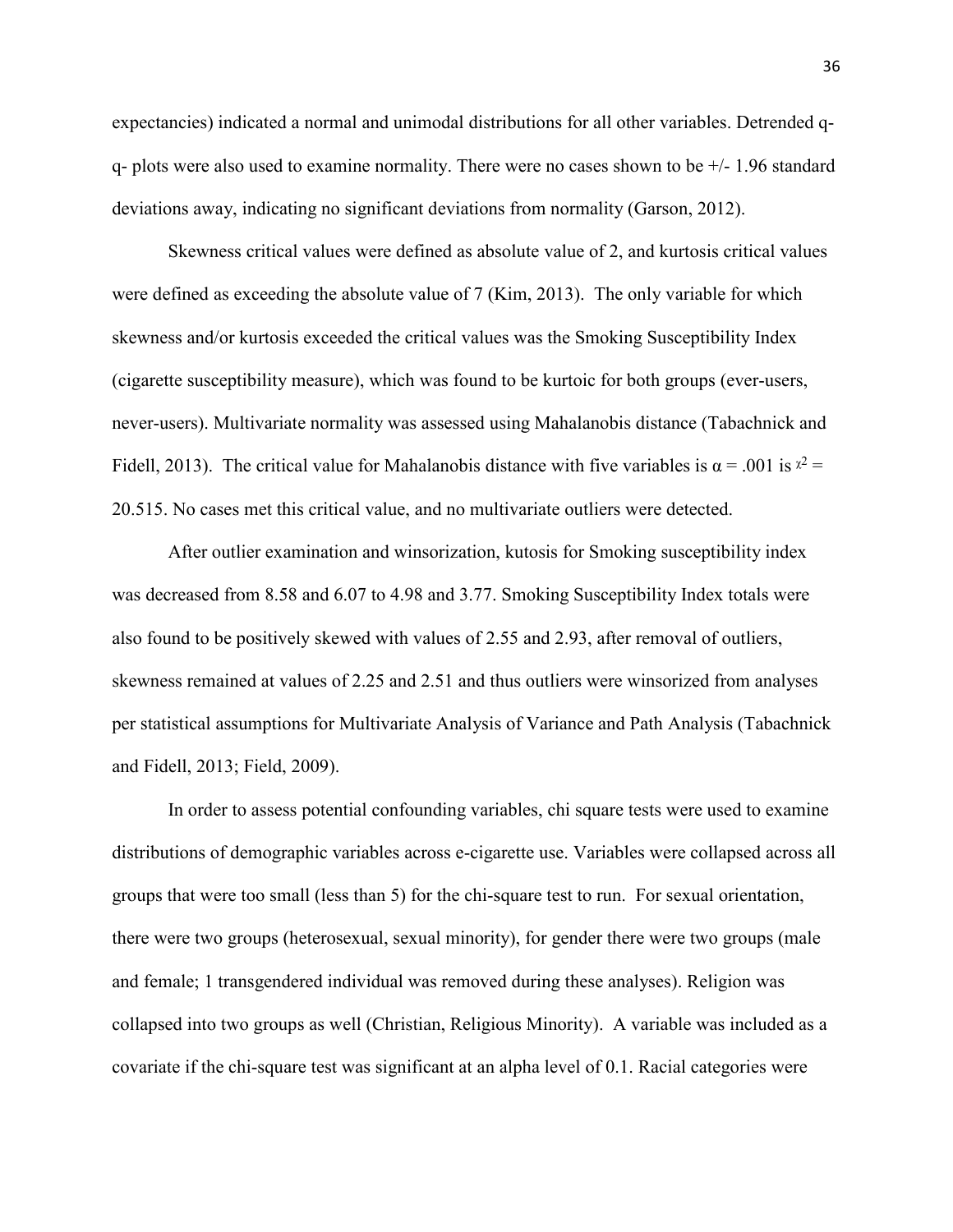collapsed into three groups: African American (*n* = 79), Caucasian (*n* = 76), and Other Racial Minorities  $(n = 61)$  to ensure sufficient cell size of 5 participants per group for chi-square analysis. Analysis indicated that race was a significant covariate, Chi-square  $(2) = 13.266$ ,  $p =$ .001. African Americans were less likely to engage in e-cigarette ever use. As age was not a nominal variable,, the variable was assessed using a one-way ANOVA, *M* = 20.23., *SD*=.16 vs. *M*=20.63, *SD*=.17, *F* (1, 214) = 3.29,  $p = .071$ . Individuals who are younger were more likely to engage in e-cigarette ever use. No other demographic variables met criteria for inclusion. As a result, age and race were added as covariates to the primary Analyses of Covariance (ANCOVA). Chi-square results for covariates are included in Table 2. Primary analyses were conducted with and without covariates included and results did not significantly differ. As a result, this study reported results with covariate included for a more conservative examination of the data.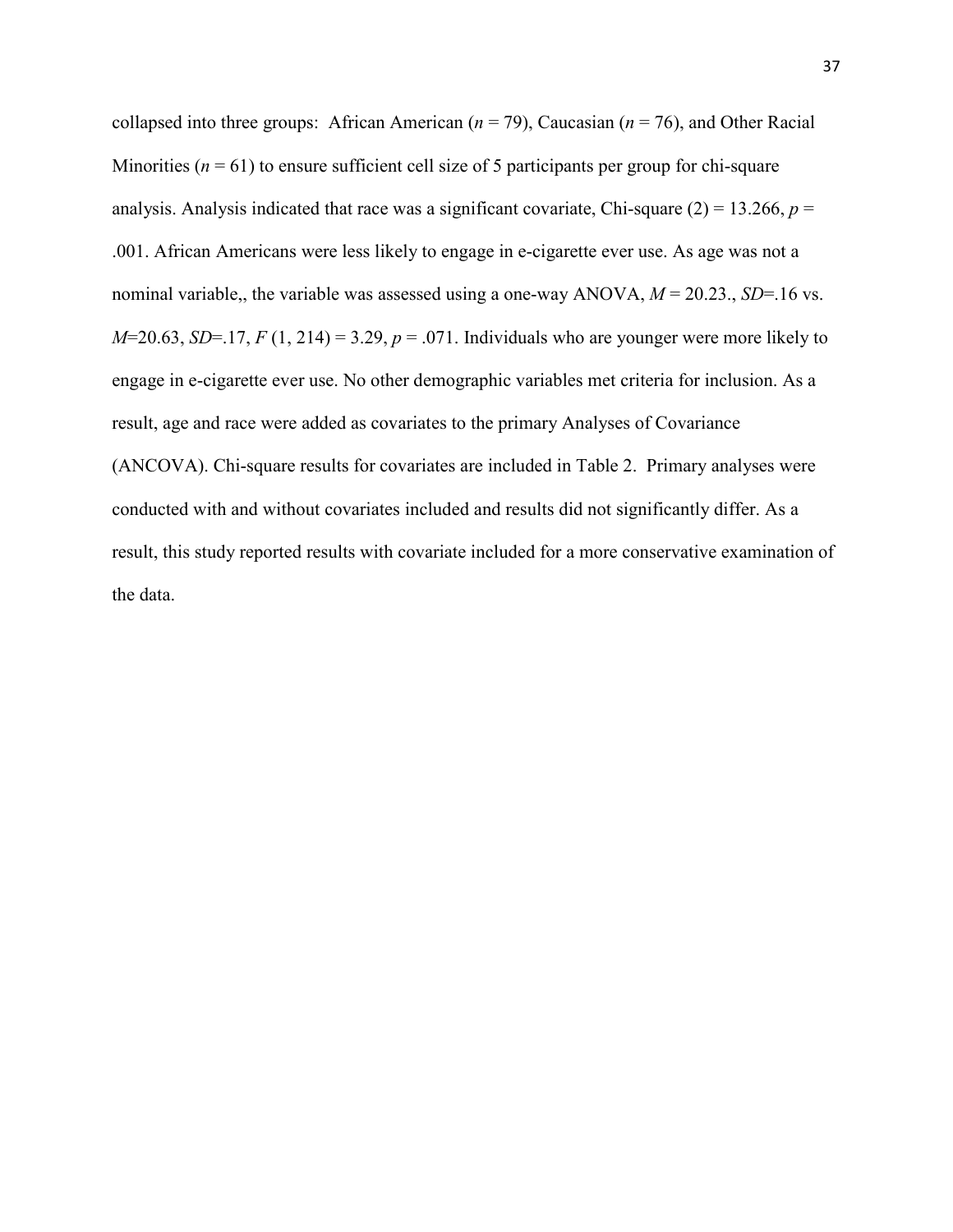Table 2 *Chi-Square Tests of Covariates* 

| Demographic               | $\chi^2$ | $\boldsymbol{p}$ |
|---------------------------|----------|------------------|
| Ethnicity                 | 13.27    | .001             |
| <b>Sexual Orientation</b> | 2.15     | .143             |
| <b>Class Standing</b>     | 3.51     | .320             |
| Gender                    | 2.85     | .240             |
| Religion                  | 1.25     | .264             |
| Country of Origin         | 2.52     | .113             |

*Note. N*=216*.*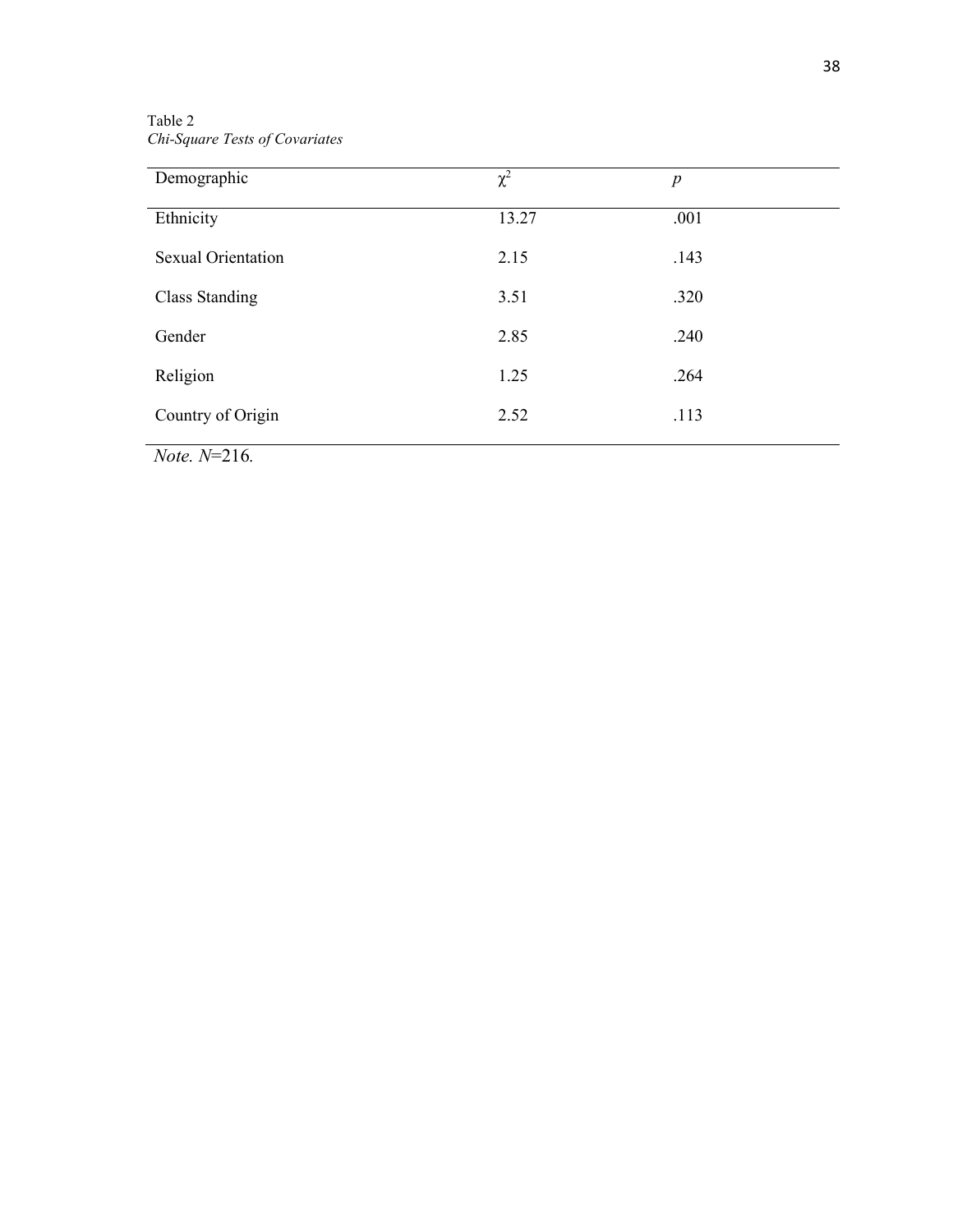# **Primary Analyses**

 **Statistical assumptions for hypotheses 1 and 2.** Assumptions for MANOVA were addressed before primary analysis. In order to ensure the appropriate use of a MANOVA and assess multicollinearity and singularity, outcome variables were expected to correlate, but not exceed *r* < .90 (Tabachnick & Fidell, 2013). Pearson correlations indicate that all outcome variables are moderately correlated. Since outcome variables are moderately correlated, a multivariate analysis was conducted (Tabachnick & Fidell, 2013). Correlations are displayed in Table 3. Initial analysis of frequency charts indicated that both groups (ever-user, never-user) had sufficient sample sizes in order to be included in the proposed MANOVA (ever-users = 115, never-users = 101). Of note, approximately 68.7% of the ever-users in this sample did not engage in current 30-day use. Multivariate normality was met, as each sample size was larger than 20, which ensured robustness to deviations of multivariate normality of the sampling distributions (Tachanick & Fidell, 2013). Further, the assumption of absence of outliers was met, as the two identified outliers were winsorized prior to primary data analysis. Sample variances for each dependent variable were compared across both groups. No dependent variable had a ratio of largest to smallest variance of 10:1 or higher, indicating preliminary robustness to homogeneity of variance (Tabachnick and Fidell, 2013). Levene's Test was also non-significant for all outcome variables, indicating homogeneity of variance. Box's *M* Test, used to further assess equality of covariance matrices, was not significant,  $F(15, 172467) = 1.07$ ,  $p = .378$ , indicating this assumption was not violated. Significance was based on Pillai's Trace, as the statistic is robust to unequal cell size (Tabachnick & Fidell, 2013). Means and standard deviations of all independent, dependent, and demographic variables are included in Table 4 and 5.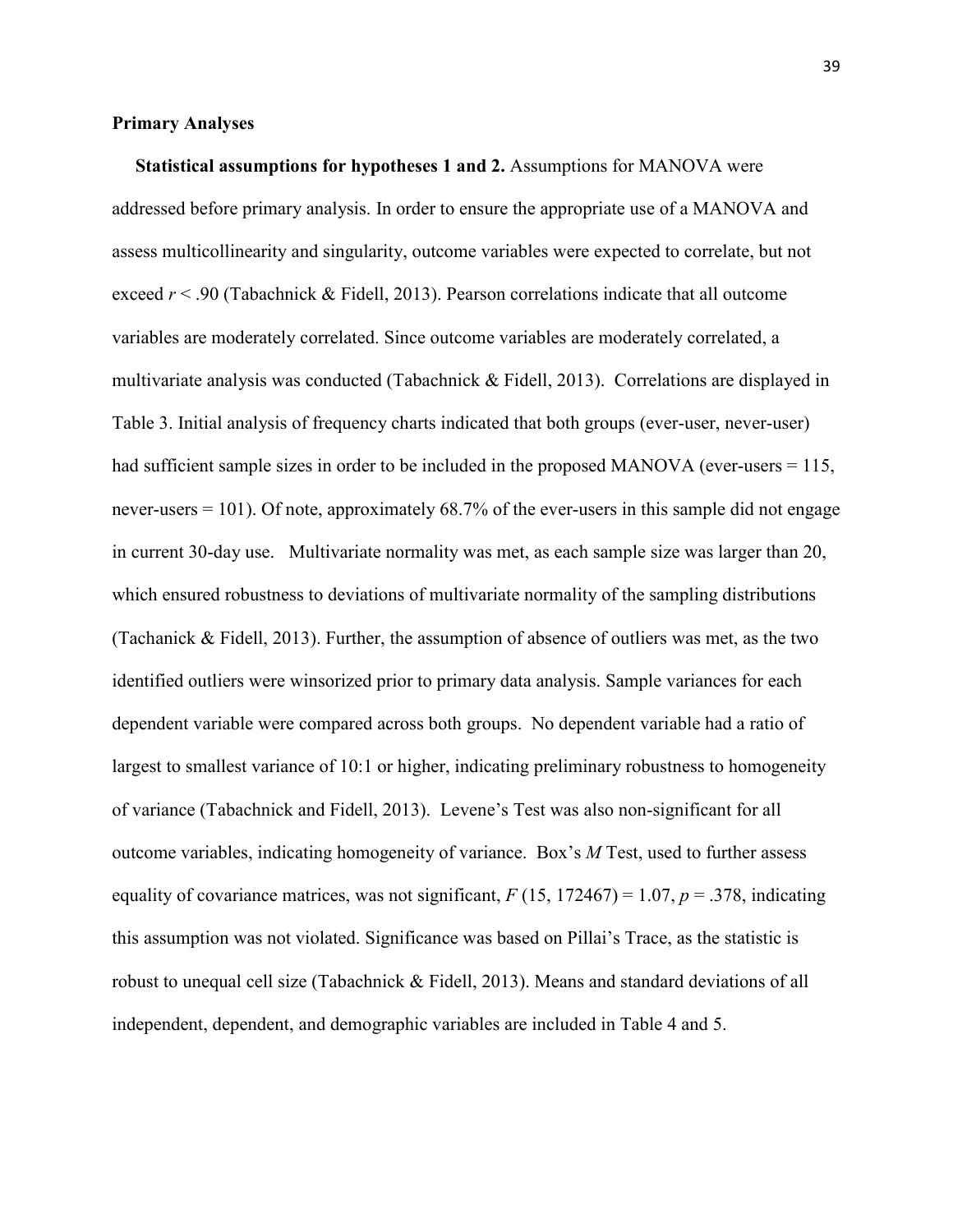| Summary of Corretations and Estimated Marginal Means. Type of E-cigarette Ose |         |         |         |         |       |                                        |                                         |
|-------------------------------------------------------------------------------|---------|---------|---------|---------|-------|----------------------------------------|-----------------------------------------|
|                                                                               |         |         | 3       | 4       | 5     | E-cigarette<br>Ever Use (n)<br>$= 101$ | $No E-$<br>cigarette Use<br>$(n = 115)$ |
|                                                                               |         |         |         |         |       | M(SD)                                  | M(SD)                                   |
| 1. DERS                                                                       |         |         |         |         |       | 41.09 (1.27)                           | 38.67 (1.37)                            |
| 2. DTS                                                                        | $-75**$ |         |         |         | $-$   | 52.63(1.19)                            | 51.93 (1.29)                            |
| 3. UPPS-Positive                                                              | $.46**$ | $-44**$ |         | --      | --    | 17.31(.57)                             | 18.25(.62)                              |
| 4. UPPS-<br>Negative                                                          | $.64**$ | $-64**$ | $.65**$ | --      |       | 36.25(.69)                             | 37.49 (.75)                             |
| 5. S-SVQ-NAR                                                                  | $.28**$ | $-19*$  | $31**$  | $.34**$ | $- -$ | 11.63(1.59)                            | 10.69(1.73)                             |

 Table 3  *Summary of Correlations and Estimated Marginal Means: Type of E-cigarette Use* 

 *Note. N =*216. DERS = Difficulties in Emotion Regulation Scale; DTS = Distress Tolerance Scale; UPPS-Positive = UPPS-P Impulsive Behavior Scale; UPPS-P Negative = UPPS-P Impulsive Behavior Scale; S-SVQ-NAR= Short Form Vaping Consequences Questionnaire- Negative Affect Reduction.  *\*p <* .01 *\*\*p* <.001*.*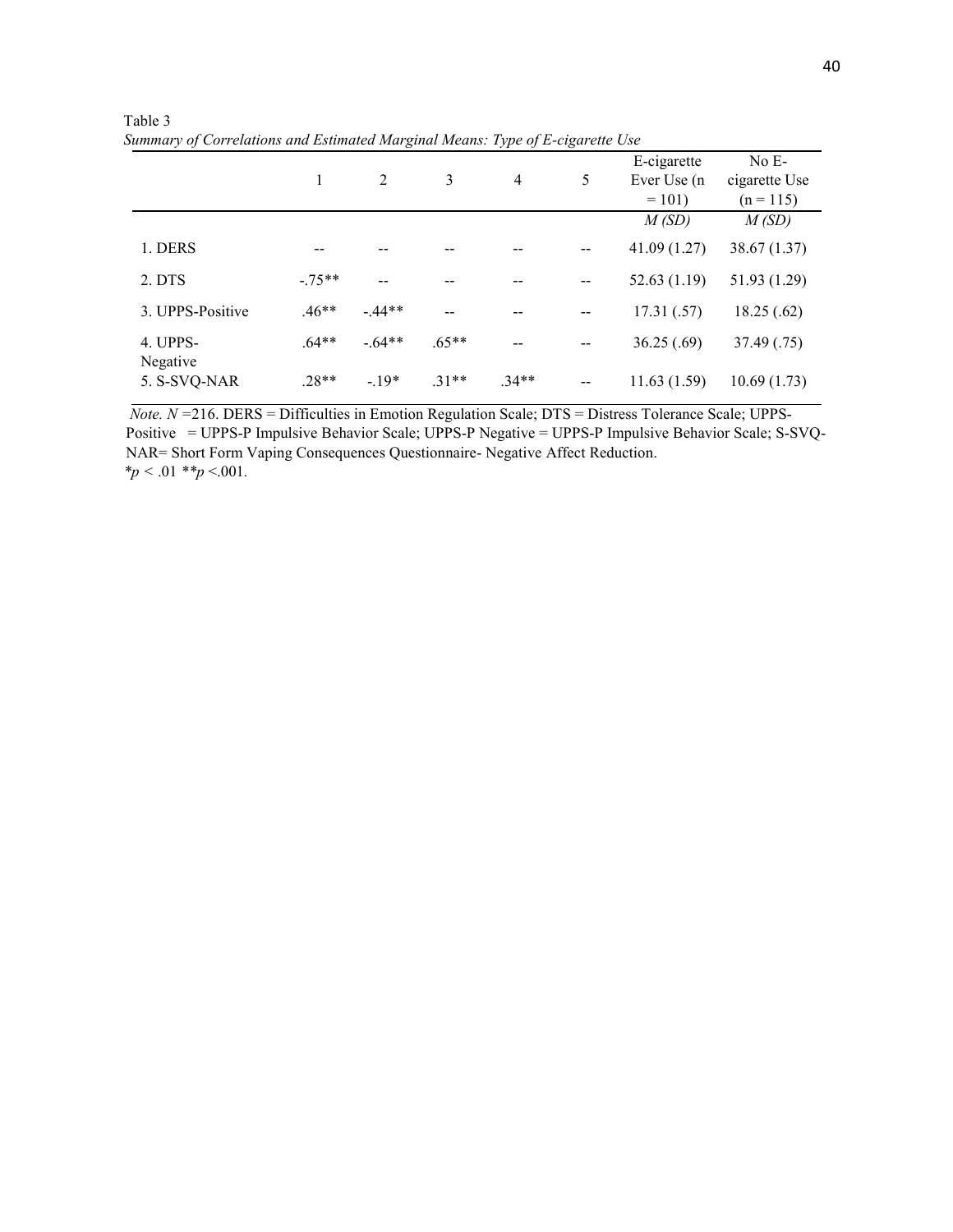|                      | E-cigarette Use |                  | No E-cigarette Use |                  |  |
|----------------------|-----------------|------------------|--------------------|------------------|--|
|                      | M(SD)           | $\boldsymbol{n}$ | M(SD)              | $\boldsymbol{n}$ |  |
| E-SSI                |                 | $\boldsymbol{0}$ | 4.01(1.63)         | 101              |  |
| <b>DERS</b>          | 43.47 (11.48)   | 115              | 41.37 (12.80)      | 101              |  |
| <b>DTS</b>           | 37.08 (12.26)   | 115              | 38.19 (13.13)      | 101              |  |
| <b>UPPS-Positive</b> | 41.83 (6.29)    | 115              | 42.66 (5.84)       | 101              |  |
| <b>UPPS-Negative</b> | 23.63(7.30)     | 115              | 22.69 (7.39)       | 101              |  |
| S-SVQ-NAR            | 11.62(16.94)    | 115              | 10.75 (16.98)      | 101              |  |
| <b>SSI</b>           | 3.34(.82)       | 50               | 3.34(.86)          | 80               |  |
| S-SCQ-NAR            | 10.61(16.37)    | 115              | 10.54(16.10)       | 101              |  |

 Table 4  *Descriptive of Dependent Variables by Group (Ever-User, Never- User)* 

*Note.* E-SSI = Expanded Susceptibility to Smoke Index, scores range from 4-12; DERS = Difficulties in Emotion Regulation Scale, scores range from 17-85; DTS = Distress Tolerance Scale, scores range from 17-85; UPPS-Positive = UPPS-P Impulsive Behavior Scale, scores range from 12-60; UPPS-P Negative = UPPS-P Impulsive Behavior Scale, scores range from 12-60; S-SVQ-NAR = Short Form Vaping Consequences Questionnaire-Negative Affect Reduction, scores range from 7-70; SSI= Susceptibility to Smoke Index, scores range from 4 - 12; S-SCQ= Short Form Smoking Consequences Questionnaire- Negative Affect Reduction Outcome expectancies, scores range from 7-70.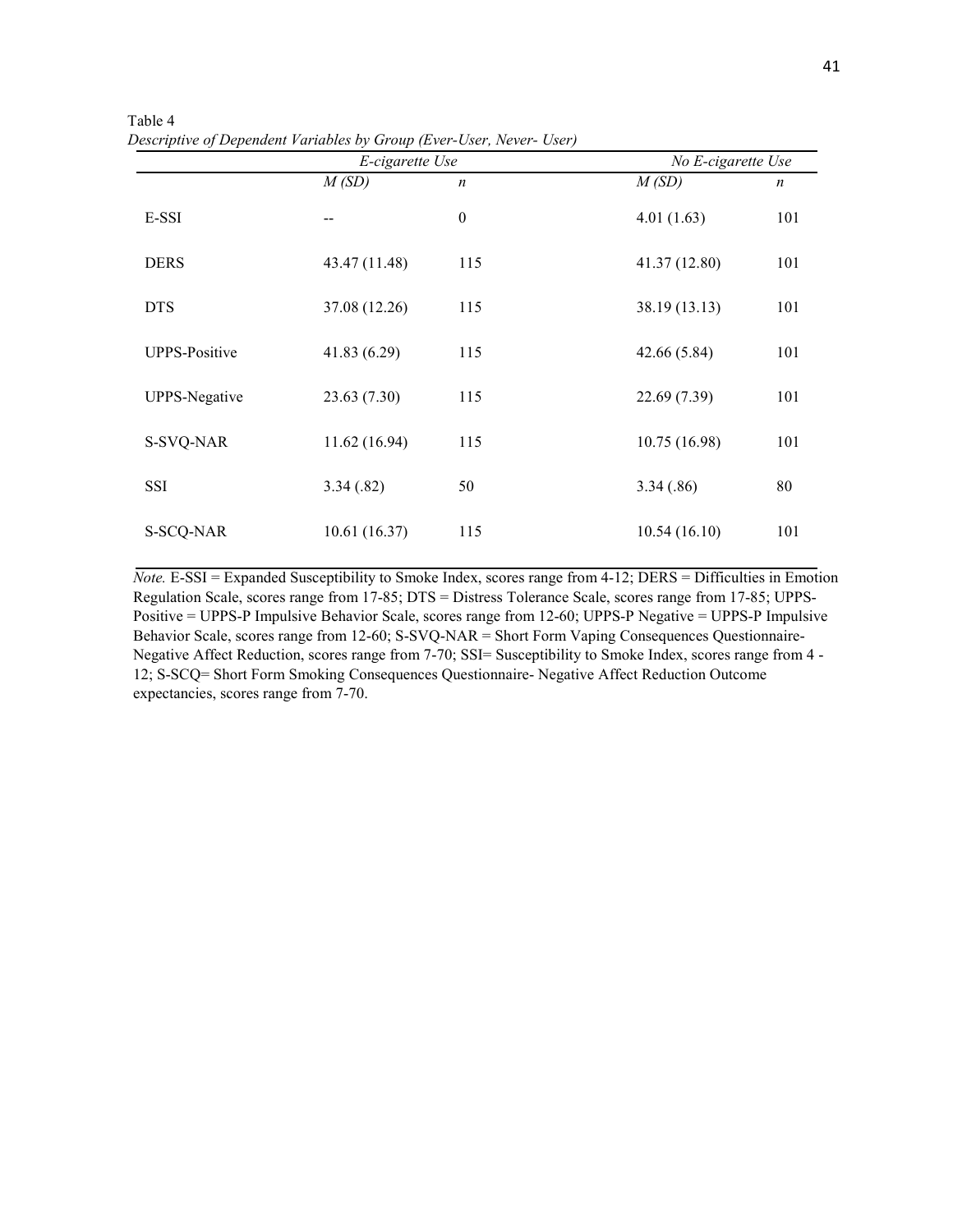| Demographic           |                | E-cigarette Use |                | No E-cigarette Use |
|-----------------------|----------------|-----------------|----------------|--------------------|
| Ethnicity             | n              | $\frac{0}{0}$   | n              | $\frac{0}{0}$      |
| African American      | 38             | 33.04%          | 45             | 44.6%              |
| European/Caucasian    | 42             | 36.52%          | 31             | 30.6%              |
| Asian American        | 9              | 7.82%           | 9              | 8.9%               |
| Latino/a American     | 5              | 4.35%           | 7              | 6.9%               |
| Middle Eastern        | $\mathbf{1}$   | 0.8%            | $\overline{2}$ | 1.9%               |
| American Indian       | $\overline{2}$ | 1.7%            | $\mathbf{1}$   | 0.9%               |
| Multiethnic/Other     | 18             | 15.65%          | 6              | 5.9%               |
| Sexual Orientation    |                |                 |                |                    |
| Heterosexual          | 95             | 82.60%          | 90             | 89.1%              |
| Asexual               | $\mathbf{1}$   | 0.87%           | 2              | 1.9%               |
| <b>Bisexual</b>       | 15             | 13.04%          | 7              | 6.9%               |
| Gay/Lesbian           | $\overline{4}$ | 3.48%           | $\overline{2}$ | 1.9%               |
| <b>Class Standing</b> |                |                 |                |                    |
| Freshman              | 37             | 32.17%          | 23             | 28.2%              |
| Sophomore             | 21             | 18.26%          | 24             | 20.8%              |
| Junior                | 29             | 25.21%          | 31             | 27.8%              |
| Senior                | 28             | 24.34%          | 22             | 23.1%              |
| Gender                |                |                 |                |                    |
| Female                | 87             | 75.65%          | 85             | 84.16%             |
| Male                  | 27             | 23.47%          | 16             | 26.73%             |
| Transgender           | $\mathbf{1}$   | 0.87%           |                |                    |
|                       |                |                 |                |                    |

 Table 5  *Demographic Characteristics of Ever-Users and Never-Users*

*Note. N* = 216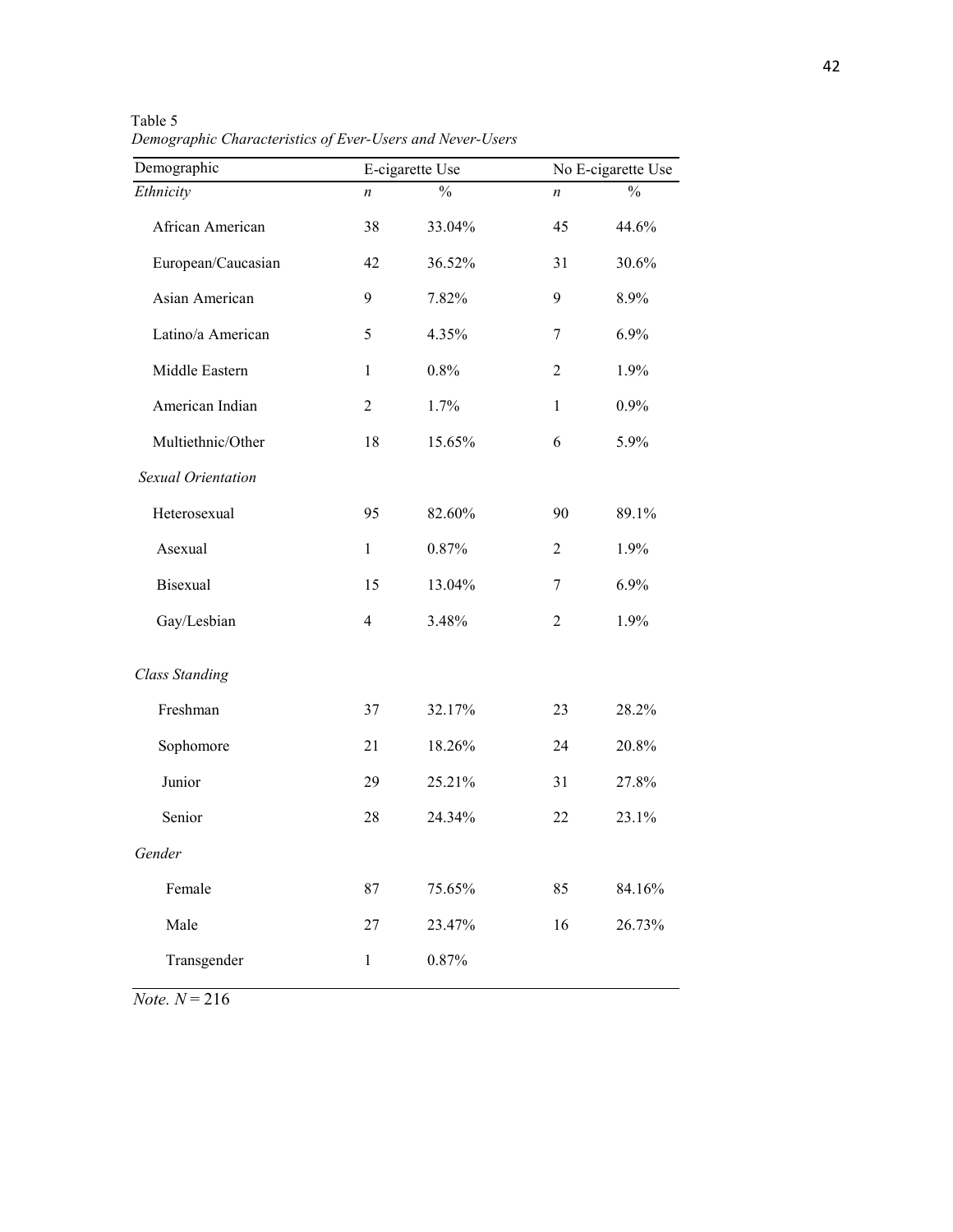**Statistical analysis for Hypothesis 1 and 2**. Hypothesis 1 and 2 examined group differences of e-cigarette use on emotion dysregulation, distress tolerance, positive and negative urgency, and negative affect reduction outcome expectancies. The grouping variable used for the MANOVA analysis was e-cigarette use. The outcome variables used were Difficulties in Emotion Regulation Scale (DERS), Distress Tolerance Scale (DTS), Urgency, Premeditation, Perseverance, Sensation Seeking, Positive Urgency, Impulsive Behavior Scale (UPPS Positive and Negative Subscale (positive and negative urgency measure), and Short Form Vaping Consequences Questionnaire Negative Affect Reduction S-VCQ-NAR scores (e-cigarette negative affect reduction outcome expectancies). One way between-groups MANOVA indicated no significant main effect of e-cigarette use on outcome variables, Pillai's Trace = .04, *F* (5, 216)  $= 1.40$ ,  $p = .236$ , partial eta squared  $= .033$ . Estimated marginal means and univariate test results are displayed in Figure 2 and Table 6.

 **Statistical assumptions for hypothesis 3.** Hypothesis 3a compared ever-users and neverusers on susceptibility to cigarette smoking. Only those who had not smoked were asked these questions. Hypothesis 3b compared ever-users and never-users on negative affect reduction smoking outcome expectancies. Smoking Susceptibility Index (SSI, cigarette susceptibility measure) data from 80 never-users and 50 ever-users were collected. All participants answered the S-SCQ ( $n = 101$ ) measure and a subset answered the SSI ( $n = 50$ ) measure depending on their cigarette use. Significant correlations between dependent variables are a requirement for appropriate use of a MANOVA (Tabachnick and Fidell, 2013). Pearson's correlations between dependent variables indicate that SSI (cigarette susceptibility) and S-SCQ (cigarette negative affect reduction outcome expectancies) were not correlated,  $r = .14$ ,  $p = .119$ . As a result, a MANOVA is not the appropriate analysis to use and two univariate ANOVAs were used to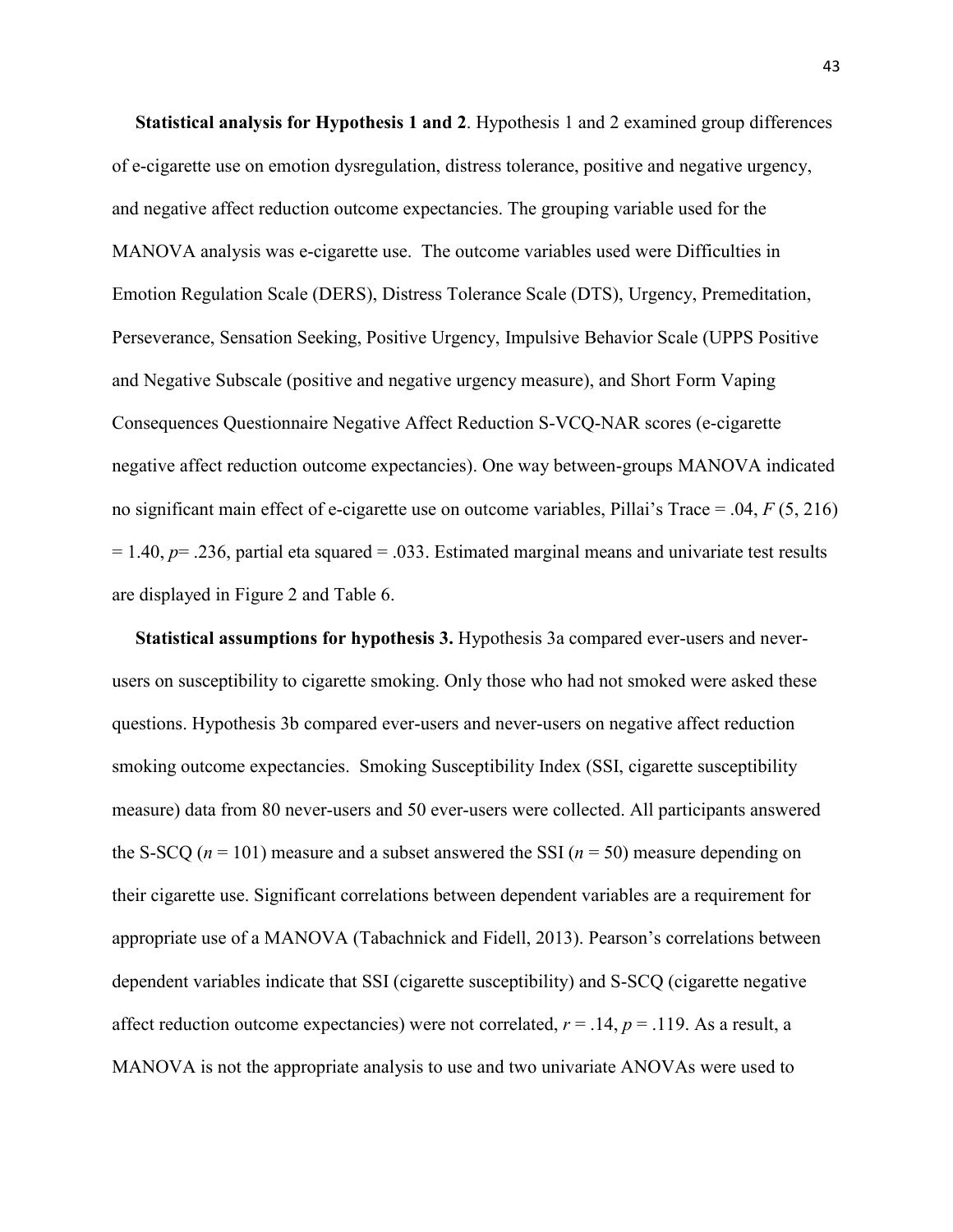assess hypothesis 3, comparing outcome scores among those who have used e-cigarettes and those who have not used e-cigarettes.

**Statistical analysis for hypothesis 3.** Hypothesis 3 examined group differences of ecigarette use on cigarette susceptibility and cigarette negative affect reduction outcome expectancies. Covariates included in analysis were race and age. Outcome variables used were SSI scores (cigarette susceptibility measure) and S-SCQ (smoking negative affect reduction outcome expectancies). A one-way between subject's ANCOVA indicated no significant main effect of e-cigarette use on cigarette susceptibility,  $F(1, 126) = .02$ ,  $p = .888$ , partial eta squared = .000. A one way between-subjects ANCOVA indicated no significant main effect of ecigarette use on S-SCQ scores,  $F(1, 212) = .004$ ,  $p = .951$ , partial eta squared = .000. The estimated marginal means for this analysis are included in Figure 3.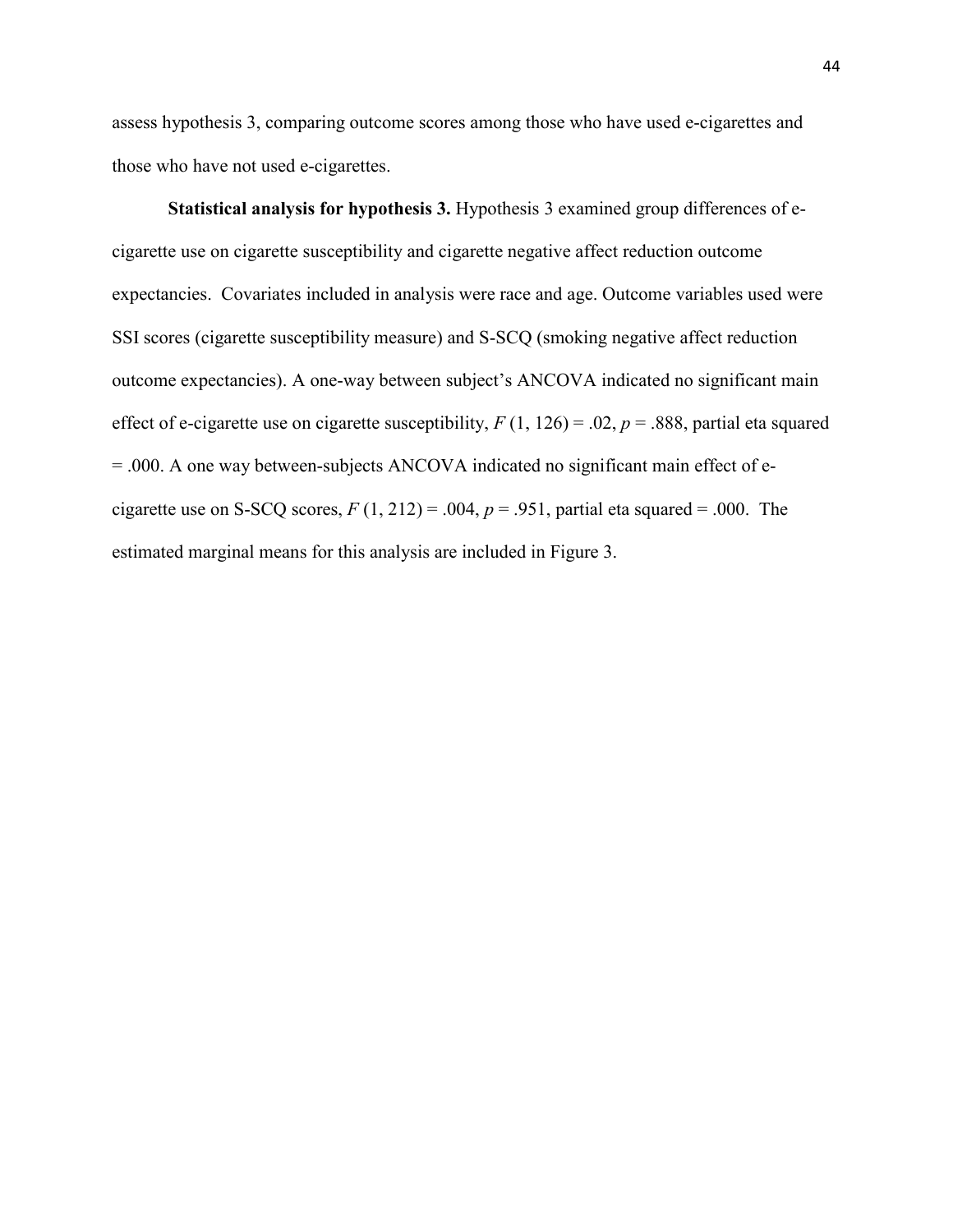

*Figure 2.* Estimated marginal means by type of e-cigarette use. DERS = Difficulties in Emotion Regulation Scale; DTS = Distress Tolerance Scale; UPPS-Positive = UPPS-P Impulsive Behavior Scale; UPPS-P Negative = UPPS-P Impulsive Behavior Scale; S-VCQ-NAR= Short Form Vaping Consequences Questionnaire- Negative Affect Reduction; SSI= Susceptibility to Smoke Index; S-SCQ= Short Form Smoking Consequences Questionnaire- Negative Affect Reduction Outcome expectancies.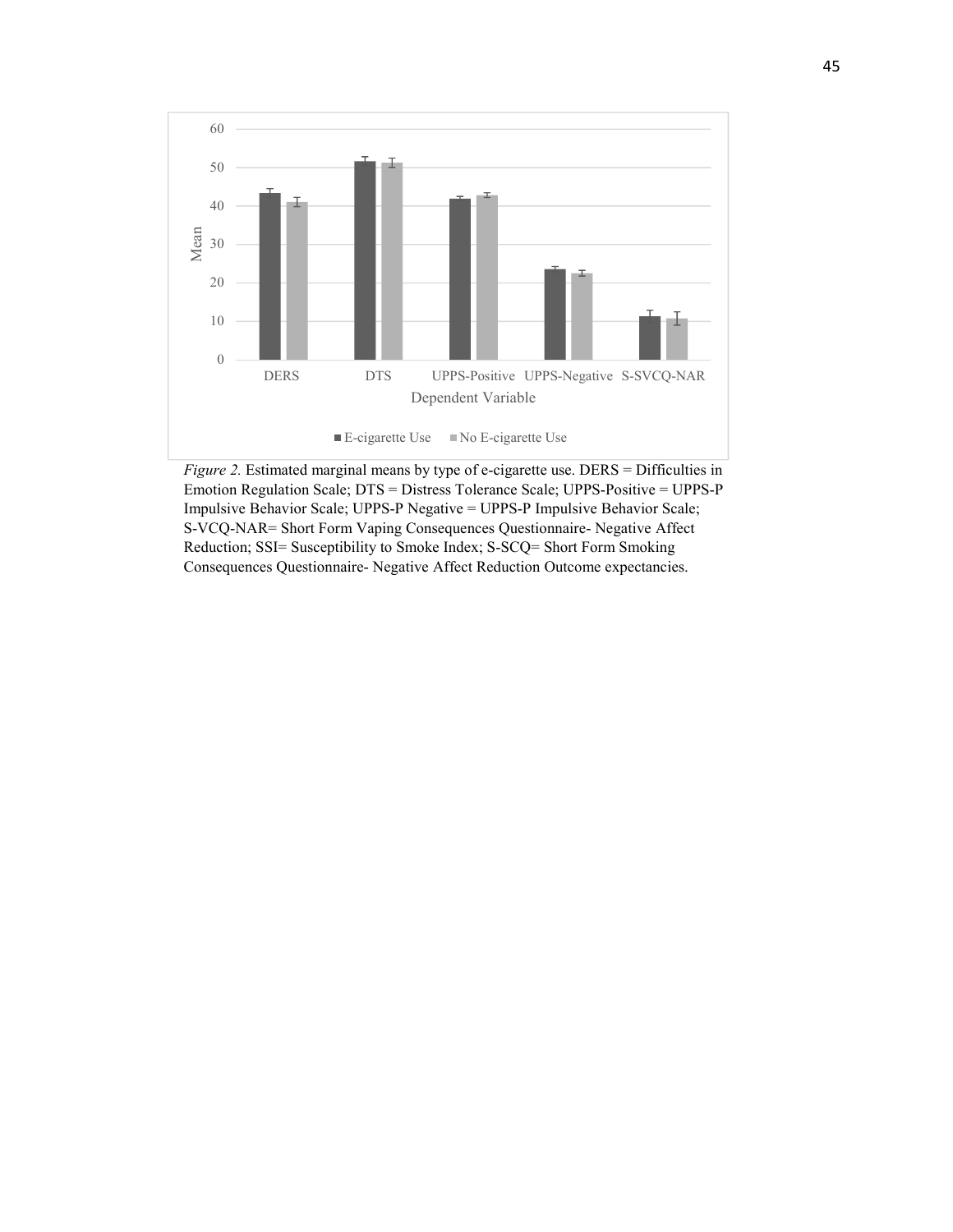| $\checkmark$         | $\mathbf v$<br>$\checkmark$ | $\mathbf{r}$ (   |        | $\overline{\phantom{a}}$ |                  |
|----------------------|-----------------------------|------------------|--------|--------------------------|------------------|
|                      | MS                          | $\boldsymbol{F}$ | $df_l$ | $df_2$                   | $\boldsymbol{p}$ |
| <b>DERS</b>          | 300.67                      | 1.64             |        | 212                      | .201             |
| <b>DTS</b>           | 20.60                       | .13              | 1      | 212                      | .721             |
| <b>UPPS-Positive</b> | 41.30                       | 1.10             | 1      | 212                      | .295             |
| <b>UPPS-Negative</b> | 79.15                       | 1.43             | 1      | 212                      | .233             |
| S-VCQ-NAR            | 45.70                       | .15              | 1      | 212                      | .691             |

 Table 6  *Univariate Analysis of Variance Tests by Group (Ever-User, Never-User)* 

*Note. N =* 216. DERS = Difficulties in Emotion Regulation Scale; DTS = Distress Tolerance Scale; UPPS-Positive = UPPS-P Impulsive Behavior Scale; UPPS-P Negative = UPPS-P Impulsive Behavior Scale; S-VCQ-NAR= Short Form Vaping Consequences Questionnaire- Negative Affect Reduction; Multivariate Analysis of Variance indicated no significant effect of e-cigarette use on dependent variables.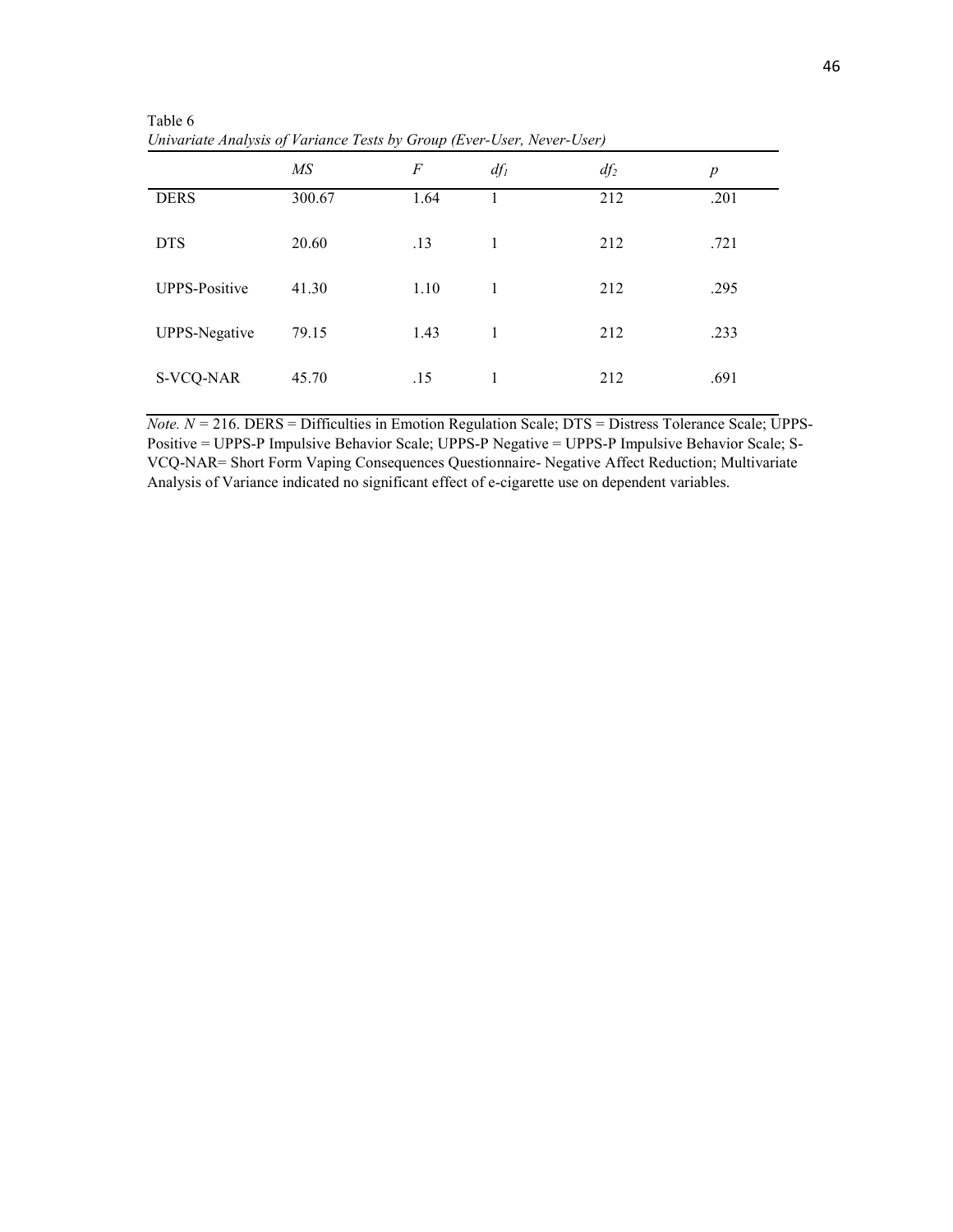Table 7  *Estimated Marginal Means: Type of E-cigarette Use* 

|            | <i>E</i> -cigarette Ever Use $(n = 115)$ | No E-cigarette Use $(n=101)$ |
|------------|------------------------------------------|------------------------------|
|            | M(SD)                                    | M(SD)                        |
| <b>SSI</b> | 13.58(1.63)                              | 13.27(1.77)                  |
| S-SCQ      | 3.36(0.13)                               | 3.65(0.109)                  |

*Note.* SSI= Susceptibility to Smoke Index; S-SCQ= Short Form Smoking Consequences Questionnaire- Negative Affect Reduction Outcome expectancies.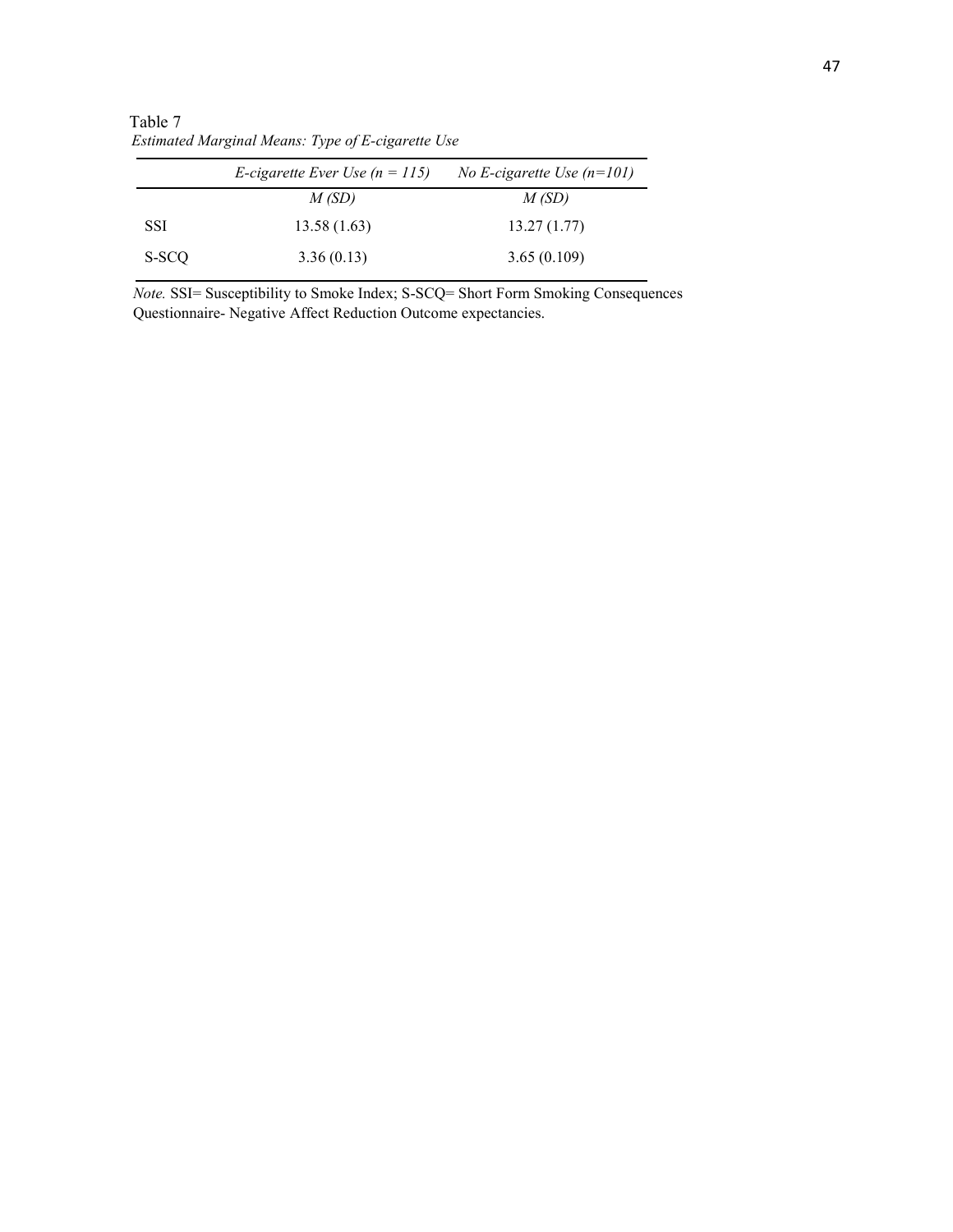

*Figure 3*. Estimated marginal means of dependent variables by e-cigarette use. SSI= Susceptibility to Smoke Index; S-SCQ= Short Form Smoking Consequences Questionnaire- Negative Affect Reduction Outcome expectancies.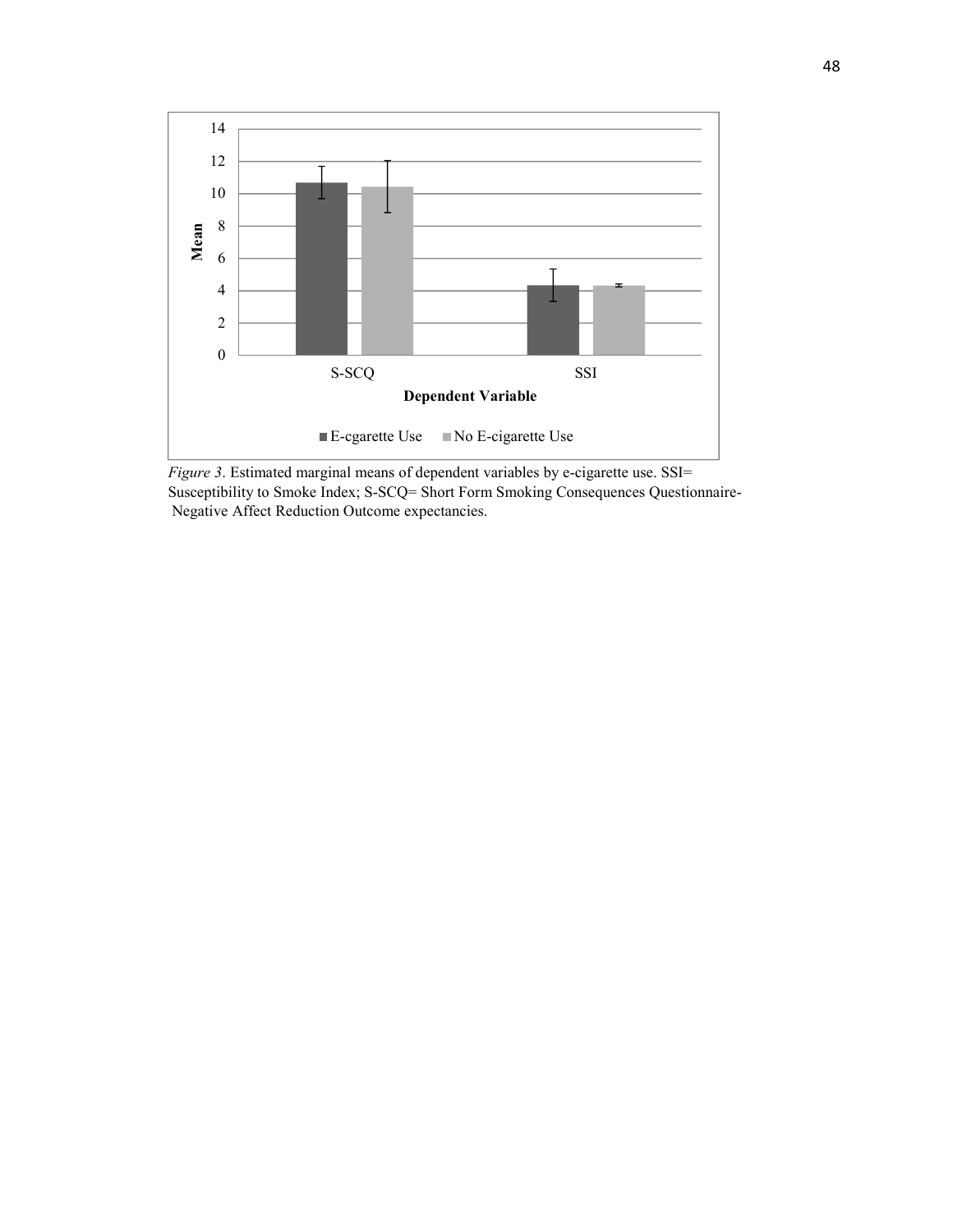**Statistical assumptions for hypothesis 4.** As missing data were inputted using expectation maximization, the path analysis could proceed without preliminary corrections or missing data analysis in the AMOS software. The proposed path model is recursive and just identified, indicating that the number of path coefficients to be estimated is equal to the number of known associations between variables (Tabachnick and Fidell, 2013). Therefore, model fit could not be identified, as the model perfectly fits the data since the number of known parameters is equal to the number of parameters being estimated in the model (Field, 2009). However, specific hypotheses about the paths produced could be analyzed clearly, as was the focus of this hypothesis. For the subset of the sample used for the path analysis, multivariate normality was violated; as a result, bootstrapping was used, as the method does not assume multivariate normality for analyses (Preacher & Hayes, 2008). Correlations of all variables are included in Table 8.

**Statistical analysis for hypothesis 4.** It was predicted that individuals who have used ecigarettes would have higher emotion dysregulation, distress tolerance, positive urgency, negative urgency, and negative affect reduction outcome expectancies than those who have not used e-cigarettes. It was also expected that e-cigarettes users would have higher smoking susceptibility and cigarette negative affect reduction outcome expectancies than non-users. Lastly, it was anticipated that the relationships between emotional competencies (emotion regulation, distress tolerance, and urgency) and e-cigarette susceptibility will be mediated by negative affect reduction outcome expectancies.

Hypothesis 4 examined a proposed model in which the relation between emotional competencies (emotion regulation, distress tolerance, urgency) and e-cigarette susceptibility is mediated by negative affect reduction outcome expectancies. The proposed model is depicted in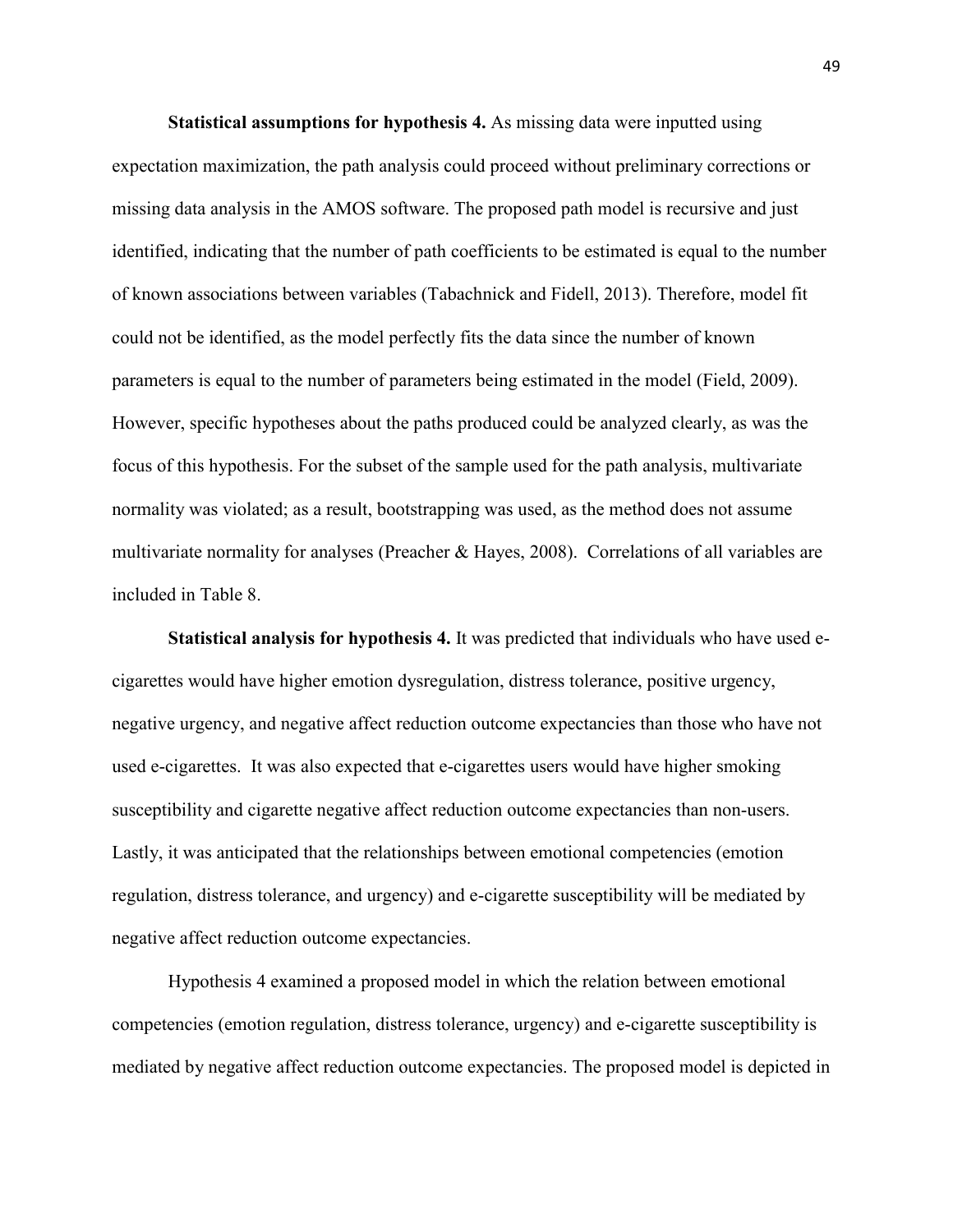Figure 1. In order to examine the direct and indirect effects needed to test mediation, a path analysis was conducted. In order to examine mediation effects, the boostrapping procedure was used and allowed for significance testing through use of a 95% confidence interval, i.e., the path is significant if the 95% confidence interval does not contain zero (Preacher & Hayes, 2008).

**Direct effects.** Two significant direct effect pathways were detected within the proposed model. UPPS- Negative Total (negative urgency measure) was significantly positively associated with SSI scores (e-cigarette susceptibility measure). Further, DERS total (emotion dysregulation measure) was significantly positively associated with SSI scores. Direct effects for all paths are depicted in Figure 4.

**Indirect effects.** In order to examine mediation through indirect effects, bootstrapped standard errors were used. Examination of bootstrapped confidence intervals indicated no significant indirect effects.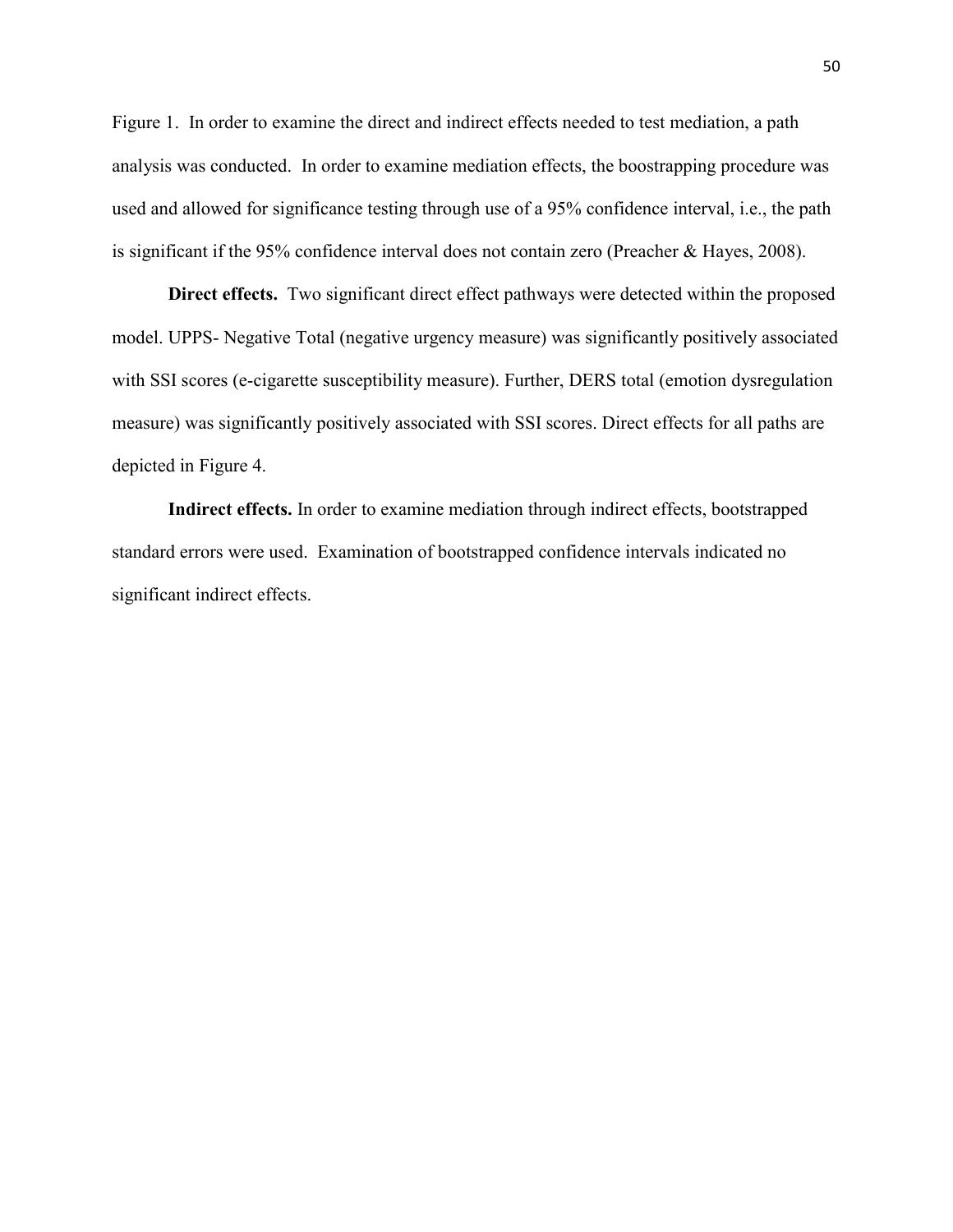|                  |           | $\overline{2}$ | 3        | 4       | 5      |
|------------------|-----------|----------------|----------|---------|--------|
|                  |           |                |          |         |        |
| 1. DERS          | $- -$     |                | --       |         |        |
| 2. DTS           | $-.81***$ |                | --       |         | --     |
| 3. UPPS-Positive | $-45***$  | $.44***$       | $- -$    | --      | --     |
| 4. UPPS-Negative | $-71***$  | $.66***$       | $.62***$ |         | --     |
| 5. S-SVQ-NAR     | $.29**$   | $.26**$        | .13      | $.28**$ | $- -$  |
| $6. E-SSI$       | $.29**$   | .13            | .12      | .08     | $.20*$ |

Table 8 *Summary of Correlations of E-cigarette Non-users in Path Analysis Variables* 

*Note. N =*101. DERS = Difficulties in Emotion Regulation Scale; DTS = Distress Tolerance Scale; UPPS-Positive = UPPS-P Impulsive Behavior Scale; UPPS-P Negative = UPPS-P Impulsive Behavior Scale; S-SVQ-NAR= Short Form Vaping Consequences Questionnaire- Negative Affect Reduction. *\*p <* .05, *\*\*p* <.01, \*\*\**p*<.001*.*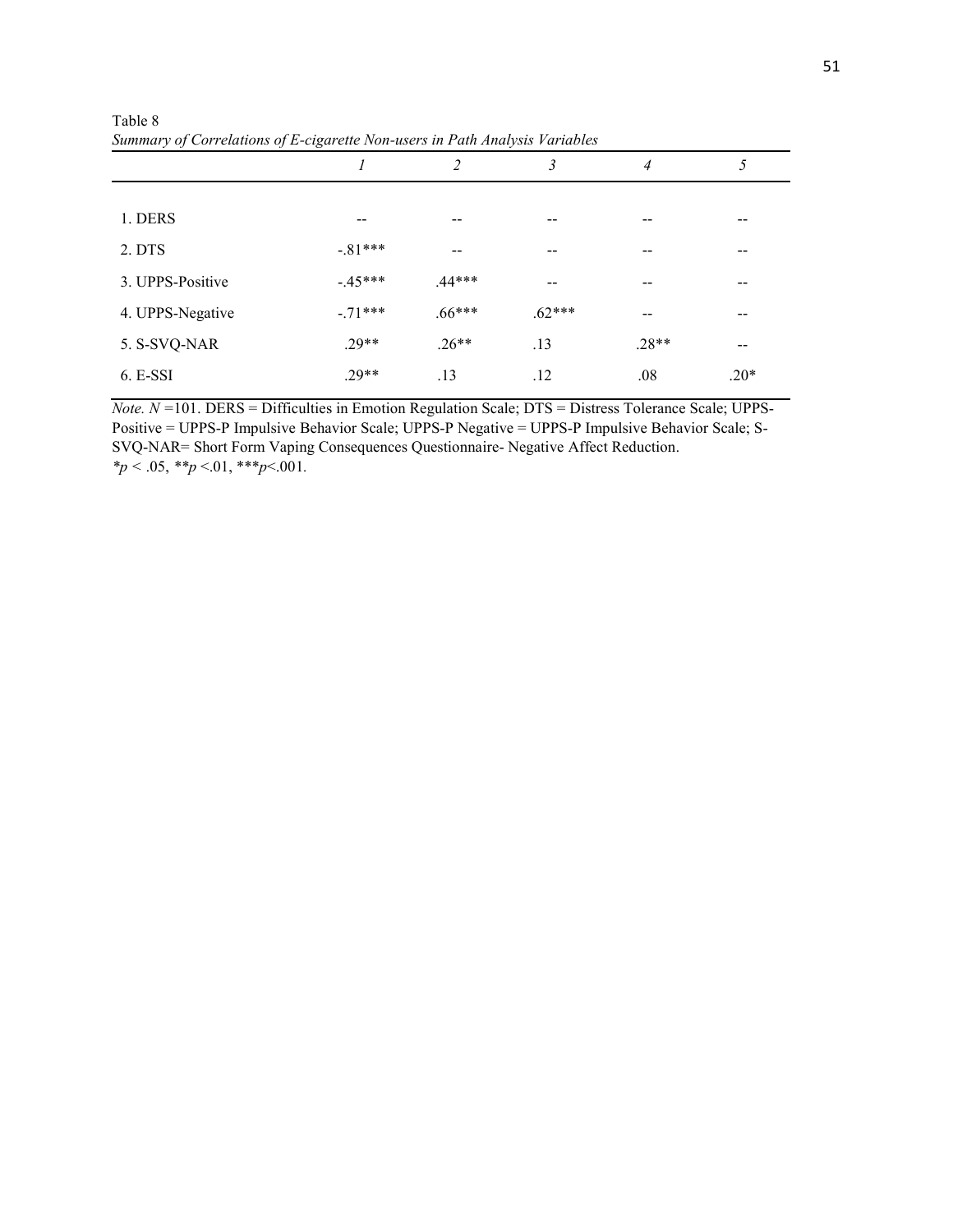

*Figure 4*. Results of the path model for hypothesis 4 with emotion dysregulation, distress tolerance, positive urgency, and negative urgency as the predictor variables, negative affect reduction outcome expectancies as a mediator, and e-cigarette susceptibility as the outcome variables. Standardized path coefficients shown, where  $*p < 05$ ,  $**p < 01$ .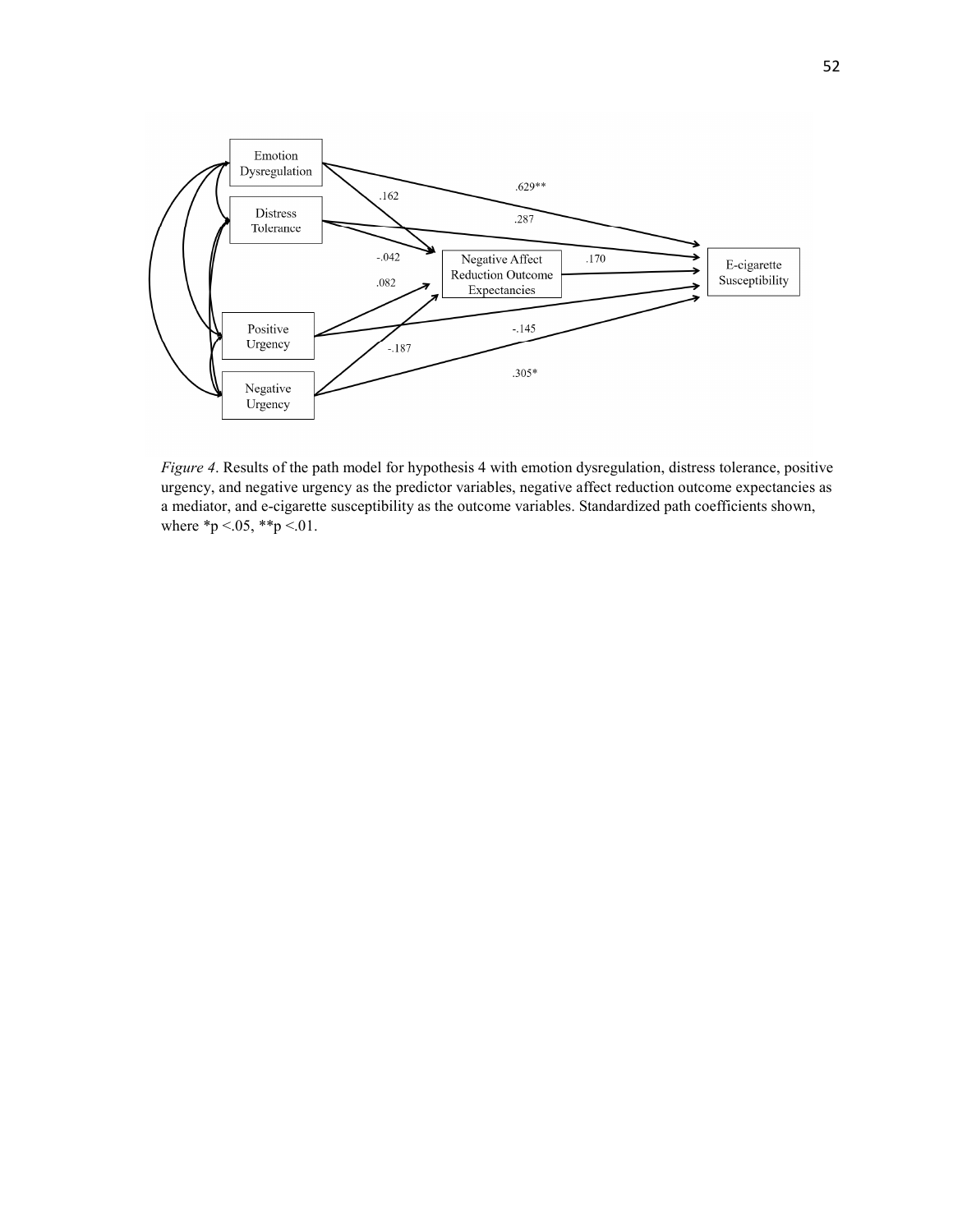### **CHAPTER IV**

# **DISCUSSION**

Given research indicating the importance of emotional competencies (emotion dysregulation, distress tolerance, urgency) and outcome expectancies on cigarette susceptibility and behavior (Johnson et al., 2008; Kristjansson et al., 2011; Spillane et al., 2013; Zvolensky et al., 2009), the current study examined the associations of e-cigarette use and outcome expectancies competencies in a young adult population. It was hypothesized negative affect reduction outcome expectancies would mediate the relationship between emotional competencies and susceptibility. To date, previous literature regarding emotional competences and smoking behaviors has focused solely on cigarette use/susceptibility, and no prior studies have examined the association between emotional competencies and e-cigarette outcome expectancies. Further, there is considerably less knowledge about the differences in emotional competencies, such as distress tolerance, in e-cigarette users. The overall purpose of this research was to provide aid in the conceptualization and treatment of e-cigarette use in the young adult population and inform health interventions that focus on prevention. This research contributes to our understanding of the emotional process that may contribute to e-cigarette use and susceptibility.

# **Hypothesis 1: E-cigarette Use and Negative Affect Reduction Outcome Expectancies**

 Based on previous research indicating that increased negative affect reduction outcome expectancies are associated with future cigarette smoking behaviors and initiation (Dalton, Sargent, Beach, Bernhardt, & Stevens, 1999; Kristjansson et al., 2011; Stevens, Colwell, Smith, Robinson, & McMillan, 2005), it was expected that ever-users would have more negative affect reduction outcome expectancies than non-users. Contrary to this hypothesis, there were no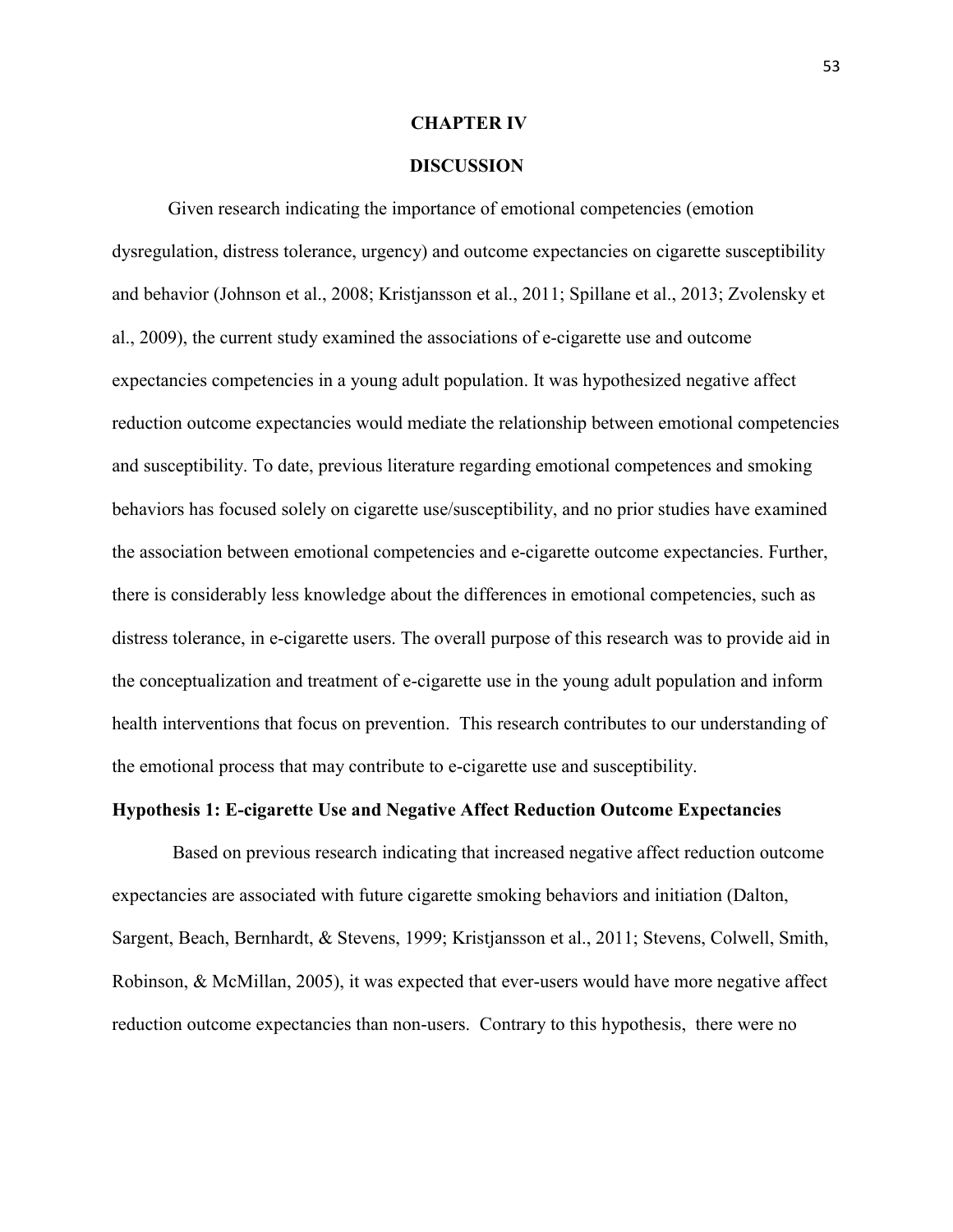significant differences between ever-users and never-users on negative affect reduction vaping expectancies.

The lack of disparities in outcome expectancies does not align with research suggesting that increased outcome expectancies are associated with future cigarette behaviors including: intention to smoke in the future, susceptibility to cigarette use, and initiation in a longitudinal study (Dalton, Sargent, Beach, Bernhardt, & Stevens, 1999; Kristjansson et al., 2011; Stevens, Colwell, Smith, Robinson, & McMillan, 2005). The prior mentioned studies focused on cigarette use and it possible that the underlying conceptualization of this research is not relevant to e-cigarette use. In general, e-cigarette users believe that e-cigarettes are less addictive and more socially acceptable than cigarettes (Harrell, Marquinez, et al., 2015). Cigarettes have also been found to be rated as more effective in negative affect reduction in comparison to ecigarettes (Harrell, Marquinez, et al., 2015). Given this, it is possible that the underlying conceptualization and beliefs about e-cigarettes are different than cigarettes. However, this is inconsistent with work by Miller, Pike, Stacy, Xie, and Ames (2017) which suggests that both cigarette and e-cigarette outcome expectancies may work similarly in regard to their effect on their respective products. A more plausible conclusion is that studies done by Dalton and colleagues (1999) and Stevens and colleagues (2005) focused largely on adolescent samples, suggesting that that differences in populations may also explain the discrepancies between the current study and the aforementioned studies. Given this, it is difficult to gauge the appropriateness of this null finding. Lastly, a minority of participants self-identified as using ecigarettes currently (30-day use). Consequently, the results are based largely off of individuals who have used e-cigarettes longer than a month ago, indicating that the results of this study may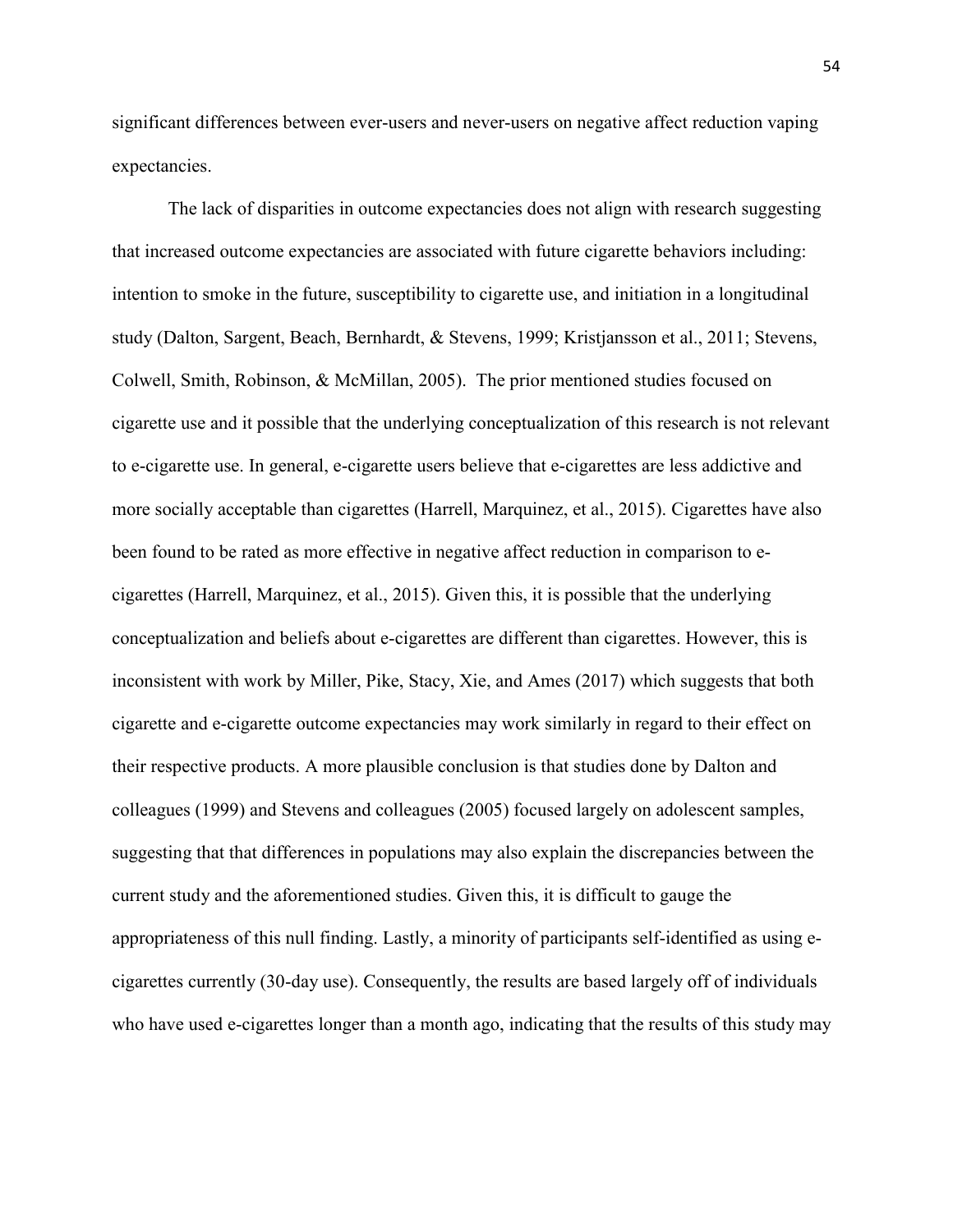not have be temporally appropriate to address the associations between emotional factors and ecigarette use.

# **Hypothesis 2: E-cigarette Use and Emotional Competencies**

Based on prior research with tobacco cigarettes, we hypothesized that individuals who engaged in e-cigarette use would have greater emotion dysregulation, negative urgency, and positive urgency, and lower distress tolerance. The unexpected lack of differences between e-cig user and non-users is inconsistent with other research indicating that e-cigarette users report more emotion dysregulation than non-users of tobacco products (Wills, Knight, Williams, Pagano, & Sargent, 2014). However, the sample from Wills and colleagues' (2014) was also comprised of adolescents, indicating that the results from this study may not be generalizable to this study's sample of young adults. Of note, Wills and colleagues examined emotion dysregulation differences between dual users, cigarette-only users, e-cigarette only users, and non-users of either tobacco product. Given this stratification, the current study differs in that all individuals who ever engaged in e-cigarette use were included regardless of their experiences with other tobacco products. This change in the definition of e-cigarette use may explain the difference in results. Further research should aim to determine whether exclusive ever-use of ecigarettes is associated with different outcomes than those who have engaged in e-cigarette use regardless of other tobacco use.

There may also be factors pertaining to the current study that attributed to the lack of differences in emotion dysregulation between ever-users and never-users. . Based on prior research (e.g., United States Department of Health and Human Services, 2016), we anticipated a rate of 35.8% e-cigarette use, but the actual rate of ever-use was 53%. However, there were a small number of ever-users who currently use e-cigarettes (defined as recent 30-day use) in our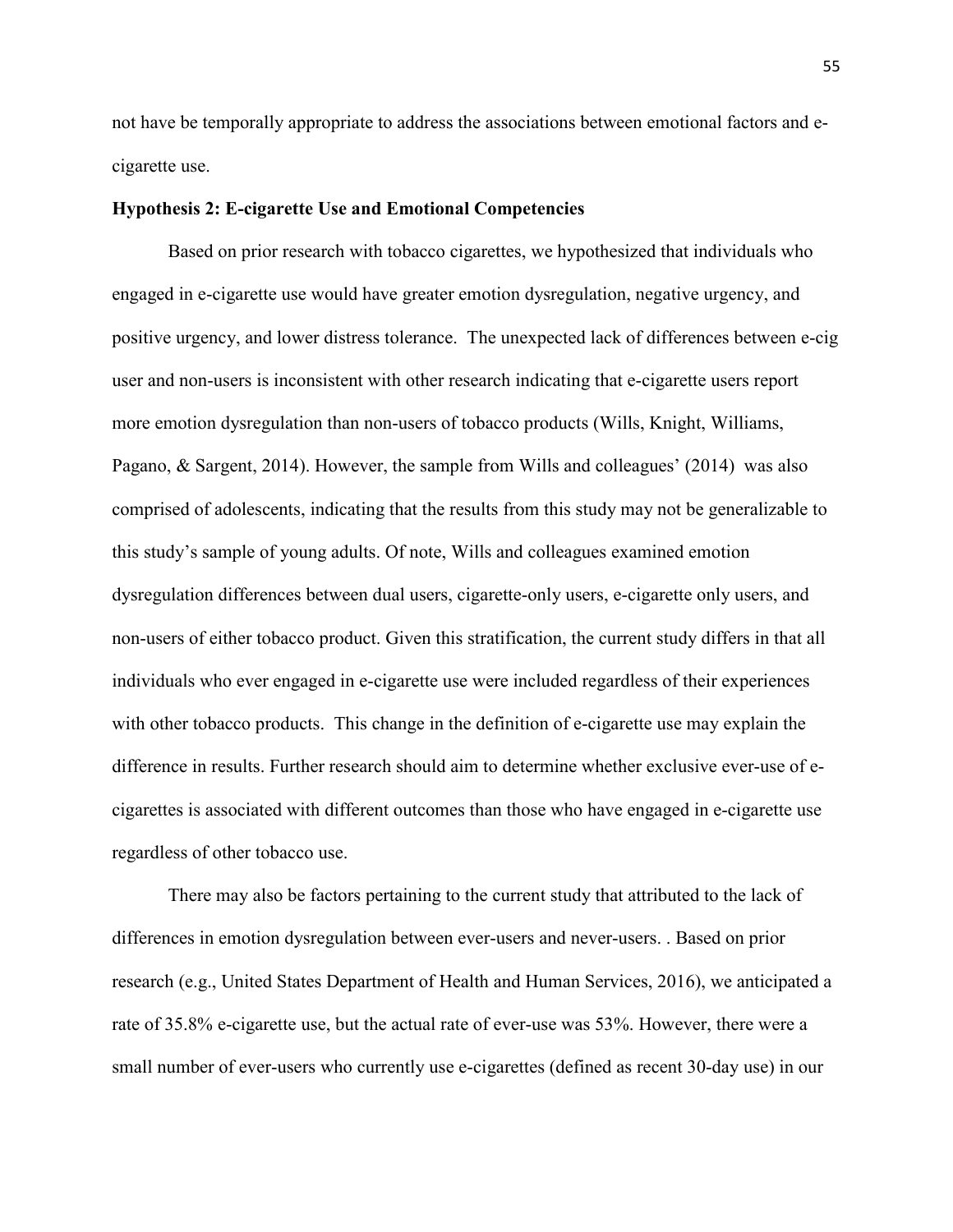convenience sample of college students. Individuals who had ever tried an e-cigarette, at least once time in lifetime, were deemed ever-users for this study. In regard to 30-day use, the clear majority of ever-users did not engage in use within this time frame. Although this approach may be appropriate for an initial step to understanding use patterns in this population, e-cigarette ever-users may be qualitatively different from e-cigarette current users. It's possible that this study failed to accurately capture the true emotional capacities and outcome expectancies that occur during current e-cigarette use, where the effect of use on emotional capabilities and outcome expectancies may be most prominent.

### **Hypothesis 3: E-cigarette use and Beliefs about Cigarettes**

Based upon prior research indicating that that e-cigarette use is associated with an increased likelihood to initiate the use of other tobacco products like cigarettes (Primack, Soneji, Stoolmiller, Fine, & Sargent, 2015; USDHHS, 2016), this study expected ever-users to have higher cigarette susceptibility than never-users. Unexpectedly, there was no difference between groups. Examination of data suggests limited variability in the in self-reported cigarette susceptibility for the entire sample. The lack of variability likely limited the ability to identify differences between groups. It is also possible that the lack of variability appropriately represents the experiences of cigarette use in this population. Further, a meta-analysis of nine longitudinal studies examining adolescents and young adults concluded that probabilities of cigarette initiation for e-cigarette users were 30.4% and 7.9% for non-users (Soneji et al., 2017). It's possible the current study's findings do not align with this literature, due to the small sample size of ever-users ( $n = 50$ ) and non-users ( $n = 80$ ). Further, the prior studies examined cigarette initiation, not cigarette susceptibility and therefore, this study provides unique information about cigarette susceptibility. Cigarette susceptibility involves a self-report of future use at a single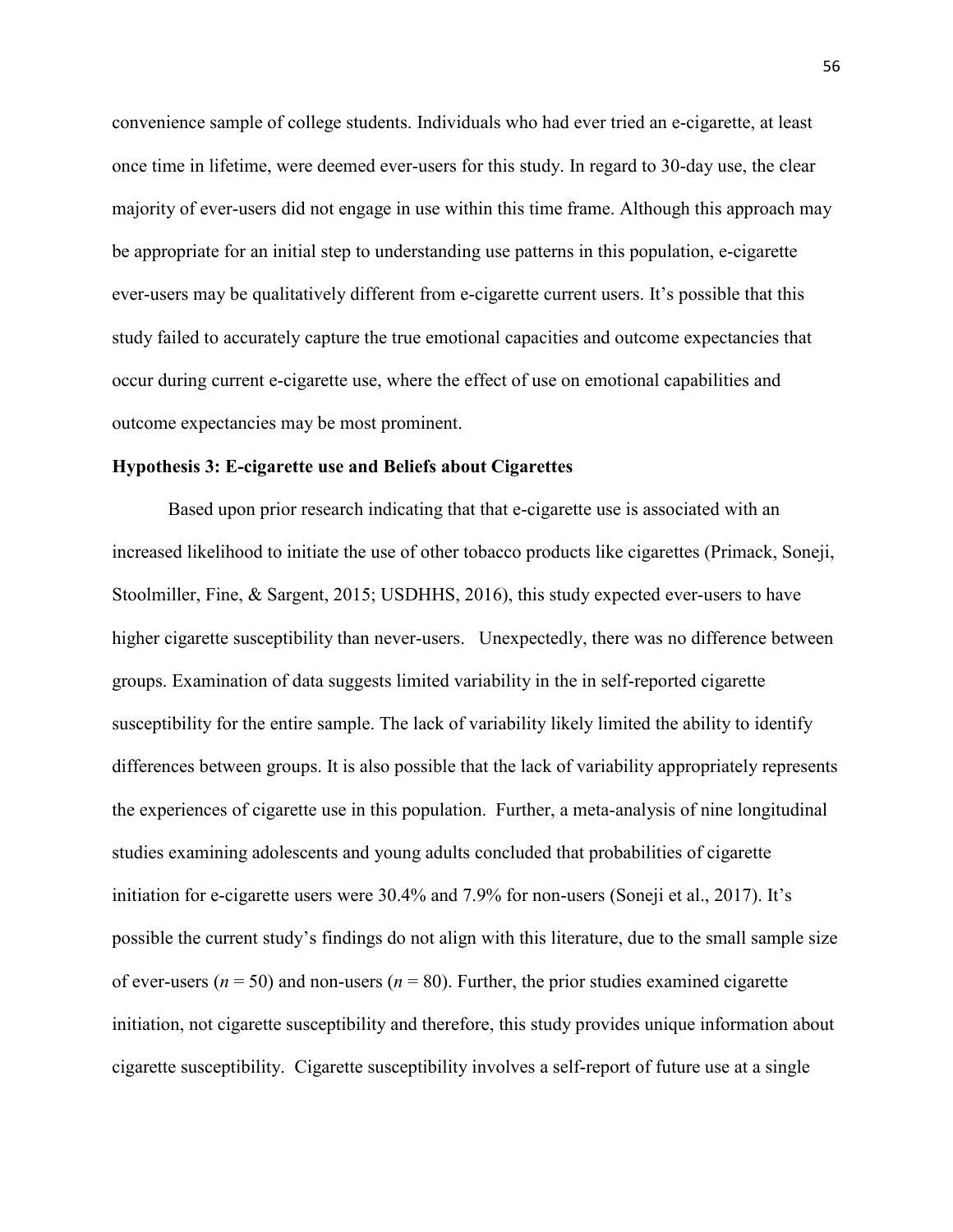time point, where findings from Primack and colleagues (2015) examined the association between e-cigarette and cigarette use longitudinally Given this, perceptions of susceptibility may be difficult to determine given the fixed time point of this study.

Contrary to expectations, cigarette negative affect reduction outcome expectancies did not differ between ever-users and never-users. To the knowledge of this author, there have been no studies specifically comparing cigarette outcome expectancies in e-cigarette users and neverusers. As a result, the lack of findings may indicate that beliefs about cigarettes and e-cigarettes are separate entities, which is consistent with the Morean and L'Insalata (2017) finding that the shared variance between cigarette and e-cigarette outcome expectancies, across the four subscales of negative affect reduction, positive reinforcement, negative reinforcement, and appetite/weight control, in a sample of e-cigarette users is only 17.4%. This indicates that ecigarette and cigarette expectancies may be largely independent of each other. In contrast to the prior described study, the current study solely examined negative affect reduction outcome expectancies and focuses on differences in negative affect reduction outcome expectancies between e-cigarette-users and non-users. Given these large differences in study focus, it is difficult to determine whether the findings of the current study are consistent with relevant research. Further research should aim to examine other outcome expectancies to determine whether there is a similar pattern.

#### **Hypothesis 4: Emotional Competencies, Outcome Expectancies, and Susceptibility**

This study uniquely extended the literature by to assessing the association among ecigarette susceptibility, emotion regulation, distress tolerance, positive urgency and negative urgency, and the mediational effect of outcome expectancies on these relations. Contrary to the hypothesis, negative effect reduction outcome expectancies did not mediate the relationship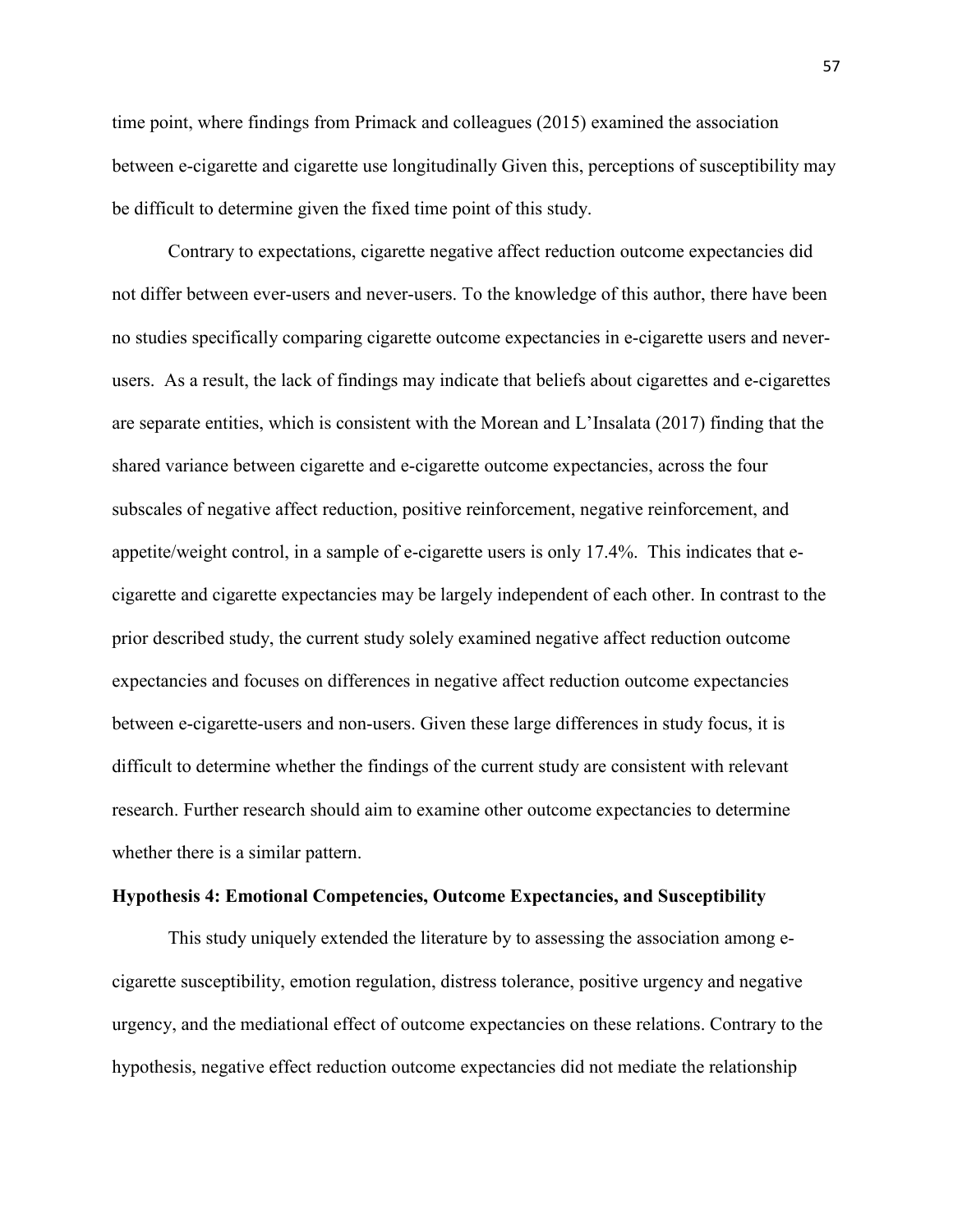between emotional competencies and e-cigarette susceptibility, and negative affect reduction outcome expectancies were not associated with e-cigarette susceptibility. Unexpectedly, S-VCQ-NAR (negative affect reduction outcome expectancies) was not associated with DERS (emotion regulation), DTS (distress tolerance), UPPS-P (positive urgency), or UPPS-N (negative urgency). This finding is inconsistent with literature that indicated that emotion dysregulation is positively associated with negative affect reduction outcome expectancies (Johnson et al., 2008). Of note, the sample from Johnson and colleagues (2008) consisted of current adult cigarette smokers, while the current study is examining this process in non-smokers. Such differences may indicate that the association between emotion dysregulation and negative affect reduction outcome expectancies is only relevant to current users, or that none of the emotional competencies included in this study uniquely impact negative affect reduction outcome expectancies.

From the proposed path analysis, DERS (emotion dysregulation) and UPPS-Negative (negative urgency) were positively associated with E-SSI (e-cigarette susceptibility). To the knowledge of the author, no studies have specifically examined both negative urgency and emotion regulation and its effect on e-cigarette susceptibility. However, in a longitudinal study, negative urgency has been shown to significantly predict cigarette smoking status (Lee, Peters, Adams, Milich, & Lynam, 2015). Of note, individuals with increased negative urgency are also more likely to engage in other, more risky behaviors, as evidenced by negative urgency predicting externalizing behaviors like, aggression, illegal drug use, drinking problems, and conduct-disordered behaviors in college students (Settles et al., 2012). It is possible that individuals with increased negative urgency may use externalizing behaviors to regulate their negative affect and further research should seek to determine whether this increased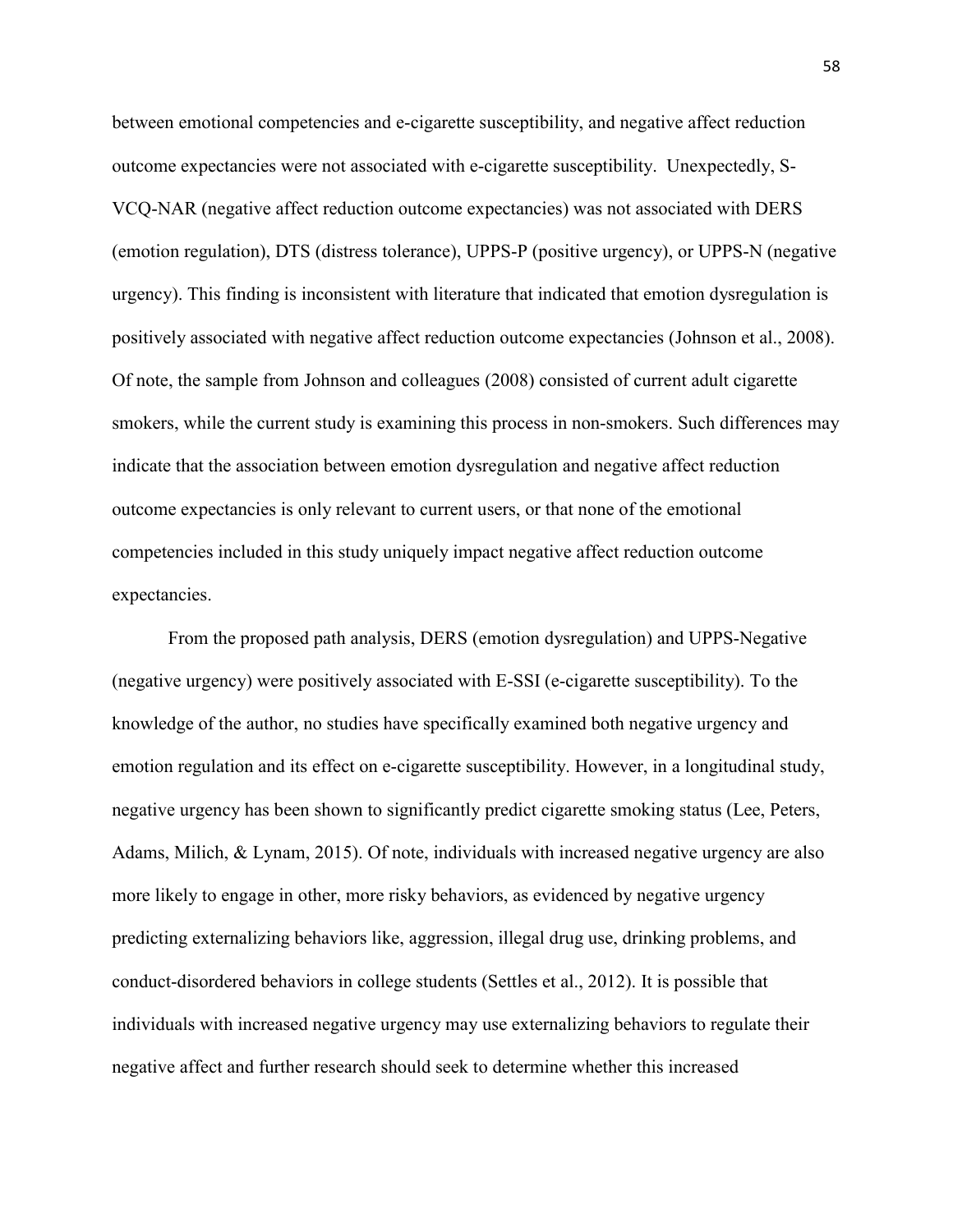susceptibility, as a result of negative urgency, is associated with e-cigarette use. Other research examining urgency with e-cigarette use found no significant direct paths between urgency and use (Hershberger, Connors, Um, & Cyders, 2018), indicating that further research is necessary to determine the longitudinal association between urgency, susceptibility, and use. Of note, Hershberger and colleagues (2018) examined a total urgency construct, which included both negative and positive urgency, while the current study found significant associations with negative urgency. It is possible that negative urgency in particular may be a driving factor for ecigarette use and susceptibility. Further, the results from the current study suggest that that individuals who are more emotionally dysregulated are more susceptible to e-cigarette use. These results are consistent with literature examining cigarette susceptibility (Trinidad, Unger, Chou, & Anderson Johnson, 2004). Further research should seek to determine causality between these two constructs through longitudinal or experimental research.

# **Limitations**

There are several limitations to the present study. First and foremost, this is a crosssectional study and cannot be used to determine causality. Second, the sample size was relatively small, which may have limited our ability to find relevant associations. Specifically, e-cigarette users who had not engaged in cigarette use were a small subset of this study. This study was relatively racially and ethnically diverse but lacked significant diversity in regard to other dimensions of diversity, such as gender identity, sexual orientation, and religious identity. Further, while the young adult population was the primary focus of this study, this study and its results may not be generalizable to other samples. Future research should aim to determine consistency in results with larger, more diverse populations. Future research should also determine whether these effects vary by demographic group as well. Given that the large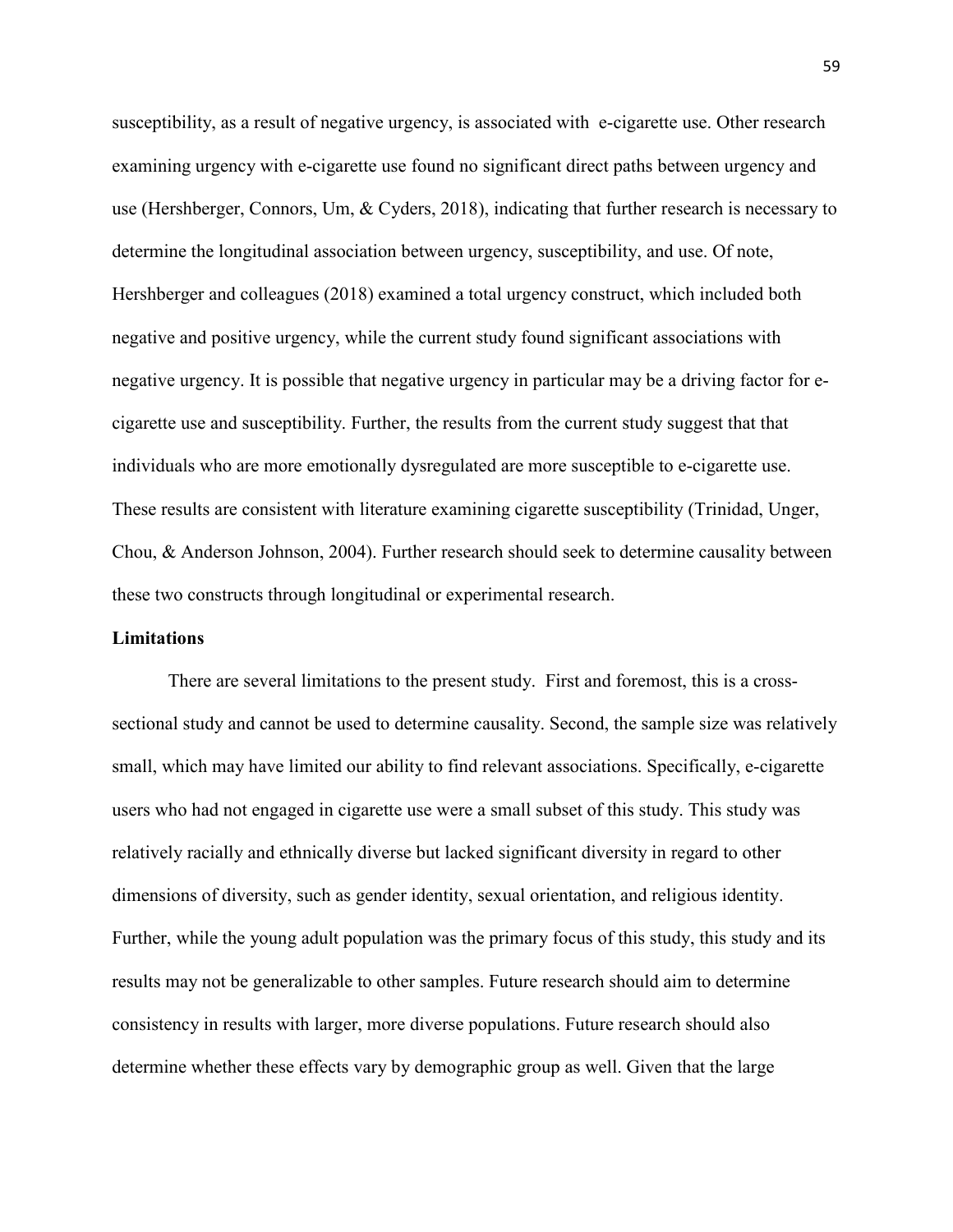majority of ever-users were not engaged in e-cigarette use in the past 30-days, it is possible that the length of time since engagement of e-cigarette use is a confounding factor in this current study. More research should to replicate the findings of this study in a sample with more frequent e-cigarette use.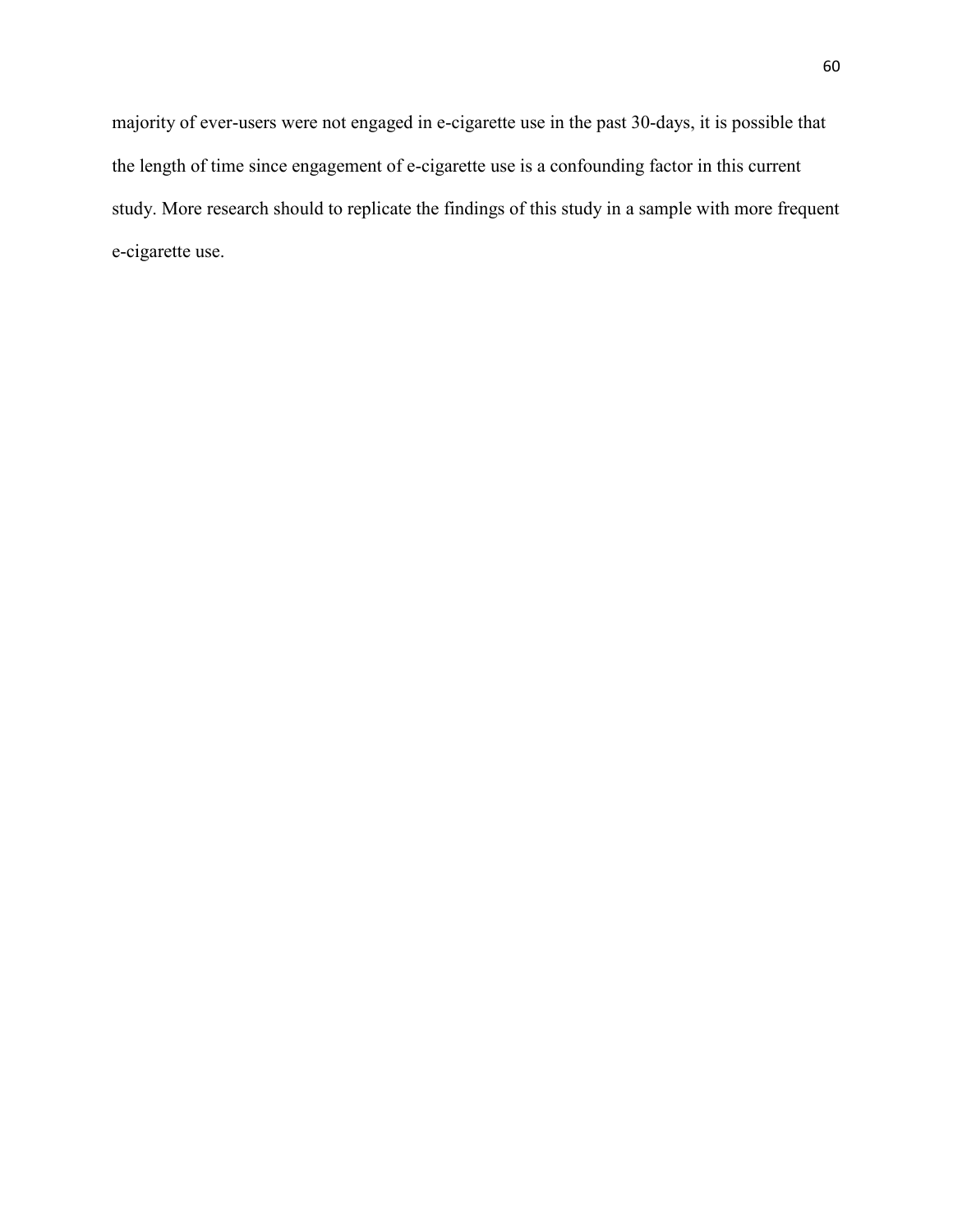### **CHAPTER IV**

# **CONCLUSION**

# **Future Directions**

The results of this study suggest that e-cigarette use ever-use is prominent among young adults, with a prevalence rate of 52%, which is considerably higher than the ever-use rate from other recent research (i.e., 35.8%; United States Department of Health and Human Services, 2016). The findings from this study suggest that emotion competencies like emotion dysregulation and negative urgency may be risk factors for e-cigarette susceptibility. Future research should determine other relevant factors (e.g. increased negative affect, anxiety sensitivity) that may also increase one's susceptibility to engage in e-cigarette use. Future research should also assess these variables using a variety of research methods, including longitudinal, treatment studies, and ecological momentary assessment to determine the applicability of these findings. Both race/ethnicity and age were significant covariates in this study. Future research should also seek to examine these two demographics to determine whether they uniquely affect one's susceptibility to e-cigarette use or their beliefs about ecigarettes. This study found two direct paths between negative urgency and emotion dysregulation and e-cigarette susceptibility. Future research should seek to replicate these findings and determine its generalizability to other populations. As a result, future research should seek to determine whether this is consistent in larger samples. Overall, these findings did not replicate the research found with cigarette smoking.

### **Clinical Implications**

Given the results of the current study, programs focused on teaching emotion regulations skills may be beneficial to increase an individual's ability to withstand the negative affect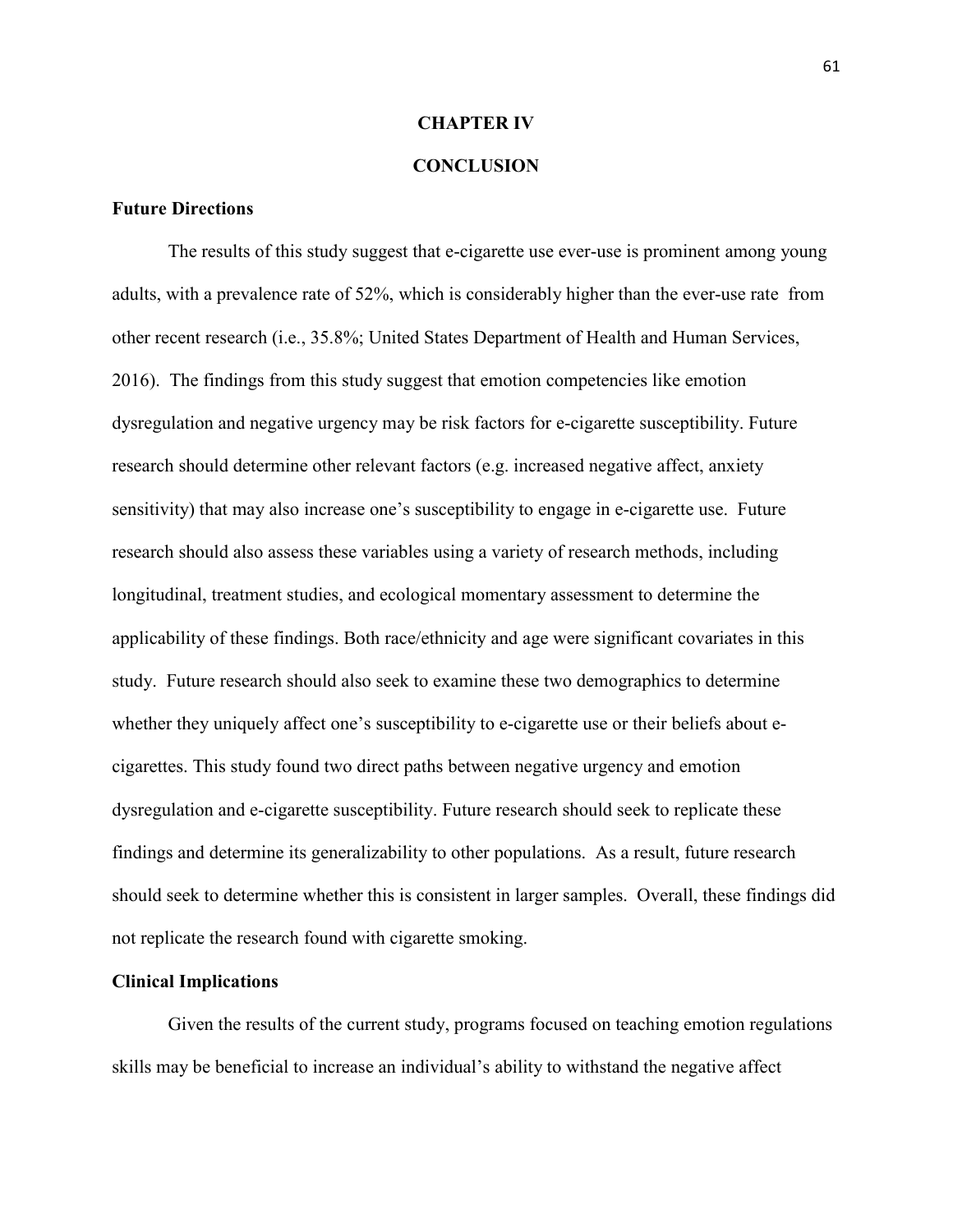associated with smoking cessation. Notably, preventative programs focused on properly regulating negative affect may be helpful to combat potential susceptibility to engage in tobacco use in the future. This is especially relevant considering that increased impulsivity in response to negative affect (i.e., negative urgency) predicted increased e-cigarette susceptibility in this study, and emotions dysregulation predicted e-cigarette susceptibility as well. Future efforts should investigate age-specific programs to address emotion competencies in the young adult population, which could may reduce initial e-cigarette use in this population. However, encouraging smoking cessation through skill-building focused on emotion regulation and negative urgency should be a primary concern. Young adults are particularly vulnerable to prolonged tobacco use after initiation (USDHHS, 2012) and significant health consequences even in young adulthood (e.g, reduced lung function, USDHHS, 2012). Future research should aim to further investigate motivations to initiate and engage in e-cigarette use.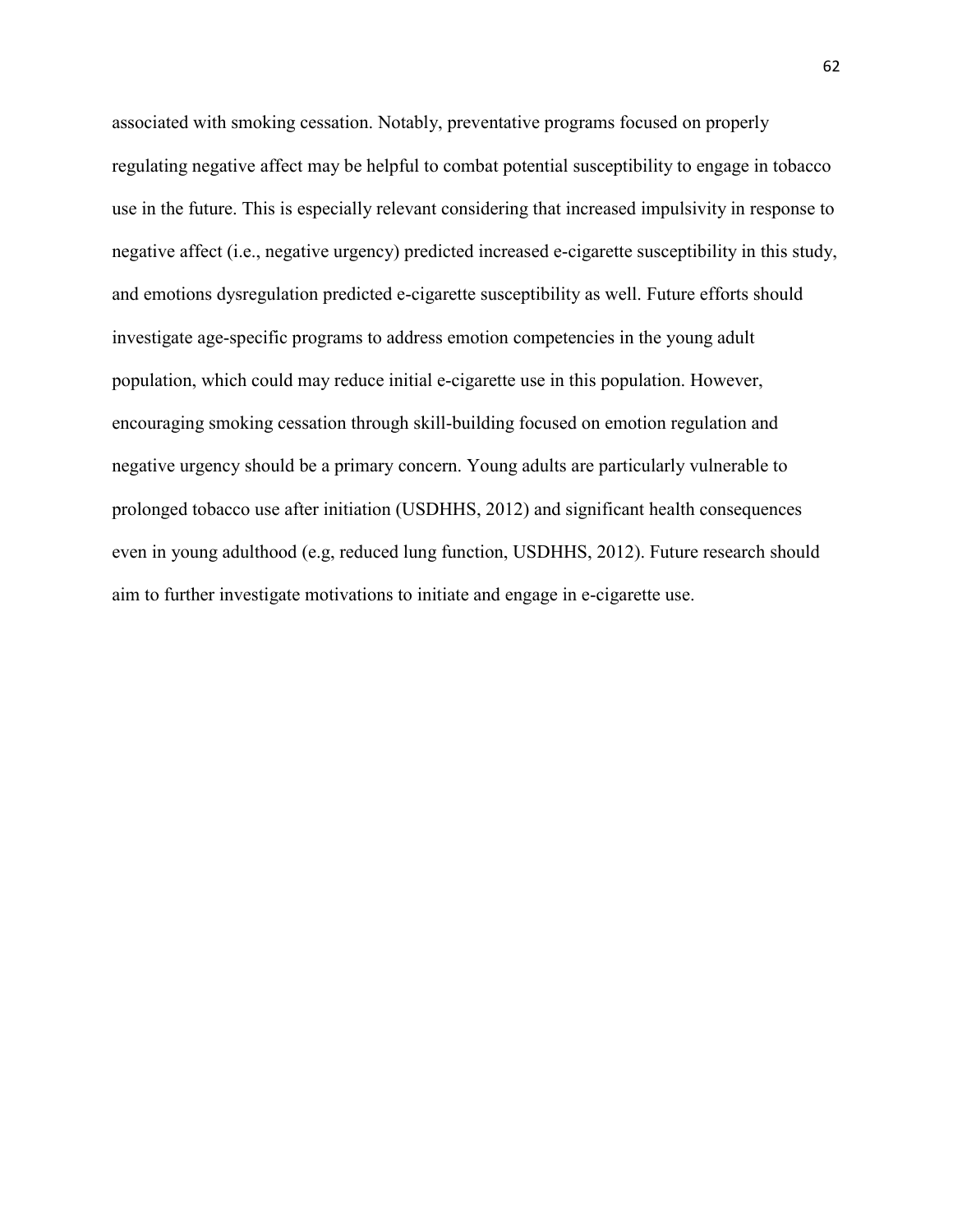#### **REFERENCES**

- Aldao, A., & Nolen-Hoeksema, S. (2012). When are adaptive strategies most predictive of psychopathology? *Journal of Abnormal Psychology, 121*(1), 276-281. doi:10.1037/a0023598
- Ambrose, B. K., Rostron, B. L., Johnson, S. E., Portnoy, D. B., Apelberg, B. J., Kaufman, A. R., & Choiniere, C. J. (2014). Perceptions of the Relative Harm of Cigarettes and Ecigarettes Among U.S. Youth. *American Journal of Preventive Medicine*, *47*, 53–60. doi: 10.1016/j.amepre.2014.04.016.
- Baker, T. B., Piper, M. E., McCarthy, D. E., Majeskie, M. R., & Fiore, M. C. (2004). Addiction motivation reformulated: An affective processing model of negative reinforcement. *Psychological Review*, *111*, 33–51. doi:10.1037/0033-295X.111.1.33.
- Bandura, A. (1977). Self-efficacy: Toward a unifying theory of behavioral change. *Psychological Review*, *84*, 191–215. doi:10.1037/0033-295X.84.2.191.
- Barrington-Trimis, J. L., Berhane, K., Unger, J. B., Cruz, T. B., Huh, J., Leventhal, A. M., McConnell, R. (2015). Psychosocial Factors Associated with adolescent electronic cigarette and cigarette use. *Pediatrics,* 308-317*.* doi: 10.1542/peds.2015-0639.
- Billieux, J., Van der Linden, M., & Ceschi, G. (2007). Which dimensions of impulsivity are related to cigarette craving? *Addictive Behaviors*, *32*, 1189–1199. doi:10.1016/j.addbeh.2006.08.007.
- Brandon, T. H., & Baker, T. B. (1991). The smoking consequences questionnaire: The subjective expected utility of smoking in college students. *Psychological Assessment: A Journal of Consulting and Clinical Psychology*, *3*, 484–491. doi:10.1037/1040-3590.3.3.484.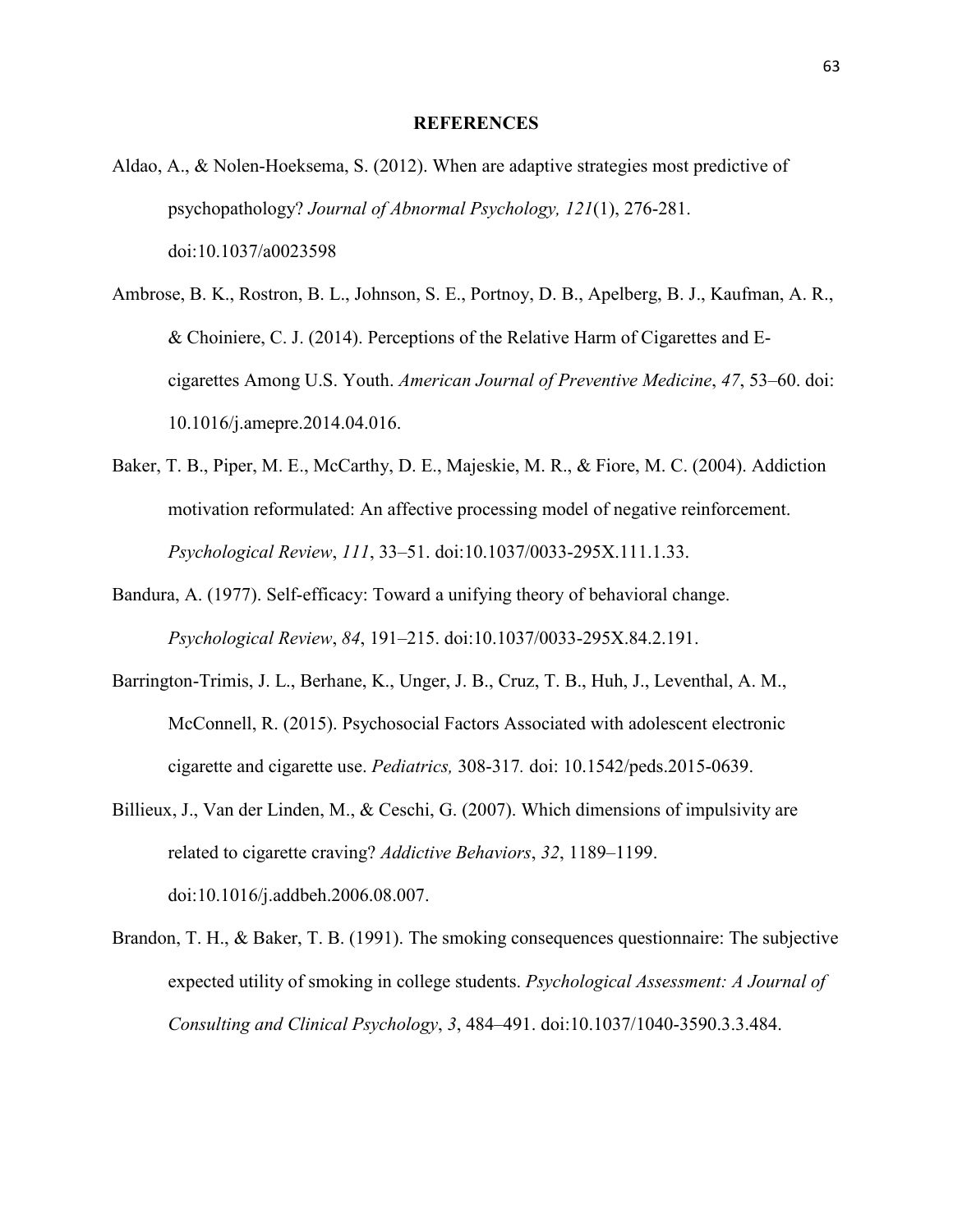- Bold, K. W., Kong, G., Cavallo, D. A., Camenga, D. R., & Krishnan-Sarin, S. (2016). E-Cigarette Susceptibility as a Predictor of Youth Initiation of E-Cigarettes. *Nicotine & Tobacco Research,* 140-144. doi: 10.1093/ntr/ntw393.
- Brown, R. A., Palm, K. M., Strong, D. R., Lejuez, C. W., Kahler, C. W., Zvolensky, M. J., & Gifford, E. V. (2008). Distress tolerance treatment for early-lapse smokers: Rationale, program description, and preliminary findings. *Behavior modification*, *32*, 302-332.
- Brown, R. A., Lejuez, C. W., Kahler, C. W., Strong, D. R., & Zvolensky, M. J. (2005). Distress tolerance and early smoking lapse. *Clinical Psychology Review*, *25*, 713–733. doi:10.1016/j.cpr.2005.05.003.
- Brown, R. A., W, C., Kahler, C. W., & Strong, D. R. (2002). Distress tolerance and duration of past smoking cessation attempts. *Journal of Abnormal Psychology*, *111*, 180–185. doi:10.1037/0021-843X.111.1.180.
- Centers for Disease Control and Prevention. (2016). Cigarette Smoking Among Adults—United States, 2005–2015. *Morbidity and Mortality Weekly Report 2016*, *65*, 1205–1211.
- Cox, B. E., McIntosh, K., Reason, R. D., & Terenzini, P. T. (2014). Working with missing data in higher education research: A primer and real-world example. *The Review of Higher Education*, *37*, 377–402. doi:10.1353/rhe.2014.0026.
- Crawford, J. R., & Henry, J. D. (2004). The Positive and Negative Affect Schedule (PANAS): Construct validity, measurement properties and normative data in a large non-clinical sample. *British Journal of Clinical Psychology*, *43*, 245–265. doi:10.1348/0144665031752934.
- Cyders, M. A., Smith, G. T., Spillane, N. S., Fischer, S., Annus, A. M., & Peterson, C. (2007). Integration of impulsivity and positive mood to predict risky behavior: development and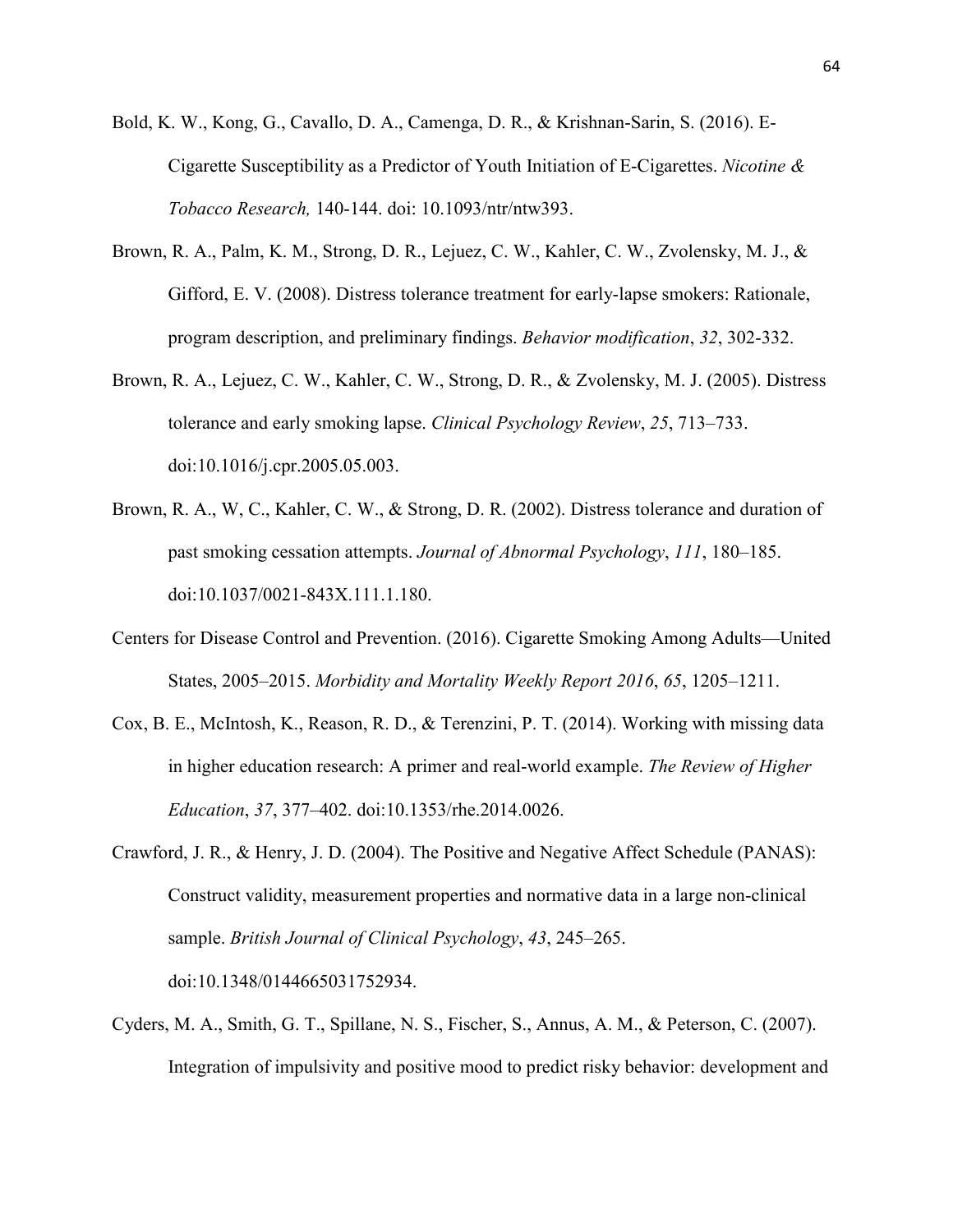validation of a measure of positive urgency. *Psychological Assessment*, *19*, 107–118. doi:10.1037/1040-3590.19.1.107.

- Dalton, M. A., Sargent, J. D., Beach, M. L., Bernhardt, A. M., & Stevens, M. (1999). Positive and negative outcome expectations of smoking: Implications for prevention. *Preventive Medicine*, *29*, 460–465. doi:10.1006/pmed.1999.0582.
- Diamond, L. M., & Aspinwall, L. G. (2003). Emotion regulation across the life span: An integrative perspective emphasizing self-regulation, positive affect, and dyadic processes. *ResearchGate*, *27*. doi:10.1023/A:1024521920068.
- Doherty, K., Kinnunen, T., Militello, F. S., & Garvey, A. J. (1995). Urges to smoke during the first month of abstinence: Relationship to relapse and predictors. *Psychopharmacology*, *119*, 171–178. doi:10.1007/BF02246158.
- Faul, F., Erdfelder, E., Lang, A.-G., & Buchner, A. (2007). G\*Power 3: a flexible statistical power analysis program for the social, behavioral, and biomedical sciences. *Behavior Research Methods*, *39*, 175–191.

Field, A. (2009). *Discovering statistics using SPSS*. Sage publications.

- Fowler, J. C., Charak, R., Elhai, J. D., Allen, J. G., Frueh, B. C., & Oldham, J. M. (2014). Construct validity and factor structure of the difficulties in Emotion Regulation Scale among adults with severe mental illness. *Journal of Psychiatric Research*, *58*, 175–180. doi:10.1016/j.jpsychires.2014.07.029.
- Fox, H. C., Axelrod, S. R., Paliwal, P., Sleeper, J., & Sinha, R. (2007). Difficulties in emotion regulation and impulse control during cocaine abstinence. *Drug and Alcohol Dependence*, *89*, 298–301. doi:10.1016/j.drugalcdep.2006.12.026.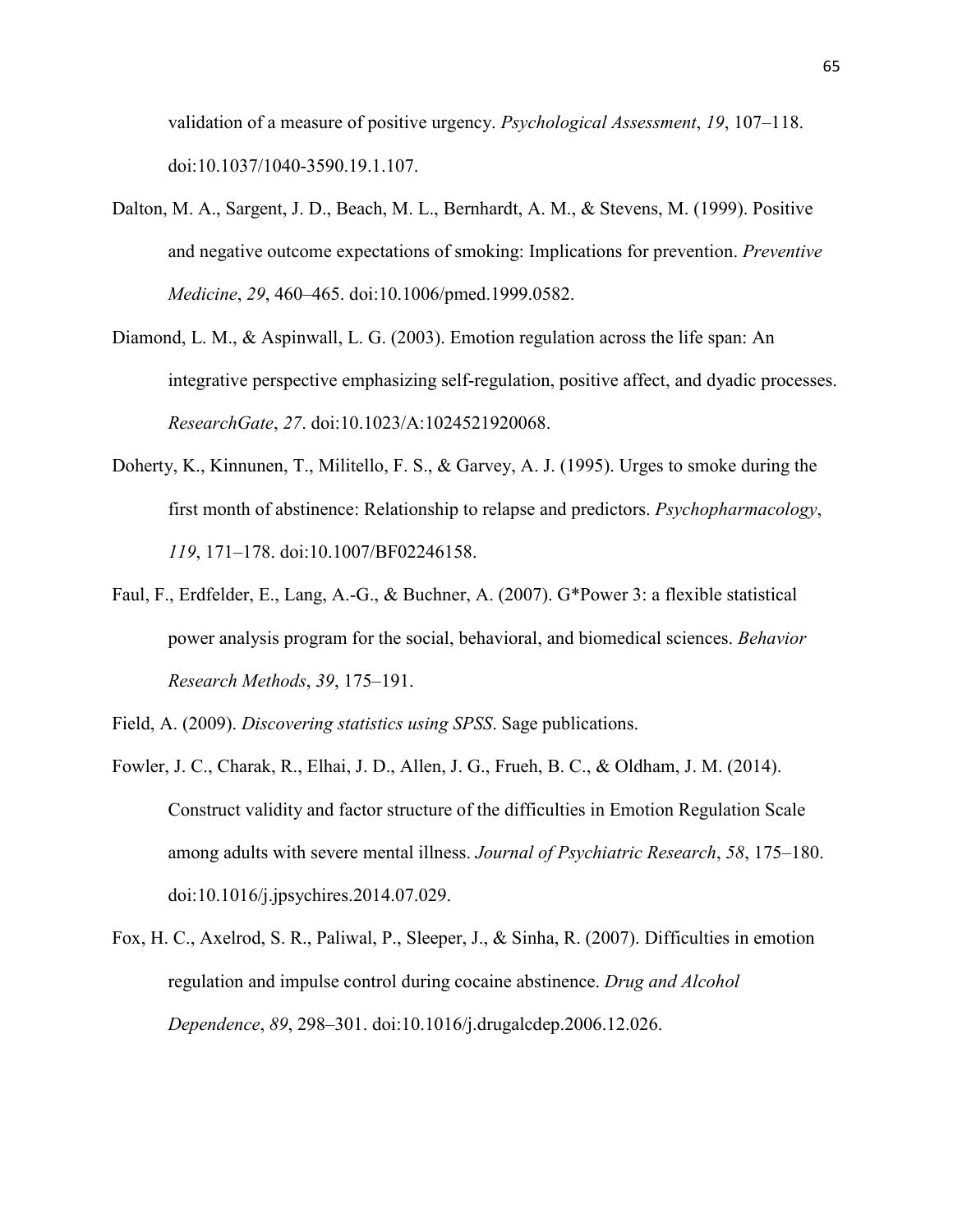Gratz, K. L. (2001). Measurement of deliberate self-harm: Preliminary data on the deliberate self-harm inventory. *Journal of Psychopathology and Behavioral Assessment*, *23*, 253– 263. doi:10.1023/A:1012779403943.

- Gratz, K. L., & Roemer, L. (2004). Multidimensional assessment of emotion regulation and dysregulation: Development, factor structure, and initial validation of the difficulties in emotion regulation scale. *Journal of Psychopathology and Behavioral Assessment*, *26*, 41–54. doi:10.1023/B:JOBA.0000007455.08539.94.
- Gross, J. J. (2002). Emotion regulation: Affective, cognitive, and social consequences. *Psychophysiology*, *39*, 281–291. doi:10.1017/S0048577201393198.
- Hajek, P. (1991). Individual differences in difficulty quitting smoking. *British Journal of Addiction*, *86*, 555–558. doi:10.1111/j.1360-0443.1991.tb01807.x.
- Harrell, P. T., Marquinez, N. S., Correa, J. B., Meltzer, L. R., Unrod, M., Sutton, S. K., … Brandon, T. H. (2015). Expectancies for cigarettes, e-Cigarettes, and nicotine replacement therapies among e-cigarette users (aka Vapers). *Nicotine & Tobacco Research*, *17*, 193–200. doi:10.1093/ntr/ntu149.
- Harrell, P. T., Simmons, V. N., Piñeiro, B., Correa, J. B., Menzie, N. S., Meltzer, L. R., & Brandon, T. H. (2015). E-cigarettes and expectancies: why do some users keep smoking? *Addiction*, *110*, 1833–1843. doi:10.1111/add.13043.
- Hershberger, A., Connors, M., Um, M., & Cyders, M. A. (2018). The theory of planned behavior and e-cig use: Impulsive personality, e-cig attitudes, and e-cig use. *International Journal of Mental Health and Addiction*, *16,* 366–376. https://doi.org/10.1007/s11469-017-9783- 6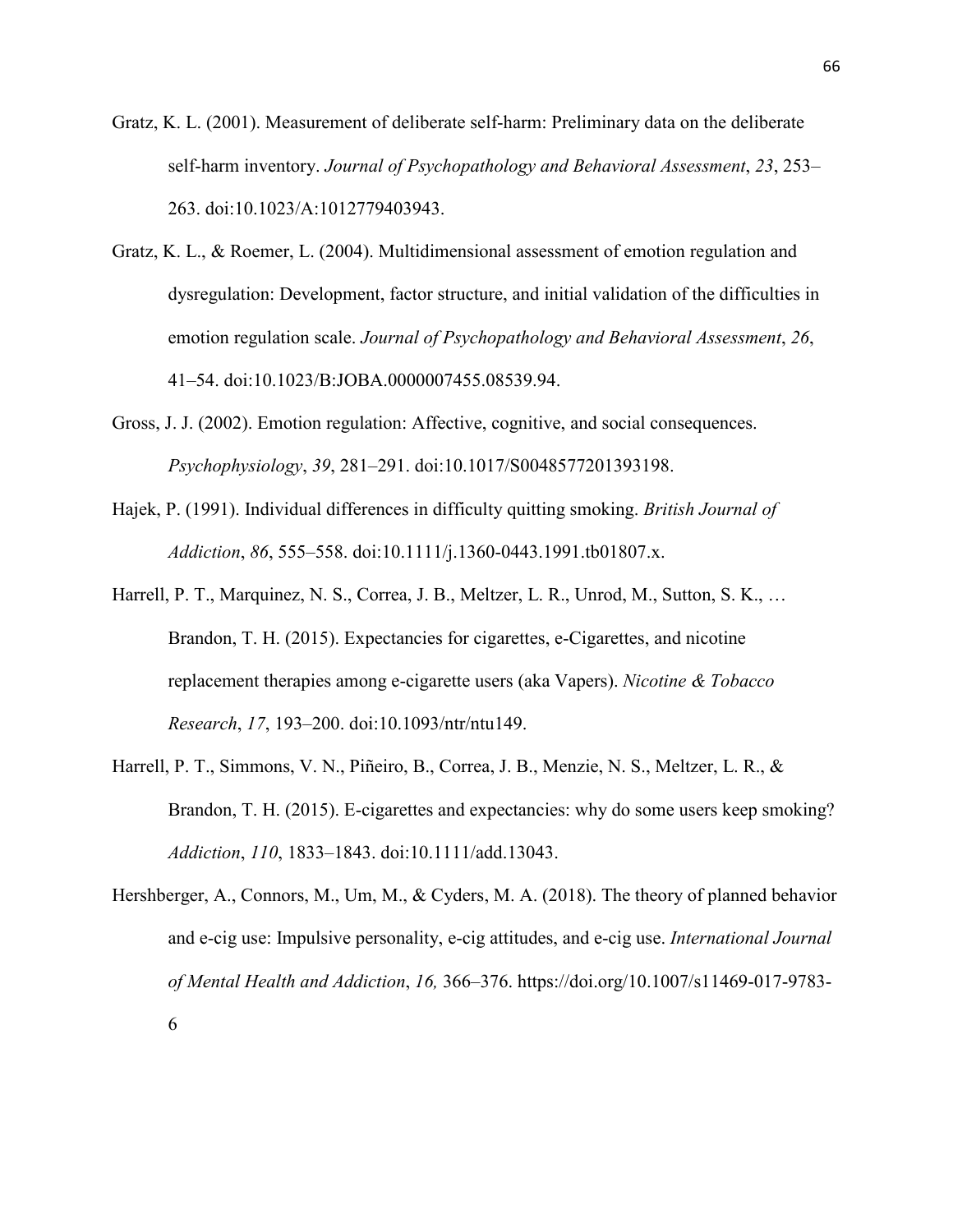- Hess, C. A., Olmedo, P., Navas-Acien, A., Goessler, W., Cohen, J. E., & Rule, A. M. (2017). Ecigarettes as a source of toxic and potentially carcinogenic metals. *Environmental Research*, *152*, 221–225. doi:10.1016/j.envres.2016.09.026.
- Johnson, K. A., Zvolensky, M. J., Marshall, E. C., Gonzalez, A., Abrams, K., & Vujanovic, A. A. (2008). Linkages between cigarette smoking outcome expectancies and negative emotional vulnerability. *Addictive Behaviors*, *33*, 1416–1424. doi:.org/10.1016/j.addbeh.2008.05.001.
- Kassel, J. D., Stroud, L. R., & Paronis, C. A. (2003). Smoking, stress, and negative affect: Correlation, causation, and context across stages of smoking. *Psychological Bulletin*, *129*, 270–304. doi:10.1037/0033-2909.129.2.270.
- Kenford, S. L., Smith, S. S., Wetter, D. W., Jorenby, D. E., Fiore, M. C., & Baker, T. B. (2002). Predicting relapse back to smoking: Contrasting affective and physical models of dependence. *Journal of Consulting and Clinical Psychology*, *70*, 216–227. doi:10.1037/0022-006X.70.1.216.
- Krishnan-Sarin, S., Morean, M. E., Camenga, D. R., Cavallo, D. A., & Kong, G. (2015). Ecigarette use among high school and middle school adolescents in Connecticut. *Nicotine & Tobacco Research*, *17*, 810–818. doi:10.1093/ntr/ntu243.
- Kristjansson, S. D., Pergadia, M. L., Agrawal, A., Lessov-Schlaggar, C. N., McCarthy, D. M., Piasecki, T. M., Heath, A. C. (2011). Smoking outcome expectancies in young adult female smokers: Individual differences and associations with nicotine dependence in a genetically-informative sample. *Drug and Alcohol Dependence*, *116*, 37–44. doi:.org/10.1016/j.drugalcdep.2010.11.017.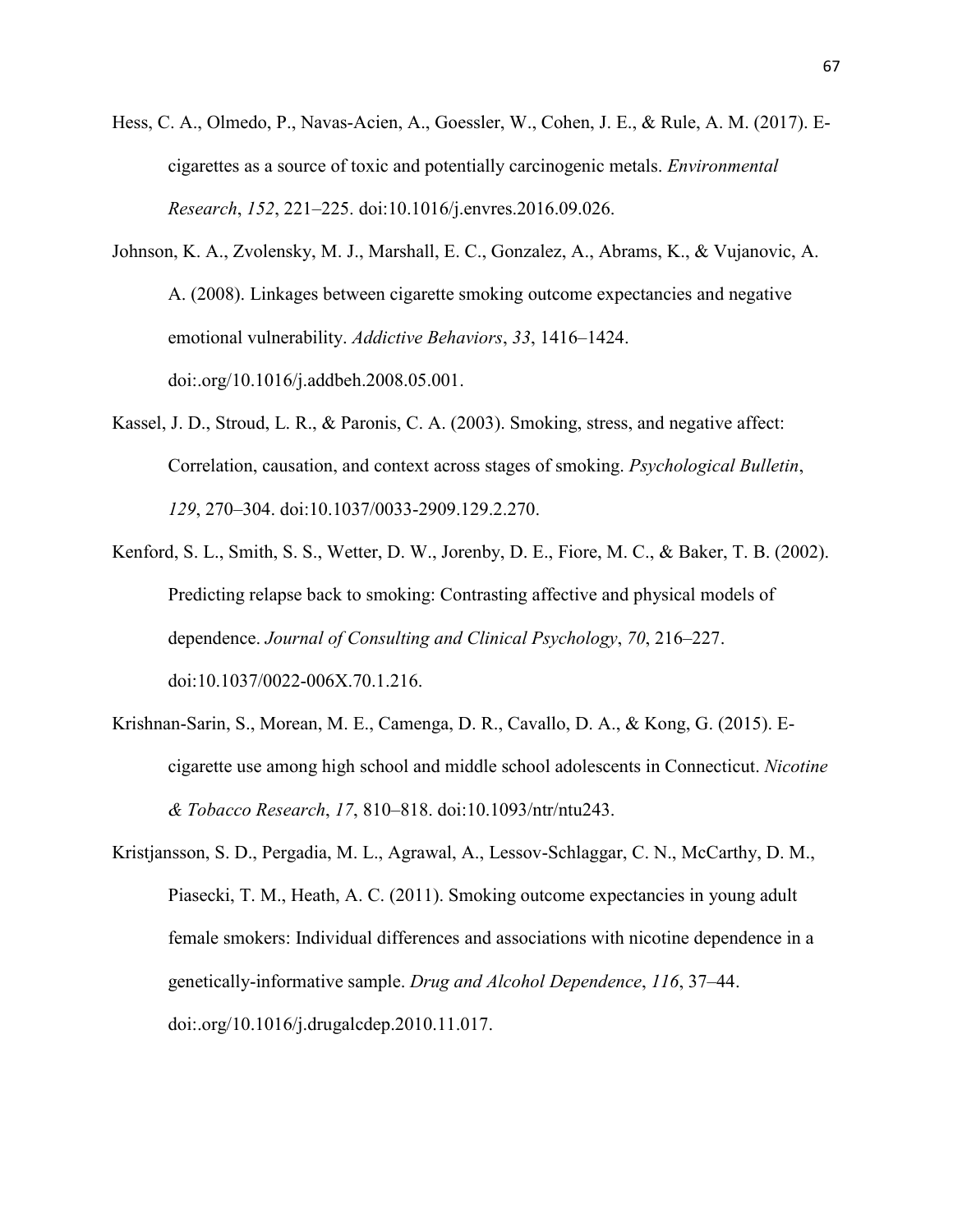- Lawrence, D., Mitrou, F., & Zubrick, S. R. (2009). Smoking and mental illness: results from population surveys in Australia and the United States. *BMC Public Health*, *9*, 285. doi:10.1186/1471-2458-9-285.
- Lawrence, D., Mitrou, F., & Zubrick, S. R. (2011). Non-specific psychological distress, smoking status and smoking cessation: United States National Health Interview Survey 2005. *BMC Public Health*, *11*, 256. doi:10.1186/1471-2458-11-256.
- Lee, D. C., Peters, J. R., Adams, Z. W., Milich, R., & Lynam, D. R. (2015). Specific dimensions of impulsivity are differentially associated with daily and non-daily cigarette smoking in young adults. *Addictive Behaviors*, *46*, 82–85. doi:10.1016/j.addbeh.2015.03.009
- Leventhal, A. M., & Zvolensky, M. J. (2015). Anxiety, depression, and cigarette smoking: A transdiagnostic vulnerability framework to understanding emotion–smoking comorbidity. *Psychological Bulletin*, *141*, 176–212. doi:10.1037/bul0000003.
- Leyro, T. M., Zvolensky, M. J., Vujanovic, A. A., & Bernstein, A. (2008). Anxiety sensitivity and smoking motives and outcome expectancies among adult daily smokers: Replication and extension. *Nicotine & Tobacco Research: Official Journal of the Society for Research on Nicotine and Tobacco*, *10*, 985–994. doi: 10.1080/14622200802097555
- Leyro, T. M., Zvolensky, M. J., & Bernstein, A. (2010). Distress tolerance and psychopathological symptoms and disorders: A review of the empirical literature among adults. *Psychological Bulletin*, *136*, 576–600. doi:10.1037/a0019712.
- Maddux, J. E. (1999). Expectancies and the social–cognitive perspective: Basic principles, processes, and variables. In Kirsch, I. (Eds.), *How expectancies shape experience* (pp. 17–39). Washington, DC: American Psychological Association.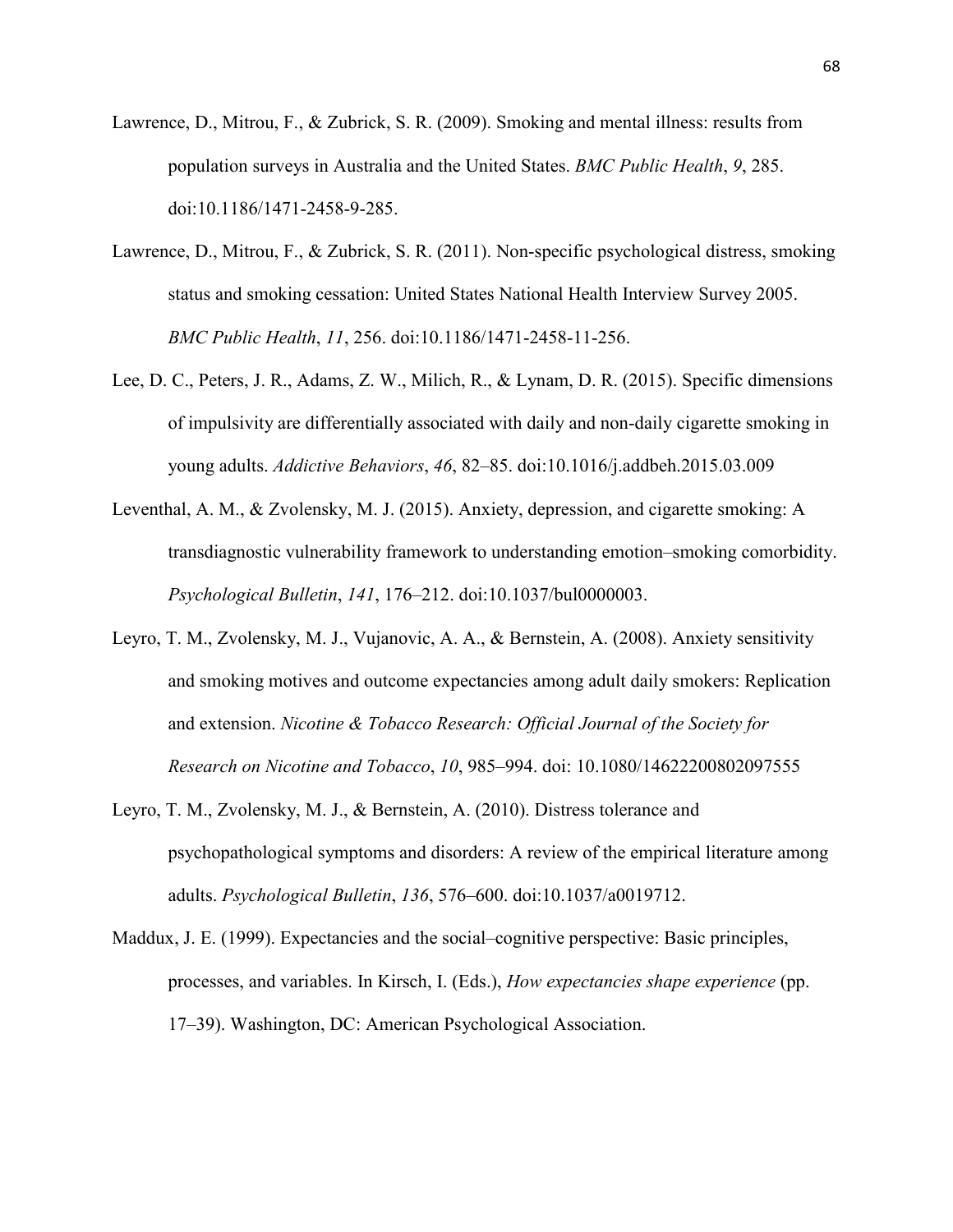McNally, R. J. (1989). Is anxiety sensitivity distinguishable from trait anxiety? Reply to Lilienfeld, Jacob, and Turner (1989). *Journal of Abnormal Psychology*, *98*, 193–194. doi:10.1037/0021-843X.98.2.193.

McNally, R. J. (2002). Anxiety sensitivity and panic disorder. *Biological Psychiatry*, *52*, 938– 946. doi:10.1016/S0006-3223(02)01475-0.

Miller, J., Flory, K., Lynam, D., & Leukefeld, C. (2003). A test of the four-factor model of impulsivity-related traits. *Personality and Individual Differences*, *34*, 1403–1418. doi:10.1016/S0191-8869(02)00122-8.

- Miller, S., Pike, J., Stacy, A. W., Xie, B., & Ames, S. L. (2017). Negative affect in at-risk youth: Outcome expectancies mediate relations with both regular and electronic cigarette use. *Psychology of Addictive Behaviors*, *31*, 457–464. doi:10.1037/adb0000272.
- Mishra, D., & Min, J. (2010). Analyzing the relationship between dependent and independent variables in marketing: a comparison of multiple regression with path analysis. *Innovative Marketing*, 6, 113-120.
- Morean, M. E., & L'Insalata, A. (2017). The short form vaping consequences questionnaire: psychometric properties of a measure of vaping expectancies for use with adult ecigarette users. *Nicotine & Tobacco Research*, *19*, 215–221.doi:10.1093/ntr/ntw205
- Myers, M. G., McCarthy, D. M., MacPherson, L., & Brown, S. A. (2003). Constructing a short form of the smoking consequences questionnaire with adolescents and young adults. *Psychological Assessment*, *15*, 163–172.
- Nodora, J., Hartman, S. J., Strong, D. R., Messer, K., Vera, L. E., White, M. M.,Pierce, J. P. (2014). Curiosity predicts smoking experimentation independent of susceptibility in a US national sample. *Addictive Behaviors*, *39*, 1695–1700. doi:10.1016/j.addbeh.2014.06.002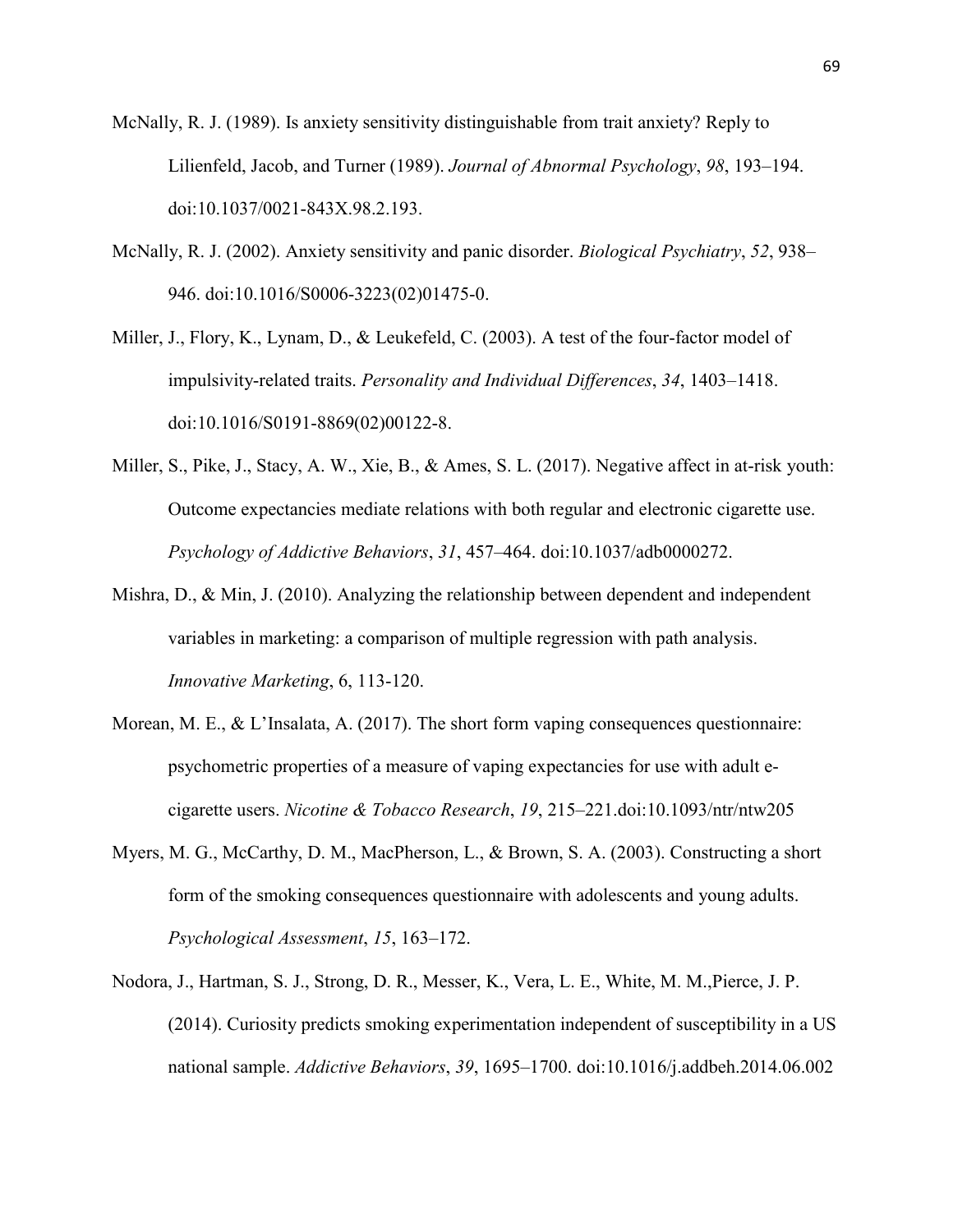- O'Rourke, N., & Hatcher, L. (2013). *A step-by-step approach to using SAS for factor analysis and structural equation modeling, Second Edition* (2 edition). SAS Institute.
- Pang, R. D., Hom, M. S., Geary, B. A., Doran, N., Spillane, N. S., Guillot, C. R., & Leventhal, A. M. (2014). Relationships between trait urgency, smoking reinforcement expectancies, and nicotine dependence. *Journal of Addictive Diseases*, *33*, 83–93. doi:10.1080/10550887.2014.909695.
- Park, A. D., Farrahi, L. N., Pang, R. D., Guillot, C. R., Aguirre, C. G., & Leventhal, A. M. (2016). Negative urgency is associated with heightened negative affect and urge during tobacco abstinence in regular smokers. *Journal of Studies on Alcohol and Drugs*, *77*, 766–773.
- Patton, G. C., Hibbert, M., Rosier, M. J., Carlin, J. B., Caust, J., & Bowes, G. (1996). Is smoking associated with depression and anxiety in teenagers? *American Journal of Public Health*, *86*, 225–230. doi:10.2105/AJPH.86.2.225.
- Pierce, J. P., Choi, W. S., Gilpin, E. A., Farkas, A. J., & Merritt, R. K. (1996). Validation of susceptibility as a predictor of which adolescents take up smoking in the United States. *Health Psychology*, *15*, 355. doi:10.1037/0278-6133.15.5.355
- Pierce, J. P., Farkas, A. J., Evans, N., & Gilpin, E. (1995). An improved surveillance measure for adolescent smoking? *Tobacco Control*, *4*, S47–S56.
- Piper, M. E., & Curtin, J. J. (2006). Tobacco withdrawal and negative affect: An analysis of initial emotional response intensity and voluntary emotion regulation. *Journal of Abnormal Psychology*, *115*, 96–102. doi:10.1037/0021-843X.115.1.96.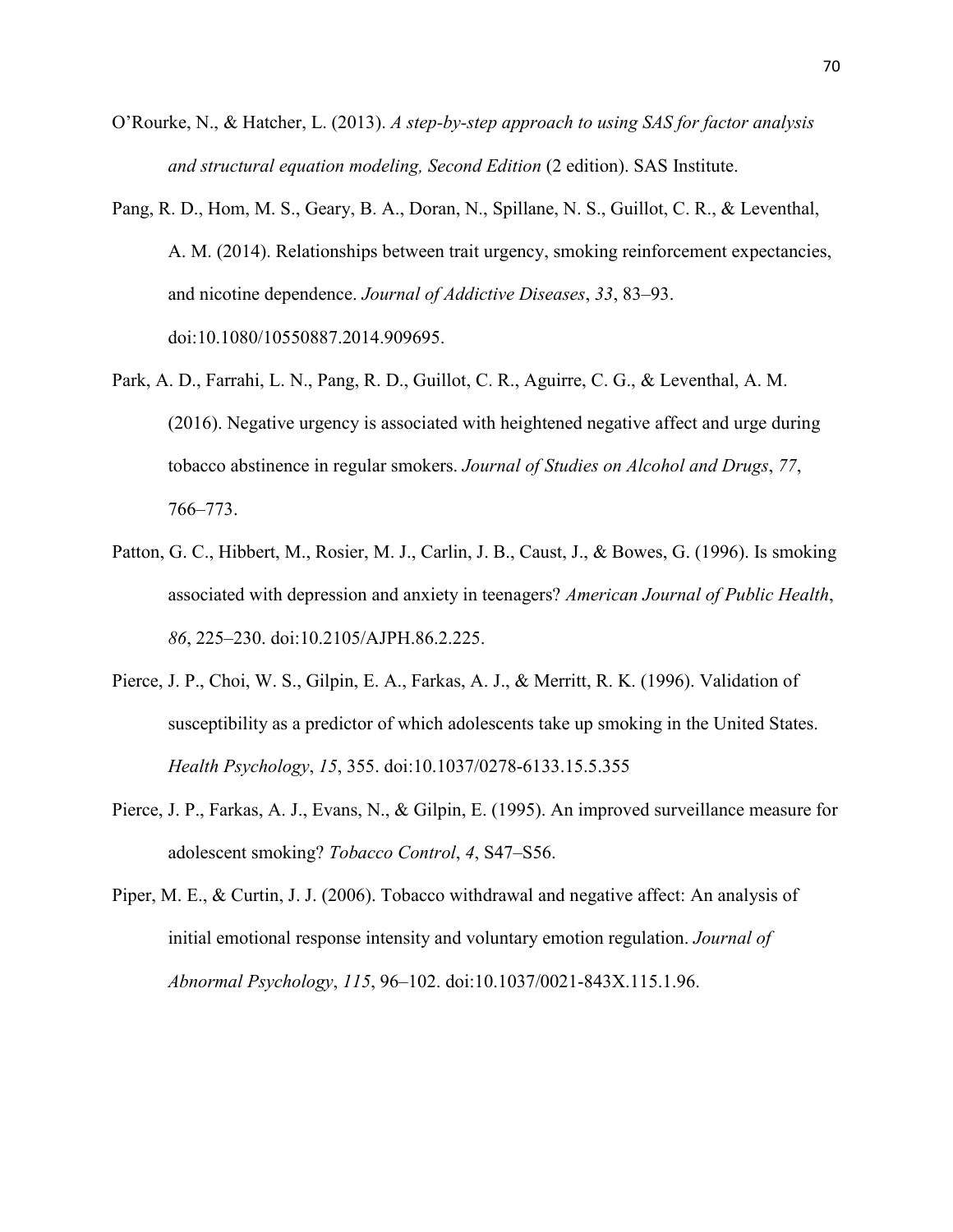- Pokhrel, P., Little, M. A., Fagan, P., Muranaka, N., & Herzog, T. A. (2014). Electronic cigarette use outcome expectancies among college students. *Addictive Behaviors*, *39*, 1062–1065. doi:10.1016/j.addbeh.2014.02.014
- Preacher, K. J., & Hayes, A. F. (2008). Asymptotic and resampling strategies for assessing and comparing indirect effects in multiple mediator models. *Behavior research methods*, *40*(3), 879-891.
- Primack, B. A., Soneji, S., Stoolmiller, M., Fine, M. J., & Sargent, J. D. (2015). Progression to Traditional Cigarette Smoking After Electronic Cigarette Use Among US Adolescents and Young Adults. *JAMA Pediatrics*, *169*, 1018–1023. doi:10.1001/jamapediatrics.2015.1742.
- Quinn, E. P., Brandon, T. H., & Copeland, A. L. (1996). Is task persistence related to smoking and substance abuse? The application of learned industriousness theory to addictive behaviors. *Experimental and Clinical Psychopharmacology*, *4*, 186–190. doi:10.1037/1064-1297.4.2.186.
- Schoenborn CA, Gindi RM. (2015). Electronic cigarette use among adults: United States, 2014. NCHS data brief (217). Hyattsville, MD: National Center for Health Statistics. 2015.
- Settles, R. E., Fischer, S., Cyders, M. A., Combs, J. L., Gunn, R. L., & Smith, G. T. (2012). Negative Urgency: A Personality Predictor of Externalizing Behavior Characterized by Neuroticism, Low Conscientiousness, and Disagreeableness. *Journal of Abnormal Psychology*, *121,* 160–172. http://doi.org/10.1037/a0024948
- Simons, J. S., & Gaher, R. M. (2005). The Distress Tolerance Scale: development and validation of a self-report measure. *Motivation & Emotion*, *29*, 83–102. doi: 10.1007/s11031-005- 7955-3.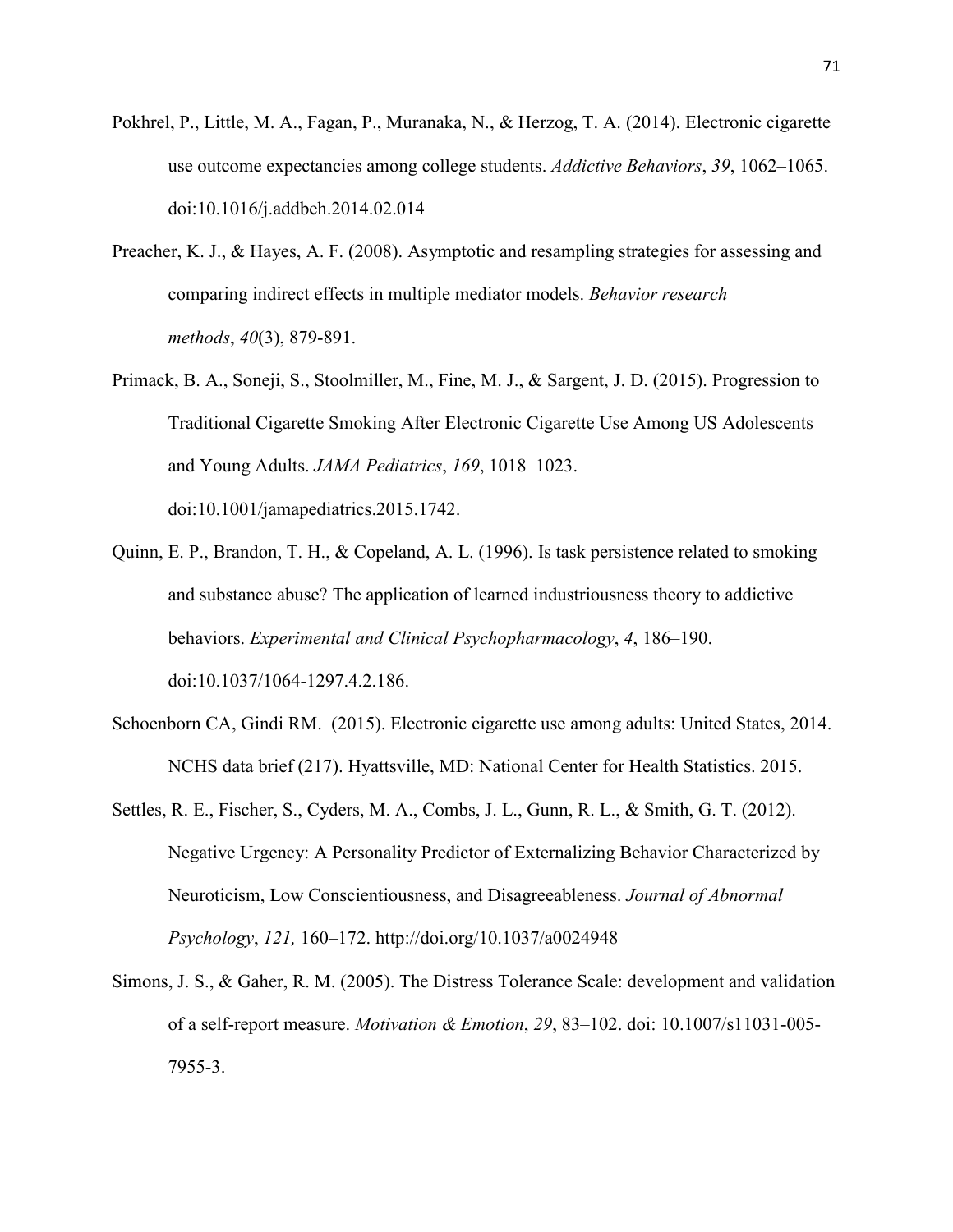- Sleiman, M., Logue, J. M., Montesinos, V. N., Russell, M. L., Litter, M. I., Gundel, L. A., & Destaillats, H. (2016). Emissions from electronic cigarettes: key Parameters affecting the release of harmful chemicals. *Environmental Science & Technology*, *50*, 9644–9651. doi:10.1021/acs.est.6b01741
- Soneji, S., Barrington-Trimis, J. L., Wills, T. A., Leventhal, A. M., Unger, J. B., Gibson, L. A., Sargent, J. D. (2017). Association between initial use of e-cigarettes and subsequent cigarette smoking among adolescents and young adults: A systematic review and metaanalysis. *JAMA Pediatrics*, *171*, 788–797. doi:10.1001/jamapediatrics.2017.1488.
- Spelman, A. R., Spitz, M. R., Kelder, S. H., Prokhorov, A. V., Bondy, M. L., Frankowski, R. F., & Wilkinson, A. V. (2009). Cognitive susceptibility to smoking: Two paths to experimenting among mexican origin youth. *Cancer Epidemiology, Biomarkers & Prevention: A Publication of the American Association for Cancer Research, Cosponsored by the American Society of Preventive Oncology*, *18,* 3459–3467. doi:10.1158/1055-9965.EPI-09-0765.
- Spillane, N. S., Combs, J. L., Kahler, C. W., & Smith, G. T. (2013). Emotion-based impulsivity, smoking expectancies, and nicotine dependence in college students. *Addiction Research & Theory*, *2*1, 489–495. doi:10.3109/16066359.2012.748894.
- Spillane, N. S., Smith, G. T., & Kahler, C. W. (2010). Impulsivity-like traits and smoking behavior in college students. *Addictive Behaviors*, *35*, 700–705. doi: 10.1016/j.addbeh.2010.03.008.
- Stanton, K., & Watson, D. (2014). Positive and negative affective dysfunction in psychopathology. *Social and Personality Psychology Compass*, *8*, 555–567. doi:10.1111/spc3.12132.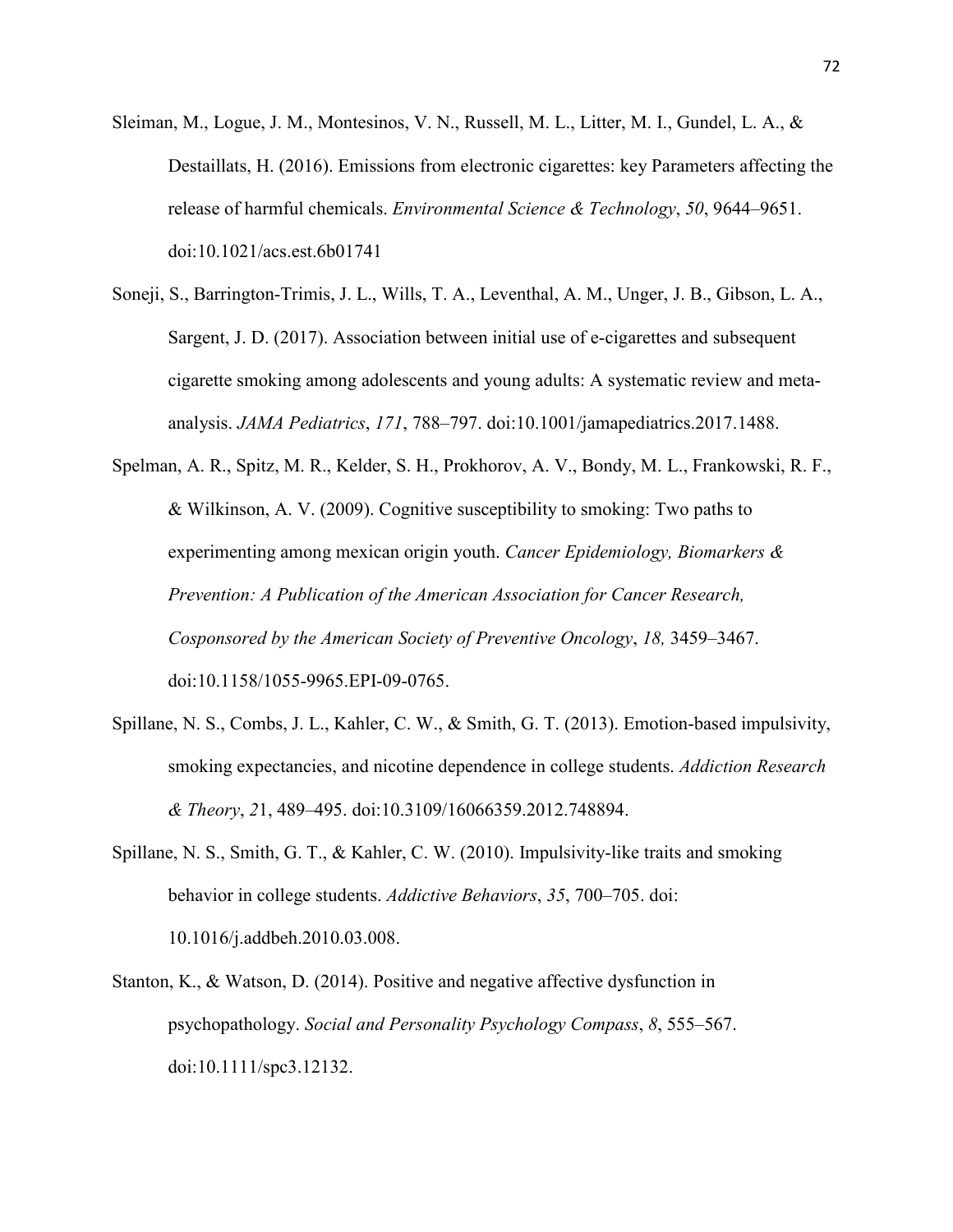- Stevens, S. L., Colwell, B., Smith, D. W., Robinson, J., & McMillan, C. (2005). An exploration of self-reported negative affect by adolescents as a reason for smoking: implications for tobacco prevention and intervention programs. *Preventive Medicine*, *4*1, 589–596. doi:10.1016/j.ypmed.2004.11.028.
- Strong, D. R., Hartman, S. J., Nodora, J., Messer, K., James, L., White, M., Pierce, J. (2015). Predictive Validity of the Expanded Susceptibility to Smoke Index. *Nicotine & Tobacco Research*, *17,* 862–869. doi:/10.1093/ntr/ntu254.
- Tabachnick, B. G., & Fidell, L. S. (2013). *Using multivariate statistics*. Boston: Pearson Education.
- Trinidad, D. R., Unger, J. B., Chou, C.-P., & Anderson Johnson, C. (2004). The protective association of emotional intelligence with psychosocial smoking risk factors for adolescents. *Personality and Individual Differences*, *36*, 945–954. doi: 10.1016/S0191- 8869(03)00163-6.
- U.S. Department of Health and Human Services. (2012). Preventing tobacco use among youth and young adults: A report of the surgeon general. U.S. Department of Health and Human Services, Centers for Disease Control and Prevention, National Center for Chronic Disease Prevention and Health Promotion, Office on Smoking and Health. Atlanta, GA.
- U.S. Department of Health and Human Services. (2014). The health consequences of smoking— 50 years of progress. A report of the surgeon general. Department of Health and Human Services, Centers for Disease Control and Prevention, National Center for Chronic Disease Prevention and Health Promotion, Office on Smoking and Health. Atlanta: U.S.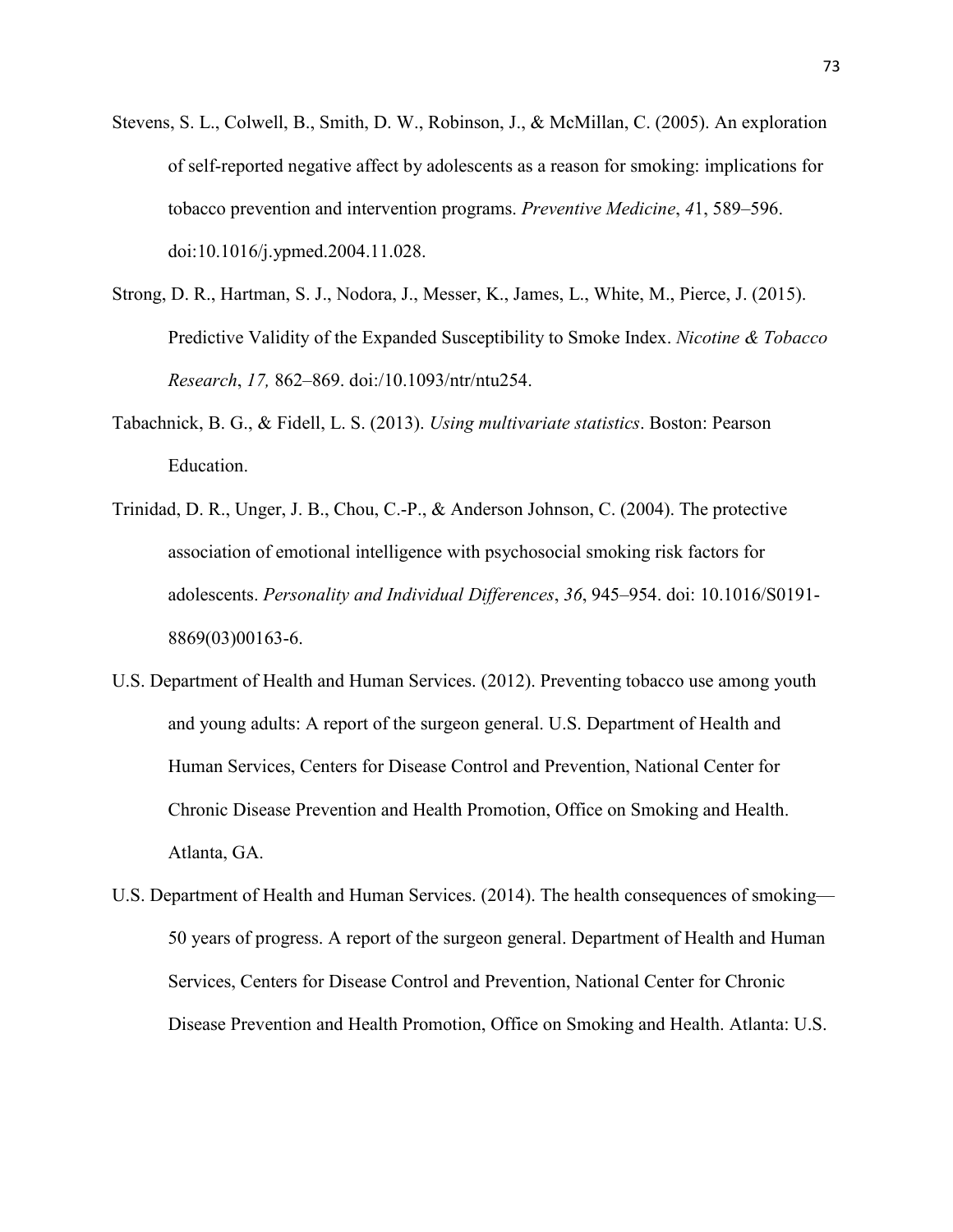- U.S. Department of Health and Human Services. (2016). E-cigarette use among youth and young adults: A report of the surgeon general. Atlanta, GA: U.S. Department of Health and Human Services, Centers for Disease Control and Prevention, National Center for Chronic Disease Prevention and Health Promotion, Office on Smoking and Health.
- Watson, D., Clark, L. A., & Tellegen, A. (1988). Development and validation of brief measures of positive and negative affect: The PANAS scales. *Journal of Personality and Social Psychology*, *5*4, 1063–1070.
- Wetter, D. W., Kenford, S. L., Welsch, S. K., Smith, S. S., Fouladi, R. T., Fiore, M. C., & Baker, T. B. (2004). Prevalence and predictors of transitions in smoking behavior among college students. *Health Psychology*, *23*, 168–177. doi:10.1037/0278-6133.23.2.168.
- Whiteside, S. P., & Lynam, D. R. (2001). The Five Factor Model and impulsivity: Using a structural model of personality to understand impulsivity. *Personality and Individual Differences*, *30*, 669–689. doi:10.1016/S0191-8869(00)00064-7.
- Wills, T. A., Knight, R., Sargent, J. D., Gibbons, F. X., Pagano, I., & Williams, R. J. (2016). Longitudinal study of e-cigarette use and onset of cigarette smoking among high school students in Hawaii. *Tobacco Control.* doi:10.1136/tobaccocontrol-2015-052705
- Zeman, J., Cassano, M., Perry-Parrish, C., & Stegall, S. (2006). Emotion regulation in children and adolescents. *Journal of Developmental and Behavioral Pediatrics: JDBP*, *27*, 155– 168.
- Zhuang, Y.-L., Cummins, S. E., Y Sun, J., & Zhu, S.-H. (2016). Long-term e-cigarette use and smoking cessation: a longitudinal study with US population. *Tobacco Control*, *25*, i90– i95. doi:1410.1136/tobaccocontrol-2016-053096.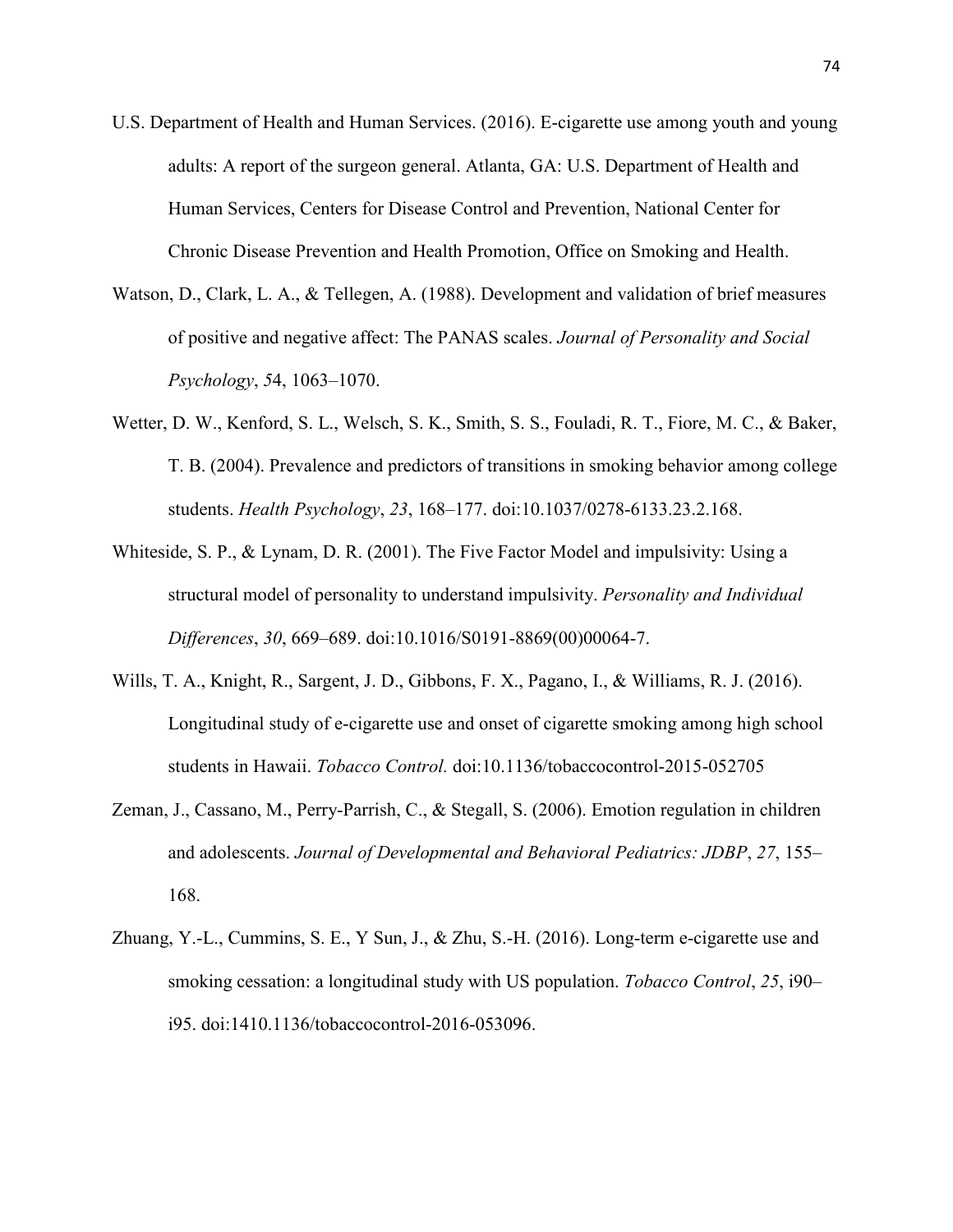Zvolensky, M. J., Marshall, E. C., Johnson, K., Hogan, J., Bernstein, A., & Bonn-Miller, M. O. (2009). Relations between anxiety sensitivity, distress tolerance, and fear reactivity to bodily sensations to coping and conformity marijuana use motives among young adult marijuana users. *Experimental and Clinical Psychopharmacology*, *17*, 31–42. doi:10.1037/a0014961.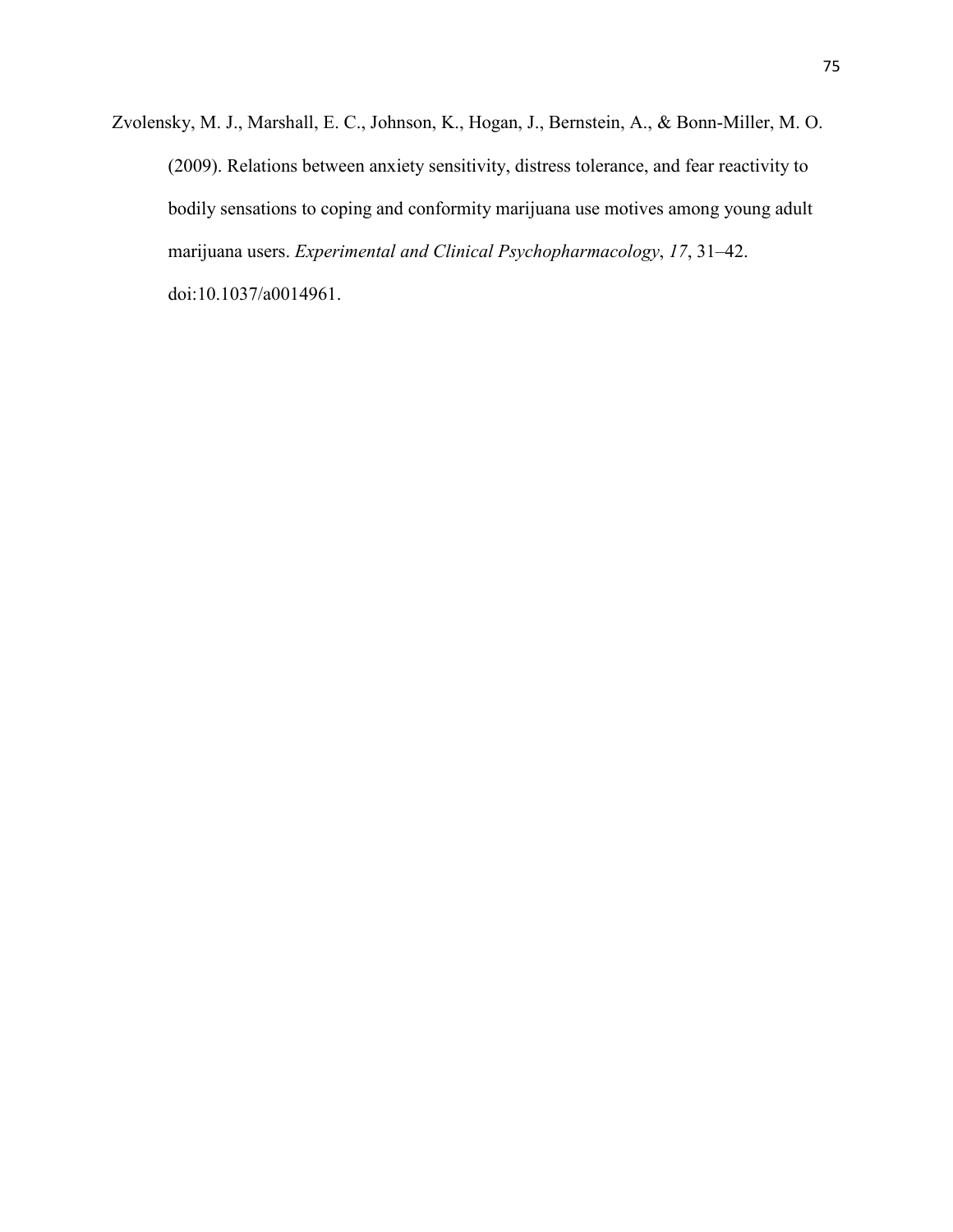# **APPENDIX A CIGARETTE USE**

1. Have you ever tried cigarette smoking, even one or two puffs?

Yes No

2. How old were you when you first tried cigarette smoking, even one or two puffs?

I have never smoked cigarettes, not even one or two puffs 8 years old or younger 9 years old 10 years old 11 years old 12 years old 13 years old 14 years old 15 years old 16 years old 17 years old 18 years old 19 years old 20 years old 21 years old 22 years old 23 years old 24 years old 25 years old

3. About how many cigarettes have you smoked in your entire life?

I have never smoked cigarettes, not even one or two puffs 1 or more puffs but never a whole cigarette 1 cigarette 2 to 5 cigarettes 6 to 15 cigarettes (about 1/2 a pack total) 16 to 25 cigarettes (about 1 pack total) 26 to 99 cigarettes (more than 1 pack, but less than 5 packs) 100 or more cigarettes (5 or more packs)

4. During the past 30 days, on how many days did you smoke cigarettes?

0 days 1 or 2 days 3 to 5 days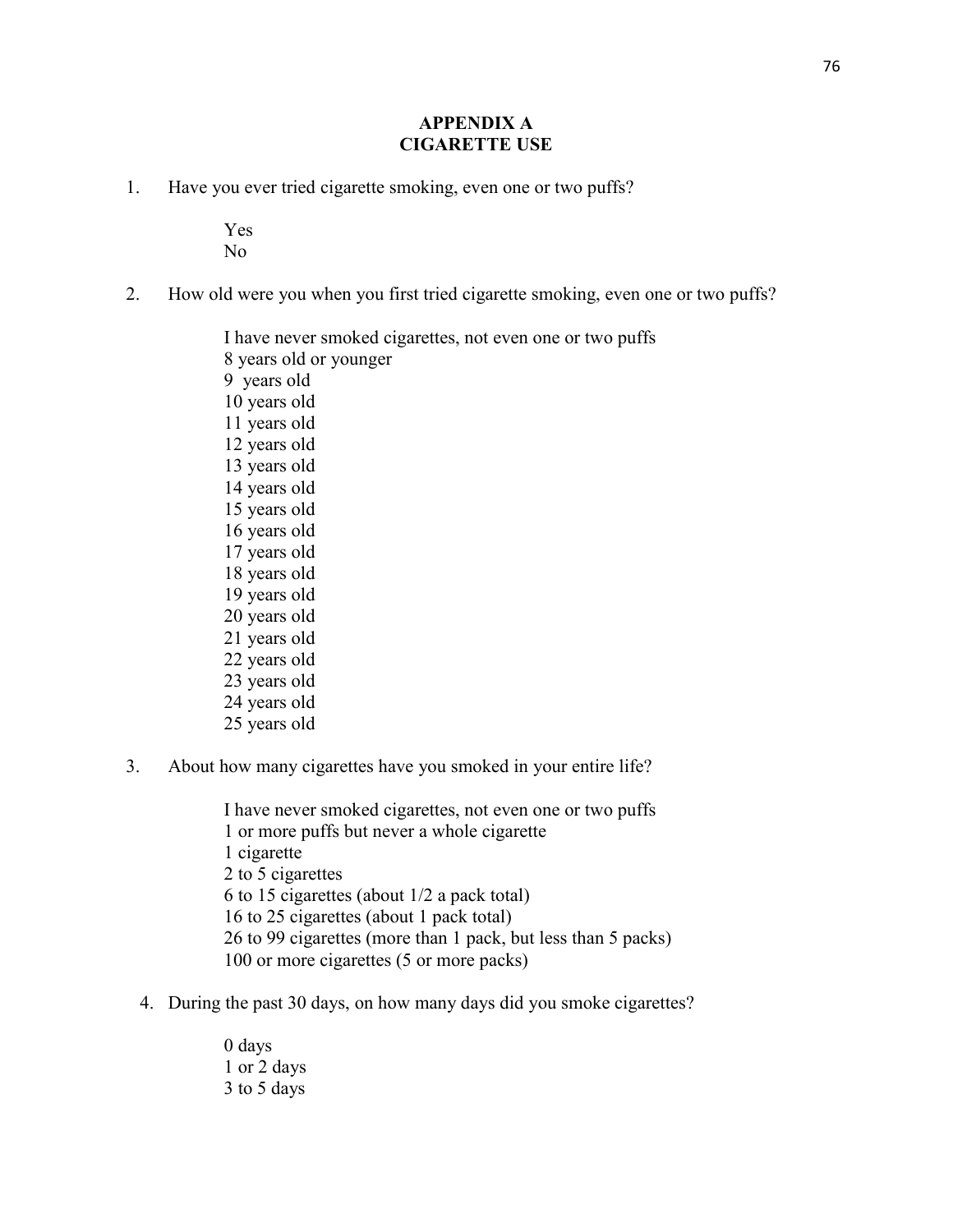6 to 9 days 10 to 19 days 20 to 29 days All 30 days

5. During the past 30 days, on the days you smoked, about how many cigarettes did you smoke per day?

I did not smoke cigarettes during the past 30 days Less than 1 cigarette per day 1 cigarette per day 2 to 5 cigarettes per day 6 to 10 cigarettes per day 11 to 20 cigarettes per day More than 20 cigarettes per day

6. When was the last time you smoked a cigarette, even one or two puffs? (PLEASE CHOOSE THE FIRST ANSWER THAT FITS)

I have never smoked cigarettes, not even one or two puffs Earlier today Not today but sometime during the past 7 days Not during the past 7 days but sometime during the past 30 days Not during the past 30 days but sometime during the past 6 months Not during the past 6 months but sometime during the past year 1 to 4 years ago 5 or more years ago

7. On days that you can smoke freely, how soon after you wake up do you smoke your first cigarette of the day?

Within 5 minutes From 6 to 15 minutes From 16 to 30 minutes From more than 30 minutes to an hour From more than an hour to 2 hours More than 2 hours

8. Which of the following most accurately describes how you feel about stopping smoking cigarettes?

I have no plans to stop smoking. I do not plan to stop smoking, but I plan to reduce how much I smoke. I plan to eventually stop smoking, but not in the next year. I plan to stop smoking in the next year. I plan to stop smoking in the next 6 months.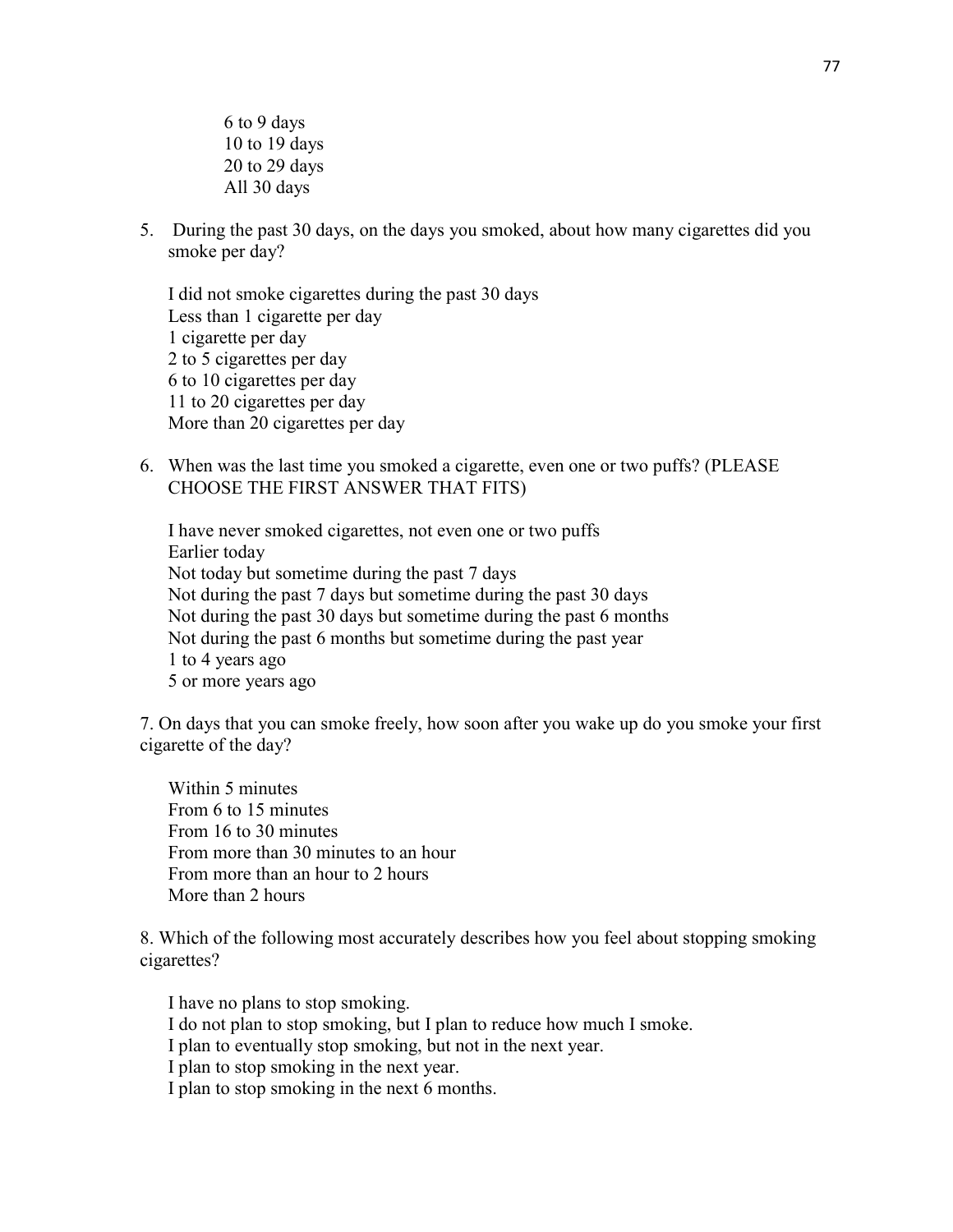I plan to stop smoking in the next 30 days.

9. Have you ever used (or tried) a little cigar or cigarillo (such as "Black and Milds"), even one or two puffs?

 No Yes

10. How old were you when you first tried smoking little cigars or cigarillos, even one or two puffs?

 I have never smoked little cigars or cigarillos, not even one or two puffs 8 years old or younger 9 years old 10 years old 11 years old 12 years old 13 years old 14 years old 15 years old 16 years old 17 years old 18 years old 19 years old 20 years old 21 years old 22 years old 23 years old 24 years old 25 years or older.

11. How many little cigars or cigarillos (such as "Black and Milds") have you smoked in your entire life?

 I have never smoked little cigars, not even one or two puffs 1 or more puffs but never a whole little cigar 1 little cigar 2 to 3 little cigars (about 1/2 a pack total) 4 to 5 little cigars (about 1 pack total) 6 to 24 cigarettes (more than 1 pack, but less than 5 packs)

12. During the past 30 days, on how many days did you smoke little cigars or cigarillos?

 0 days 1 or 2 days 3 to 5 days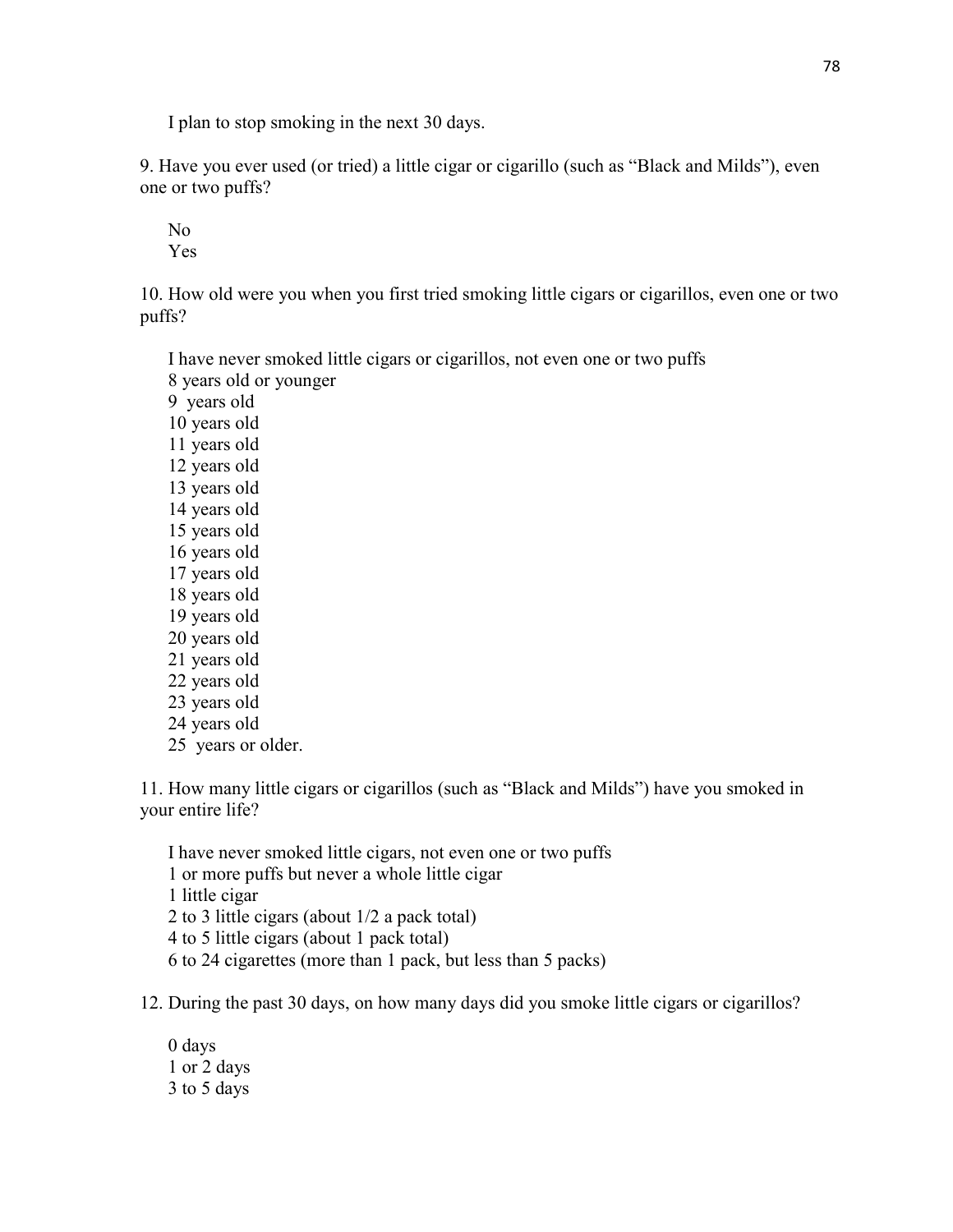6 to 9 days 10 to 19 days 20 to 29 days All 30 days

13. During the past 30 days, on the days you smoked, about how many little cigars or cigarillos did you smoke per day?

 I did not smoke little cigars or cigarillos during the past 30 days Less than 1 little cigars per day 1 cigarette per day 2 to 5 little cigars per day 6 to 10 little cigars per day 11 to 20 little cigars per day More than 20 little cigars per day

14. When was the last time you smoked a little cigars, even one or two puffs? (PLEASE CHOOSE THE FIRST ANSWER THAT FITS)

 I have never smoked little cigars or cigarllos, not even one or two puffs Earlier today Not today but sometime during the past 7 days Not during the past 7 days but sometime during the past 30 days Not during the past 30 days but sometime during the past 6 months Not during the past 6 months but sometime during the past year 1 to 4 years ago 5 or more years ago

15. On days that you can smoke freely, how soon after you wake up do you smoke your first little cigar or cigarillo of the day?

Within 5 minutes From 6 to 15 minutes From 16 to 30 minutes From more than 30 minutes to an hour From more than an hour to 2 hours More than 2 hours

16. Which of the following most accurately describes how you feel about stopping smoking little cigars or cigarillos?

I have no plans to stop smoking. I do not plan to stop smoking, but I plan to reduce how much I smoke. I plan to eventually stop smoking, but not in the next year. I plan to stop smoking in the next year. I plan to stop smoking in the next 6 months.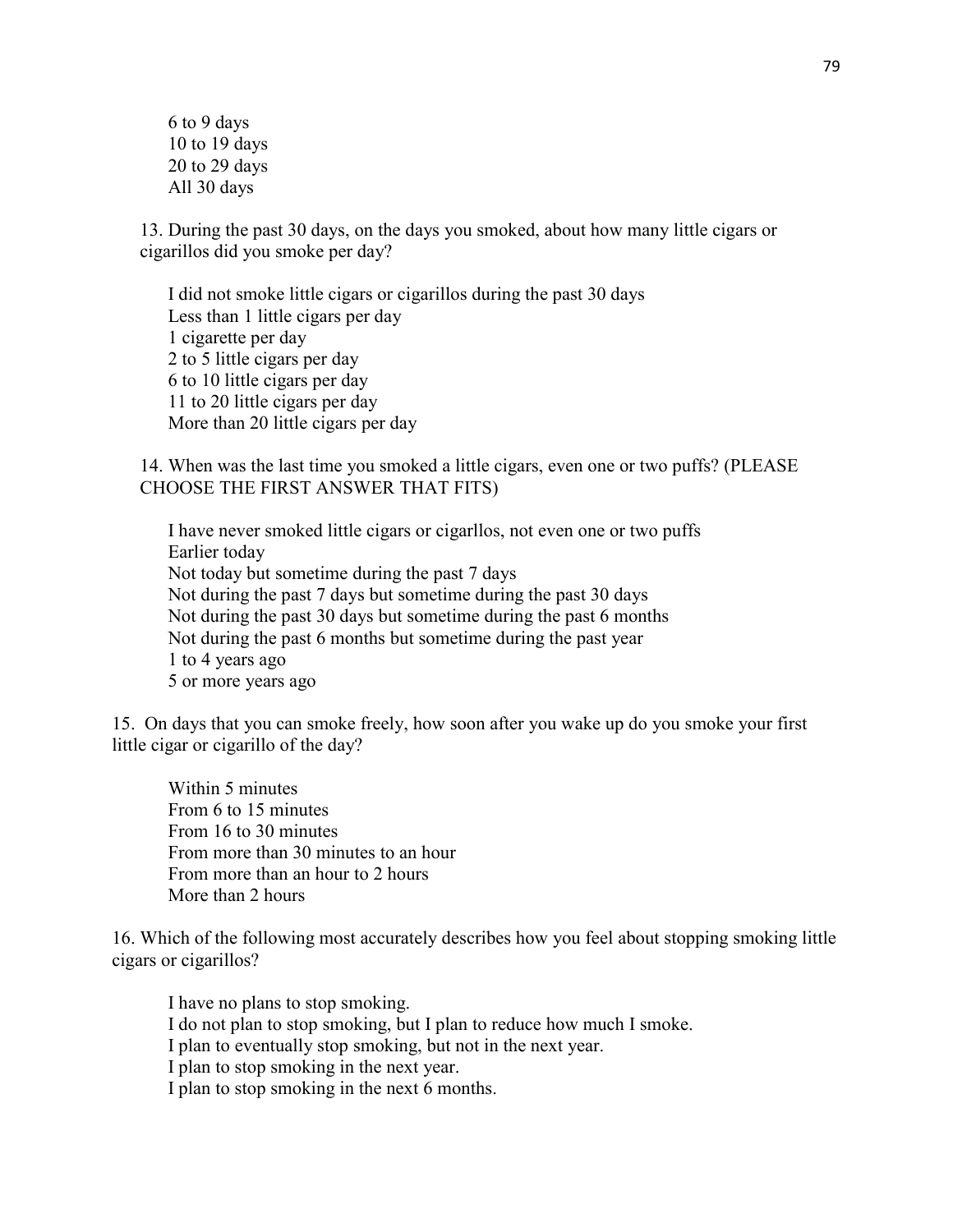I plan to stop smoking in the next 30 days.

17. Have you ever used (or tried) smokeless tobacco (such as dip, snus, or chew), even once?

No Yes, but not in the past 6 months Yes, in the past 6 months

18. Have you ever used (or tried) hookah (a water pipe used for smoking), even one or two puffs?

No Yes, but not in the past 6 months Yes, in the past 6 months

19. Have you ever used (or tried) a pipe (NOT a hookah or water pipe), even one or two puffs? No

Yes, but not in the past 6 months Yes, in the past 6 months

20. Have you ever used (or tried) a bidi or kretek ("clove cigarette"), even one or two puffs?

No Yes, but not in the past 6 months Yes, in the past 6 months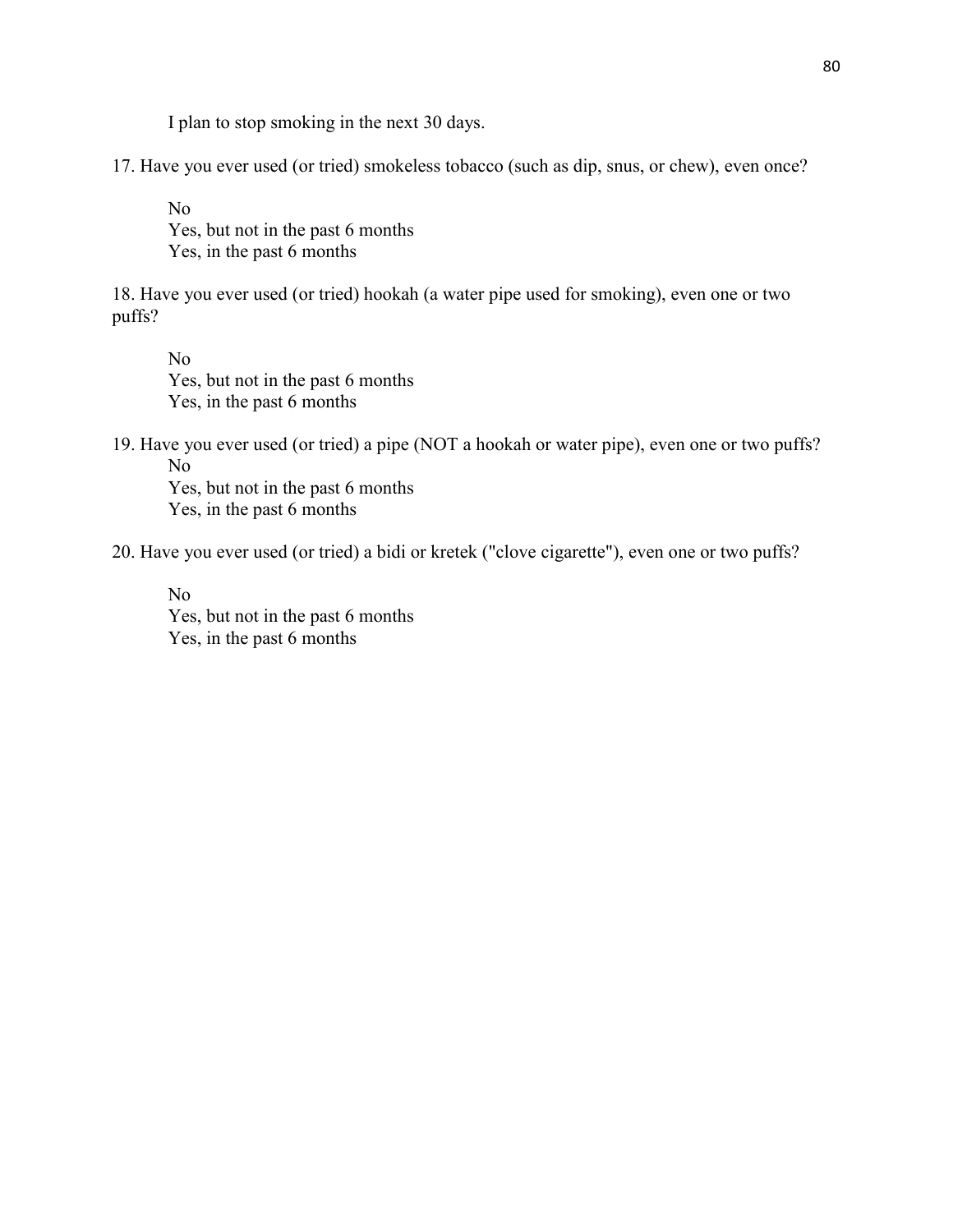## **APPENDIX B E-CIGARETTE USE**

1. Have you ever used an electronic cigarette or e-cigarette, even one or two puffs?

Yes No

2. How old were you when you first tried using an electronic cigarette or e-cigarette, even one or two puffs?

I have never used electronic cigarettes or e-cigarettes 8 years old or younger 9 years old 10 years old 11 years old 12 years old 13 years old 14 years old 15 years old 16 years old 17 years old 18 years old 19 years old 20 years old 21 years old 22 years old 23 years old 24 years old 25 years or older

3. About how many times in your life do you think you have used a vaping device (e.g. electronic cigarette, vape, vape-pen, etc.)? [Assume that one "time" consists of around 15 puffs or lasts around 10 minutes]

1-5 6-15 16-24 25-49 50-74 75-100 100-150 Over 150

4. What type of device(s) have you used to vape? Check all that apply, even if \*you only used once.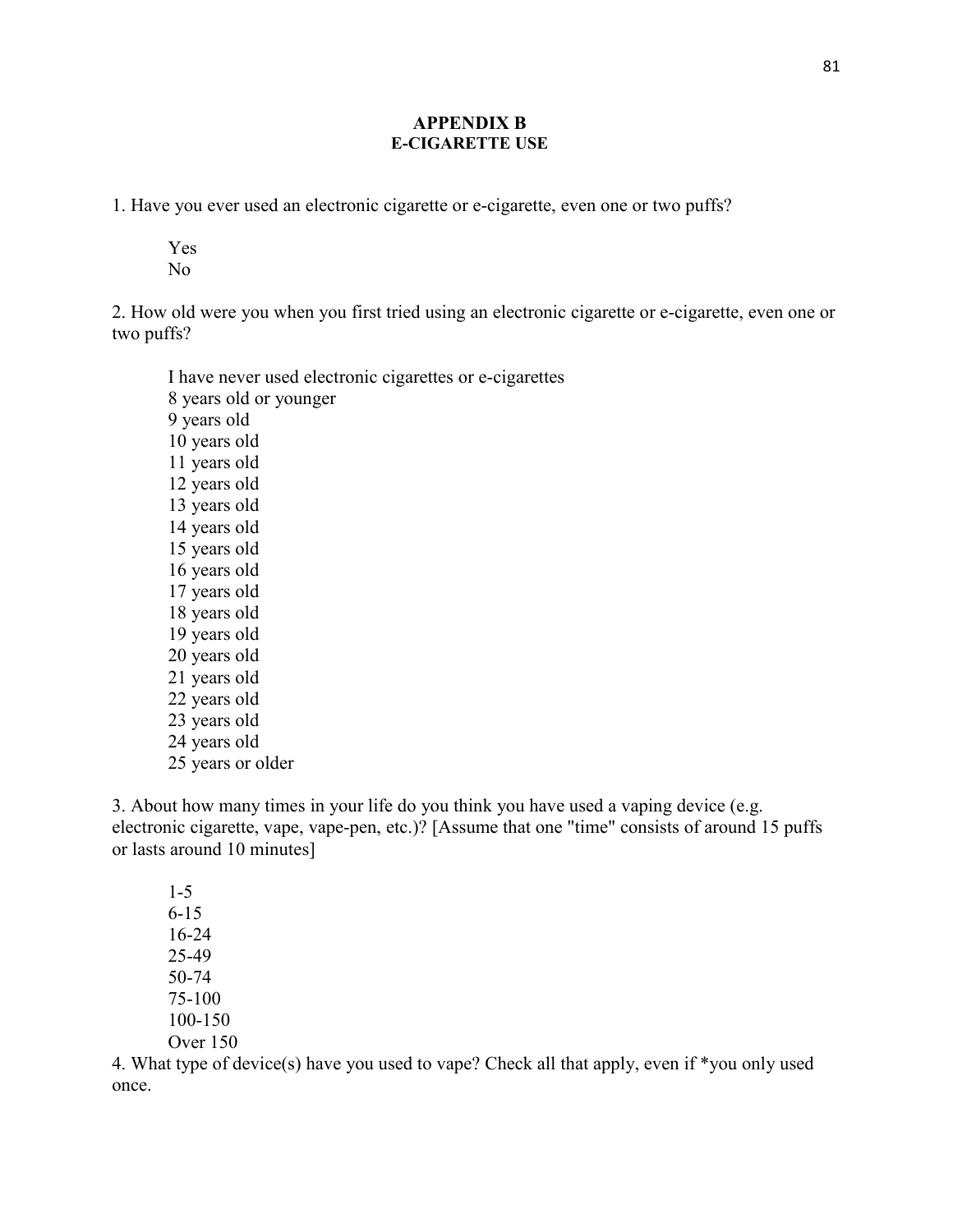Disposable Cartridge-based Refillable tank system JUUL A dripping device (e.g., dripbox, squonk mod, bottom feeder mod) Rebuildable Atomizer Rebuildable Dripping Atomizer Rebuildable Dripping Tank Atomizer Other (please specify)

5. What is the vaping device you use (or have used) most often? (Check only one)

Disposable Cartridge-based Refillable tank system A dripping device (e.g. dripbox, squonk mod, bottomfeeder mod) Rebuildable Atomizer Rebuildable Dripping Atomizer Rebuildable Dripping Tank Atomizer Other (please specify)

6. Where did the electronic cigarette (e.g., vape, e-cig, etc.) you first used (\* or tried) come from?

A friend A family member A salesperson (free sample) I ordered it online I bought it from a gas station I bought it from a mall kiosk or store I bought it from a tobacco specialty store Other (please specify)

7. During the past 30 days, on how many days did you use electronic cigarettes or e-cigarettes?

0 days 1 or 2 days 3 to 5 days 6 to 9 days 10 to 19 days 20 to 29 days All 30 days

8. Which of the following statements best applies to your cigarette or electronic cigarette use?

A. I have never tried cigarettes or electronic cigarettes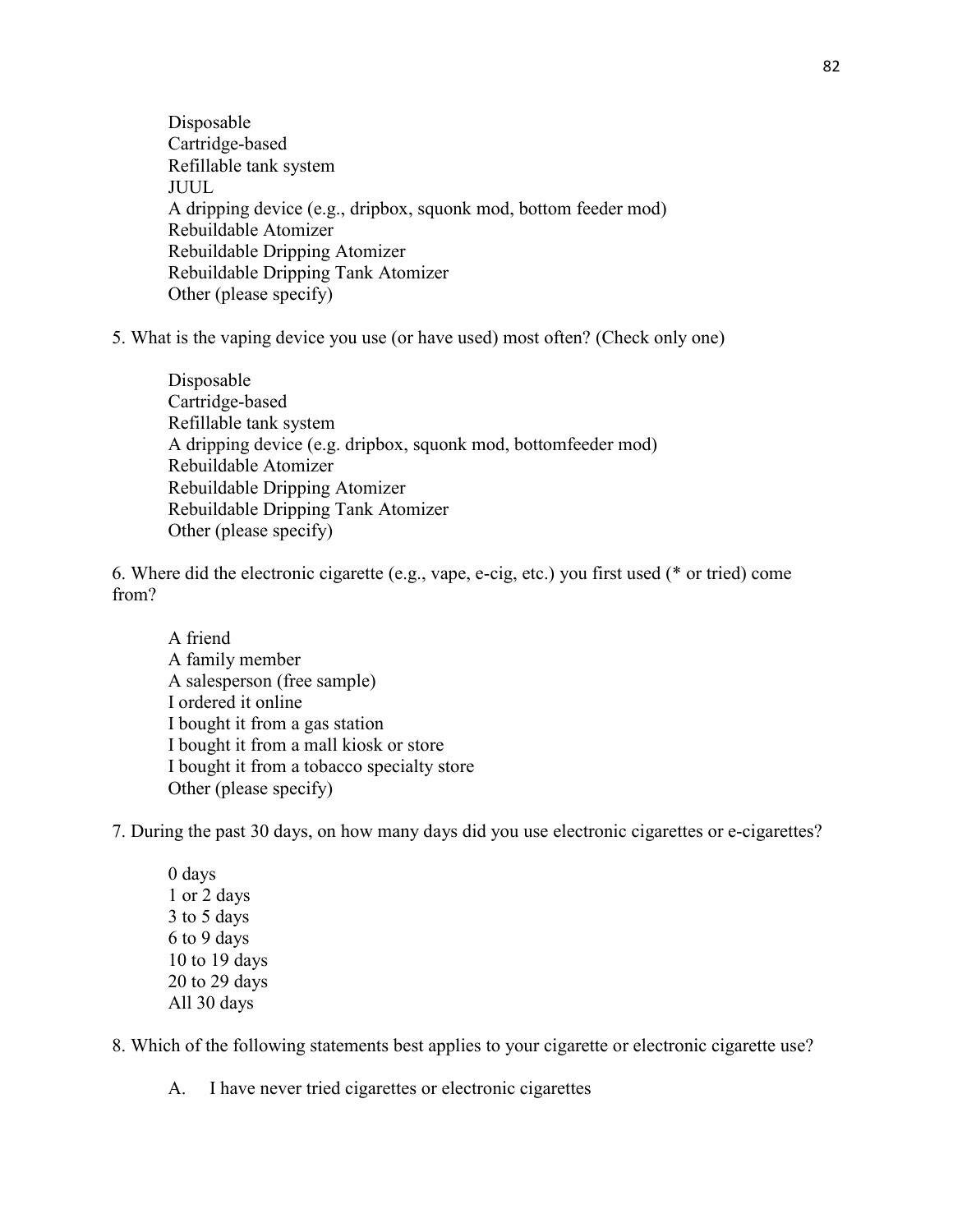- B. I have only tried cigarettes
- C. I have only tried electronic cigarettes
- D. I tried cigarettes before I ever tried electronic cigarettes
- E. I tried electronic cigarettes before I ever tried cigarettes

9. What concentration or strength of nicotine have you ever used in the liquid or cartridge of a vaping device (e.g. e-cigarette, vape, vape-pen, tank, etc.)? [Check all that apply]

I know it had nicotine, but I'm not sure how much I know it had something other than flavoring(s), propylene glycol (PG), and vegetable glycerin (VG), but not nicotine Nicotine-free: 0 mg Very Low: 1-3 mg Low: 4-8 mg Medium: 9-15 mg High: 16-24 mg Extra High: more than 24 mg I didn't know anything about the content of the liquid in at least one of the vaping devices I had used I didn't know anything about the content of the liquid in any of the vaping devices I had used

10. What substances have you ever used in a vaping device? [check \* all that apply]

Nicotine Cherry flavor Other Fruit flavor (Strawberry, grape, lemon, etc.) Butter flavor Other Cream flavor (Caramel, Vanilla, Chocolate, etc.) Tobacco flavor Menthol flavor Beverage flavor (Coffee, Tea, Soda) Alcoholic drink flavor (Mojito, Cognac, Wine, Beer, etc.) Other foods (Cupcakes, Muffins, etc.) Propylene Glycol (PG) Vegetable Glycerin (VG) Other (please specify)

11. In the past week, what substances have you used in a vaping device? [check \* all that apply]

Nicotine Cherry flavor Other Fruit flavor (Strawberry, grape, lemon, etc.) Butter flavor Other Cream flavor (Caramel, Vanilla, Chocolate, etc.)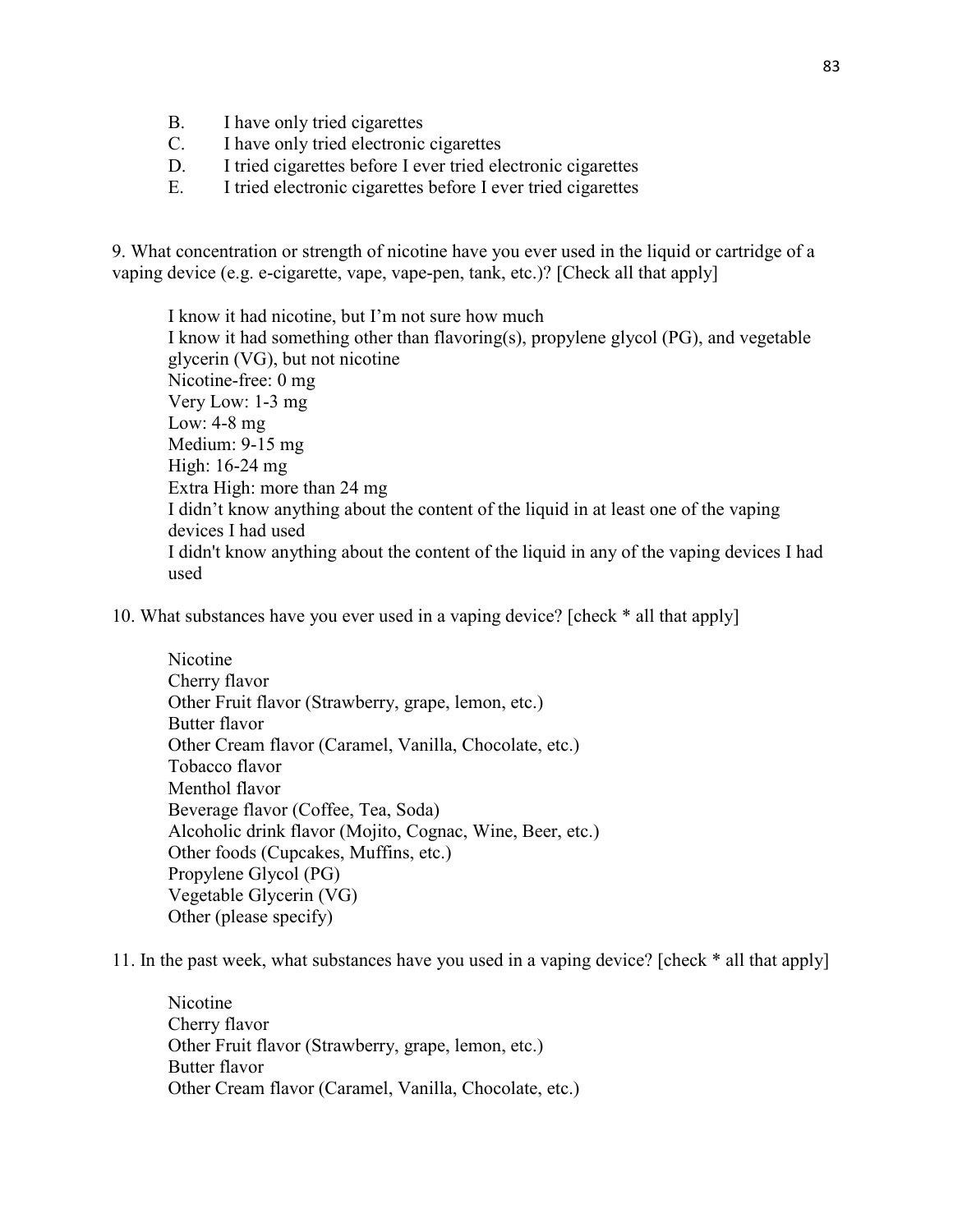Tobacco flavor Menthol flavor Beverage flavor (Coffee, Tea, Soda, etc.) Alcoholic Drink flavor (Mojito, Cognac, Wine, Beer, etc.) Other foods (Cupcakes, Muffins, etc.) Propylene Glycol (PG) Vegetable Glycerin (VG) Other (please specify)

12. On days that you can use your vaping device (e.g. e-cigarette, vape, vape-pen, tank, etc.) freely, how soon after you wake up do you first use your vaping device?

Within 5 minutes From 6-15 minutes From 16 to 30 minutes From 31 minutes to an hour From an hour to 2 hours More than 2 hours

13. Which of the following most accurately describes how you feel about stopping the use of your vaping device (e.g., e-cigarette, vape, vape-pen, tank, etc.)?

I have no plans to stop using them. I do not plan to stop using them, but I plan to reduce how much I use them. I plan to eventually stop using them, but not in the next year. I plan to stop using them in the next year. I plan to stop using them in the next 6 months. I plan to stop using them in the next 30 days.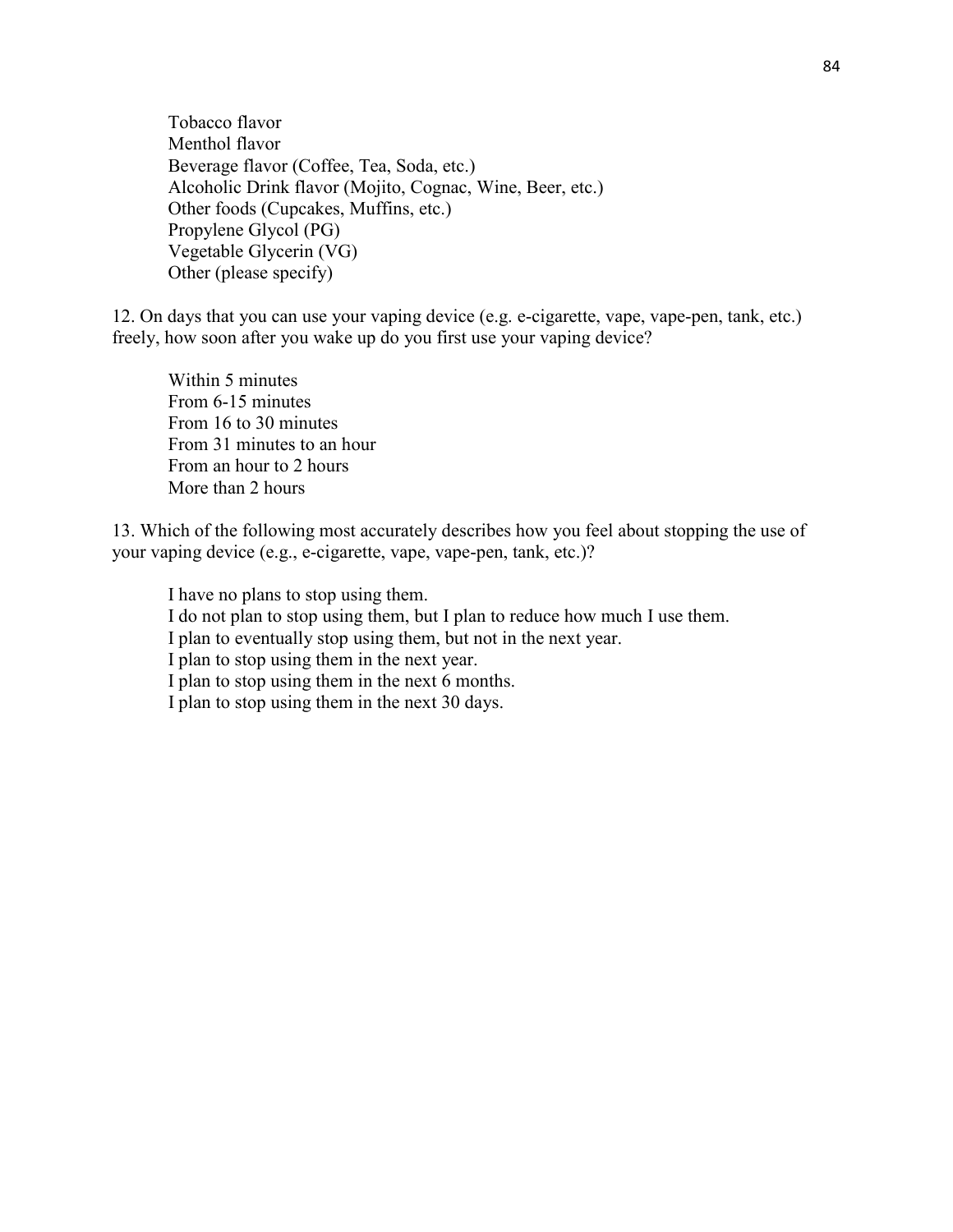# **APPENDIX C CIGARETTE SUSCEPTIBILITY**

1. Do you think you will smoke a cigarette in the <u>next year</u>? Would you say...

| $\mathbb{Z}$  |
|---------------|
| $\mathcal{L}$ |
| 4             |

2. Do you think that in the future you might experiment with cigarettes? Would you say . . .

| $\mathbf{I}$  |
|---------------|
| $\mathcal{L}$ |
| 3             |
| 4             |
|               |

3. If one of your best friends were to offer you a cigarette, would you smoke it? Would you say . . .

| 2 |
|---|
| 3 |
| 4 |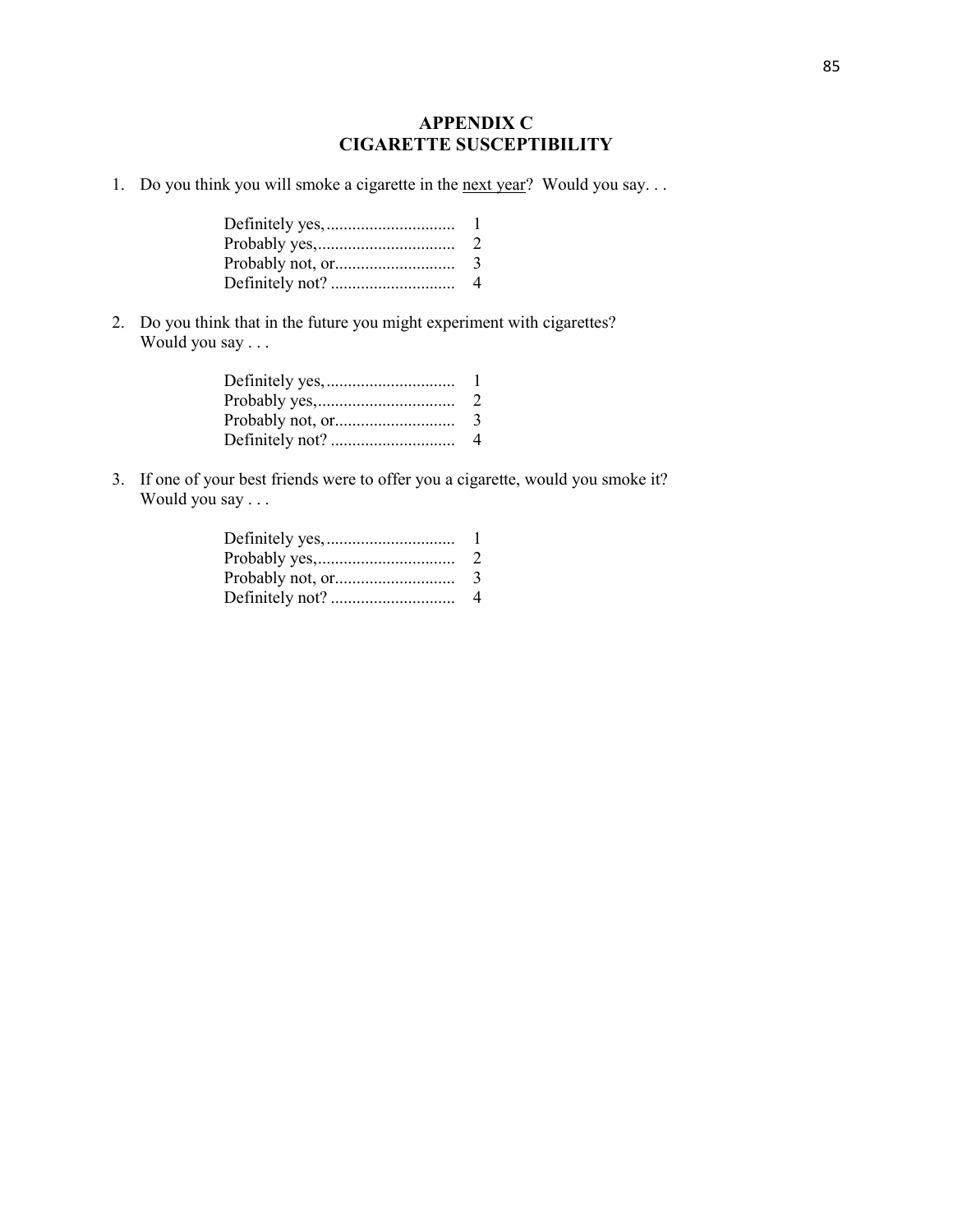## **APPENDIX D E-CIGARETTE SUSCEPTIBILITY**

1. "Do you think that in the future you might experiment with e-cigarettes?"

| -1            |
|---------------|
| $\mathcal{L}$ |
| $\mathcal{L}$ |
| 4             |

2. "At any time during the next year do you think you will use an e-cigarette?"

| $\mathbf{L}$  |
|---------------|
| $\mathcal{L}$ |
| 3             |
| $\Delta$      |

3. "If one of your best friends were to offer you an e-cigarette, would you smoke it?"

| 2 |
|---|
| 3 |
| 4 |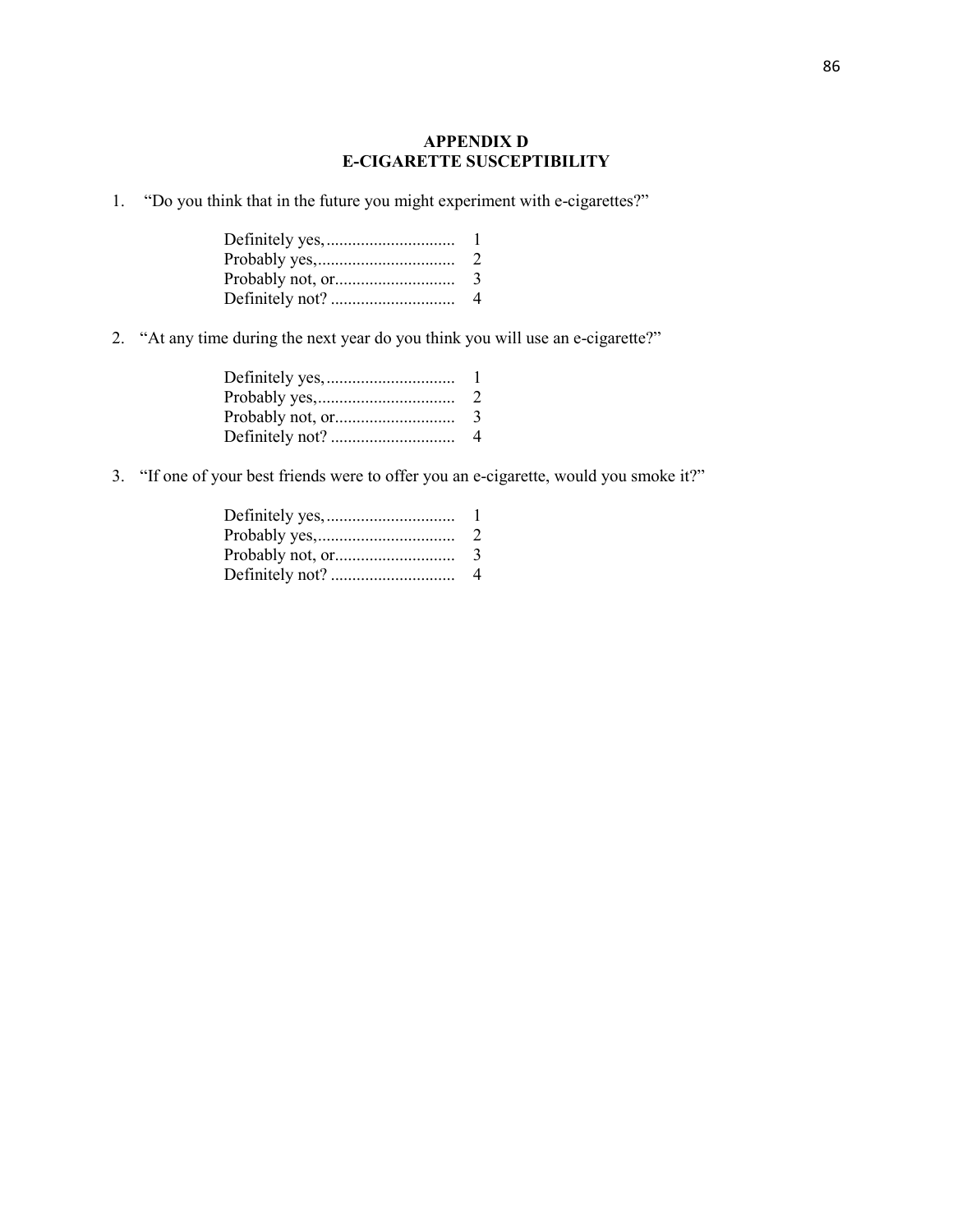#### **APPENDIX E SMOKING CONSEQUENCES QUESTIONNAIRE**

Below is a list of statements about smoking. Each statement contains a possible consequence of smoking. For each of the statements below, please rate how LIKELY or UNLIKELY you believe each consequence is for you when you smoke. If you have never smoked, you are to answer according to your personal beliefs about the consequences when smoking, regardless of what other people might think.

 If the consequence seems UNLIKELY to you, circle a number from 0 to 4. If the consequence seems LIKELY to you, circle a number from 5 to 9. That is, if you believe that a consequence would never happen, circle 0; if you believe a consequence would happen every time you smoke, circle 9. Use the guide below to aid you further. For example, if a consequence seems completely likely to you, you would circle 9. If it seems a little unlikely to you, you would circle 4.

Please circle your answer to each question using the scale below.

|                                                      | Completely<br>Unlikely | Extremely<br>Unlikely | Very<br>Unlikely | Somewhat<br>Unlikely | A Little<br>Unlikely | A Little<br>Likely | Somewhat<br>Likely | Very<br>Likely | Extremely<br>Likely | Completely<br>Likely |
|------------------------------------------------------|------------------------|-----------------------|------------------|----------------------|----------------------|--------------------|--------------------|----------------|---------------------|----------------------|
|                                                      | $\mathbf{0}$           |                       | 2                | 3                    | 4                    | 5                  | 6                  | 7              | 8                   | 9                    |
| 1. Cigarettes taste good.                            |                        |                       |                  |                      |                      |                    |                    |                |                     |                      |
| 2. Smoking controls my<br>appetite.                  |                        |                       |                  |                      |                      |                    |                    |                |                     |                      |
| 3. Cigarettes help me deal<br>with anxiety or worry. |                        |                       |                  |                      |                      |                    |                    |                |                     |                      |
| 4. I enjoy the taste sensations<br>while smoking.    |                        |                       |                  |                      |                      |                    |                    |                |                     |                      |
| 5. Smoking helps me deal<br>with depression.         |                        |                       |                  |                      |                      |                    |                    |                |                     |                      |
| 6. Cigarettes keep me from<br>overeating.            |                        |                       |                  |                      |                      |                    |                    |                |                     |                      |

<-----------------------------UNLIKELY------------------------------> <--------------------------------LIKELY------------------------------>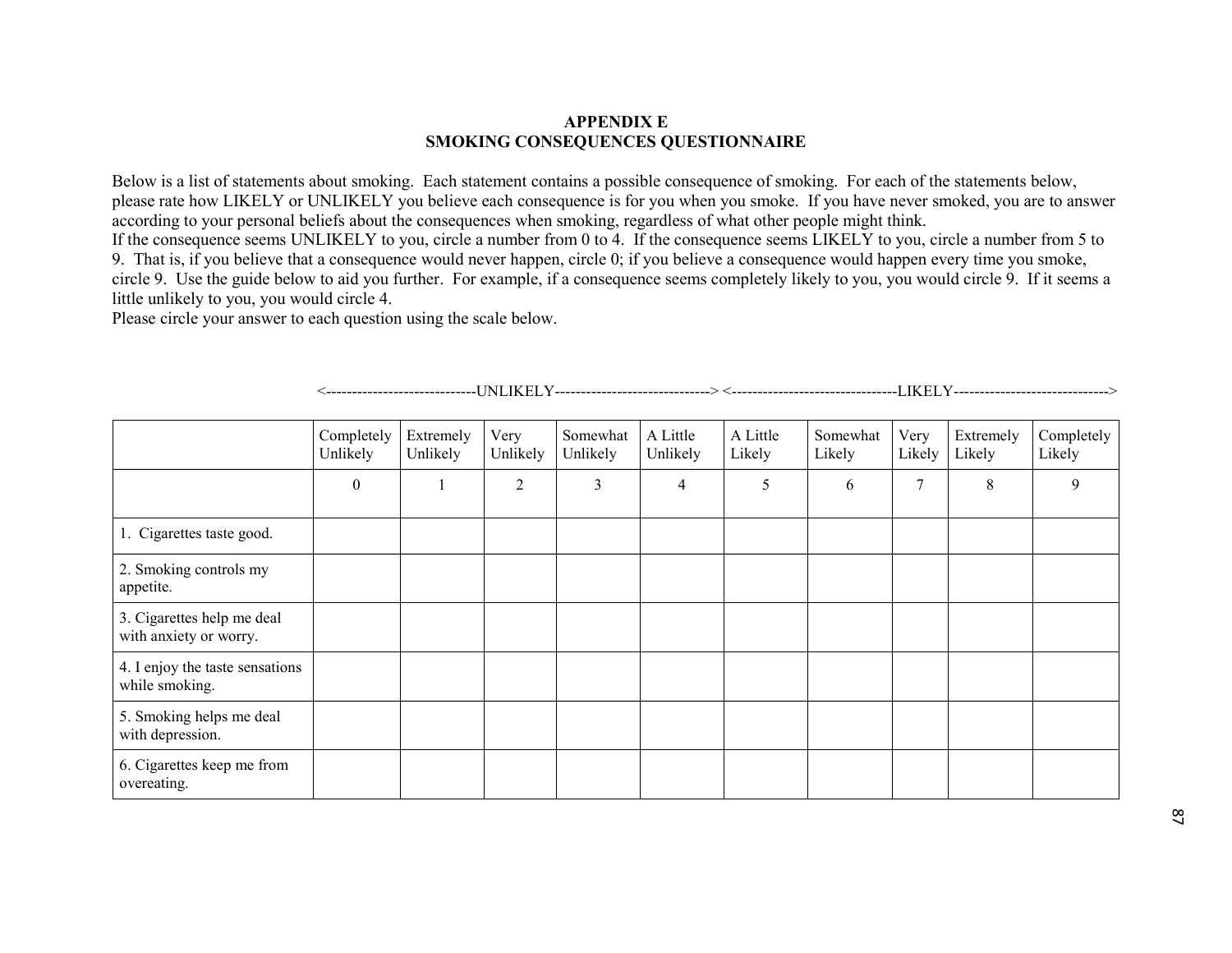| 7. Cigarettes help me deal<br>with anger.                         |  |  |  |  |  |
|-------------------------------------------------------------------|--|--|--|--|--|
| 8. When I smoke the taste is<br>pleasant.                         |  |  |  |  |  |
| 9. I will enjoy the flavor of a<br>cigarette.                     |  |  |  |  |  |
| 10. I will enjoy feeling a<br>cigarette on my tongue and<br>lips. |  |  |  |  |  |
| 11. By smoking I risk heart<br>disease and lung cancer.           |  |  |  |  |  |
| 12. Cigarettes help me reduce<br>or handle tension.               |  |  |  |  |  |
| 13. Smoking helps me control<br>my weight.                        |  |  |  |  |  |
| 14. When I'm upset with<br>someone, a cigarette helps me<br>cope. |  |  |  |  |  |
| 15. The more I smoke, the<br>more I risk my health.               |  |  |  |  |  |
| 16. Cigarettes keep me from<br>eating more than I should.         |  |  |  |  |  |
| 17. Smoking keeps my<br>weight down.                              |  |  |  |  |  |
| 18. Smoking is hazardous to<br>my health.                         |  |  |  |  |  |
| 19. Smoking calms me down<br>when I feel nervous.                 |  |  |  |  |  |
| 20. When I'm angry a<br>cigarette can calm me down.               |  |  |  |  |  |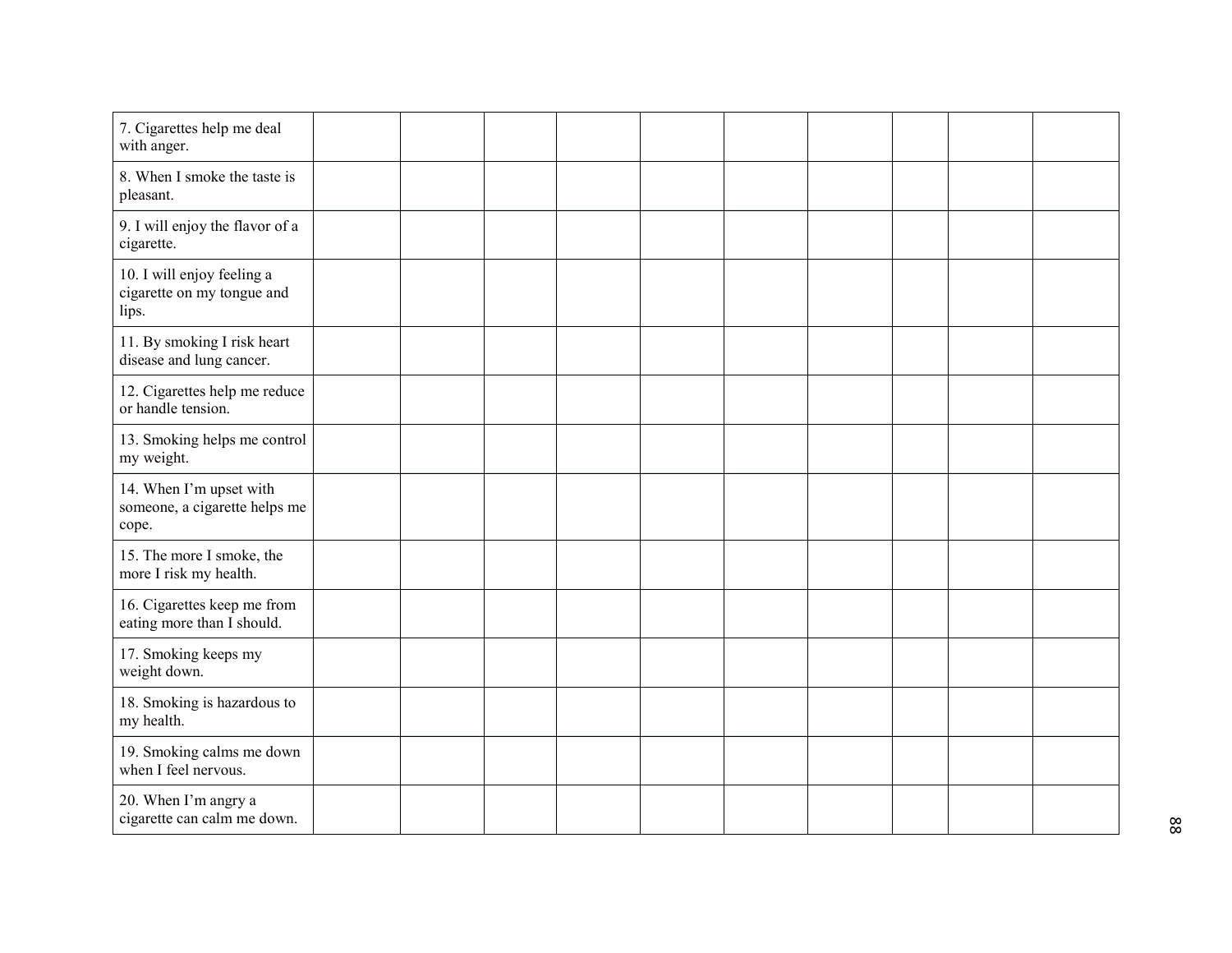| $\bigcap$ 1<br>taking years<br>Smoking is<br>$   -$<br>ر ں |  |  |  |  |  |
|------------------------------------------------------------|--|--|--|--|--|
| $\rightarrow$<br>off my<br>' Ilit                          |  |  |  |  |  |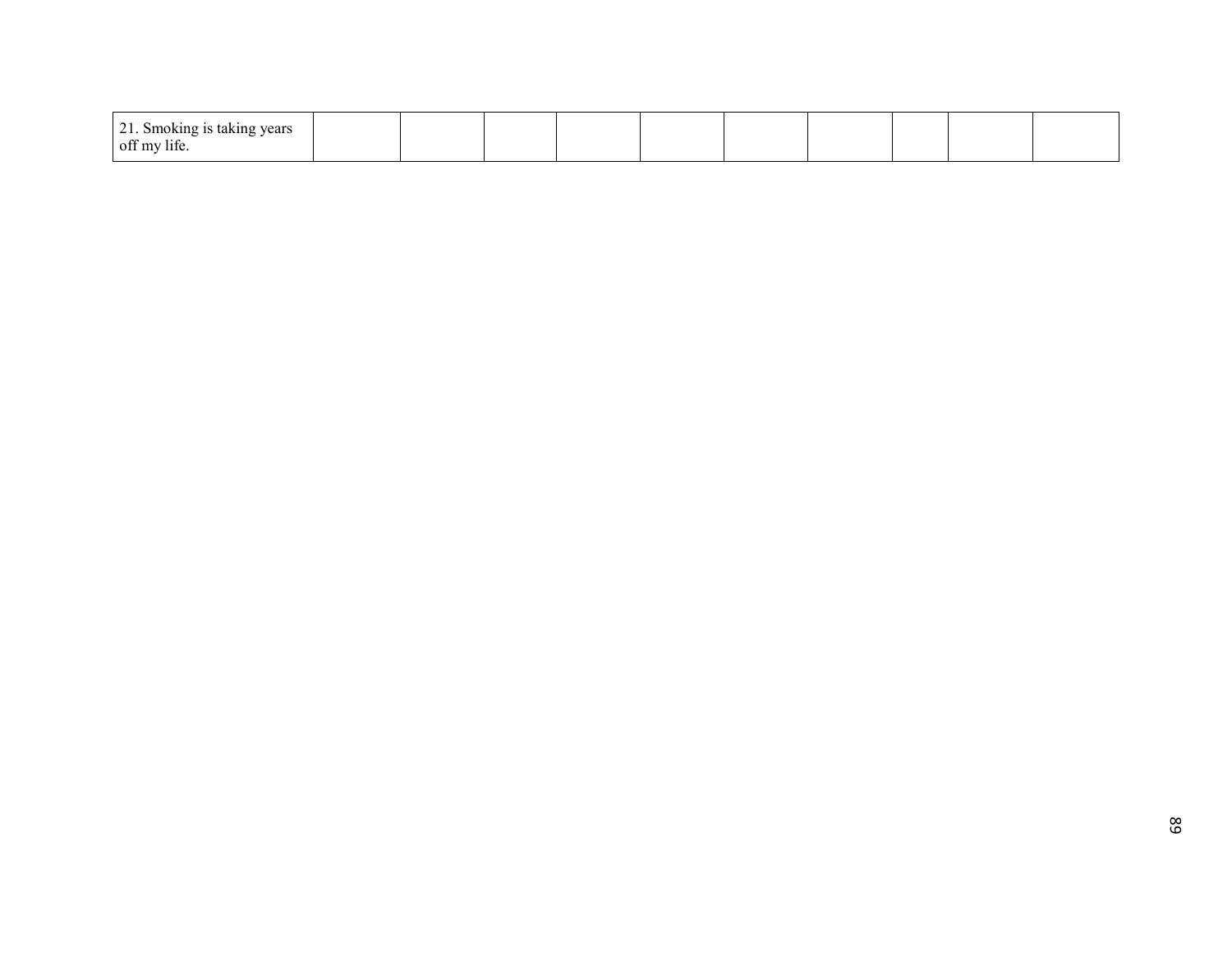## **APPENDIX F SHORT FORM VAPING CONEQUENCES QUESTIONNAIRE**

Below is a list of statements about vaping. Each statement contains a possible consequence of smoking. For each of the statements below, please rate how LIKELY or UNLIKELY you believe each consequence is for you when you vape. If you have never vaped, you are to answer according to your personal beliefs about the consequences when smoking, regardless of what other people might think.

 If the consequence seems UNLIKELY to you, circle a number from 0 to 4. If the consequence seems LIKELY to you, circle a number from 5 to 9. That is, if you believe that a consequence would never happen, circle 0; if you believe a consequence would happen every time you smoke, circle 9. Use the guide below to aid you further. For example, if a consequence seems completely likely to you, you would circle 9. If it seems a little unlikely to you, you would circle 4. Please circle your answer to each question using the scale below.

|                                                              | Completely<br>Unlikely | Extremely<br>Unlikely | Very<br>Unlikely | Somewhat<br>Unlikely | A Little<br>Unlikely | A Little<br>Likely | Somewhat<br>Likely | Very<br>Likely | Extremely<br>Likely | Completely<br>Likely |
|--------------------------------------------------------------|------------------------|-----------------------|------------------|----------------------|----------------------|--------------------|--------------------|----------------|---------------------|----------------------|
|                                                              | $\overline{0}$         |                       | $\overline{2}$   | $\mathfrak{Z}$       | $\overline{4}$       | 5                  | 6                  | $\mathbf{r}$   | 8                   | 9                    |
| $1. (E-)$ cigarettes<br>taste good.                          |                        |                       |                  |                      |                      |                    |                    |                |                     |                      |
| 2. Vaping controls<br>my appetite.                           |                        |                       |                  |                      |                      |                    |                    |                |                     |                      |
| 3. (E-) cigarettes<br>help me deal with<br>anxiety or worry. |                        |                       |                  |                      |                      |                    |                    |                |                     |                      |
| 4. I enjoy the taste<br>sensations while<br>vaping.          |                        |                       |                  |                      |                      |                    |                    |                |                     |                      |
| 5. Vaping helps me<br>deal with depression.                  |                        |                       |                  |                      |                      |                    |                    |                |                     |                      |
| 6. E-cigarettes keep<br>me from overeating.                  |                        |                       |                  |                      |                      |                    |                    |                |                     |                      |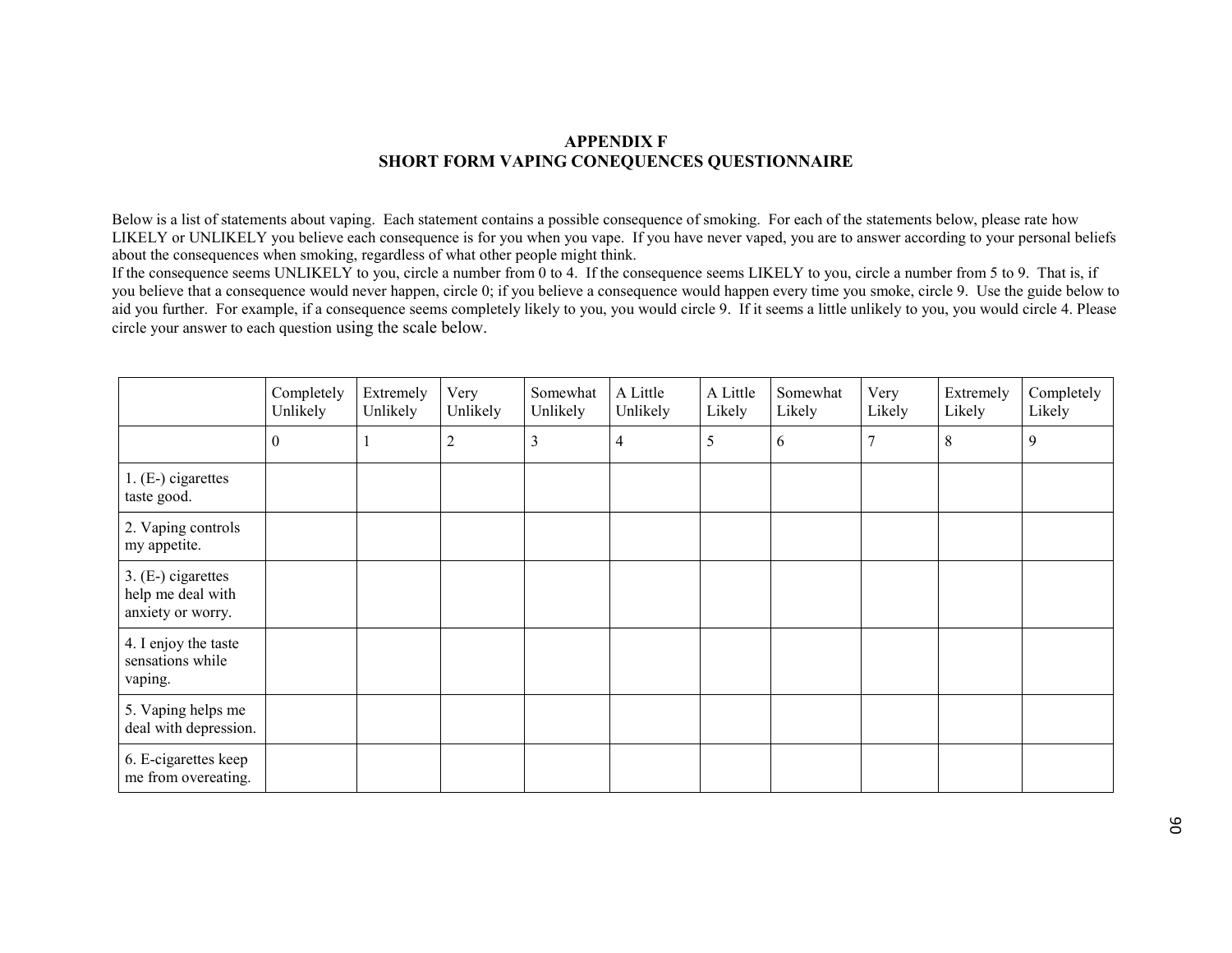| 7. (E-) Cigarettes<br>help me deal with<br>anger.                           |  |  |  |  |  |
|-----------------------------------------------------------------------------|--|--|--|--|--|
| 8. When I vape the<br>taste is pleasant.                                    |  |  |  |  |  |
| 9. I will enjoy the<br>flavor of an (E-)<br>cigarette.                      |  |  |  |  |  |
| 10. I will enjoy<br>feeling a (E-)<br>cigarette on my<br>tongue and lips.   |  |  |  |  |  |
| 11. By vaping I risk<br>heart disease and<br>lung cancer.                   |  |  |  |  |  |
| 12. (E-) Cigarettes<br>help me reduce or<br>handle tension.                 |  |  |  |  |  |
| 13. Vaping helps me<br>control my weight.                                   |  |  |  |  |  |
| 14. When I'm upset<br>with someone, an (E-<br>) cigarette helps me<br>cope. |  |  |  |  |  |
| 15. The more I vape,<br>the more I risk my<br>health.                       |  |  |  |  |  |
| 16. E-cigarettes keep<br>me from eating more<br>than I should.              |  |  |  |  |  |
| 17. Vaping keeps my<br>weight down.                                         |  |  |  |  |  |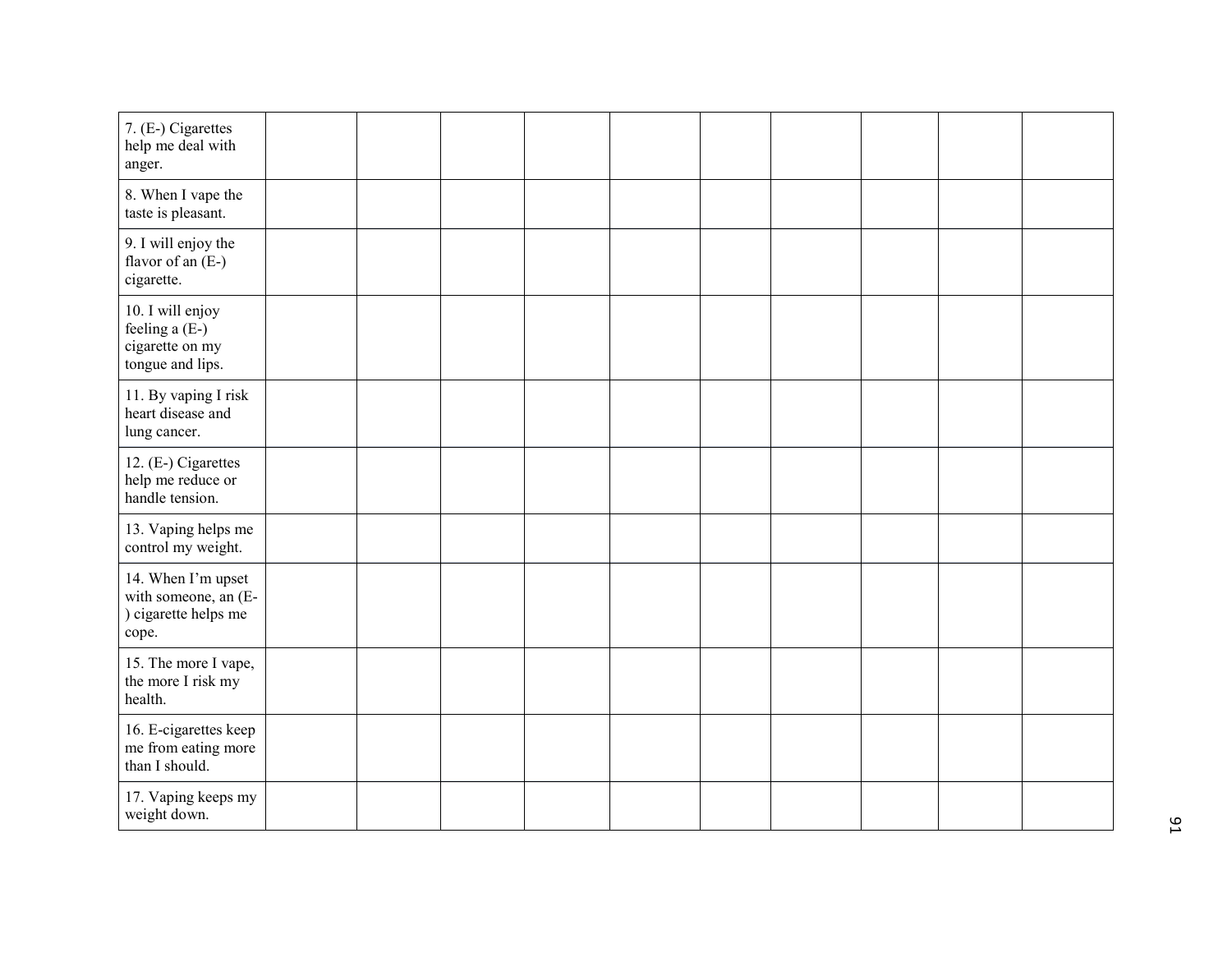| 18. Vaping is<br>hazardous to my<br>health.                    |  |  |  |  |  |
|----------------------------------------------------------------|--|--|--|--|--|
| 19. Vaping calms me<br>down when I feel<br>nervous.            |  |  |  |  |  |
| 20. When I'm angry<br>an $(E-)$ cigarette can<br>calm me down. |  |  |  |  |  |
| 21. Vaping is taking<br>years off my life.                     |  |  |  |  |  |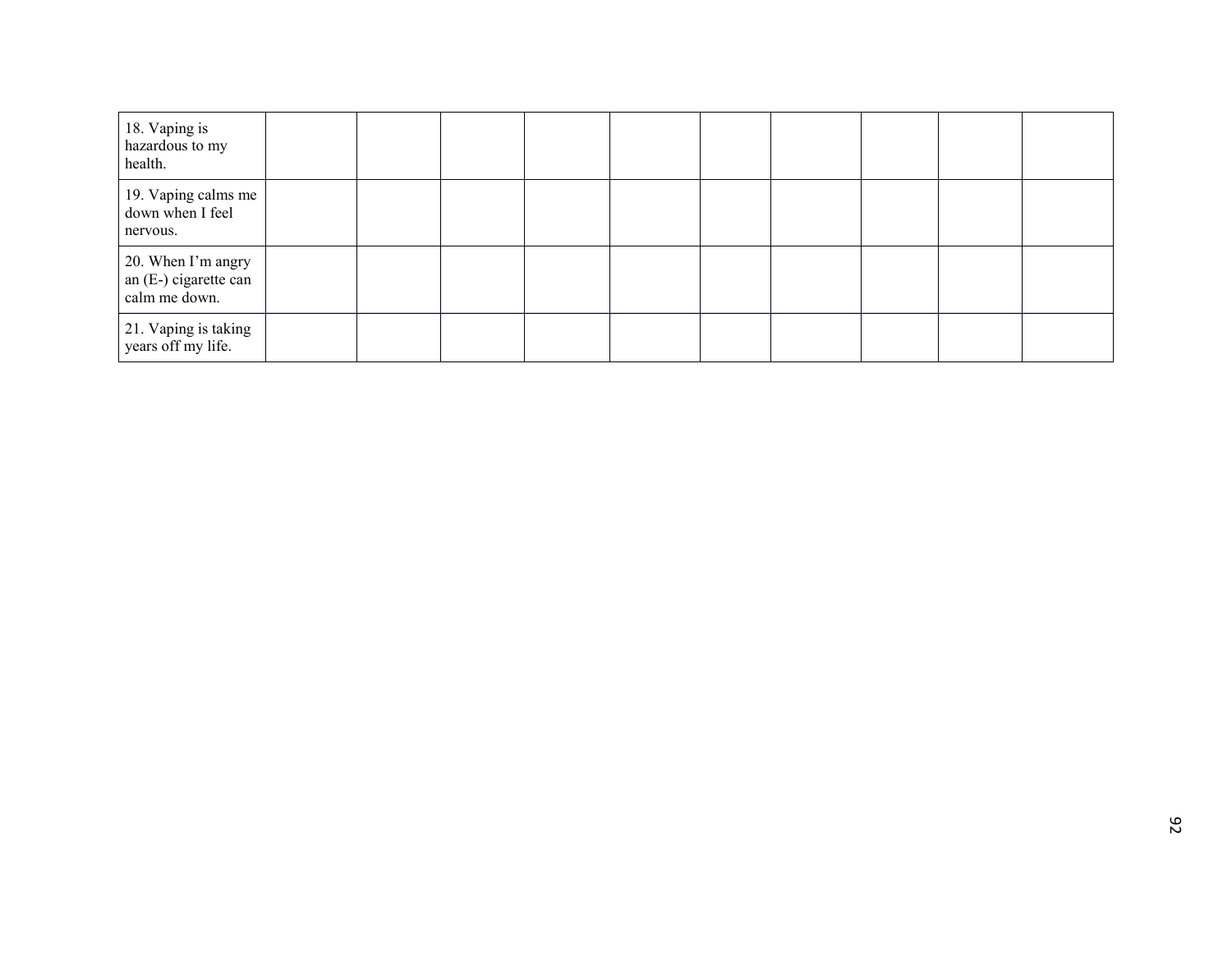#### **APPENDIX G POSITIVE AND NEGATIVE AFFECT SCHEDULE QUESTIONNARE (PANAS)**

This scale consists of a number of words that describe different feelings and emotions. Read each item and then list the number from the scale below next to each word. **Indicate to what extent you feel this way right now, that is, at the present moment**

| 1                              | $\overline{2}$              | 3          | $\overline{4}$ | 5             |  |
|--------------------------------|-----------------------------|------------|----------------|---------------|--|
| Very Slightly or<br>Not at All | A Little                    | Moderately | Quite a Bit    | Extremely     |  |
| 1. Interested<br>2. Distressed |                             |            | 12. Alert      | 11. Irritable |  |
| 3. Excited                     | 13. Ashamed                 |            |                |               |  |
| 4. Upset<br>5. Strong          | 14. Inspired<br>15. Nervous |            |                |               |  |
| 6. Guilty                      |                             |            | 16. Determined |               |  |
| 7. Scared<br>8. Hostile        | 18. Jittery                 |            |                | 17. Attentive |  |
| 9. Enthusiastic                |                             |            | 19. Active     |               |  |
| 10. Proud                      |                             |            | 20. Afraid     |               |  |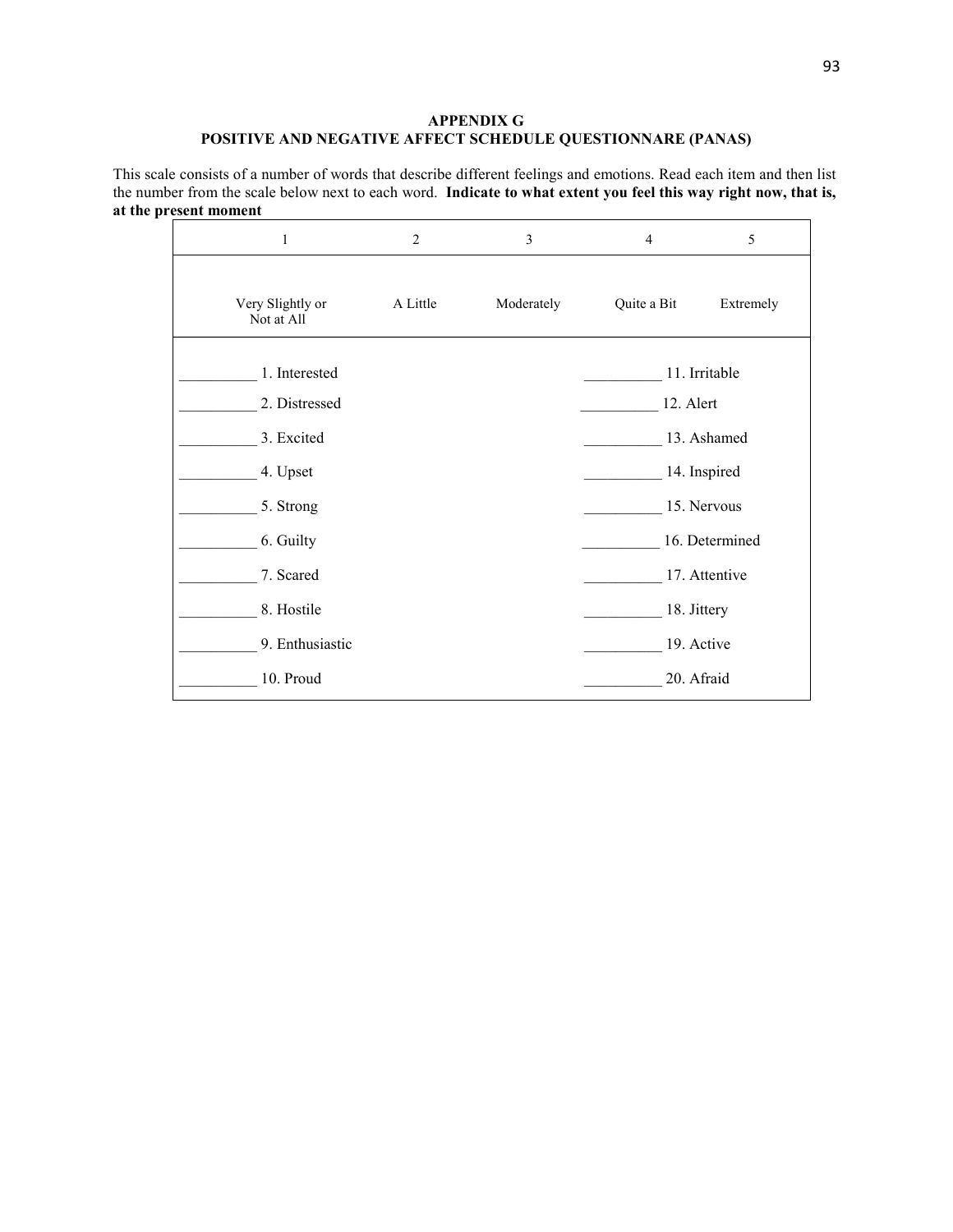# **APPENDIX H DIFFICULTIES IN EMOTION REGULATION SCALE**

| Response categories: |                                                                  |                                                                        |  |                      |  |  |  |  |
|----------------------|------------------------------------------------------------------|------------------------------------------------------------------------|--|----------------------|--|--|--|--|
|                      |                                                                  | 3                                                                      |  | 5                    |  |  |  |  |
| Almost Never         |                                                                  | Sometimes About Half the Time Most of the Time                         |  | <b>Almost Always</b> |  |  |  |  |
|                      |                                                                  | $(0-10\%)$ $(11-35\%)$ $(36-65\%)$ $(66-90\%)$                         |  | $(91-100\%)$         |  |  |  |  |
|                      | 1. I pay attention to how I feel.                                |                                                                        |  |                      |  |  |  |  |
|                      |                                                                  | 2. I have no idea how I am feeling.                                    |  |                      |  |  |  |  |
|                      |                                                                  | 3. I have difficulty making sense out of my feelings.                  |  |                      |  |  |  |  |
|                      |                                                                  | I am attentive to my feelings.                                         |  |                      |  |  |  |  |
| 5.                   |                                                                  | I am confused about how I feel.                                        |  |                      |  |  |  |  |
| 6.                   |                                                                  | When I'm upset, I acknowledge my emotions.                             |  |                      |  |  |  |  |
| 7.                   |                                                                  | When I'm upset, I become embarrassed for feeling that way.             |  |                      |  |  |  |  |
| 8.                   | When I'm upset, I have difficulty getting work done.             |                                                                        |  |                      |  |  |  |  |
| $9. -$               |                                                                  | When I'm upset, I become out of control.                               |  |                      |  |  |  |  |
| 10. $\frac{10}{100}$ |                                                                  | When I'm upset, I believe that I will remain that way for a long time. |  |                      |  |  |  |  |
| 11.                  |                                                                  | When I'm upset, I believe that I'll end up feeling very depressed.     |  |                      |  |  |  |  |
| 12.                  |                                                                  | When I'm upset, I have difficulty focusing on other things.            |  |                      |  |  |  |  |
| 13.                  | When I'm upset, I feel ashamed with myself for feeling that way. |                                                                        |  |                      |  |  |  |  |
| 14.                  | When I'm upset, I feel guilty for feeling that way.              |                                                                        |  |                      |  |  |  |  |
| 15.                  |                                                                  | When I'm upset, I have difficulty concentrating.                       |  |                      |  |  |  |  |
| 16. $\frac{1}{2}$    | When I'm upset, I have difficulty controlling my behaviors.      |                                                                        |  |                      |  |  |  |  |
|                      |                                                                  | 17. When I'm upset, I believe that wallowing in it is all I can do.    |  |                      |  |  |  |  |
| 18.                  |                                                                  | When I'm upset, I lose control over my behaviors.                      |  |                      |  |  |  |  |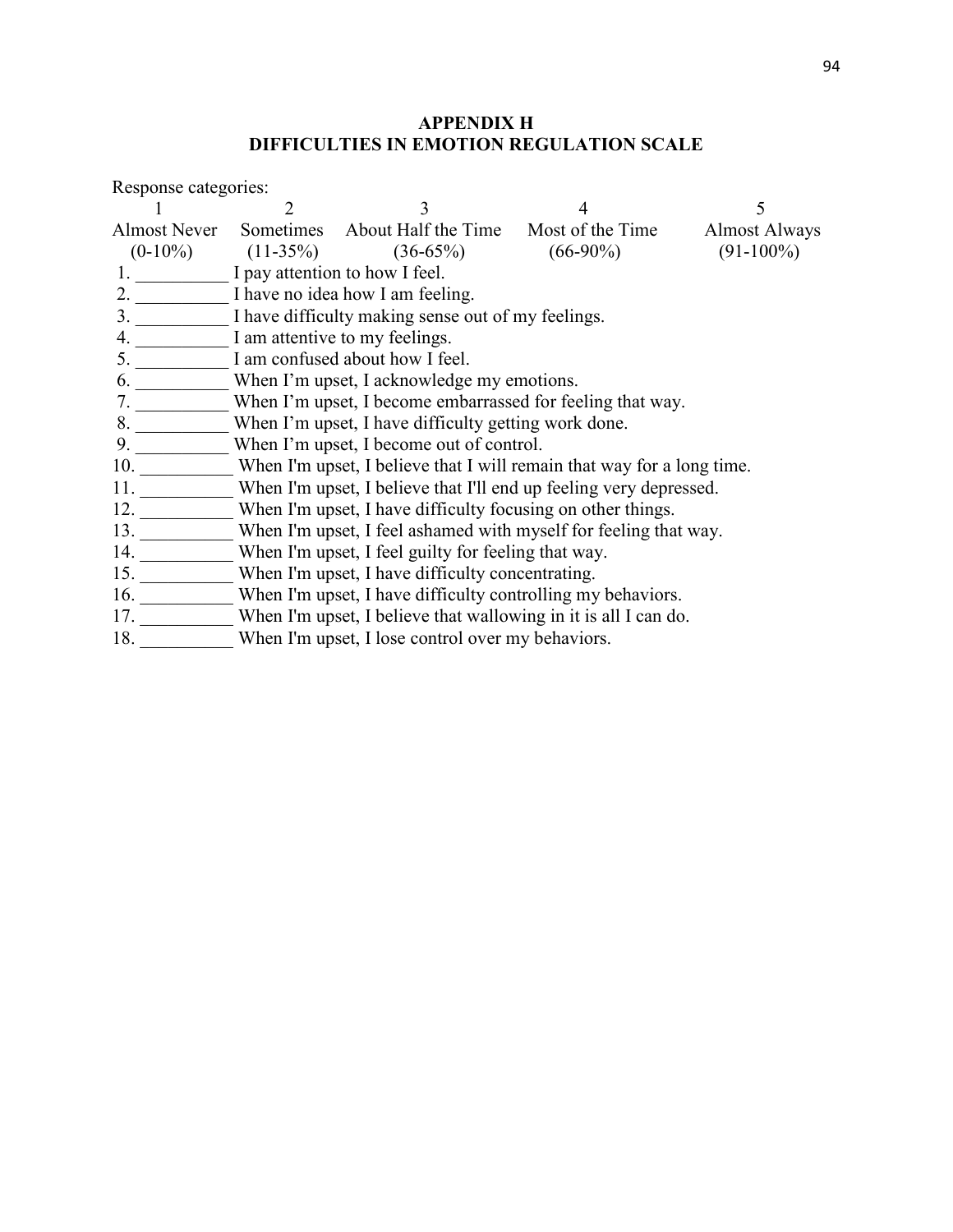# **APPENDIX I DISTRESS TOLERANCE SCALE**

Instructions: Use the 5-point scale below to answer the following questions.

|                                                                                               | <b>Strongly</b><br>agree | <b>Mildly agree</b> | <b>Agree and</b><br>disagree equally | <b>Mildly</b><br>disagree | <b>Strongly</b><br>disagree |
|-----------------------------------------------------------------------------------------------|--------------------------|---------------------|--------------------------------------|---------------------------|-----------------------------|
| 1. Feeling distress or upset is unbearable to me.                                             | $\mathbf{1}$             | $\overline{2}$      | $\overline{3}$                       | $\overline{4}$            | 5                           |
| 2. When I feel distressed or upset, all I can<br>think about is how bad I feel.               | $\mathbf{1}$             | $\overline{2}$      | 3                                    | $\overline{4}$            | 5                           |
| 3. I can't handle feeling distressed or upset.                                                | $\mathbf{1}$             | $\overline{2}$      | 3                                    | $\overline{4}$            | 5                           |
| 4. My feelings of distress are so intense that<br>they completely take over.                  | $\mathbf{1}$             | $\overline{2}$      | 3                                    | $\overline{4}$            | 5                           |
| 5. There's nothing worse than feeling<br>distressed or upset.                                 | 1                        | $\overline{2}$      | 3                                    | $\overline{4}$            | 5                           |
| 6. I can tolerate being distressed or upset as<br>well as most people.                        | $\mathbf{1}$             | $\overline{2}$      | $\mathfrak{Z}$                       | $\overline{4}$            | 5                           |
| 7. My feelings of distress or being upset are not<br>acceptable.                              | $\mathbf{1}$             | $\overline{2}$      | $\overline{3}$                       | $\overline{4}$            | 5                           |
| 8. I'll do anything to avoid feeling distressed or<br>upset.                                  | 1                        | $\overline{2}$      | $\overline{3}$                       | $\overline{4}$            | 5                           |
| 9. Other people seem to be able to tolerate<br>feeling distressed or upset better than I can. | $\mathbf{1}$             | $\overline{2}$      | $\overline{3}$                       | $\overline{4}$            | 5                           |
| 10. Being distressed or upset is always a major<br>ordeal for me.                             | $\mathbf{1}$             | $\overline{2}$      | $\mathfrak{Z}$                       | $\overline{4}$            | 5                           |
| 11. I am ashamed of myself when I feel<br>distressed or upset.                                | $\mathbf{1}$             | $\overline{2}$      | $\mathfrak{Z}$                       | $\overline{4}$            | 5                           |
| 12. My feelings of distress or being upset scare<br>me.                                       | $\perp$                  | 2                   | 3                                    | 4                         | 5                           |
| 13. I'll do anything to stop feeling distressed or<br>upset.                                  | $\mathbf{1}$             | $\overline{2}$      | $\mathfrak{Z}$                       | $\overline{4}$            | 5                           |
| 14. When I feel distressed or upset, I must do<br>something about it immediately.             | 1                        | $\overline{2}$      | $\mathfrak{Z}$                       | $\overline{4}$            | 5                           |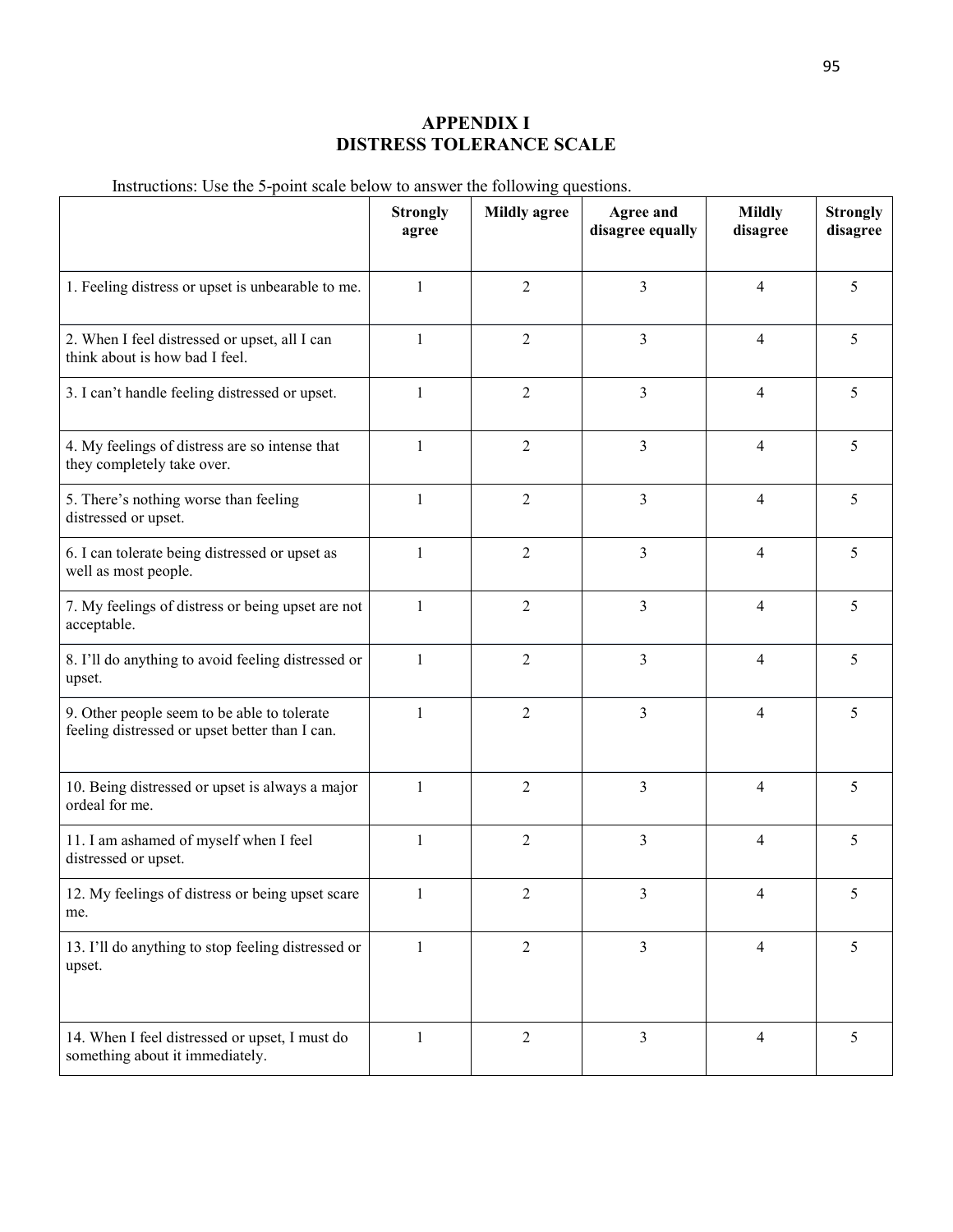| 15. When I feel distressed or upset, I cannot<br>help but concentrate on how bad the distress<br>actually feels. |  |  |  |
|------------------------------------------------------------------------------------------------------------------|--|--|--|
|                                                                                                                  |  |  |  |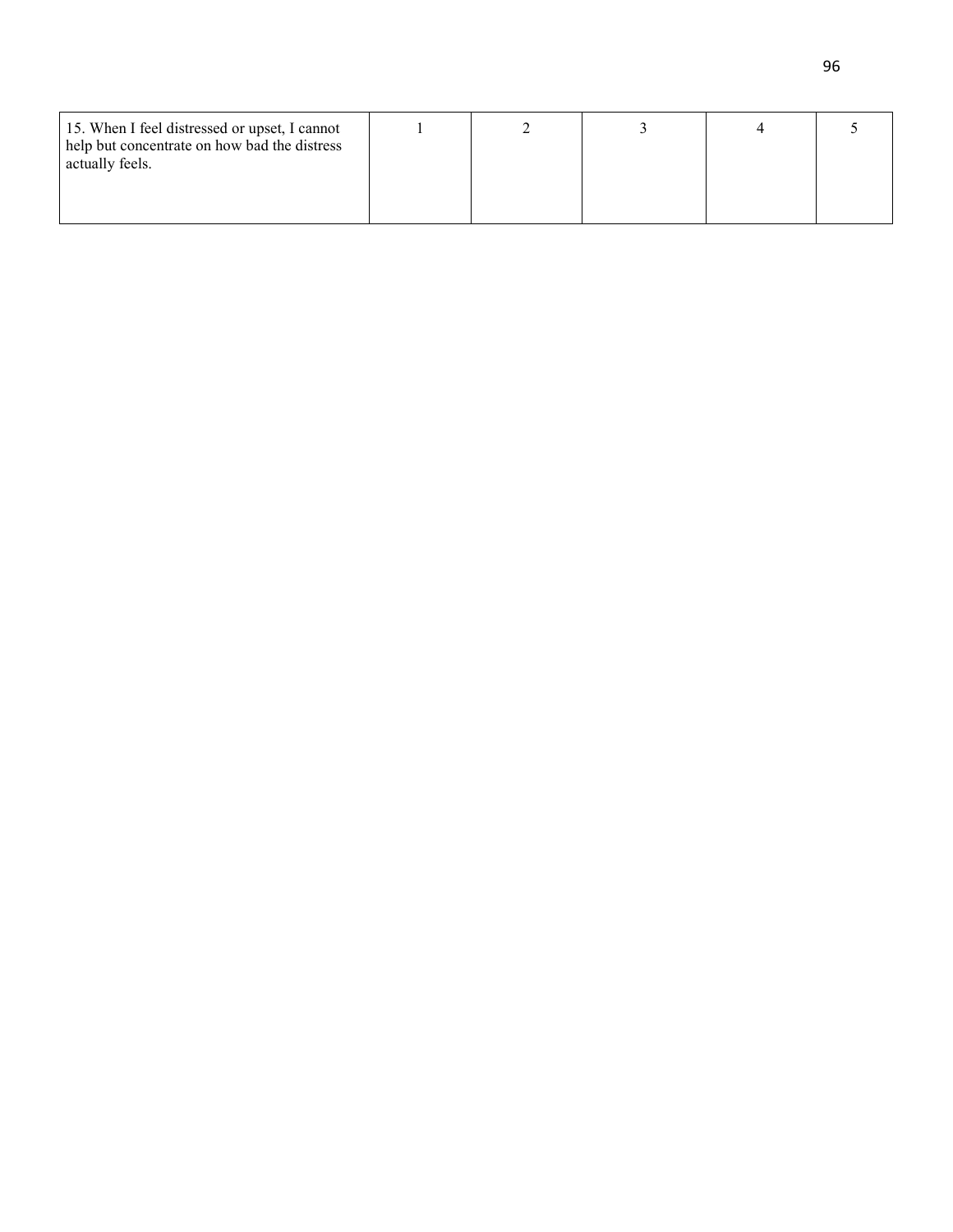#### **APPENDIX J UPPS-P**

Below are a number of statements that describe ways in which people act and think. For each statement, please indicate how much you agree or disagree with the statement. If you **Agree Strongly** click **1**, if you **Agree Somewhat** click **2**, if you **Disagree somewhat** click **3**, and if you **Disagree Strongly** click **4**. Be sure to indicate your agreement or disagreement for every statement below.

|    | 1. I have trouble controlling my impulses.                             | $\mathbf{1}$ | $\overline{2}$ | $\mathfrak{Z}$          | $\overline{4}$ |
|----|------------------------------------------------------------------------|--------------|----------------|-------------------------|----------------|
| 2. | When I am very happy, I can't seem to stop myself from doing           | $\mathbf{1}$ | $\overline{2}$ | $\mathfrak{Z}$          | $\overline{4}$ |
|    | things that can have bad consequences.                                 | 1            | $\overline{2}$ | $\overline{\mathbf{3}}$ | $\overline{4}$ |
| 3. | I have trouble resisting my cravings (for food, cigarettes, etc.).     | $\mathbf{1}$ | $\overline{2}$ | $\overline{3}$          | $\overline{4}$ |
| 4. | When I am in great mood, I tend to get into situations that            | $\mathbf{1}$ | $\overline{2}$ | $\overline{3}$          | $\overline{4}$ |
|    | could cause me problems.                                               |              |                |                         |                |
| 5. | I often get involved in things I later wish I could get out of.        | $\mathbf{1}$ | $\overline{2}$ | $\overline{3}$          | $\overline{4}$ |
| 6. | When I am very happy, I tend to do things that may cause               | $\mathbf{1}$ | $\overline{2}$ | $\overline{3}$          | $\overline{4}$ |
|    | problems in my life.                                                   |              |                |                         |                |
|    | 7. When I feel bad, I will often do things I later regret in order to  | $\mathbf{1}$ | $\overline{2}$ | $\overline{3}$          | $\overline{4}$ |
|    | make myself feel better now.                                           |              |                |                         |                |
|    | 8. I tend to lose control when I am in a great mood.                   | $\mathbf{1}$ | $\overline{2}$ | $\mathfrak{Z}$          | $\overline{4}$ |
| 9. | Sometimes when I feel bad, I can't seem to stop what I am              | $\mathbf{1}$ | $\overline{2}$ | $\overline{3}$          | $\overline{4}$ |
|    | doing even though it is making me feel worse.                          |              |                |                         |                |
|    | 10. When I am really ecstatic, I tend to get out of control.           | $\mathbf{1}$ | $\overline{c}$ | 3                       | $\overline{4}$ |
|    | 11. When I am upset I often act without thinking.                      | $\mathbf{1}$ | $\overline{2}$ | $\overline{3}$          | $\overline{4}$ |
|    | 12. Others would say I make bad choices when I am extremely            | $\mathbf{1}$ | $\overline{2}$ | $\overline{3}$          | $\overline{4}$ |
|    | happy about something.                                                 |              |                |                         |                |
|    | 13. When I feel rejected, I will often say things that I later regret. | $\mathbf{1}$ | $\overline{2}$ | $\mathfrak{Z}$          | $\overline{4}$ |
|    | 14. Others are shocked or worried about the things I do when I am      | $\mathbf{1}$ | $\overline{2}$ | $\overline{3}$          | $\overline{4}$ |
|    | feeling very excited.                                                  |              |                |                         |                |
|    | 15. I would like to learn to fly an airplane.                          | $\mathbf{1}$ | $\overline{2}$ | $\mathfrak{Z}$          | $\overline{4}$ |
|    | 16. It is hard for me to resist acting on my feelings.                 | $\mathbf{1}$ | $\overline{2}$ | $\overline{\mathbf{3}}$ | $\overline{4}$ |
|    | 17. When I get really happy about something, I tend to do things       | $\mathbf{1}$ | $\overline{2}$ | $\overline{3}$          | $\overline{4}$ |
|    | that can have bad consequences.                                        |              |                |                         |                |
|    | 18. I often make matters worse because I act without thinking when     | $\mathbf{1}$ | $\overline{2}$ | $\overline{3}$          | $\overline{4}$ |
|    | I am upset                                                             |              |                |                         |                |
|    | 19. When I am really excited, I tend not to think of the               | $\mathbf{1}$ | $\overline{2}$ | $\overline{3}$          | $\overline{4}$ |
|    | consequences of my actions.                                            |              |                |                         |                |
|    | 20. In the heat of an argument, I will often say things that I later   | $\mathbf{1}$ | $\overline{2}$ | $\mathfrak{Z}$          | $\overline{4}$ |
|    | regret.                                                                |              |                |                         |                |
|    | 21. I tend to act without thinking when I am really excited.           | 1            | $\overline{2}$ | $\mathfrak{Z}$          | $\overline{4}$ |
|    | 22. I always keep my feelings under control.                           | $\mathbf{1}$ | $\overline{2}$ | $\overline{\mathbf{3}}$ | $\overline{4}$ |
|    | 23. When I am really happy, I often find myself in situations that I   | $\mathbf{1}$ | $\overline{2}$ | $\overline{3}$          | $\overline{4}$ |
|    | normally wouldn't be comfortable with.                                 |              |                |                         |                |
|    | 24. When I am very happy, I feel like it is ok to give in to cravings  | $\mathbf{1}$ | $\overline{2}$ | $\overline{\mathbf{3}}$ | $\overline{4}$ |
|    | or overindulge.                                                        |              |                |                         |                |
|    | 25. Sometimes I do impulsive things that I later regret.               | $\mathbf{1}$ | $\overline{2}$ | $\mathfrak{Z}$          | $\overline{4}$ |
|    |                                                                        |              |                |                         |                |
|    |                                                                        |              |                |                         |                |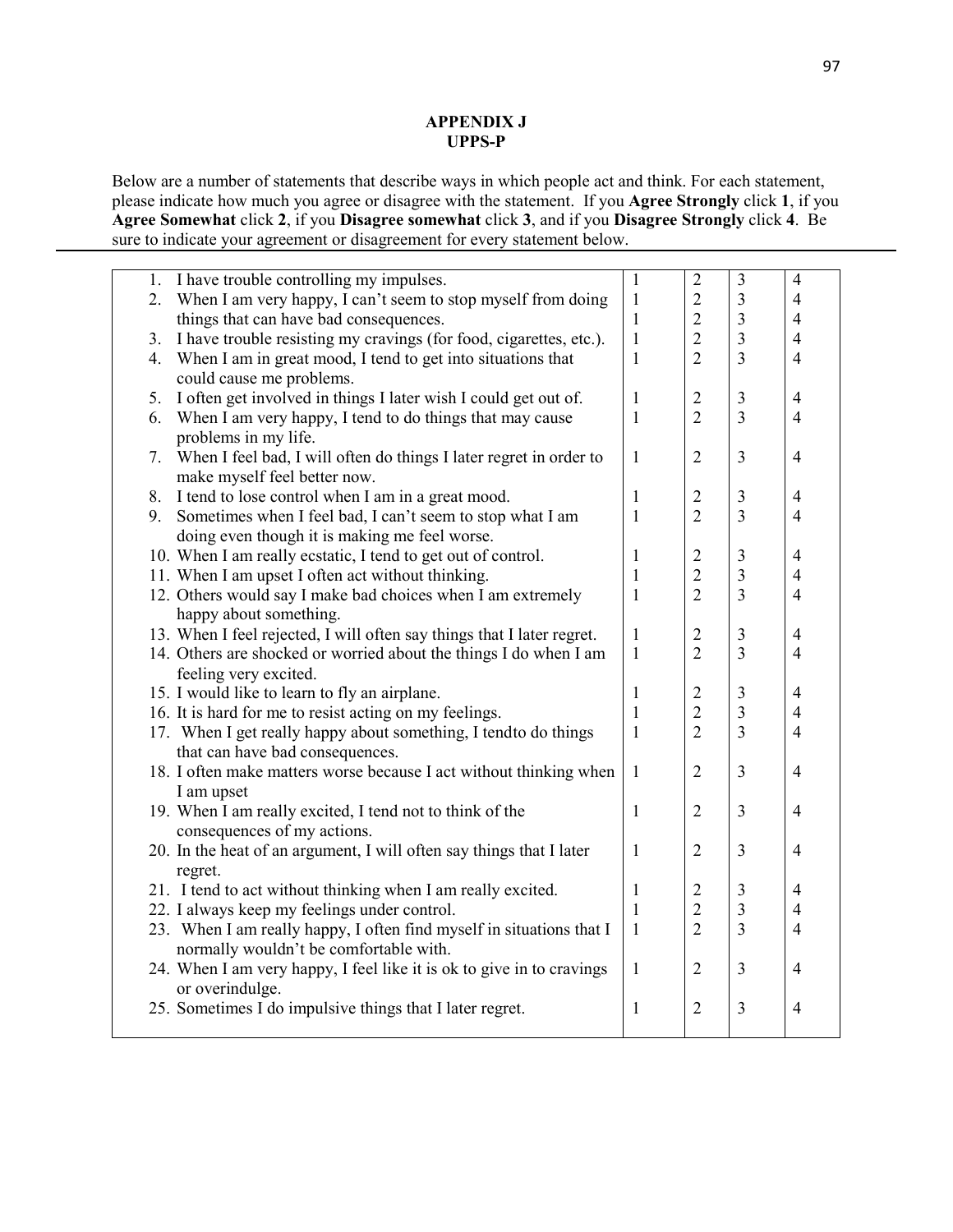#### **APPENDIX K DEMOGRAPHIC QUESTIONNAIRE**

*Please answer all questions and clearly indicate your answer.*

- 1) What is your age in years?
- 2) How do you identify your gender?
	- \_\_\_\_Female
	- \_\_\_\_ Male
	- \_\_\_\_Transgender, Transsexual or Intersex
		- Other:
- 3) In what country were you born?
- 4) Which of the following best describes your racial or ethnic background? (Please select all that apply):
- \_\_\_ African American
- Asian American (Please specify:  $\qquad \qquad$ )
- \_\_\_ European American
- \_\_\_ Latino/a American (Please specify: \_\_\_\_\_\_\_\_\_\_\_)
- \_\_\_ Middle Eastern American (Please specify: \_\_\_\_\_\_\_\_\_\_\_)
- \_\_\_ Native American/American Indian or Alaskan Native
- Other (Please specify:
- $\overline{5}$  How do you identify in terms of your sexual orientation?
- Asexual: I am not sexually attracted to either men or women
- Bisexual: I am sexually attracted to both men and women
- Gay/Lesbian: I am sexually attracted only to same-sex individuals
- Heterosexual: I am sexually attracted to only opposite-sex individuals
- Other:
- 6) How do you identify your religious affiliation?
- \_\_\_ Buddhist
- \_\_\_Christian: \_\_\_\_
- \_\_\_Islamic
- \_\_\_Jewish
- \_\_\_Pagan
- \_\_\_Agnostic
- \_\_\_Atheist
- \_\_\_Other
- 7) What is your current standing in college? (please select one):
- \_\_\_ Freshman
- Sophomore
- \_\_\_ Junior
- \_\_\_ Senior
- \_\_\_ Graduate
- \_\_\_ Unsure